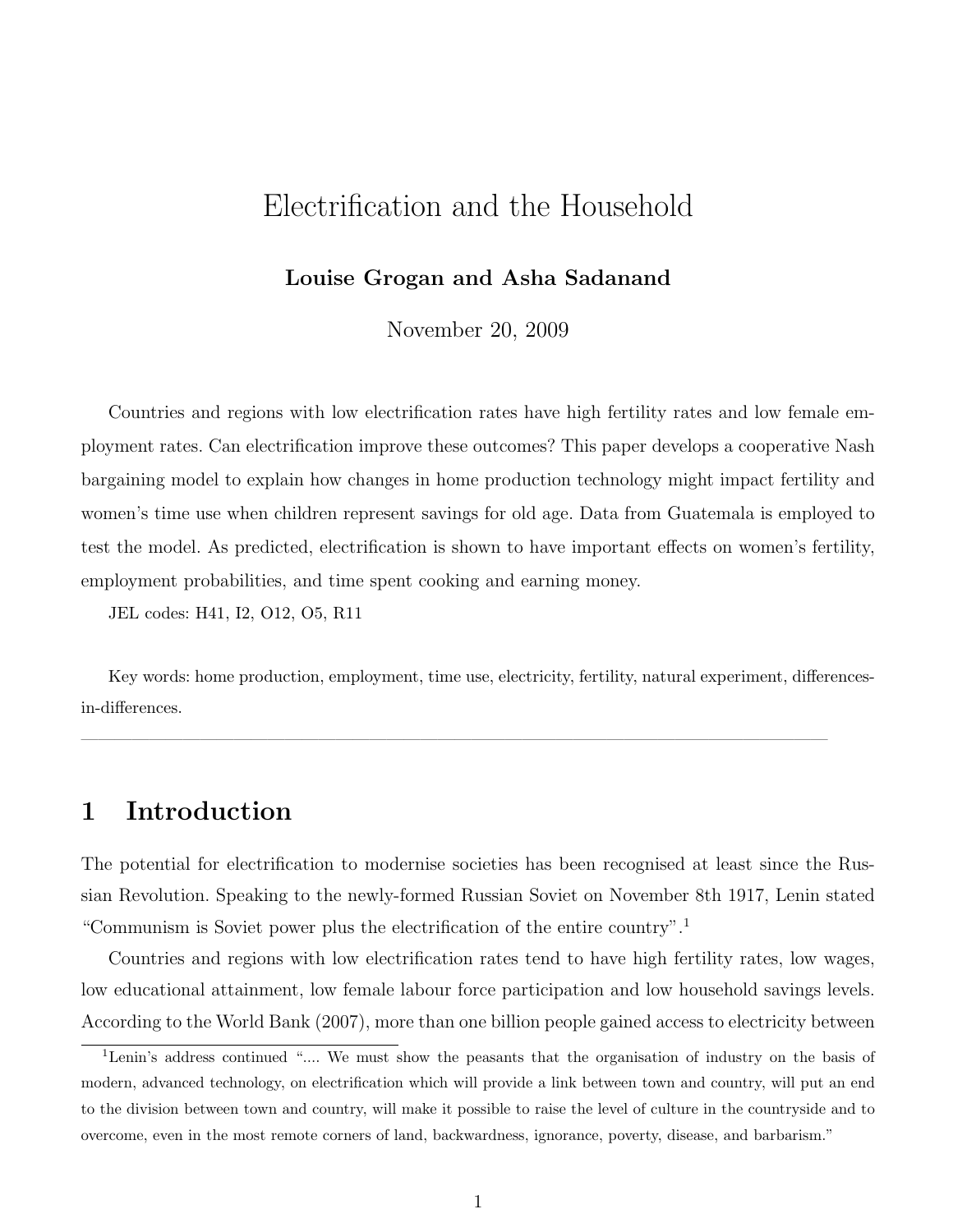1975 and 2000. Still, at least 1.6 billion people, mainly in rural areas, do not have access to electricity. Figure 1 shows that, across countries, higher household electrification rates are strongly associated with lower fertility. The correlation coefficient relating country-level household electrification rates and the total fertility rate in the developing countries of the Demographic and Health Surveys  $(2007)$  is  $-.80<sup>2</sup>$  Unsurprisingly, the poorest countries also have the lowest electification rates.<sup>3</sup> The correlation coefficient between year-specific GDP per capita at PPP, from the Penn World Tables (Version 6.2, Heston, Summers, and Aten (2006)), and household electrification rates is 0.67 amongst the developing countries of the DHS.

Should improvements in the efficiency of home production increase or decrease fertility and female labour force participation? The answer may depend on several factors, such as whether or not children represent a form of savings for old age, and the price of the new technology. As noted by Pollack and Wachter (1975), the shadow price of home-produced goods depends on the technology by which they are made. Because of this, household electrification might be expected to change savings and investment decisions, and the relative value of time spent working outside of the household. In very poor countries, where home production is inefficient and where children represent old age security, we might expect very different effects of new home production technology than in developed countries. Aside from direct effects on time use and home production decisions, the introduction of electricity to a community may provide a stimulus to local economies. This would further change the value of market production relative to that of home production and further impact fertility and time use decisions.

Existing research suggests that improvements in home production technology should have large impacts on fertility and the working lives of women. Many studies for the US have related increases in female labour force participation to technological improvements, and particularly to technologies that relaxed the time constraints from childbearing.<sup>4</sup> Greenwood, Seshadri, and Yorukoglu (2005) show that the advent of labour-saving household appliances in the US is a major explanation for rising female labour force participation in the 1900s. Greenwood, Seshadri, and Vandenbrouke (2005) present an overlapping generations model which explains how the post-war US Baby Boom could have been caused by the proliferation of household appliances. The explanation is that technology lowered the opportunity cost of having children. Cornwell and Robinson (1988) employ US Census

<sup>&</sup>lt;sup>2</sup>Table 6 of Data Appendix A lists the most recent household electrification rates amongst countries included in the DHS surveys.

<sup>3</sup>The countries of the Former Soviet Union, particularly those in Central Asia, have almost universal electrification but relatively low GDP. This is clearly related to the Soviet drive for electrification and the subsequent less-thansuccesful industrialisation of these lands.

<sup>4</sup>See, for example Angrist and Evans (1998), Goldin and Katz (2002), and Bailey (2006)).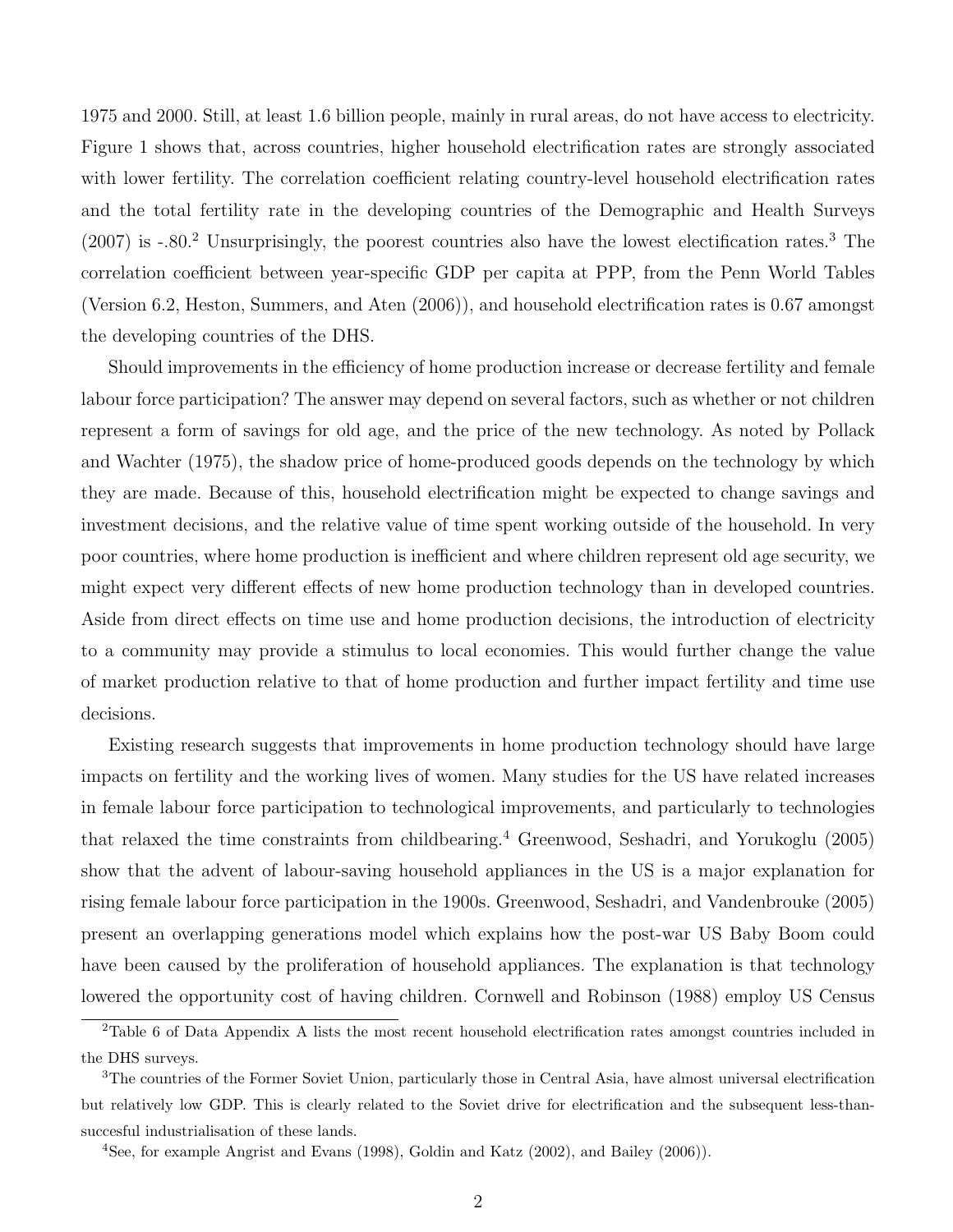and Agricultural Census data from 1930, 1940, and 1950 and find a large impact of electrification on modes of home production and socioeconomic outcomes in 473 counties. Dinkleman (2008) examines the initial effects of a massive rural electrification program in KwaZulu-Natal, South Africa, on household fuel use and female employment, and finds substantial impacts on both.

A large literature examines the determinants of household electricity demand in developed countries (see for example Dubin and McFadden (1984)) but relatively few studies relate electrification to fertility decisions. However, existing studies from low-income countries generally concur in finding a strong association between fertility and electricity provision.<sup>5</sup> Cornwell and Robinson (1988) find that electrification reduced fertility in the poorer Southern US states but increased it in the richer Northern ones. Greenwood, Seshadri, and Vandenbrouke (2005) show that post-World War II improvements in the efficiency of home production can partially account for the US Baby Boom, and later Baby Bust. To date and to our knowledge, however, no studies have attempted to model the effects of improvements in home production technology on fertility or female labour supply for the case in which children represent a form of saving for old age.<sup>6</sup>

This paper presents a cooperative model of the household in which a change in the efficiency of home production could explain both why fertility and female employment rose with the advent of labour-saving devices in the post-War US, and why fertility might fall but female employment rise with electrification if children are primarily investment goods, as in poor countries. Data from Guatemala provides empirical support for the model. The 2000 Guatemala Living Standards Monitoring Survey (LSMS), a 7276 household sample, contains a community-level survey indicating both the existence and vintage of all community infrastructural improvements. Community-level and individual information from this survey can be combined to examine the effects of electrification on fertility. The detailed time use data in the survey can be used to identify the effects of household electrification on the home production activities in which women specialise.

The paper proceeds as follows. Section 2 develops the theoretical model. Section 3 provides background information on electrification in Guatemala and introduces the data to be used in this analysis, the Guatemala household survey data collected by the Guatemala National Statistical Agency (ENCOVI), as part of the World Bank's LSMS surveys. Section 4 tests the predictions of our

<sup>5</sup>See, for example, Herrin (1979), Sokari and Dimpka-Harry (1991), and Harbison and Robinson (1985).

 $6A$  priori, it is not theoretically obvious that electrification should either reduce fertility or increase female labour force participation. A standard female labour supply model such as Gronau (1977) would predict that women spend more time on home production when this production becomes more efficient. This is because the marginal product of work in the home will now only equal the market wage after much more home production has been done. Similarly, if children are considered home-produced goods, their shadow price could be expected to fall under more efficient home production.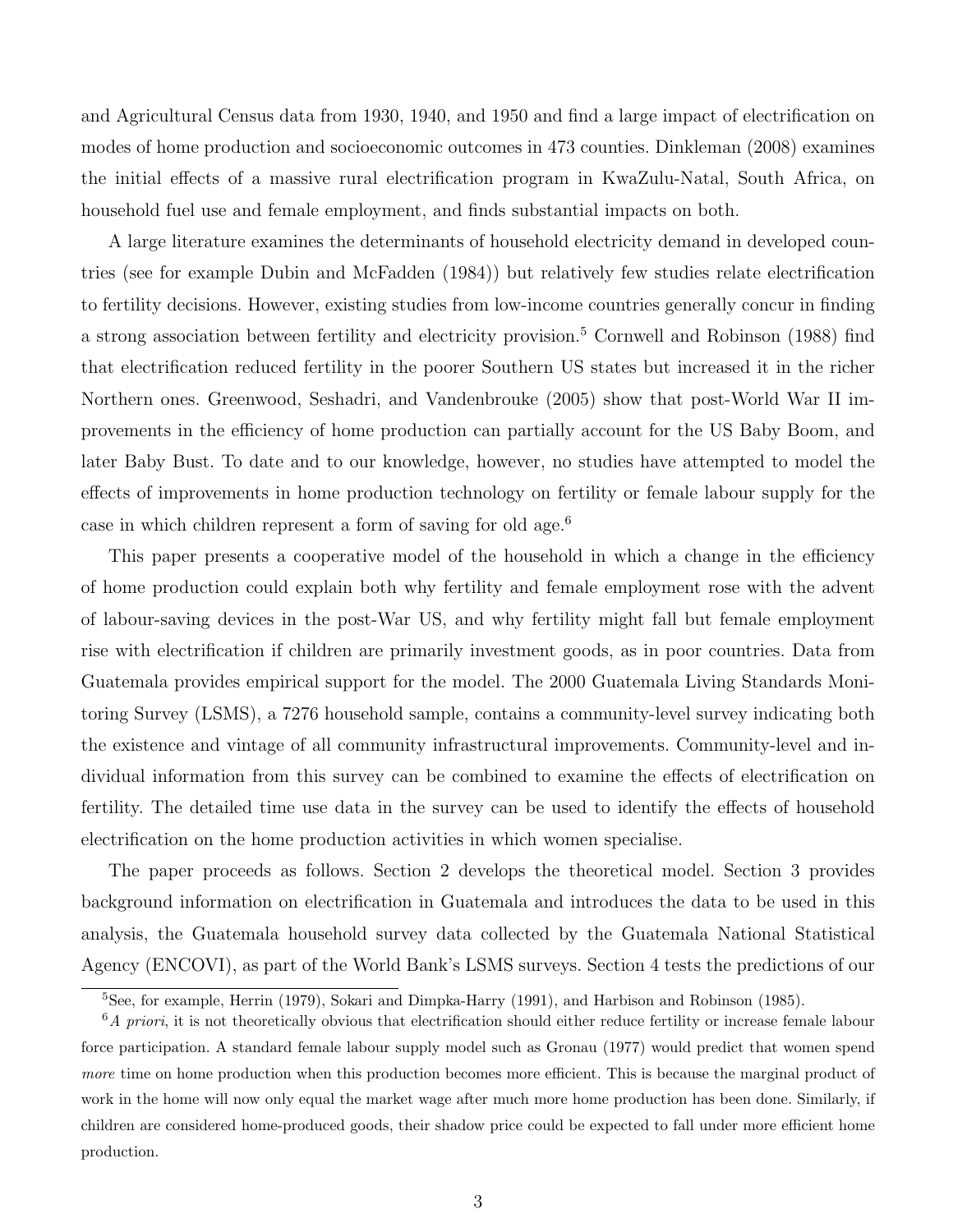model regarding the relationship between electrification and fertility. In Section 5 the causal impact of household electrification on employment probabilities and time spent in key home production activities is identified. Section 6 concludes.

# 2 The model

We describe household decisions regarding labour, consumption and savings using a cooperative Nash bargaining model. The weights of  $\alpha$  and  $1 - \alpha$  are used for the individual Cobb Douglas utility functions, for each member of the couple. Each party has preferences over consumption in each period, number of children and another public good that is produced at home. For each member of the couple we denote the various consumption levels by  $x_{f0}$ ,  $x_{f1},x_{m0}$ , and  $x_{m1}$ . The number of children is denoted by n, and home production by y. The male's utility function and the female's utility function are given as follows:

$$
U_m = x_{m_0}^{\theta_m} x_{m_1}^{\gamma_m} n^{\delta_m} y^{\phi_m}
$$
  

$$
U_f = x_{f_0}^{\theta_f} x_{f_1}^{\gamma_f} n^{\delta_f} y^{\phi_f}.
$$

Putting the two utility functions together to form the generalized Nash product, which we will call  $U$ , we find

$$
U = x_{m_0}^{\alpha\theta_m} x_{m_1}^{\alpha\gamma_m} x_{f_0}^{(1-\alpha)\theta_f} x_{f_1}^{(1-\alpha)\gamma_f} n^{\alpha\delta_m + (1-\alpha)\delta_f} y^{\alpha\phi_m + (1-\alpha)\phi_f}.
$$

The two parties will maximise this objective with the usual budget constraints in each period, as well as a time constraint. Although in principle we could have a non-zero disagreement point to reflect each agent's possible alternative payoffs or outside options, for simplicity we take the disagreement points to be zero.<sup>7</sup>

We assume that the male spends all of his available time, which we normalise to be 1, working. On the other hand, the female divides her time, also normalised to 1, between caring for children, home production, and participation in the labour force. The time spent caring for children is an increasing function,  $h(n)$ , of the number of children.<sup>8</sup> Home production has a production technology

<sup>7</sup>Not only does this choice result in a simpler solution to the model, it also allows us to have a simpler story. To properly include outside options, we would have to provide a model of what determines outside options. This would require a full model of all the alternatives that can be taken if agreement is not reached. Since we already have quite a rich model with four consumption goods for each agent, as well as several other choice variables and two time periods, outside options are not here treated explicitly.

<sup>8</sup>Although, in principle, the time necessary to care for a given number of children could also depend on the level of electricity consumption, our data indicate that controlling for the number of children the time spent on child care is fairly constant. As a function of the number of children, this relationship should be convex for the second order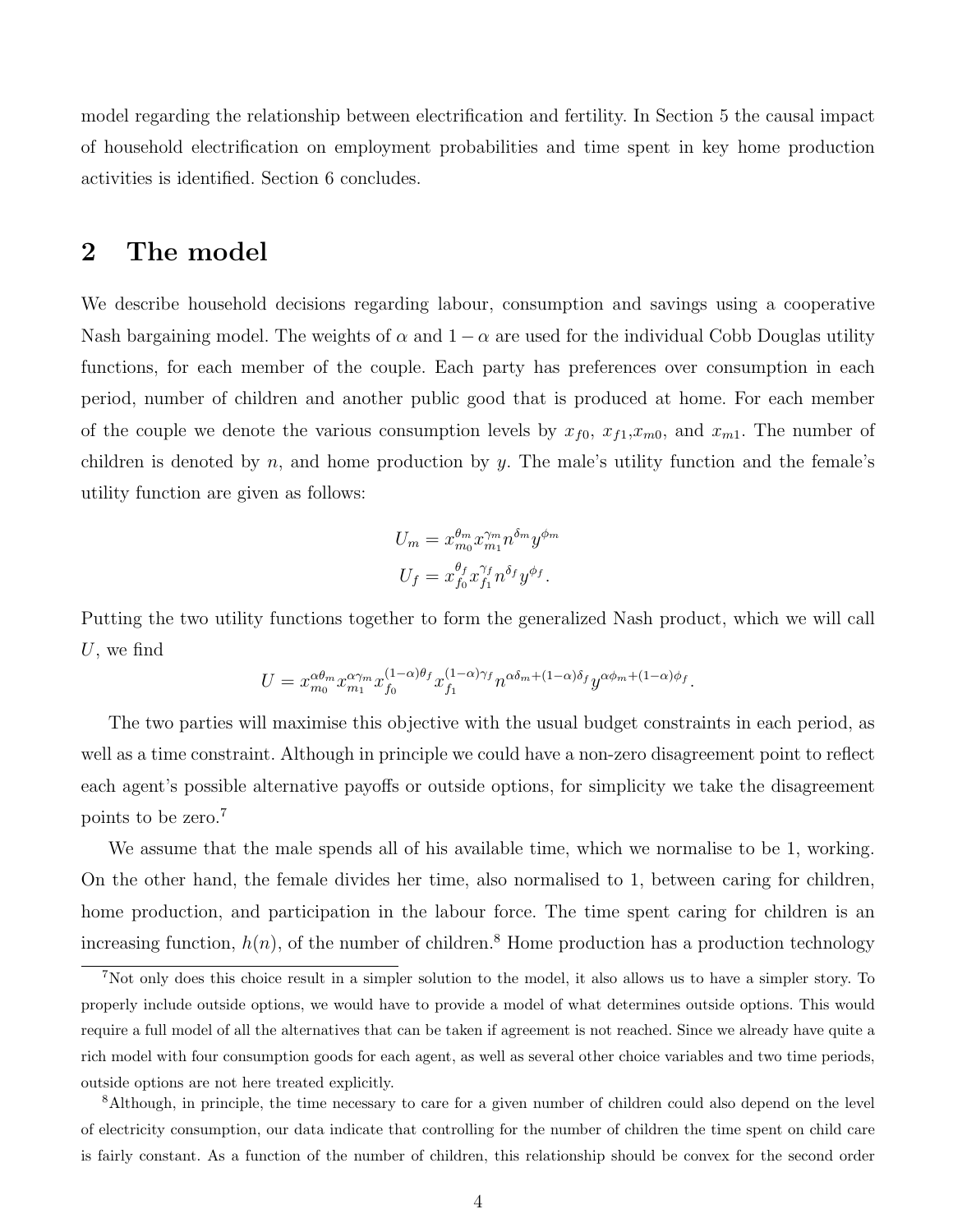$y = k(e)\ell$ , where  $\ell$  denotes the labour the woman devotes to home production and  $k(e)$  is a production coefficient that increases with the amount of electricity, e. We suppose that, without electricity, home production is very inefficient, so  $k(0)$  is quite low. With electricity, home production rapidly becomes more efficient up to a maximum efficiency. Thereafter it is constant. This means that, beyond a point, more electricity does not improve efficiency. Formally,  $k(e)$  is increasing concave and eventually constant. Finally, we denote the time for labour force participation by  $\ell_f$ . This gives us the time constraint for the female

$$
\ell_f + \frac{y}{k(e)} + h(n) \le 1.
$$

In addition there are the budget constraints for each time period

$$
x_{m_0} + x_{f_0} + Pe + cn \le w_f \ell_f + w_m - S,
$$
  

$$
x_{m_1} + x_{f_1} \le (1+r)S + gn,
$$

where, in the first period, consumption is numeraire,  $P$  is the price of electricity,  $c$  is the money cost for each child,  $w_f$  is the female wage rate,  $w_m$  is the male wage rate, S is the amount saved.

In the second period neither party works, consumption is again numeraire, r is the interest rate, and g is the amount of second period monetary support received from each child. Thus the problem reduces to maximizing the generalized Nash product with three constraints

$$
\max_{x_{m_0},x_{m_1}x_{f_0},x_{f_1},n,y,e,S,\ell_f} \quad x_{m_0}^{\alpha\theta_m}x_{m_1}^{\alpha\gamma_m}x_{f_0}^{(1-\alpha)\theta_f}x_{f_1}^{(1-\alpha)\gamma_f}n^{\alpha\delta_m+(1-\alpha)\delta_f}y^{\alpha\phi_m+(1-\alpha)\phi_f}
$$

subject to the constraints

$$
\ell_f + \frac{y}{k(e)} + h(n) \le 1
$$
  

$$
x_{m_0} + x_{f_0} + Pe + cn \le w_f \ell_f + w_m - S,
$$
  

$$
x_{m_1} + x_{f_1} \le (1+r)S + gn.
$$

Our main interest is in observing how the choices relating to time allocation for the female and the number of children change with electrification. In our model, from an initial situation of no electricity  $(e = 0)$  we associate electrification with a large decrease in the price of electricity. In order to simplify the model we assume that, although the prices for the dated consumption goods can change, they will move together. For this reason it is possible to treat all consumption (for both

conditions to hold. In reality we would think that there could be some initial economies to scale of time required for children, which would eventually disappear. We abstract from this possibility for the purpose of being able to solve using the first order conditions. Our results, then, apply in the portion where there are diseconomies of scale. Although we do find that the number of children in many of our comparative statics are shown to decrease, they would not likely decrease to zero if there were initial economies of scale.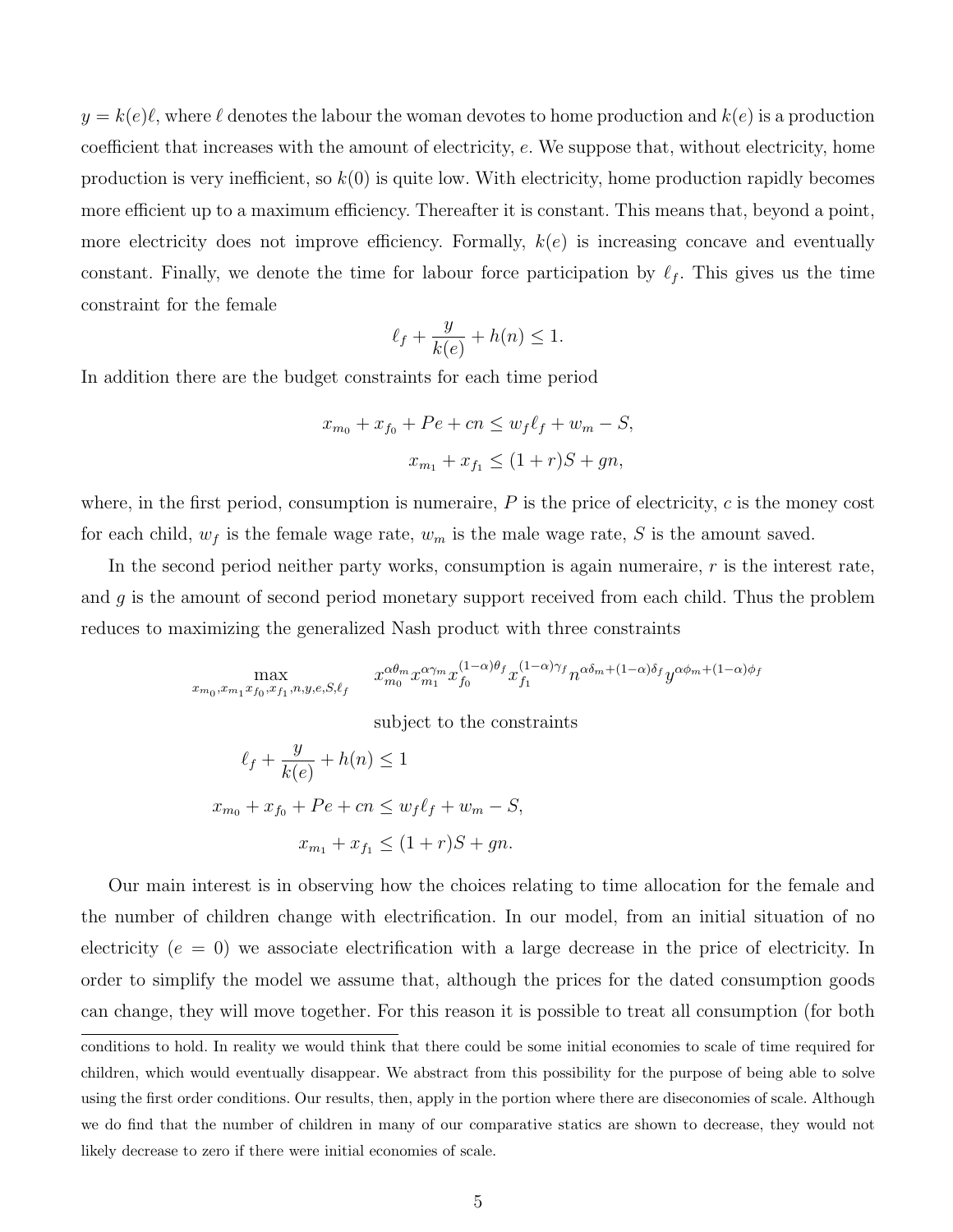parties, over both periods) as a composite commodity.<sup>9</sup> We let x denote all consumption, where  $x = x_{m_0} + \frac{x_{m_1}}{r+1} + x_{f_0} + \frac{x_{f_1}}{r+1}$ . We also combine the two budget constraints by eliminating the savings variable.<sup>10</sup> This reduces the problem to

$$
\max_{x,n,y,e,\ell_f} x^{\theta} n^{\delta} y^{\phi}
$$
  
such that  $w_f \ell_f + w_m + \frac{g}{1+r} n - x - Pe - cn \ge 0$ ;  
and  $1 - \ell_f - \frac{y}{k(e)} - h(n) \ge 0$ ,

where  $\theta$  is the coefficient for x, in the reduced problem,  $\delta$  is the coefficient for n and  $\phi$  is the coefficient for  $y$ . We define the Lagrangean

$$
L = x^{\theta} n^{\delta} y^{\phi} + \lambda \{ w_f \ell_f + w_m + \frac{g}{1+r} n - x - Pe - cn \} + \mu \{ 1 - \ell_f - \frac{y}{k(e)} - h(n) \}.
$$

The first order conditions are:

$$
U_x - \lambda = 0,
$$
  
\n
$$
U_n + \lambda \left(\frac{g}{1+r} - c\right) - \mu h'(n) = 0,
$$
  
\n
$$
U_y - \frac{\mu}{k(e)} = 0,
$$
  
\n
$$
\frac{\mu y k'(e)}{k^2(e)} - \lambda P = 0,
$$
  
\n
$$
\lambda w_f - \mu = 0,
$$
  
\n
$$
w_f \ell_f + w_m + \frac{g}{1+r} n - x - Pe - cn = 0,
$$
  
\nand 
$$
1 - \ell_f - \frac{y}{k(e)} - h(n) = 0.
$$

The second order conditions are found from the bordered Hessian, which has a negative determi-

<sup>10</sup>Combining the two budget constraints allows the possibility that each one of them may not hold individually, actually obscures the question of whether savings is negative, since we solve for and eliminate savings. However, we can be sure that, if the starting point is one with positive savings, as the price of electricity decreases this will move the solution in the direction of even more savings. This rules out the possibility that savings will ever become negative.

<sup>&</sup>lt;sup>9</sup>There are some conditions necessary for the composite commodity approach to be valid, and these are discussed in the appendix under the section entitled Composite Commodity.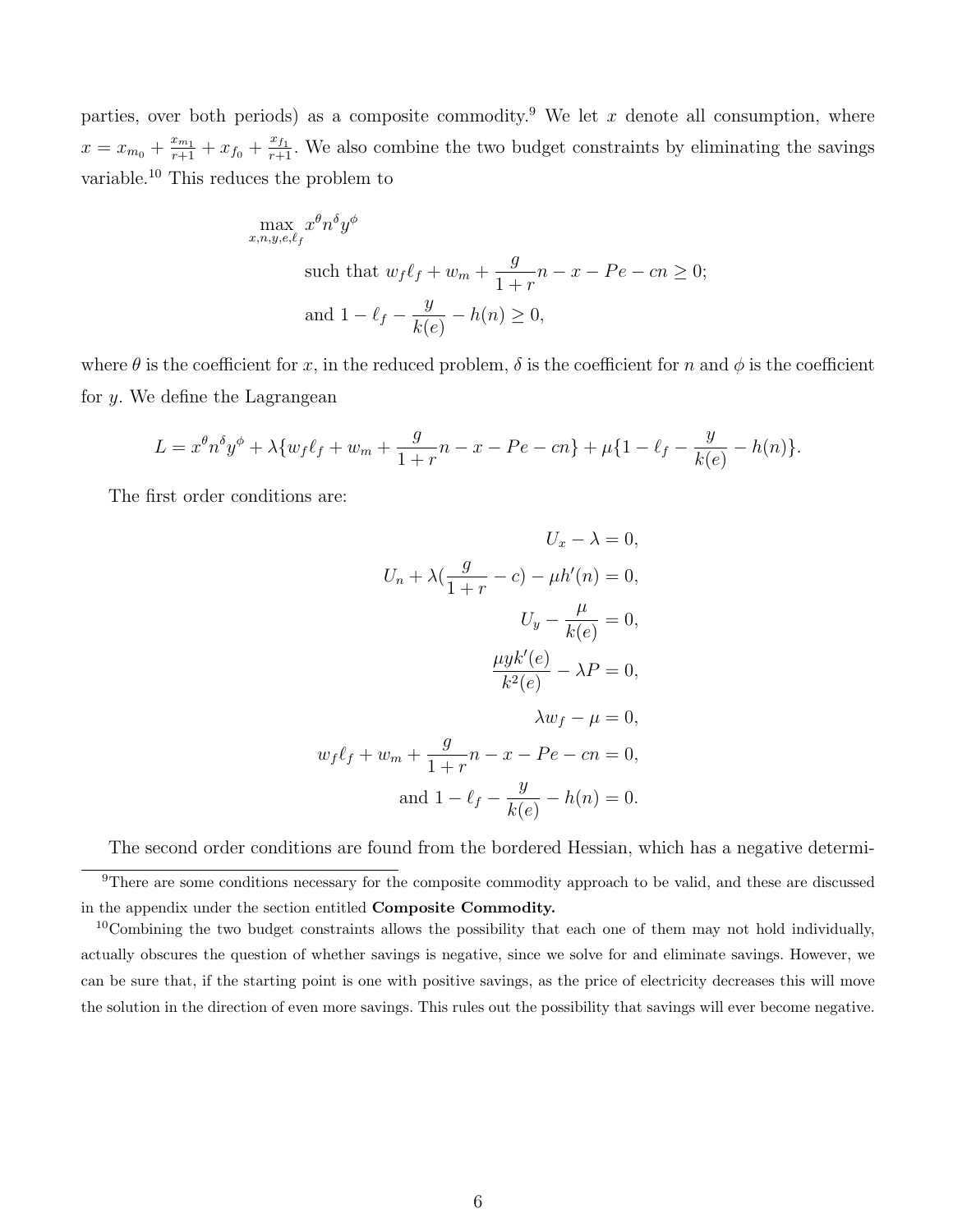nant<sup>11</sup> for a maximum.

$$
\begin{bmatrix}\nU_{xx} & U_{xn} & U_{xy} & 0 & 0 & -1 & 0 \\
U_{nx} & U_{nn} - \mu h''(n) & U_{ny} & 0 & 0 & \frac{g}{1+r} - c & -h'(n) \\
U_{yx} & U_{yn} & U_{yy} & \frac{\mu k'(e)}{k^2(e)} & 0 & 0 & -1/k(e) \\
0 & 0 & \frac{\mu k'(e)}{k^2(e)} & \frac{k''(e)}{k^2(e)} - \frac{2(k'(e))^2}{k^3(e)} & 0 & -P & \frac{yk'(e)}{k^2(e)} \\
0 & 0 & 0 & 0 & 0 & w_f & -1 \\
-1 & \frac{g}{1+r} - c & 0 & -P & w_f & 0 & 0 \\
0 & -h'(n) & -1/k(e) & \frac{yk'(e)}{k^2(e)} & -1 & 0 & 0\n\end{bmatrix}
$$

To understand the effects of household electrification we look at the comparative statics. We interpret electrification as a large decrease in the price of electricity. Thus,  $\frac{\partial n}{\partial P}$  and  $\frac{\partial \ell_f}{\partial P}$  are of most interest, since they predict the effect of electrification on fertility and women's labour force participation. We will also examine the effect of men's and women's wages on fertility.

We use Cramer's rule to find  $\frac{\partial n}{\partial w_m}$ ,  $\frac{\partial n}{\partial P}$  and  $\frac{\partial n}{\partial w_f}$ , by replacing the second column with  $[0, 0, 0, 0, 0, -1, 0]$ ,  $[0, 0, 0, \lambda, 0, e, 0]$ , and  $[0, 0, 0, 0, -\lambda, -\ell_f, 0]$ , respectively, and taking the ratio of the determinant thus obtained with the determinant of the original bordered Hessian matrix. We find  $\frac{\partial \ell_f}{\partial P}$  using the same procedure but replacing the fifth column with  $[0, 0, 0, \lambda, 0, e, 0]$ .

The signs of the comparative statics turn on the relative magnitudes of  $\frac{k'(e)}{k^2(e)}$  $\frac{k'(e)}{k^2(e)}$ ]  $\geq 0$ ,  $\left[\frac{k'(e)}{k^2(e)}\right]$  $\frac{k'(e)}{k^2(e)} \geq 0,$ and  $\left[\frac{k''(e)}{k^2(e)}\right]$  $\frac{k''(e)}{k^2(e)} - \frac{(k'(e))^2}{k^3(e)}$  $\frac{k^*(e)}{k^3(e)} \leq 0$ . For each comparative static, we can write the numerator in the form  $-A \cdot \lceil \frac{k'(e)}{k^2(e)} \rceil$  $\frac{k'(e)}{k^2(e)}]^2 - B \cdot [\frac{k'(e)}{k^2(e)}]$  $\frac{k'(e)}{k^2(e)}$  + C  $\cdot$   $\frac{k''(e)}{k^2(e)}$  $\frac{k''(e)}{k^2(e)}-\frac{(k'(e))^2}{k^3(e)}$  $\frac{k^{\alpha}(e)}{k^3(e)}$ , where the values of the coefficients A, B, and C will naturally be different for each comparative static. Notice, that the sign of each component of the effect is the same as the sign of the relevant coefficient, since the determinant in the denominator is negative. We argue that in situations where the current level of electricity consumption is very low, the sign of the effect will be dominated by the sign of the coefficient A, since when  $e \approx 0$ ,  $k(e)$  is at its minimum value and  $k'(e)$  is very large, and so  $\frac{k'(e)}{k^2(e)}$  $\frac{k'(e)}{k^2(e)}$  will be extremely large as compared to the other terms. When electricity consumption is at a higher level all three of  $A, B$ , and  $C$  become important in the comparative static. As electricity consumption becomes extremely high, the three coefficients become less and less important since  $k'(e)$  and  $k''(e)$  are approximately zero; in this case the value of the comparative static tends to zero. Thus, for each comparative static, we will simply focus on the sign of the value of A. This gives us the effect when the level of electricity consumption is very low. For higher levels of electricity all three coefficients will have a role in affecting the sign of the comparative statics.

Each comparative static is worked out in detail in the Model Appendix. The general method that

<sup>&</sup>lt;sup>11</sup>See Further Mathematics for Economics Analysis by Sydæter, Hammond, Seierstad, and Strøm [2008], page 126.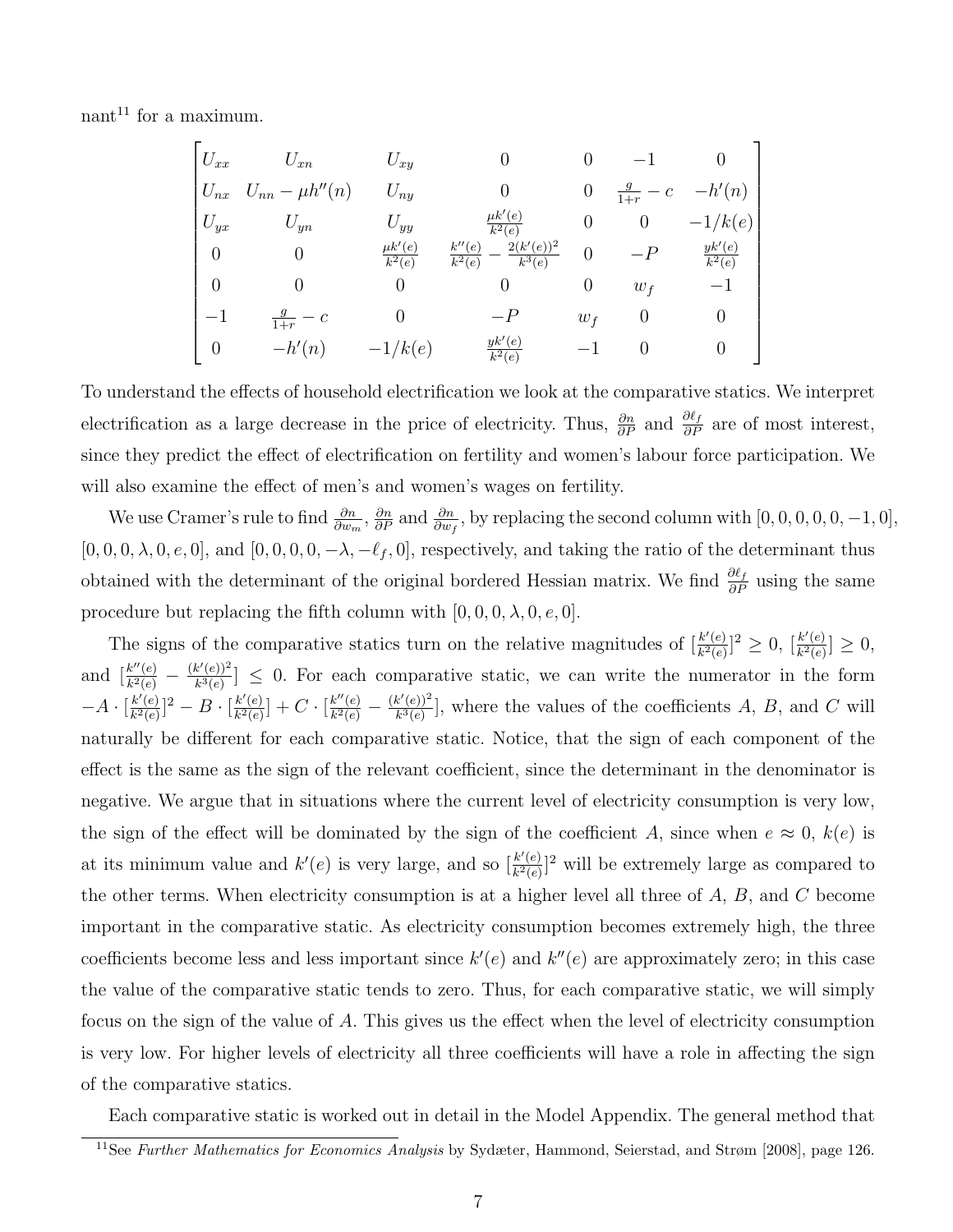we use is to expand the determinant in the numerator and then collect terms to get it in the form  $-A\cdot\left[\frac{k'(e)}{k^2(e)}\right]$  $\frac{k'(e)}{k^2(e)}]^2 - B \cdot [\frac{k'(e)}{k^2(e)}]$  $\frac{k'(e)}{k^2(e)}]+C \cdot \left[\frac{k''(e)}{k^2(e)}\right]$  $\frac{k''(e)}{k^2(e)} - \frac{(k'(e))^2}{k^3(e)}$  $\frac{k^3(e)}{k^3(e)}$ . Next, if possible we evaluate the signs of the coefficients. The strategy used in this step is that we try to rearrange the parts of the coefficients into recognizable terms.,<sup>12</sup> One such term is  $w_f h'(n) + c - \frac{g}{1+r} > 0$ , the effective net price of the last child in terms of the value of the time needed plus the money cost of raising the child less the present value of the monetary support to be expected next period form the child. We also have terms of the form

$$
U_{xx}U_{ny} - U_{nx}U_{xy} = \theta(\theta - 1)x^{\theta - 2}n^{\delta}y^{\phi}\delta\phi x^{\theta}n^{\delta - 1}y^{\phi - 1}
$$

$$
- \theta \delta x^{\theta - 1}n^{\delta - 1}y^{\phi}\theta\phi x^{\theta - 1}n^{\delta}y^{\phi - 1}
$$

$$
= {\theta(\theta - 1)\delta\phi - \theta^2\delta\phi}x^{2\theta - 2}n^{2\delta - 1}y^{2\phi - 1}
$$

$$
= -\theta \delta\phi x^{2\theta - 2}n^{2\delta - 1}y^{2\phi - 1} < 0;
$$

or terms of the form

$$
U_{xx}U_{yy} - U_{yx}U_{xy} = \theta(\theta - 1)x^{\theta - 2}n^{\delta}y^{\phi}\phi(\phi - 1)x^{\theta}n^{\delta}y^{\phi - 2}
$$

$$
- \theta \phi x^{\theta - 1}n^{\delta}y^{\phi - 1}\phi \theta x^{\theta - 1}n^{\delta}y^{\phi - 1}
$$

$$
= \{(\theta^2 - \theta)(\phi^2 - \phi) - \theta^2 \phi^2\}x^{2\theta - 2}n^{2\delta}y^{2\phi - 2}
$$

$$
= \theta \phi(1 - \theta - \phi)x^{2\theta - 2}n^{2\delta}y^{2\phi - 2} > 0.
$$

Looking at the effect of the men's wage on fertility,  $\frac{\partial n}{\partial w_m}$ , we find  $A < 0$ ,  $B = 0$ , and  $C > 0$ .<sup>13</sup> Thus, when electricity consumption is low and A dominates, the effect is negative: An increase in men's wages will decrease fertility. Generally with a Cobb-Douglas objective function, we expect all goods to be normal goods, and so this result might initially be puzzling. However, upon a closer look we see that with more income, more electricity can be purchased, and that will make the relative price of home production (which is effectively  $\frac{w_f}{k(e)}$ ) much lower as compared to all the other goods. The substitution effect caused by the relative price reduction outweighs the income effect of an increase in  $w_m$ .

We expect the effect of men's wages on fertility to vary depending on the level of electricity consumption in the household. At higher levels of electricity consumption, both coefficients will have an effect, and it is plausible that the effect could be positive. In any case it eventually tends to zero. The effect eventually becoming zero may conflict with the usual understanding of a normal good. However, at this high level of electricity consumption, the family already has a high income and so it may be having a high number of children, each of whom is transferring  $q$  to their parents in the next

<sup>&</sup>lt;sup>12</sup>Of course, we also use the basic information that the choice variable x, n, y are non-negative, as are e,  $\ell_f$ ,  $k(e)$ ,  $h(n)$ , P, r,  $w_m$ ,  $w_f$ , c, g, S,  $\mu$ , and  $\lambda$ , and the coefficients  $\theta$ ,  $\delta$ , and  $\phi$  are normalized to sum to 1.

<sup>&</sup>lt;sup>13</sup>The actual expressions for each of these coefficients can be found in the Model Appendix.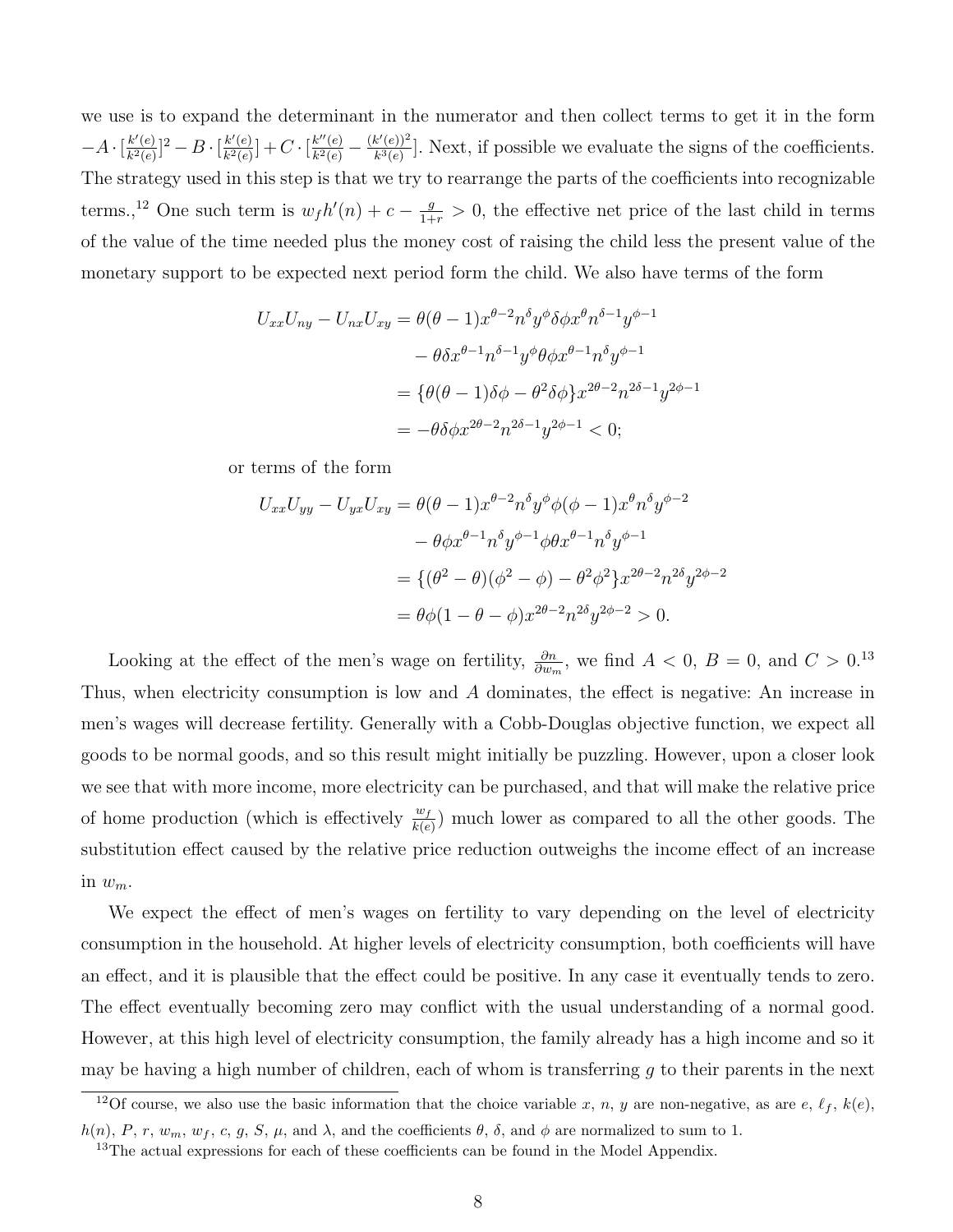period. This may already be more than the amount they would want to transfer across generations, so they would stop having more children.

The effect of electricity prices on fertility,  $\frac{\partial n}{\partial P}$ , is the main effect of interest. Recall that starting at no electricity consumption we were depicting electrification as a large decrease in the price of electricity. We find that in general the effect is ambiguous, since  $A > 0$ , B has an ambiguous sign, and  $C < 0$ . However, at extremely low levels of electricity consumption we have some clear results. We find that electrification should result in lower fertility (since  $A > 0$ , price of electricity decreases means fertility goes down), which is consistent with the main finding in our data. For intermediate levels of electricity consumption where  $B$  and  $C$  have a greater role, it is plausible to have an increase in fertility with a decrease in the price of electricity. These latter results are aligned with the increases in fertility observed in the post-war period in the US, which coincided with the development of several labour saving technologies for home production. The post-war economies in home production can be thought of as equivalent to a reduction in the price of electricity.

Next we consider the effect of female wages on fertility,  $\frac{\partial n}{\partial w_f}$ . This comparative static and the next one that we shall see both have very complex expressions. For A we evaluate only the part of that expression containing the term  $[\frac{1}{k(e)}]$ , which should be the most significant part of A and so which determines the sign of A for very small levels of  $e^{14}$  We conclude that for very low levels of electricity consumption, women's wages will have a negative effect on fertility; however, for intermediate levels the effect has ambiguous sign.

Next, we consider the effect of the price of electricity on female labour force participation,  $\frac{\partial \ell_f}{\partial P}$ . This comparative static, too, has a complex expression for A and we evaluate only the part of that expression containing the term  $\left[\frac{1}{k(e)}\right]$ . When e is very small, we find this to be negative except possibly for one term containing containing  $h''(n)$ , which has an ambiguous sign that will be opposite to the sign of  $h''(n)$ .<sup>15</sup> Thus, when  $h''(n)$  is non-negative or zero, the comparative static is negative. This

<sup>&</sup>lt;sup>14</sup>For C there is also such a term, there is an additional term involving  $\left[\frac{1}{k(e)}\right]^2$ . Since this is the most significant part of the coefficient, C will have the most effect at low levels of electrification, and we find this to have a positive sign. The coefficient  $B$  is zero. These results are worked out fully in the Model Appendix under the section entitled **Comparative Statics**, at the end of the derivation of  $\frac{\partial n}{\partial w_f}$  and where we discuss the signs of the coefficients A, B, and C.

<sup>&</sup>lt;sup>15</sup>Perhaps initially (i.e. at  $n = 0$ ),  $h''(n)$  is negative since there might be economies in the time needed to raise children. But, as long as the effect is small in the range of  $n$  that we are actually at, that second derivative is positive or zero, and it will accord with the rest of the term which is negative. Whether it is sensible to think that eventually  $h''(n)$  should be positive (that is, with very numerous children there are some sort of confounding externalities that result in actually requiring more and more time per child) or whether it just becomes zero, is equally plausible, but either case is not a problem.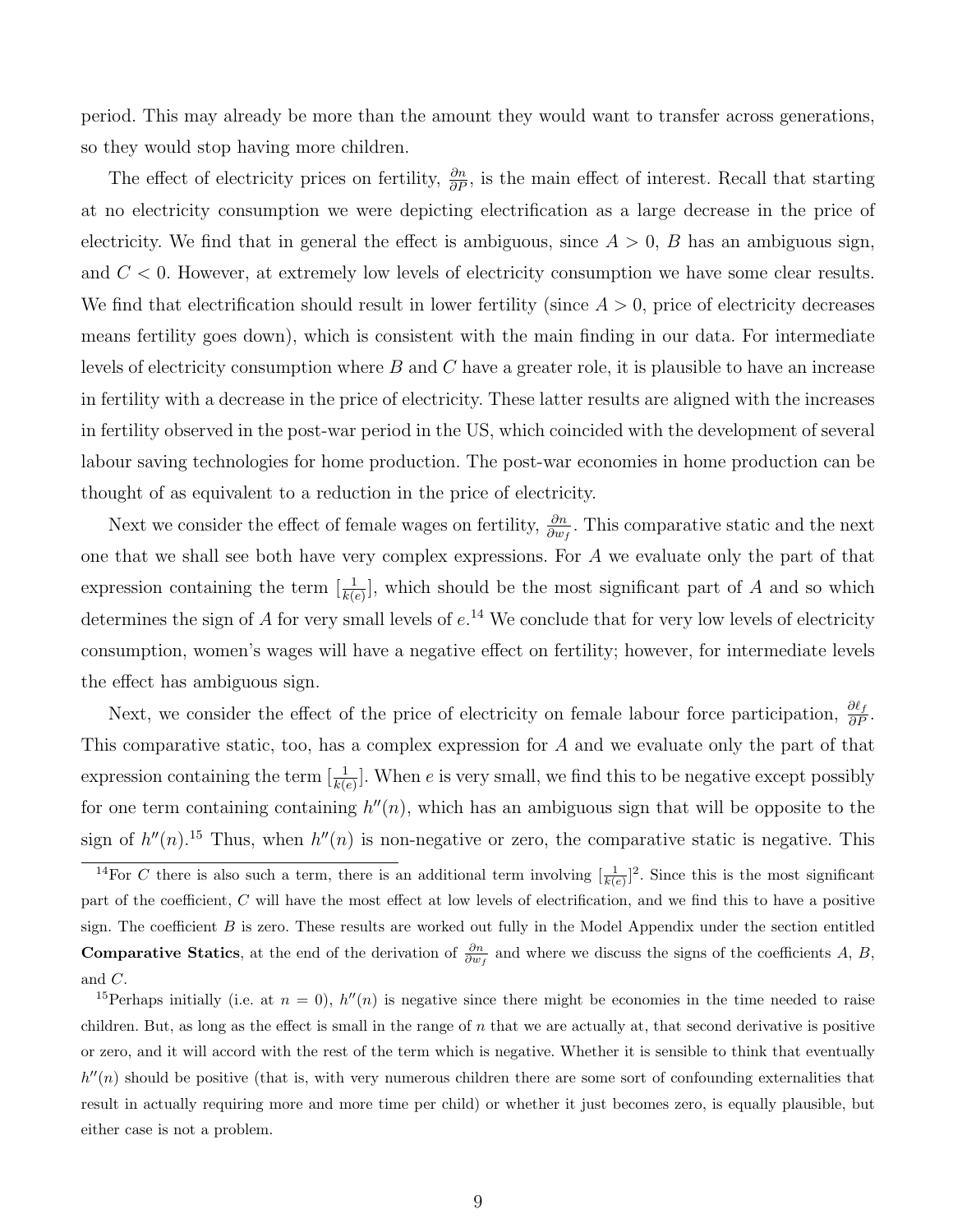means that, as the price of electricity decreases, we would expect a higher participation rate for women.

Finally, the last comparative static is  $\frac{\partial \ell_f}{\partial w_m}$ . As with the previous comparative static, in looking at behaviour when electricity consumption is close to zero,  $h''(n)$  has a role in the sign. If it is positive it reinforces the rest of the terms, and the effect is positive.<sup>16</sup> That is, with an increase in men's wages we expect greater labour force participation by women. Intuitively, this occurs because, with men earning more income, more electricity is affordable. This makes home production very efficient and frees up women's time for more labour force participation.

### 3 Background and Data

The rapid expansion of the rural electricity network in Guatemala during 1996 to 1999 resulted in poor and indigenous communities being more than twice as likely to receive a new electricity connection as they had been previously (Foster and Araujo (2004)). Still, by 1998, only about 60% of the population of Guatemala had access to electricity (World Bank (2008)). To further promote rapid rural electrification, the Programa de Electrificación Rural, PER, was begun in 1998. Under the terms of a privatisation agreement which broke up the state power authority and launched the PER, two private power companies are paid 650 US dollars for the electrification of each household in rural areas. For the company to receive the funds, the connection must be for a residential dwelling and the dwelling must be located more than 200 metres from the existing local electric grid. The new infrastructure becomes an asset of the company.<sup>17</sup> The companies are also required to connect any potential consumer within 200 metres of the existing grid who requests the service. This incentive structure means that communities who obtained electricity under this scheme have nearly-universal household electrification rates. Under the PER the Guatemalan government also allocated 333 million US dollars to fund expansion of the rural electricity distribution network through new substations and lines (see Foster and Araujo (2004) and World Bank (2008)). In the first three years of the PER, about 150 450 rural households obtained electricity. Because the National Commission for Electricity determines the prices that companies can charge, most rural customers receive a subsidy, and electricity bills average about 3 US dollars per month.

 $^{16}$ If it is zero, as with the last comparative static, it will have no effect on the sign.

<sup>&</sup>lt;sup>17</sup>The state power authority was privatised by auction and divided into two companies. A Spanish company bid for both companies, under terms which included investor protection, provided by the Multilateral Investment Guarantee Agency.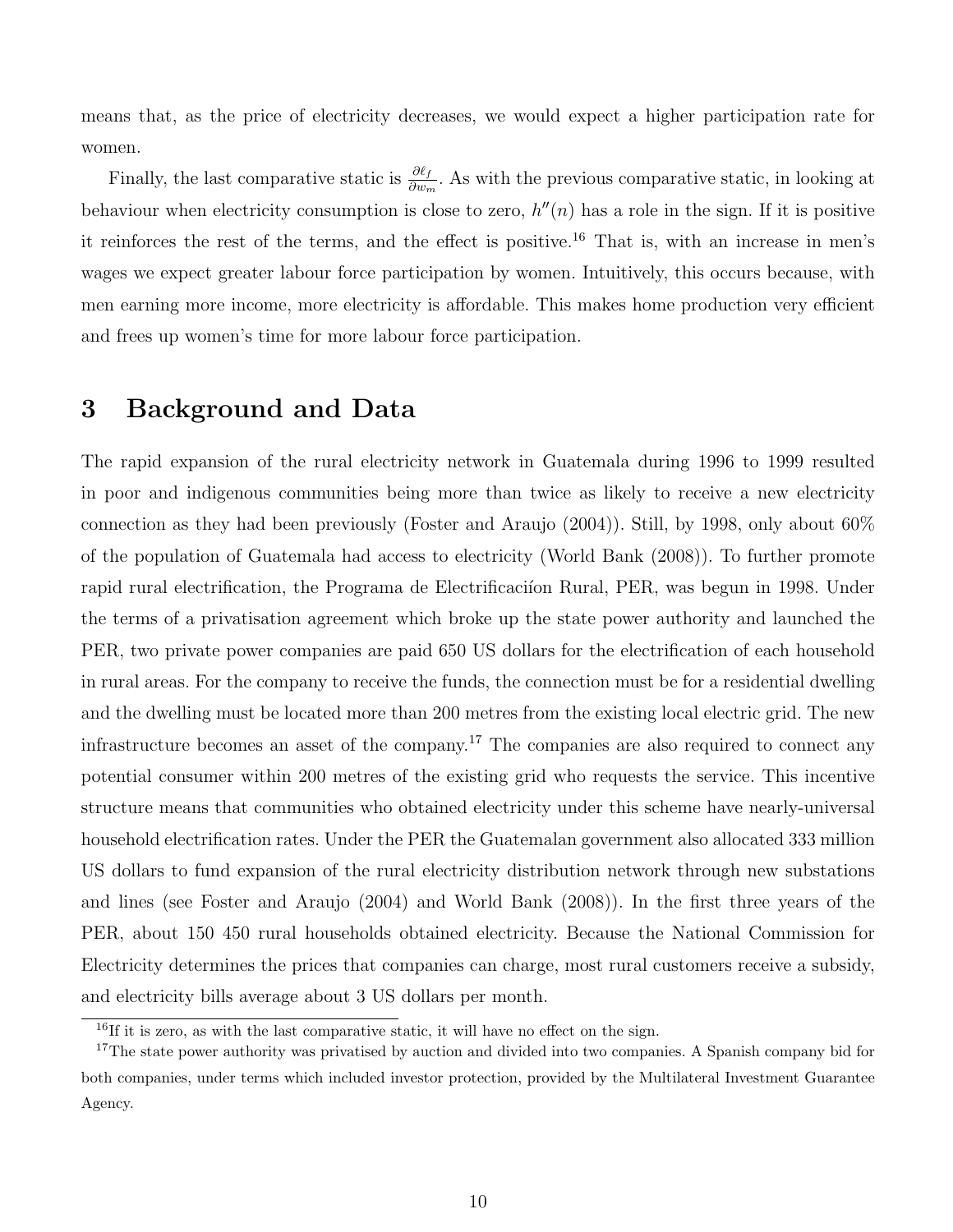#### 3.1 The ENCOVI 2000 Survey

The recent large-scale investments in electrification in Guatemala, low household electrification rates, and the availability of comprehensive community-level infrastructure information as part of the Guatemalan ENCOVI survey, combine to make an ideal environment for the study of the effects of electrification on households. As well, the 2000 ENCOVI data constitute one of the largest and most comprehensive of all of the World Bank LSMS surveys. More than 37 700 individuals took part, and answered detailed questions on education, labour supply, time use, agricultural work, health, fertility, and participation in community activities. At the community level, another detailed survey was administered to obtain information on the infrastructure and services provided in the community. This survey, unlike many World Bank surveys containing community-level information, records information on the timing of the introduction of water, sanitation, telephone, and electricity infrastructure. Two-thirds of communities sampled by the LSMS individual-level and household questionnaires also completed the community-level survey, giving a total of 485 communities.<sup>18</sup>

Concurrent with the household survey, another detailed survey was administered at the community level to obtain information on the infrastructure and services provided in the communities of selected households. This survey, unlike many World Bank surveys containing community level data, records information on the timing of the introduction of water, sanitation, telephone, and electricity infrastructure. It is this information which is crucial to identifying the effects of electrification on the labour market outcomes of individuals. Community level surveys were completed by community members assembled in focus groups. Two-thirds of communities sampled by the ENCOVI individual level and household questionnaires also completed this community survey, so that individuals in 485 communities were represented. Respondents in the community survey were described the physical boundaries of their communities principally by showing a map of the geographical limits of the community, as defined by the ENCOVI survey team. These geographical boundaries mostly represent the natural boundaries of villages and towns, but in larger cities such as Guatemala City, represent geographically-distinct neighbourhoods.

There are many notable differences in the access to public infrastructure of individuals residing in communities with and without electricity. For example, electrified communities are much more likely to have paved roads which are open during winter, to have police services, and to have a doctor in the community.<sup>19</sup> More than 84% of communities with electricity have existed for twenty or more

<sup>18</sup>More information on the ENCOVI survey is available on the World Bank Living Standards Monitoring Survey website, www.worldbank.org/lsms.

<sup>&</sup>lt;sup>19</sup>There is considerable variability in both the presence and vintage of basic infrastructure across communities. For example, 86% of the estimation sample members who reside in electrified communities also have piped water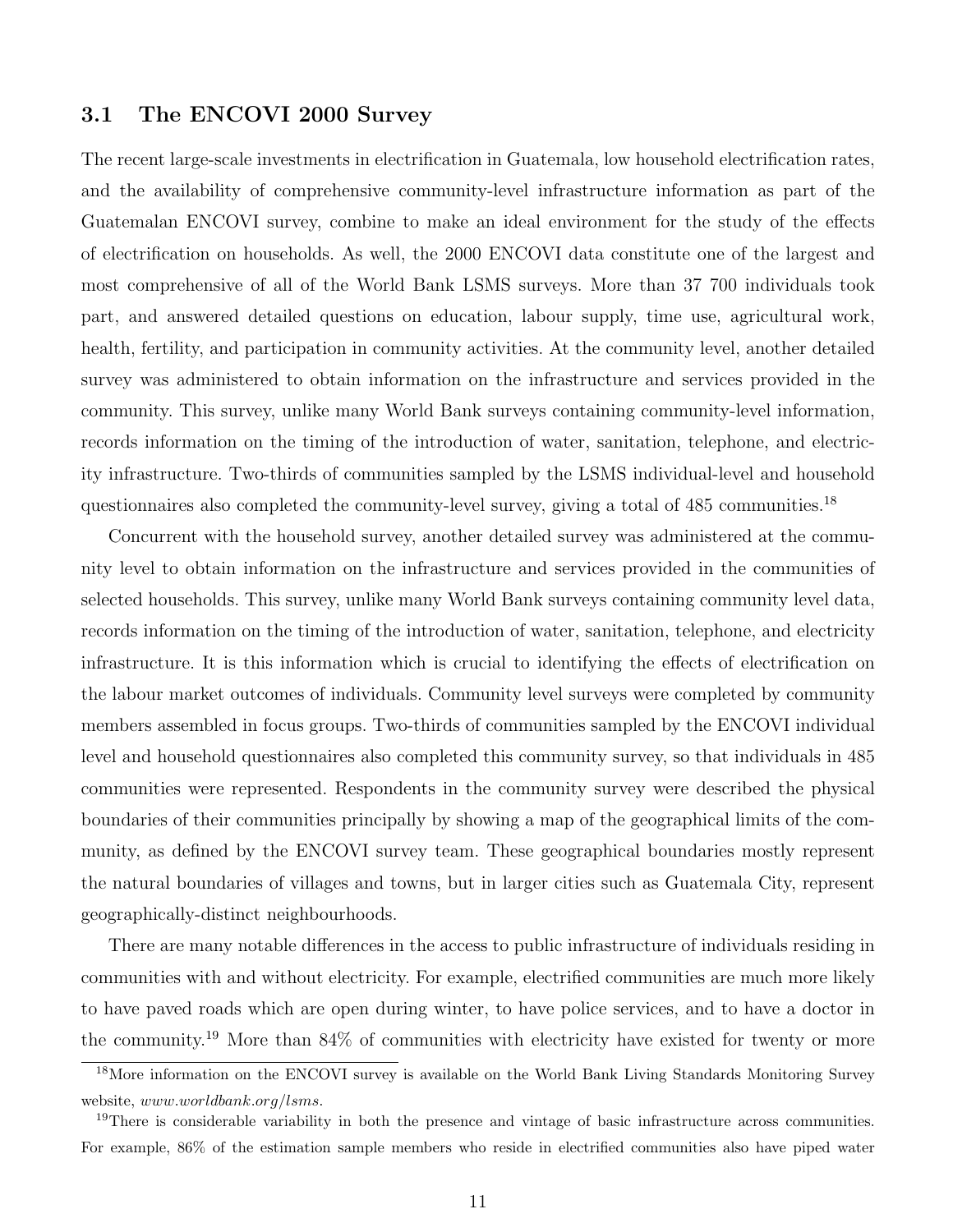years, versus only 75% of those without.

The sequencing of major infrastructure within communities is such that piped water usually arrives before electricity, and electricity usually arrives before improved sanitation system. In only 37% of communities with both electricity and piped water did electricity arrive first. However, in 68% of communities with both electricity and sanitation (defined as a centralised community sewage or septic tank system), electricity arrived first. About 13% of the communities in which ENCOVI respondents reside had none of these three major infrastructure types at the 2000 ENCOVI interview. In communities with at least one of these three infrastructure types, 87% had electricity.

The survey question determining community electrification status translates roughly as "Does" this community have electricity in the households?". This question provides information on whether or not the electric grid extends to a community at the time of the ENCOVI interview. In Guatemala local off-grid energy sources such as solar power make up only a small fraction of residential energy consumption (International Energy Agency (2005)).

Communities are described to respondents of the community-level survey principally by showing a map of the geographical boundaries of the community defined by the ENCOVI survey team. These geographical boundaries sometimes represent the boundaries of municipalities, but in larger cities such as Guatemala City and Huehuetenango, represent neighbourhoods. More information on the ENCOVI survey is available on the World Bank Living Standards Monitoring Surveys website, www.worldbank.org/lsms.

Data from earlier household surveys of Guatemala are informative of how electrification has proceeded across the country, and of the correlations between the geography of a region and the extent of electrification at different points in time. The Demographic and Health Surveys collected in Guatemala in 1987 and 1999, can inform us about how electrification rates in counties (departamentos) of Guatemala relate to geographic and socioeconomic features of different regions, and how electrification proceeded historically. Table 7 of Data Appendix A gives the mean household electrification rates in Guatemala by county for 1987 and 1999, as well as information on the extent of fighting in the county during the civil war, and the elevation of the county above sea level. To summarise, Guatemalan counties at higher elevations, such as Totonicapán, Sololá, and Quichè, tended to have the lowest rural household electrification rates (10% or less) in the 1987 DHS survey. Those counties where more civil war fighting occurred, as crudely measured by the number of documented

in the community. However, only 44% of people residing electrified communities also have improved sanitation in their community. Amongst those residing in communities with improved sanitation, 99% also have electricity in their community. As with improved sanitation, piped water is also more likely to be available in communities that have been electrified for longer periods.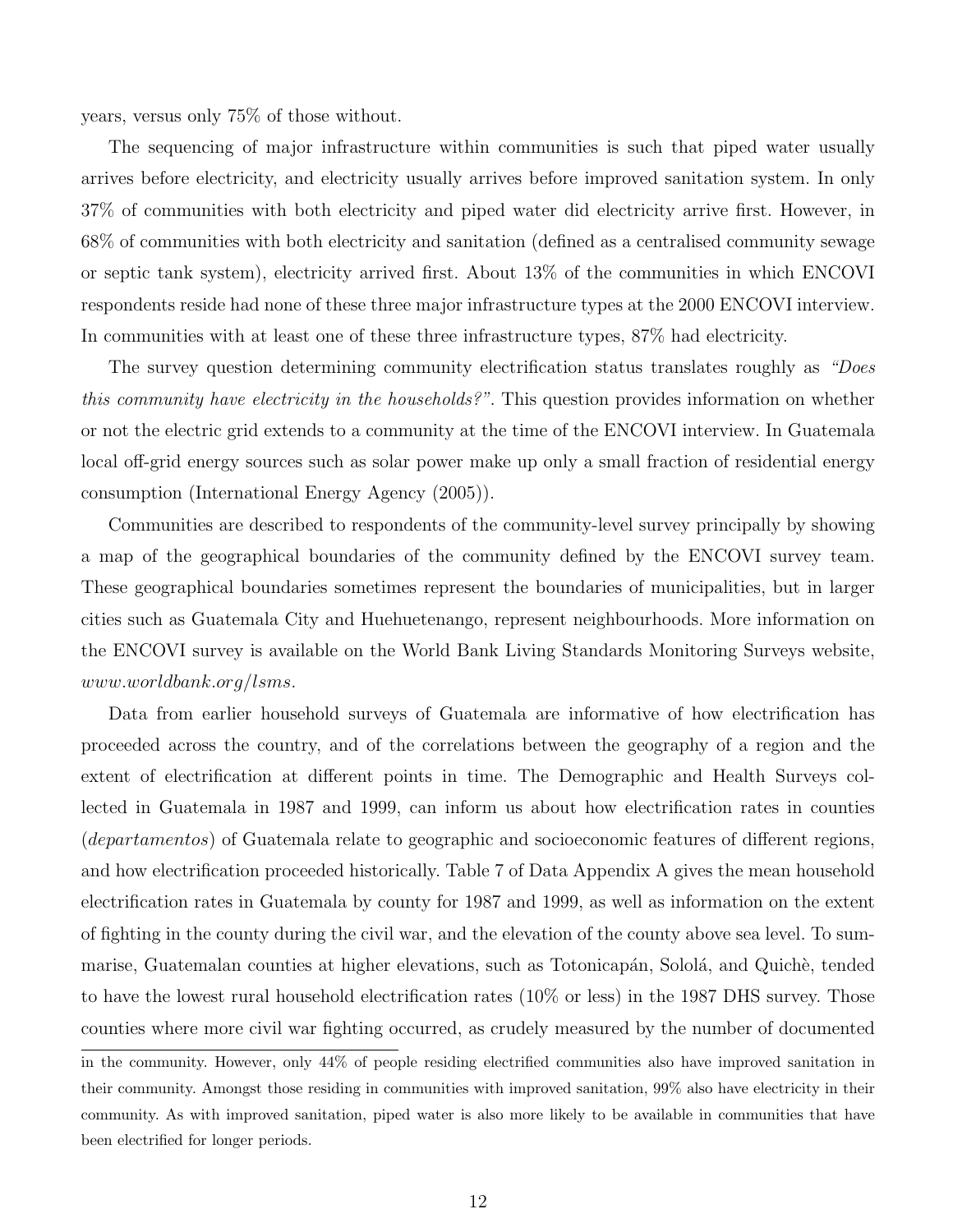massacres during the civil war period, also had very low household electrification rates in the 1987 DHS survey. While rural electrification rates generally improved the most in these disadvantaged, rural areas during 1987-1999, they remained under 35% in the most sparsely-populated counties, Petén and Izabal.

In the next section, the causal relationship between electrification and fertility is examined. We test the model's prediction that electrification reduces the incentives of women to bear children in a high-fertility environment in which they children arguably primarily investment goods. We assume that electricity use is low, where present in the household, since the vast majority of electrified households in Guatemala have few appliances and do not use electricity for cooking.

### 4 Impacts of Electrification on Fertility

Our model predicts that household electrification will result in women having fewer children in situations where originally the number of children was large. This is primarily because the oldage savings motive to have children diminishes with this technological innovation. The advent of electricity should also change both the allocation of time of women within and outside the household, since the main home production activities such as cooking (which is done mainly by women) can be executed more efficiently. This section tests the predictions of our model regarding the impact of household electrification on fertility in the context in which children are initially primarily investment goods.

To examine the impact of electrification on fertility, we employ information from the communitylevel survey on the date at which a community was electrified in conjunction with individual responses from the ENCOVI women's questionnaire. It is not known how old a woman was when she first lived in an electrified household, but it is known when the electric grid first reached a community.

Households in Guatemala receive electricity if the electric grid is extended to their community, so household electrification status can be considered largely exogenous to households and their members. When the grid reaches a community, households obtain electric connections nearly universally and simultaneously. This is particularly true under the Guatemalan government's post-war PER initiative because of the 650 dollars received by electricity companies for each new household brought onto the grid. As a result, about 97% of electrified households in the ENCOVI data are in electrified communities, and more than 85% of households in electrified communities have electricity. Only 7% of households in unelectrified communities report having some electric power. Because household electrification depends mainly on whether the electric grid reaches a community, an individual's employment status or time use preferences of household members are unlikely to be major factors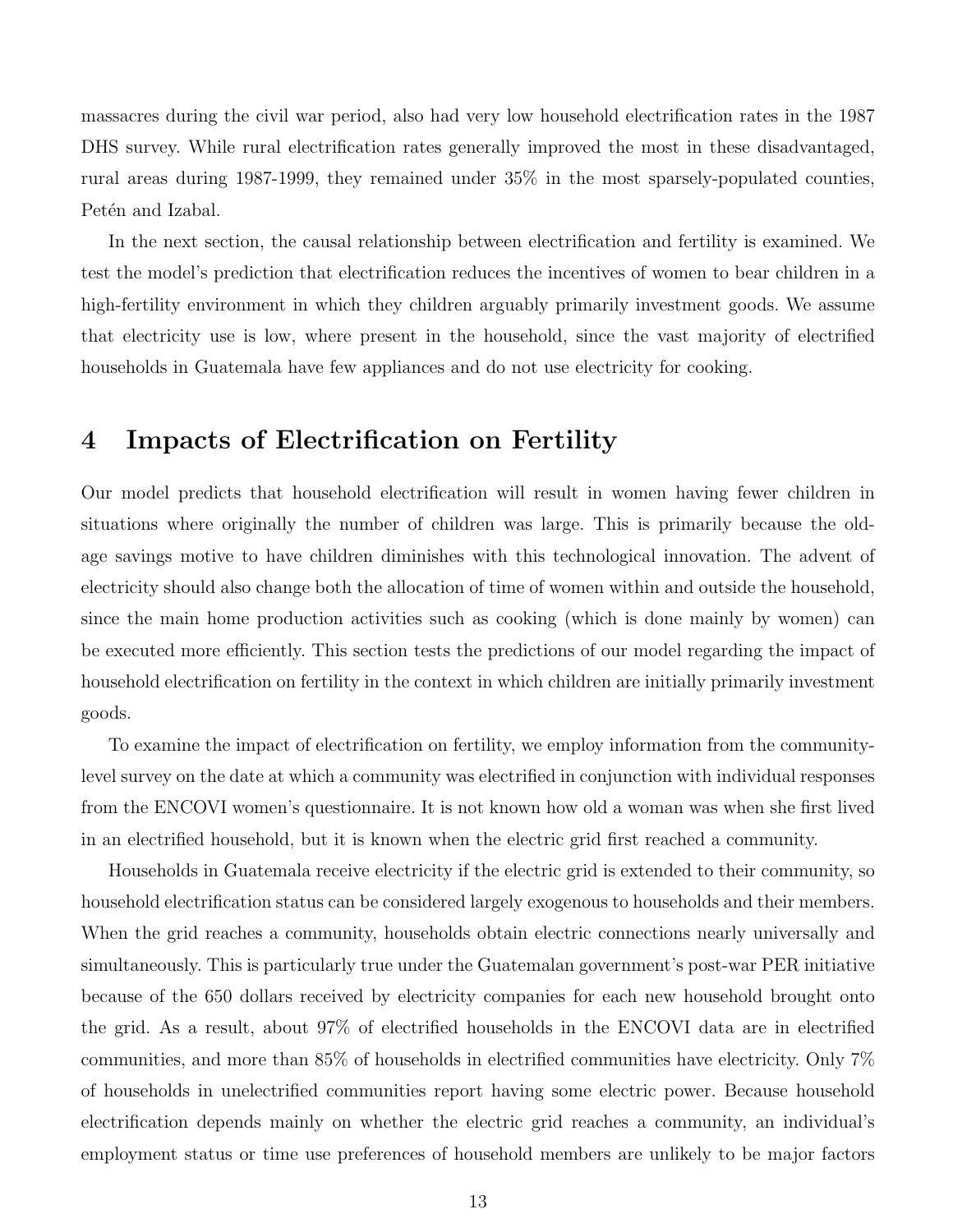influencing household electrification probabilities.

#### 4.1 Estimation

A sample of women aged 12-49 is employed, and multivariate regressions are estimated. The sample is a young one, with a mean age of 30. This reflects the high fertility rates in Guatemala, and the relatively low life expectancy of the population. Both women in currently electrified communities and those in unelectrified communities are included. Because the ENCOVI sample contains large numbers of respondents from each community, it is possible to control in estimation for community fixed effects, current community electrification status, the current age of individuals, and the age of individuals at the time of placement of other infrastructure.

Prior to estimation of causal effects, it is shown that there are substantial differences in the reproductive behaviour of women in households with and without electric connections. Figure 2 compares the number of children ever born to a women by age amongst women in unelectrified and electrified households, using locally-weighted least squares. It is clear from the Figure that women in unelectrified households have more children at any age. It is also apparent from these data that fertility is higher amongst women in unelectrified communities, as our model predicts. For example, the mean number of children born to a woman aged 30-49 in electrified communities is 4.5, as compared to 6.1 amongst women in unelectrified communities.<sup>20</sup> A similar result prevails when examining this statistic by household electrification status, since 97% of those in electrified households reside in communities connected to the electric grid. However, because there are likely many other socioeconomic differences between individuals residing in electrified and unelectrified communities, and because infrastructure placement is likely both economically and politically motivated, it is not clear that these observed differences in fertility are caused by electrification. For this reason, a multivariate strategy which combines individual and community-level information is used to identify causal effects. The identification strategy involves comparing the fertility outcomes of women who were of different ages at the advent of electricity to their community, and so were exposed to this new household technology to differing extents during their reproductive lives.

The identification strategy relies on three main factors. First, if electrification impacts fertility, women who have had access to electricity for greater fractions of their young lives should have less children, conditional on current age. Second, women older than 40 at the advent of electricity to their communities should experience essentially no fertility effects from this new technology, since the ability to bear children is arguably the main constraint on childbearing beyond this age. The data

<sup>&</sup>lt;sup>20</sup>These differences are statistically significant at the 5% level, with the  $|t|$ -statistic in a test of equality of 10.3.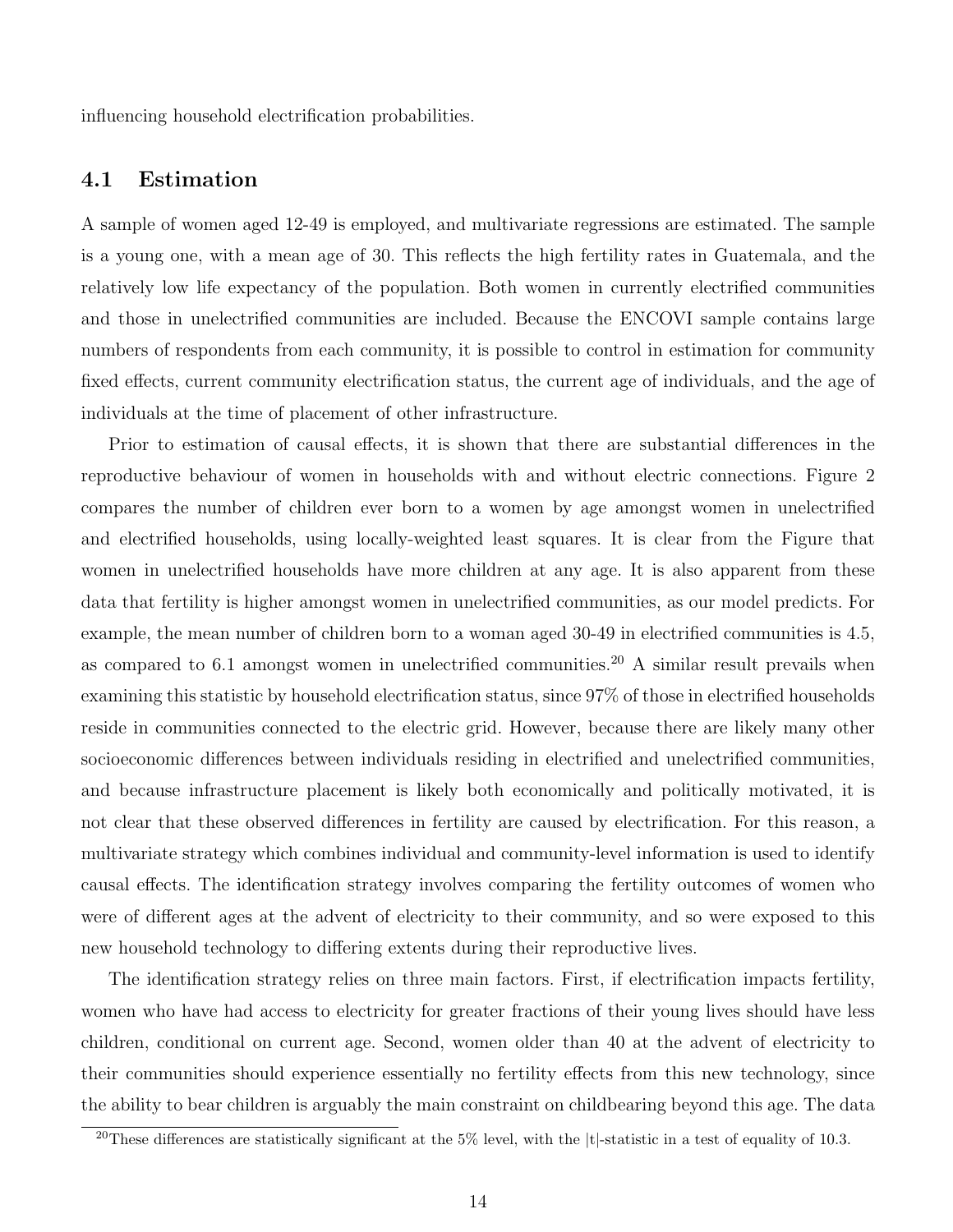support this assumption: the mean number of children born to a woman whose community obtained electricity after her fortieth birthday is 6.83, statistically the same as the mean number of children ever born to a woman older than 40 in an unelectrified community,  $7.17<sup>21</sup>$  Third, the age of an individual at the time of the community's electrification should be uncorrelated with unobservables which also impact fertility. Under these assumptions, the effects on fertility of being of different ages at community electrification can be identified relative to a control group containing women aged 40 or older at the advent of electricity to their community, whose fertility is unaffected by this technological innovation. The association between current age and the number of children ever born to a woman is captured by the inclusion of women residing both in electrified and unelectrified communities. The inclusion of women in unelectrified communities in the estimation sample facilitates distinguishing between effects of current age on the total number of children born to a woman from the main effects of interest, those of her the age at the electrification of the community.

Respondents in electrified communities are grouped by their age at the time of electrification of the community. The age at electrification groups are: Born after community electrification (ALLELEC), under age 10 at electrification (ELEC0TO9), age 10 to 19 at electrification (ELEC10TO19), age 20-29 at electrification (ELEC20TO29), age 30-39 at electrification (ELEC30TO39), and older than age 40 at electrification (ELEC40plus). Women in both currently electrified and unelectrified communities are included, and a dummy variable is used to indicate current community electrification status (COMELEC).

Ordinary least squares regressions are estimated to explain the log of the number of children (NOKIDS) woman i in community j has given birth at the time of the survey, as a function of her age when electricity reached her community, her current age, and extensive socio-economic and local controls. Formally, the regression to be estimated takes the form:

$$
LNNOKIDS_{ij} = \beta_0 + \beta_1 * ALLELEC + \beta_2 * ELEC0TO9_{ij} +
$$
  

$$
\beta_3 * ELEC10TO19_{ij} + \beta_4 * ELEC20TO29_{ij} +
$$
  

$$
\beta_5 * ELEC30TO39_{ij} + \beta_6 * COMELEC +
$$
  

$$
\gamma * CONTROLS_{ij} + \mu_j + \epsilon_{ij}
$$

The individual level controls included in all specifications are: dummies for the 10-year age group representing current age (age 40 plus is the reference), dummies for the presence of piped water and the age of a woman at the advent of piped water to her community, and dummies for the presence of improved sanitation and the age of a women at the advent of improved sanitation to her community.

<sup>&</sup>lt;sup>21</sup>A t-test of the equality of these means accepts the null hypothesis at the 5% level, with  $|t|$ -value 0.955.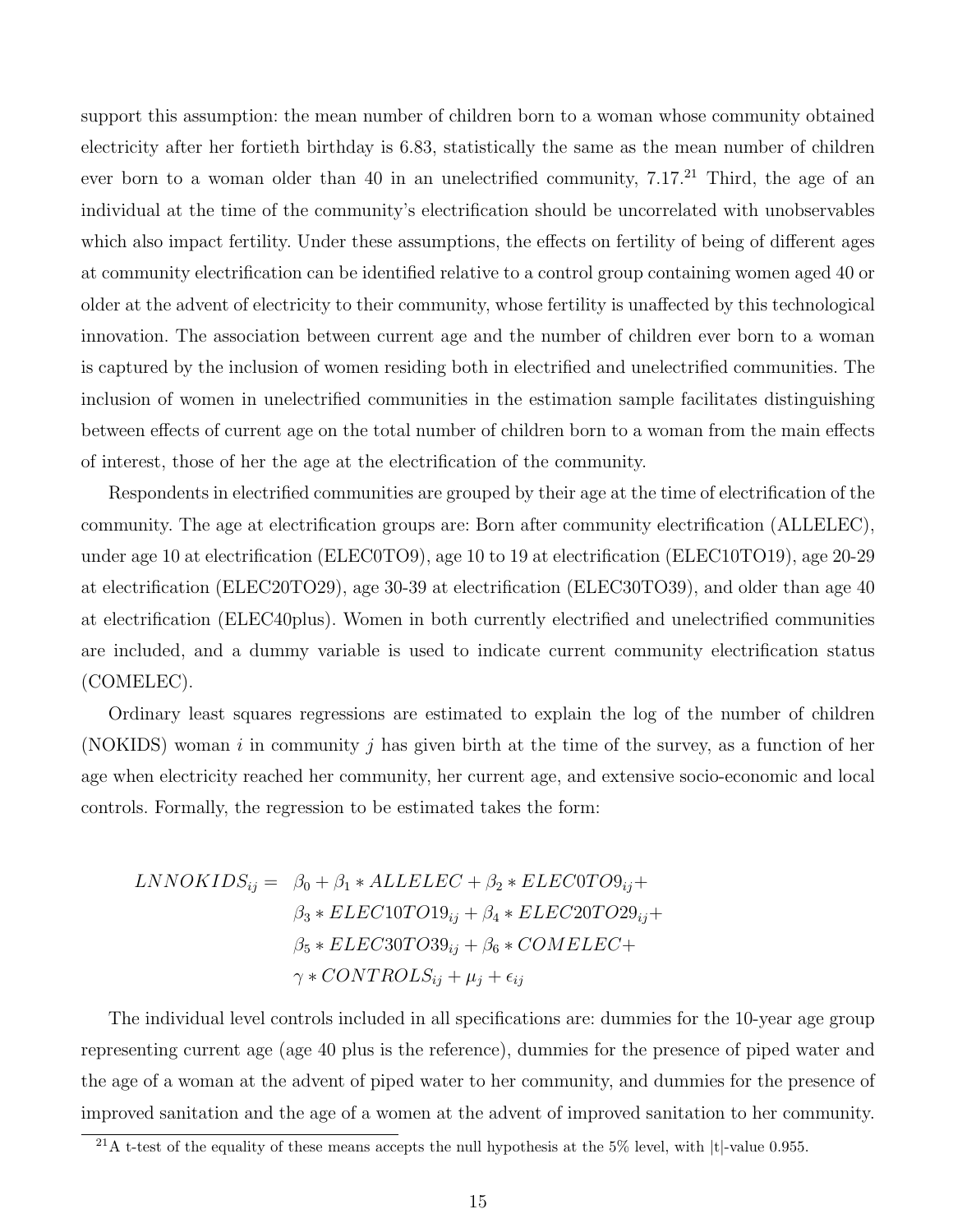As with the age at electrification dummies, the dummies representing the age of a women at the advent of piped water and improved sanitation are defined in 10 year cohorts.<sup>22</sup> The variable  $\mu_i$ represents local fixed effects. Standard errors are clustered at the community level.

Table 1 presents estimation results for the specification described above, with three different controls for local fixed effects. In column (1), twenty-two county (departamento) dummies are included as well as controls for whether or not the community has a preschool, an elementary school, or a secondary school, whether or not the community has a paved highway, whether or not the community was affected by Hurricane Mitch, and whether or not the community is rural.<sup>23</sup> Column (2) includes these local controls plus county-rural interaction terms. Column (3), the preferred specification, includes community level fixed effects in place of these other local controls. In all three specifications, standard errors are clustered at the community level.

Results are very similar across the three specifications. Relative to the reference group of women aged 40 plus at the advent of electricity, whose fertility is assumed not to be affected when electricity arrives, women who were younger when electricity arrived currently have significantly fewer children. In the preferred specification, Column (3), women who were under 30 at the time of electricity to their communities are shown to have about 28% fewer children currently than women in their community who were older than this age when electricity arrived.<sup>24</sup> Moreover, those who were aged zero to 9 when electricity arrived have significantly fewer children currently than those who were in their twenties at the advent of electricity.<sup>25</sup> However, individuals who were born into already-electrified communities have statistically the same number of children as those who were age zero to 9 when electricity arrived.<sup>26</sup> These findings are consistent with the hypothesis that women who have had electricity for greater fractions of their lives should have fewer total children *ceteris paribus*, and also

 $^{23}$ A community is considered rural if focus group respondents in the community survey so define it.

<sup>24</sup>The calculation is  $e^{-0.33}$ -1.

<sup>25</sup>A t-test of the equality of coefficients of the dummy variables ELEC0TO9 and ELEC20TO29 just rejects the null hypothesis at the 10% level, with |t|-statistic 1.62.

 $^{26}$ A t-test of the equality of coefficients of the dummy variables ELEC0TO9 and ALLELEC accepts the null hypothesis at the 10% level, with |t|-statistic 1.29.

<sup>&</sup>lt;sup>22</sup>The full set of improved sanitation dummies is as follows: A dummy for the presence of improved sanitation in community, a dummy having had sanitation all one's life, a dummy for being aged 0-9 at the advent of sanitation, a dummy for being aged 10-19 at the advent of sanitation, a dummy for being aged 20-29 at the advent of sanitation, and a dummy for being aged 30-39 at the advent of sanitation. The reference age at the advent of sanitation is above 40. The full set of piped water dummies is as follows: A dummy for the presence of piped water in community, a dummy having had piped water all one's life, a dummy for being aged 0-9 at the advent of piped water, a dummy for being aged 10-19 at the advent of piped water, a dummy for being aged 20-29 at the advent of piped water, and a dummy for being aged 30-39 at the advent of piped water. The reference age at the advent of piped water is above 40.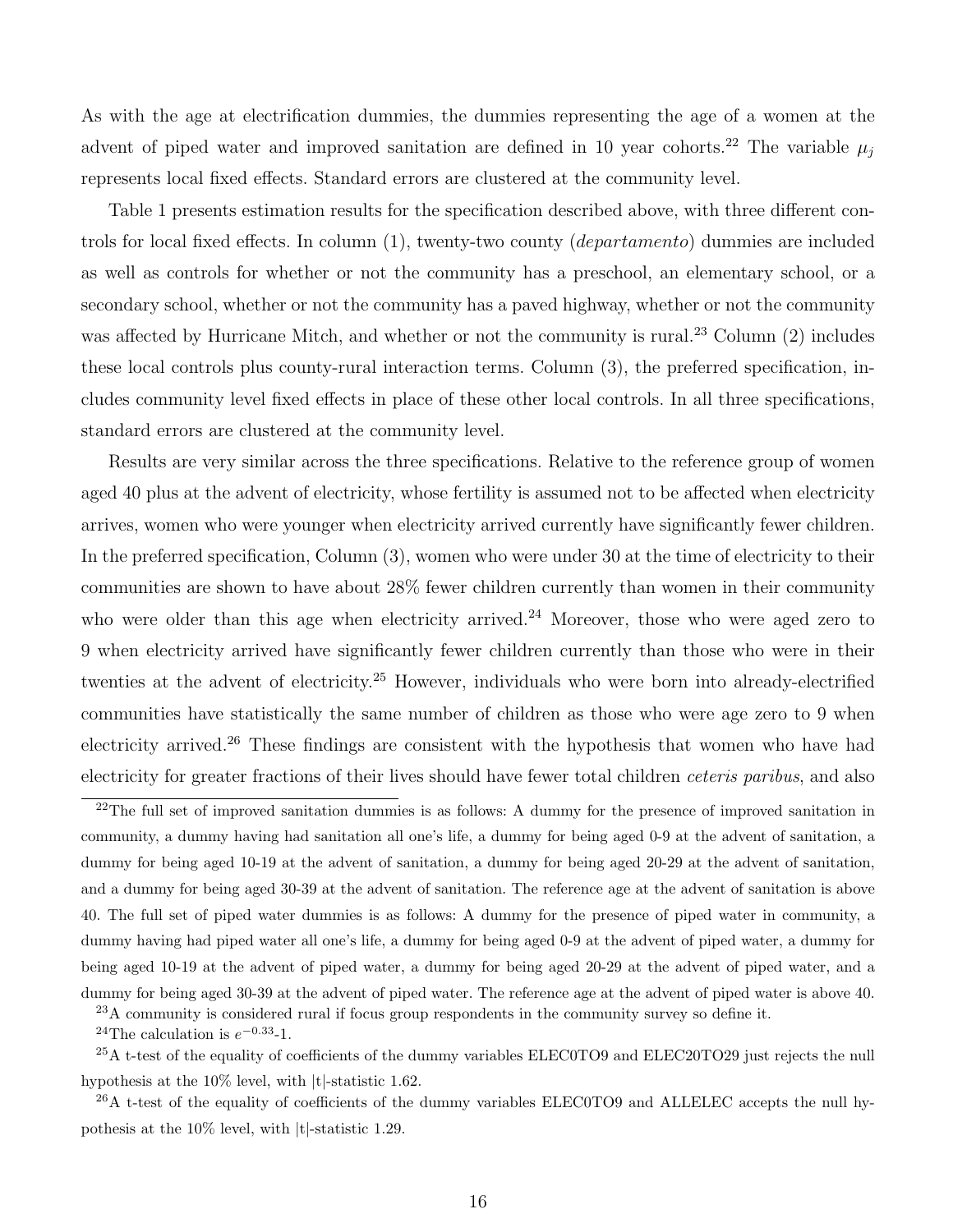with the idea that those who gained access to electricity before reproduction could have begun have similar fertility patterns to those who were born into already-electrified communities.

The preferred specification of Table 1, that reported in column (3), suggests that women under age 30 at electrification have significantly fewer children than those above this age when electrification occurs, conditional on current age and on community fixed effects. However, those who are aged 30 or older when electricity arrives do not have significantly different numbers of children, conditional on current age, than those over 40 at electrification. For this reason, we also present results of a more parsimonious specification of age at electrification effects, in which we distinguish only between women who were born into electrified communities, women who were aged 0 to 29 when electricity arrived, and those who were older than this age when the electric grid arrived. Those who were born into electrified communities have a mean current age of 21, those who were 0 to 29 when electricity arrived a mean age of 24, and those in the reference group (women older than 30 at electrification plus women in unelectrified communities) a mean age of 39.

The equation to be estimated is as follows:

$$
LNNOKIDS_{ij} = \beta_0 + \beta_1 * ALLELEC + \beta_2 * ELEC0TO29_{ij} +
$$
  

$$
\beta_3 * COMELEC + \gamma * CONTROLS_{ij} + \mu_j + \epsilon_{ij}
$$

As previously, individual level controls included in all specifications are: dummies for the 10-year age group representing current age (age 40 plus is the reference), dummies for the presence of piped water and age of a woman at the advent of piped water to her community, and dummies for the presence of improved sanitation and the age of a women at the advent of improved sanitation to her community.<sup>27</sup> The variable  $\mu_i$  represents local fixed effects. Standard errors are clustered at the community level.

Columns (1) through (3) of Table 2 present the results of this more parsimonious specification. As expected, those who were born into electrified communities, and those whose community of residence was electrified before age 30 have significantly fewer children at the time of the ENCOVI interview, ceteris paribus. In column (3), the preferred specification which includes community level fixed effects, it is shown that those who were under age 30 at electrification have about 28 percent less children than do women of the same age who were older when their communities were electrified.<sup>28</sup>

<sup>&</sup>lt;sup>27</sup>The full set of improved sanitation dummies is as follows: A dummy for the presence of improved sanitation in community, a dummy having had improved sanitation all one's life, and a dummy for being under age 30 at the advent of improved sanitation. The reference age at the advent of improved sanitation is 30 and above. The full set of piped water dummies is as follows: A dummy for the presence of piped water in community, a dummy having had piped water all one's life, and a dummy for being under age 30 at the advent of piped water. The reference age at the advent of piped water is 30 and above.

<sup>&</sup>lt;sup>28</sup>The calculation is  $e^{-0.33} - 1$ .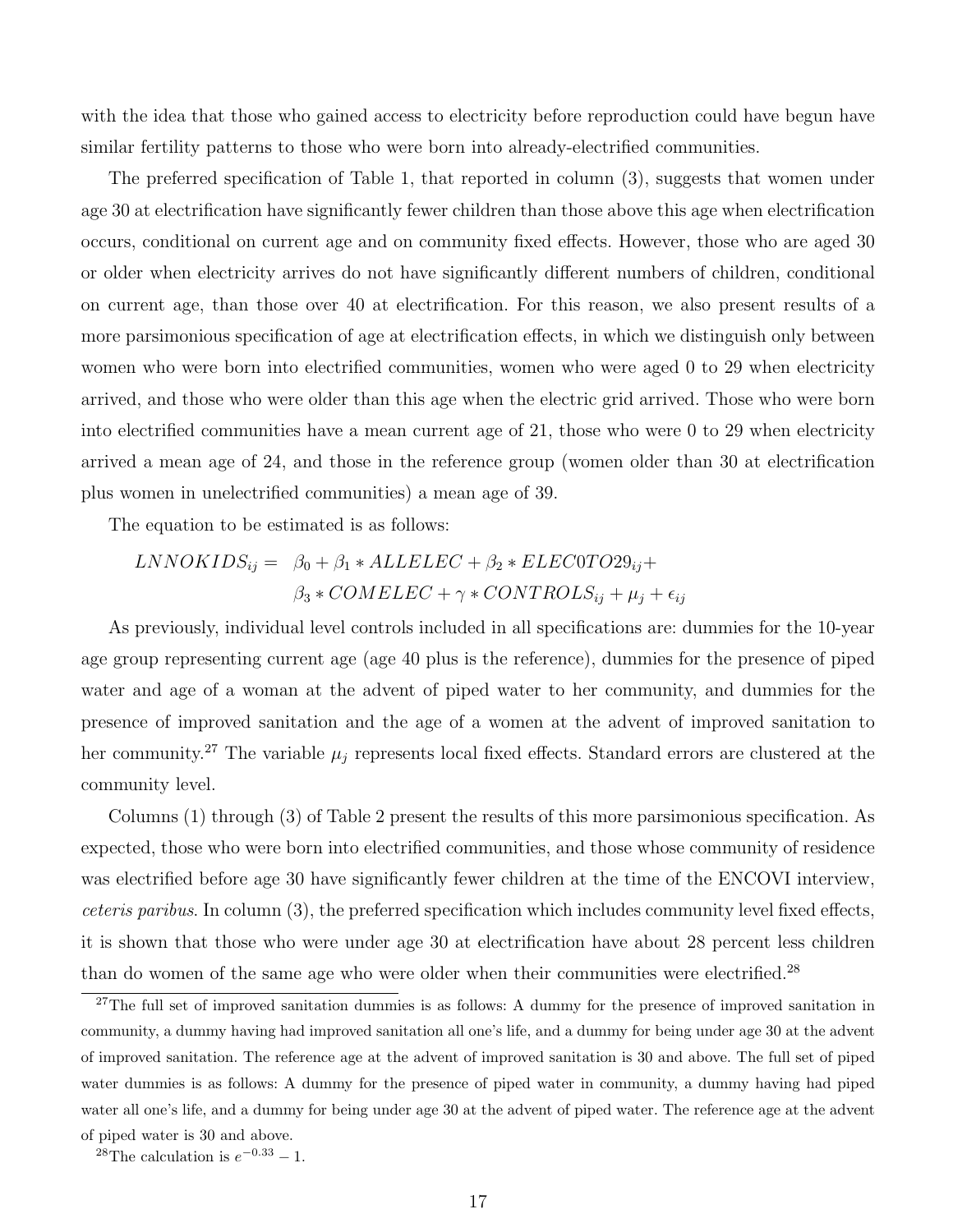#### 4.2 Falsification Exercise

Although all of the specifications of Tables 1 and 2 account for the presence of other major infrastructure in communities, and the age of individuals at the advent of piped water and sanitation, it remains possible that there are unobserved factors correlated with the timing of electricity provisions which also affect women's fertility. For this reason, a falsification exercise is undertaken. In this exercise both the presence and vintage of electricity in communities has been randomised. To do this, we first re-assign electricity to communities on the basis of a random number generator. The fraction of communities with electricity is made the same as in the true data, 76%. Amongst the electrified communities in the falsified data, we assign a vintage of electricity according to this same random number generator, such that the mean and variance of electricity vintage is as in the true data. We then merge this false electrification information to the individual fertility data, and to the true data on the presence and timing of other infrastructure provisions in the community. The specifications of Tables 1 and 2 are then re-estimated.

Results of the falsification exercise are presented in Tables 8 and 9 of Data Appendix A. To summarise, after randomising the presence and vintage of electricity across communities, no statistically significant effect on fertility of being younger versus older at electrification is apparent. While this finding by no means proves that the specifications of Tables 1 and 2 capture pure effects of electrification on fertility, it does support the hypothesis that real events coincident with the timing of electrification cause fertility to decline.

In this section we have shown that electrification reduces fertility in Guatemala by comparing the number of children ever born to women who were different ages at the time of electrification of their communities. While infrastructure placement is likely associated with initial community wealth and with the political say of residents, this possibility is largely accounted for in estimation by employing community-level fixed effects. It is shown that, within communities, women who were relatively young at electrification have fewer children than those who were older at the time of community electrification, conditional on current age and community fixed effects. These results concur with the stylised facts from our sample statistics that women in unelectrified households have more children by a given age.

Nevertheless, the finding that electrification causes substantial reductions in fertility for women does not prove that the mechanism through which fertility reductions occur is as described by the model. While these findings are consistent with the model, it is also potentially the case that electrification substantially improves local wages earned by both men and women. Our model also predicts that higher wages of men and women will decrease fertility when electricity consumption is very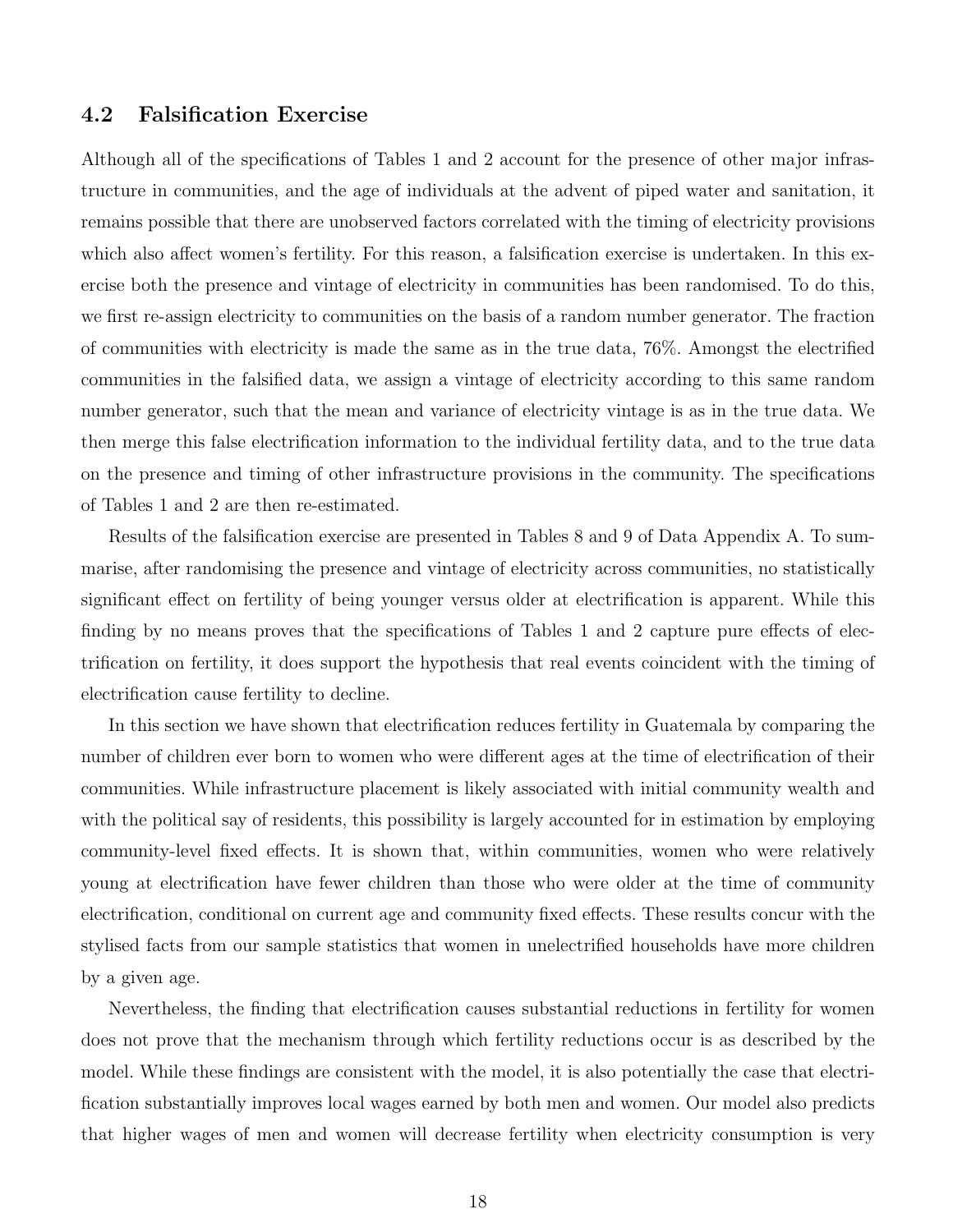low.<sup>29</sup> The findings above are consistent with our model, but the ENCOVI data do not permit further decomposition of the avenues through which electrification reduces fertility.

### 5 Work in and outside the home

Our model assumes a strong sexual division of labour within the household, so that only women's time use is directly impacted by household electrification. The Guatemalan ENCOVI survey contains extensive information on time use within and outside the household, which permits testing of this assumption.

Employment status information from the ENCOVI survey supports the model's assumption that only women's working lives are directly affected by household electrification. In Panel A of Table 3 it is shown that, while women in electrified households are significantly more likely to be employed outside the home than are women in unelectrified households, the same is not true for men. Men's employment probabilities do not appear to be systematically related to household electrification status.<sup>30</sup>

The time use data also suggest strong differences across the sexes in how household electrification impacts time use. Panel B of Table 3 presents a comparison of mean amounts of time spent in three activities in the week prior to the ENCOVI interview: work outside the home in paid employment ('empresas' and 'negocios'), time spent looking after children, and time spent cooking. The latter two activities are the two most time consuming home production activities in which women engage.<sup>31</sup>

The comparison of mean time spent in different activities supports the idea that men's time in paid work, childcare and cooking is not affected by household electrification. Mean time spent in these activities is the same for men across electrified and unelectrified households. However, this is not true for women. Women in electrified households spend significantly less time looking after children and cooking, at the mean, and significantly more time working for money, than do women

 $^{29}$ As well, parents might readily substitute towards having fewer, better-educated and fed children as their incomes rise, even if the causal effect of income on fertility is positive (Becker (1960), Becker (1991)). Our model does not consider child quality.

 $30$ In the analysis which follows, the sample is composed of individuals aged 20-55. Since community level data is not essential to the identification strategies to be employed, individuals in communities where no community-level survey was undertaken can also be included in the samples.

<sup>&</sup>lt;sup>31</sup>ENCOVI interviewers asked respondents to note the amount of time in which they were primarily engaged in each specific activity, since it is possible to combine some activities, such as looking after children and cooking. A separate question regarding combined activities was also posed, but here the focus is on time spent primarily on one specific activity.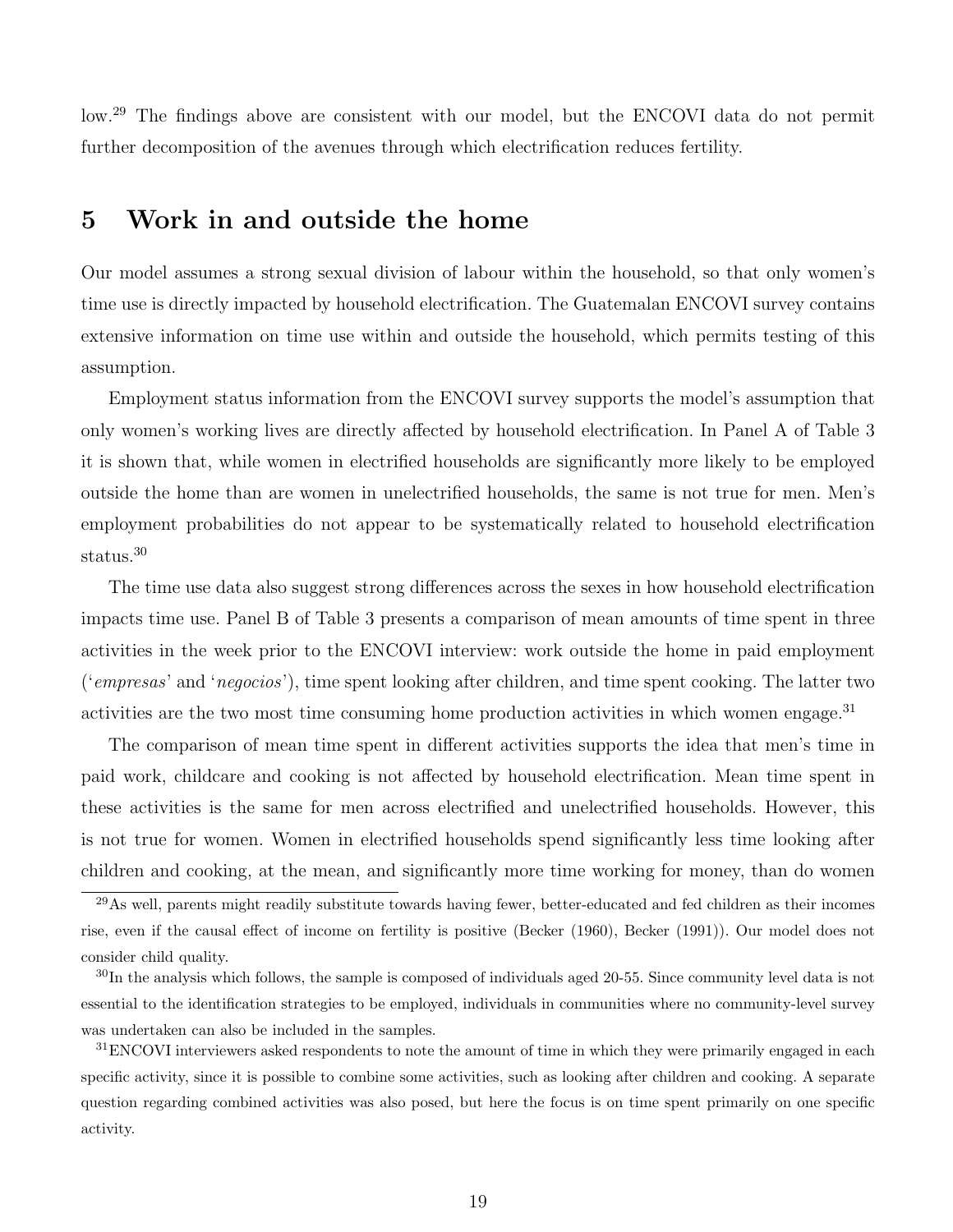in unelectrified households.

One aspect of the results of Panel B which does not, at first, seem to square with our model's assumptions is that mean time spent by men cooking and looking after children is not zero. However, further inspection of the ENCOVI time use data reveals that, as assumed by the model, a majority of men spend virtually no time on either of these two home production activities. Panel C of Table 3 shows this. It describes the probability of spending less than 10 minutes per week on paid work, looking after children, and cooking, respectively, by household electrification status.

As expected, far more women than men spent less than ten minutes per week on paid work activities in the week prior to the ENCOVI interview. About 84% of women did not spend more than 10 minutes earning money, but only 27% of men fell into this category. In Panel A it was found that mean employment probabilities differ amongst women but not amongst men living in electrified versus unelectrified households, and in Panel B it was found that mean time spent earning money differs by household electrification status only for women. The results of Panel C are consistent with this: the differences in the probability of spending less than ten minutes working for money in the past week by household electrification status are significant for women but not for men.

In both electrified and unelectrified households, about 78% of men spent less than ten minutes of the week prior to the ENCOVI interview looking after children. In contrast, a majority of women in both unelectrified and electrified households spent more than ten minutes engaged primarily in looking after children. More importantly, there is no difference in the probability of spending less than ten minutes per week looking after children amongst men, but women in electrified households were significantly more likely to have spent less time than this minimum preforming child care than were women in unelectrified households.

Panel C also demonstrates that cooking is essentially a female activity in Guatemala. More than 96% of men spent less than ten minutes in the week prior to the ENCOVI interview engaged primarily in cooking. In contrast, only 9% of women in unelectrified households, and 18% in electrified households spent less than this threshold amount of time cooking. Significant differences are found by household electrification status amongst women, but not amongst men.

The summary statistics on employment status and time use presented in Table 3 provide empirical support for the assumption that women's time use, but not men's, is affected by the introduction of electricity to the household. The validity of this assumption for the outcomes of interest will next be further demonstrated using multivariate analyses. It will be shown that, in the analysis of the impact of household electrification on women's employment probabilities, time spent earning money, looking after children, and cooking, men can be used as a comparison or 'control' group. In the ENCOVI data, household electrification status is not significantly associated with these outcomes for men. Men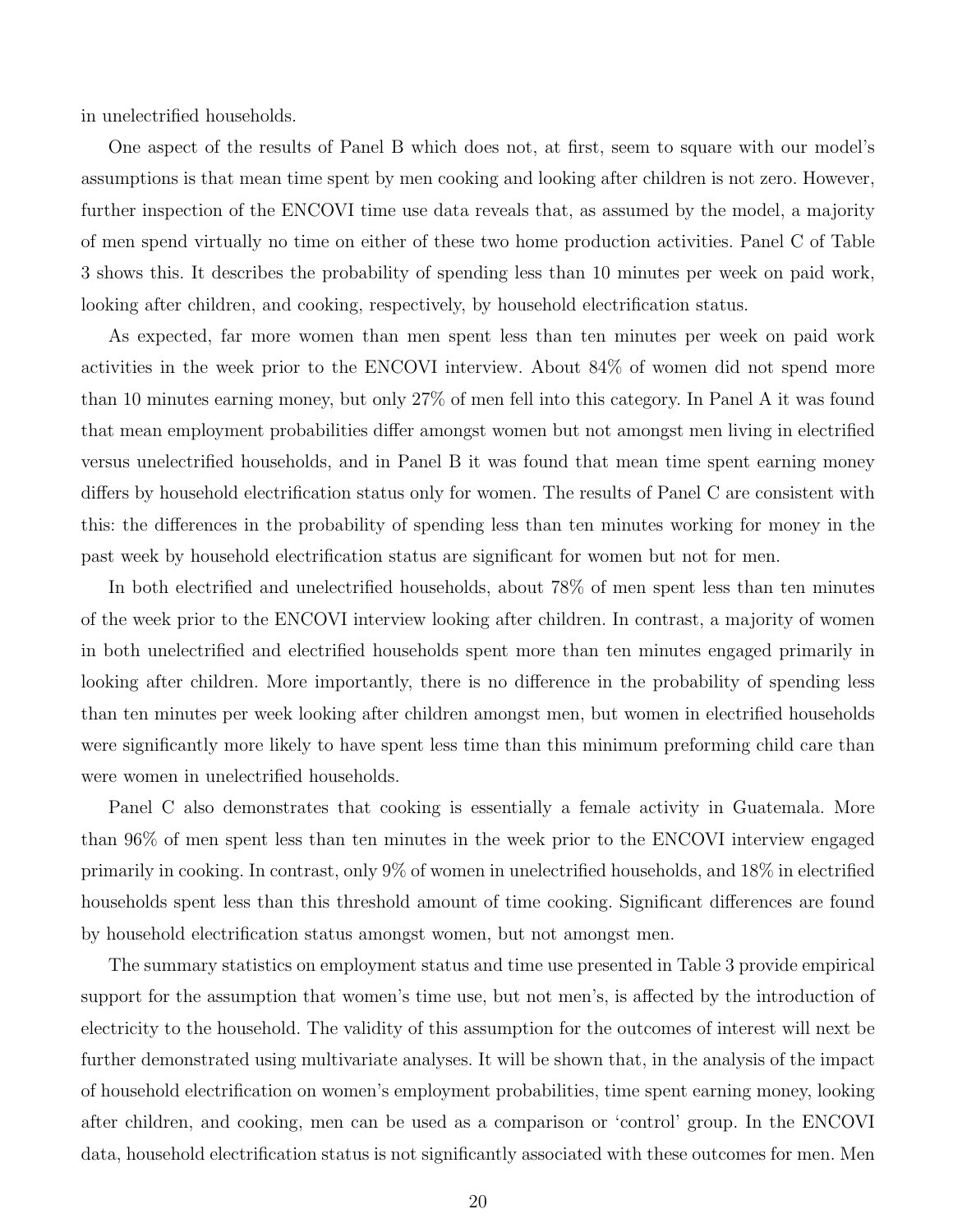are employed outside the home regardless of whether the household has electricity, and obtaining electricity is largely exogenous to the household and its' members. As well, men spend a negligible amount of time on the main home production activities in which women engage, namely caring for children and cooking. This sexual division of labour is not altered by household electrification.

#### 5.1 Causal effects of household electrification on women's work

Can the presence of electricity in a household be considered exogenous, conditional on observable socioeconomic and local characteristics? If the effect of household electrification on time use is causal, we should expect to see associations between time use patterns and household electrification status for women, but not for men, in multivariate settings. This is indeed the case in the ENCOVI data.

Time use regressions run separately by sex support the findings of Table 3 that the association between household electrification status and work decisions is important only for women. Four outcomes are considered: current employment status, time spent working for money yesterday, time spent caring for children yesterday, and time spent cooking yesterday. To examine the association between household electrification status and employment probabilities, a probit model is estimated. In the case of time spent earning money, caring for children, and cooking, tobit models which account for left-censoring are implemented, and semi-log specifications are used.

Table 4 presents the results of regressions containing a dummy for household electrification status plus controls for the following: 10-year age group dummies, the highest grade level attained by the respondent, a rural dummy, controls for the number of adults and children under 18 in the household, and regional dummies.<sup>32</sup>

To summarise the results of this exercise, household electrification is associated with major differences in the time use of women but not of men. In no case is the dummy representing household electrification status statistically significant at the 10% level for men, but for all four outcomes this dummy is statistically significant for women. If these significant associations for women were actually due to unobserved hetergeneity in wealth or members' education or ability, we might expect to observe "effects" of household electrification on men too. Thus, the results support the conjecture that household electrification status is essentially exogenous to households, and also unrelated to the time men spend in these activities. It also seems unlikely that the time spent by women cooking, caring for children, or earning money is causing household electrification status since women earn so little relative to men.<sup>33</sup>

<sup>&</sup>lt;sup>32</sup>The eight regions of Guatemala are: Metropolitana, Norte, Nororiente, Suroriente, Central, Suroccidente, Noroccidente, and Petén.

<sup>&</sup>lt;sup>33</sup>Similar specifications examining the association between household electrification status and leisure time show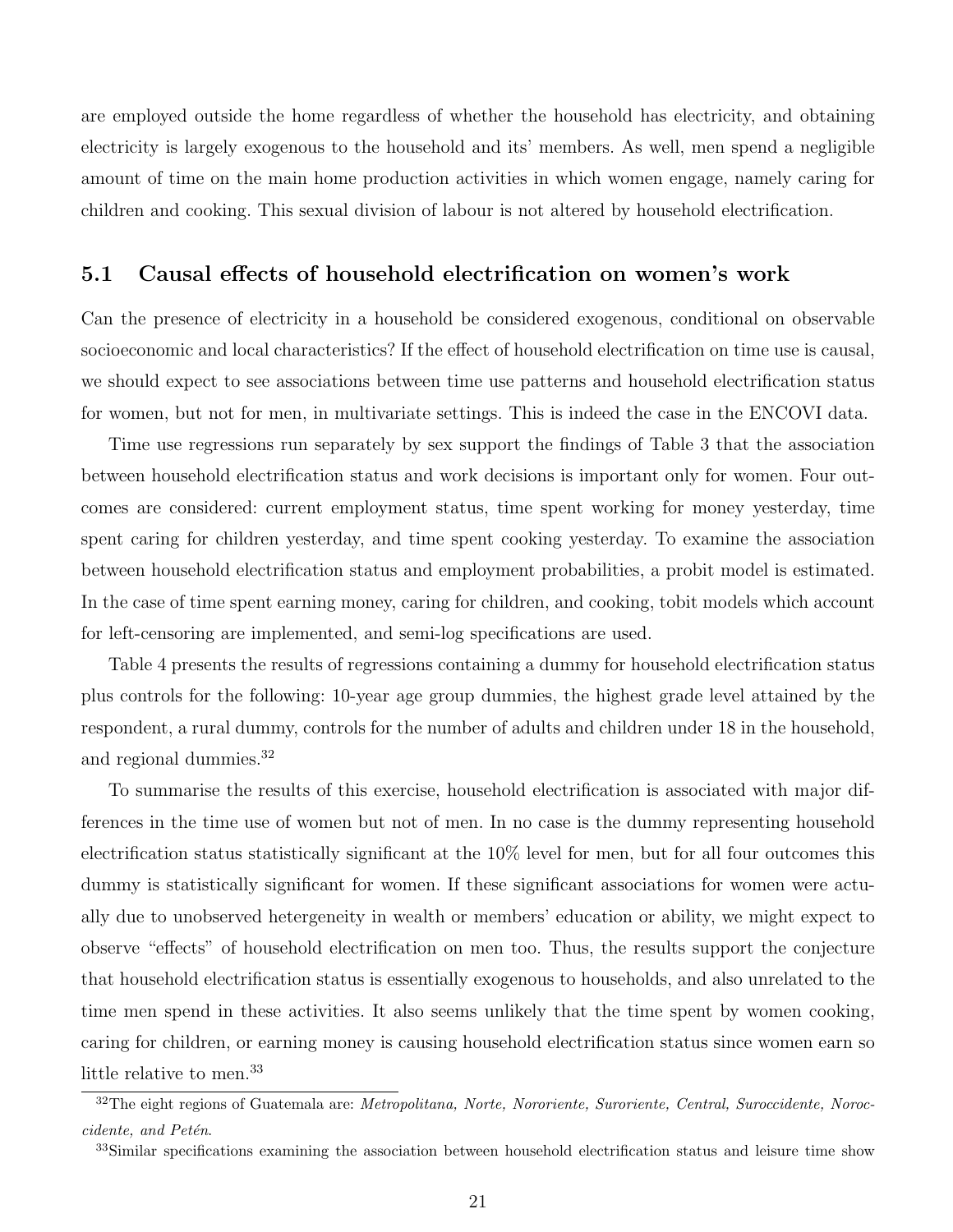The sex-specific time use regressions of Table 4 motivate the use of men as a control group in identifying the causal effects of household electrification on women's time use. If time use does not cause household electrification status, the causal effects of household electrification on women's work outcomes can be identified relative to those on men. Because the effects on men are both theoretically and empirically insignificant, this amounts to identifying the absolute causal impact of household electrification on women's outcomes.

The equations identifying the causal effect of household electrification on women's outcomes take the general form:

$$
WKOUTCOMP_{ihj} = \beta_0 + \beta_1 * ELECHH_{hj} + \beta_2 * ELECFEM_{ihj} +
$$
  

$$
\beta_3 * FEMALE_{ihj} + \gamma * CONTROLS_{ihj} + \mu_j + \epsilon_{ihj}
$$

where WKOUTCOME  $\in$  {employed, log(time spent working for money), log(time spent caring for children), and log(time spent cooking)}. The variable ELECHH refers to whether or not a household has an electricity connection, and ELECFEM to the interaction term between household electrification status and whether or not the respondent is female. Here  $i$  refers to an individual in household h in region j. Control variables include 10 year age cohort dummies (age 50 plus is the reference), the highest grade attained in school, the number of adults in the household, the number of children (under 18) in the household, a rural dummy, and regional fixed effects. Also included as controls are gender interactions terms for each of these socioeconomic and regional variables.

The above specification provides what is essentially a difference-in-differences estimate of the average effect of household electrification on time use. Women are the treatment group, and men the control group. Pre-treatment households are those in communities where the grid has not yet arrived, while treated households are those with electricity currently. Given that household electrification status is essentially driven by community electrification status, and men's time use should not be impacted by the treatment, this specification yields causal impacts of household electrification on women's time use.

Table 5 presents results identifying the causal impact of household electrification on key activities in women's working lives. The interaction term between household electrification status and female identifies these effects in the pooled sample of women and men.

that, conditional on these same control variables, there is no statistically significant relationship between either men's leisure time and having electricity. For women, having electricity is associated with a 3% increase in leisure time, statistically significant at the 5% level. Leisure is defined to include sleep and all other home activities which are not directly productive. These specifications are not presented here but are available on request from the authors.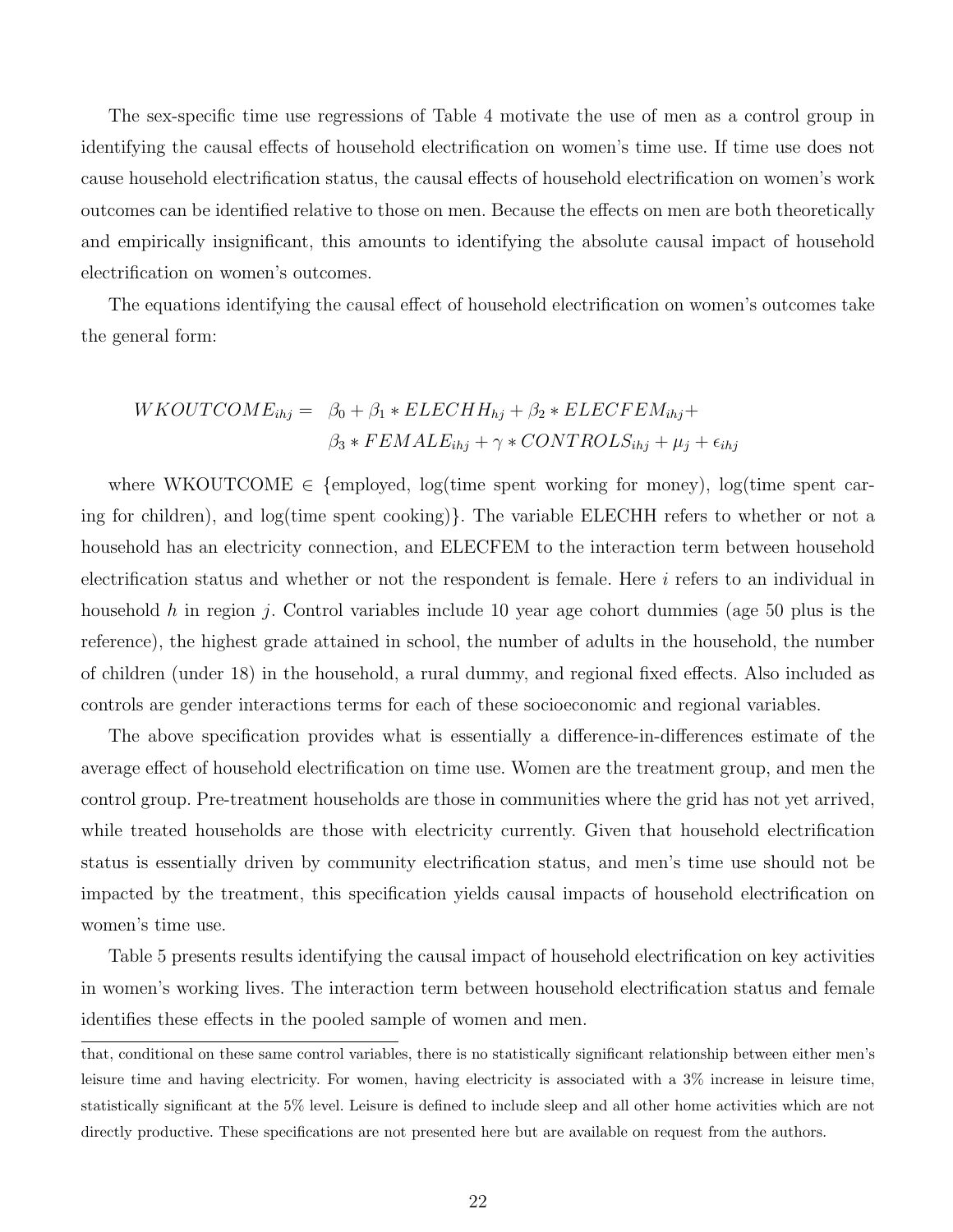Household electrification causes an increase of more than 9% in the probability that a woman is employed outside the household, as evaluated at the mean value of the  $X_s$  in these data (column (1)). Consistent with this, the electrification of households is found to cause a 188 log point, or more than 5-fold increase, on average, in time spent by women working for money in the day prior to the ENCOVI interview (column  $(2)$ ).<sup>34</sup> This large increase is attributable to the dual facts that more than 84% of women in unelectrified households spend no time working for money, and that mean time spent by women on this activity is about  $1 \frac{1}{2}$  hours per week.

Results for the main home production activities of caring for children and cooking are mixed. While the relationship between time spent caring for children and household electrification status is negative, it is found that the causal effect of household electrification on this outcome for women is not statistically significant at the 10% level (column (3)). However, women spend, on average, about 34 percent less time cooking as a result of household electrification (column (4) of Table 5).<sup>35</sup>

Food preparation may take less time if household electrification causes a switch to fuels which cook food more quickly, but this is clearly not the only potential way in which this new technology might impact cooking time. It may also be that electric light facilitates aspects of food preparation other than warming food, or the combining of other activities with food preparation. Since we here examine time spent *primarily* in "cooking or preparing breakfast, lunch or dinner", an increase in combining cooking with other activities could result in a reduction in reported time spent cooking. The data do not show that the reduction in cooking time caused by household electrification is attributable to households switching to using electricity for cooking when they are electrified. Only 5% of electrified households report that they used some electricity for cooking in the month prior to the ENCOVI survey.<sup>36</sup>

Could improvements in men's wages caused by community electrification lead to the observed changes in women's time use? In Appendix B, we examine the association in the data between men's and women's earnings and the electrification status of households. To summarise the results of this analysis, it appears that there are increases in men's earnings associated with household electrification. These earnings increases cannot be explained by men spending more hours in paid work when their household has electricity. Given the fact that the community generally has electricity

<sup>&</sup>lt;sup>34</sup>The calculation is  $e^{1.88} - 1$ .

<sup>&</sup>lt;sup>35</sup>The calculation is  $e^{-0.41} - 1$ .

<sup>36</sup>Rather, it appears that household electrification is associated with households changing their cooking fuel to propane. Nearly 55% of electrified household use some propane for cooking, compared to only 7% of unelectrified households. The switching of cooking fuels from solid (wood, charcoal) to modern fuel sources (propane, kerosene) when households are electrified is common across countries (see, for example Heltzburg (2003), who examines household energy use in Brazil, Ghana, Guatemala, India, Nepal, South Africa and Vietnam.).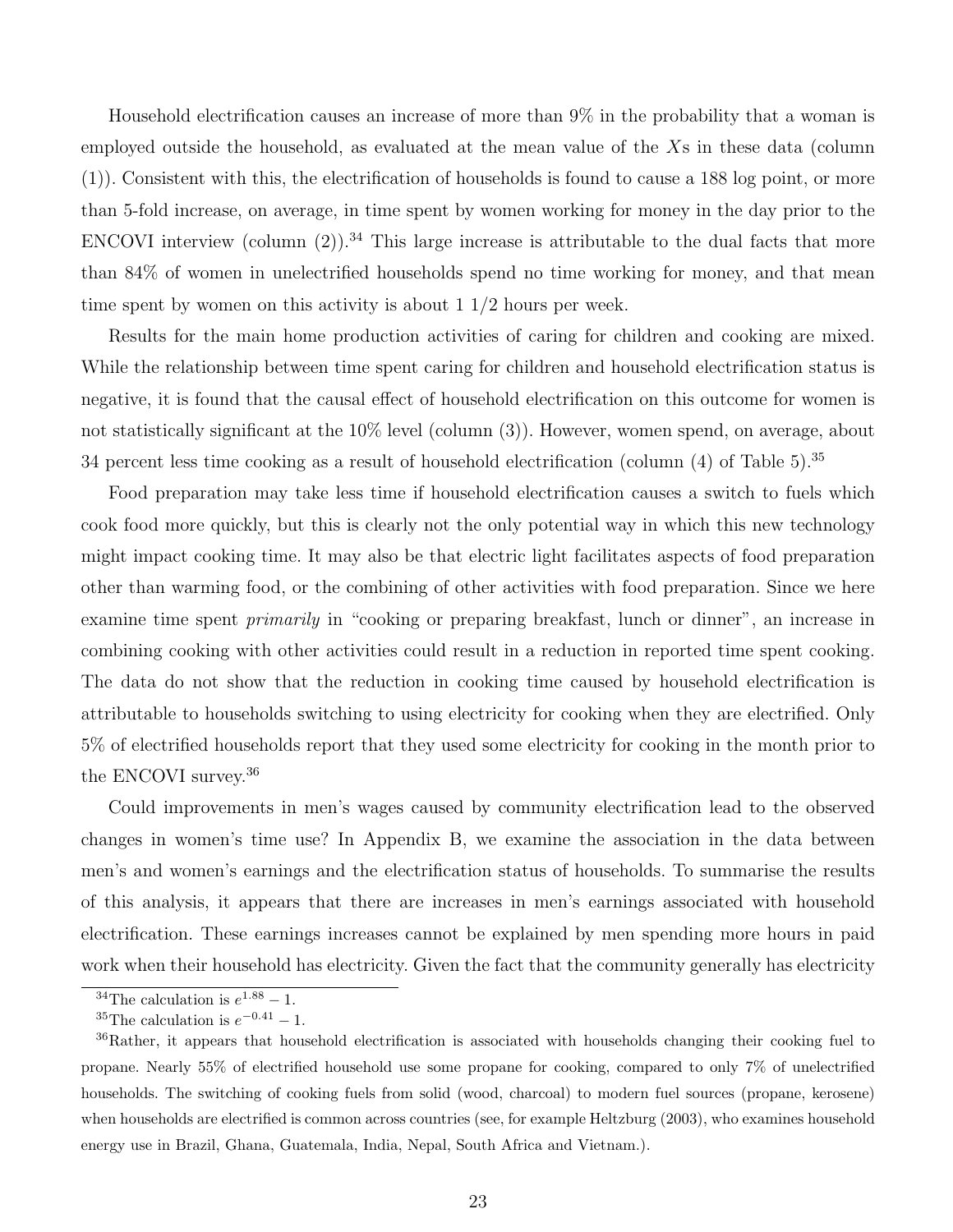if a household does, higher male wage offers caused by community electrification are a potential cause. In contrast, it appears that there are no significant increases in women's earnings associated with household electrification, after accounting for the impact of household electrification on the participation margin.

It remains possible that women in electrified households participate more because community electrification causes increases household wealth, via higher men's wages. Our model predicts that increases in men's wages will cause their wives to participate more because the household can purchase more labour-saving electricity. In estimation we have considered a binary outcome: Households have electricity or they do not, and whether or not they do is determined almost entirely by whether or not their community has electricity. However, the time use results reported here are also robust to the inclusion of controls for household wealth, as proxied by features of the dwelling and non-electric consumer durables possessed by the household.<sup>37</sup>This suggests that any increases in men's wages and household wealth caused by community electrification are not likely the primary causes of the observed changes in women's time use.

In this section it has been shown, using difference-in-difference type estimators, that household electrification causes women to spend substantially less time cooking, and more time working outside the home. It should be noted that these results are also robust to the exclusion of individuals for whom reverse causality from time use to household electricity status may be an issue: individuals living in electrified households in non-electrified communities, and those who live in unelectrified households in electrified communities.<sup>38</sup> The results confirm the predictions of our theoretical model that household electrification should increase women's labour force participation and reduce time spent in home production.

# 6 Conclusions

This paper develop a model which explains the implications of labour-saving technological innovations such as electrification for intrahousehold resource allocation. The model shows that, in high-fertility environments in which the initial price of technology is very high, electrification reduces the number of children, increases the amount of time women spend in the labour market, and reduces time spent in home production. Data from Guatemala provides strong support for the model. It is shown that electrification causes substantial reductions in women's fertility. As well, employment probabilities, time spent earning money, and time spent cooking change significantly for women because of

<sup>&</sup>lt;sup>37</sup>These results are not presented here but are available on request from the authors.

<sup>38</sup>These results are not presented here but are available on request from the authors.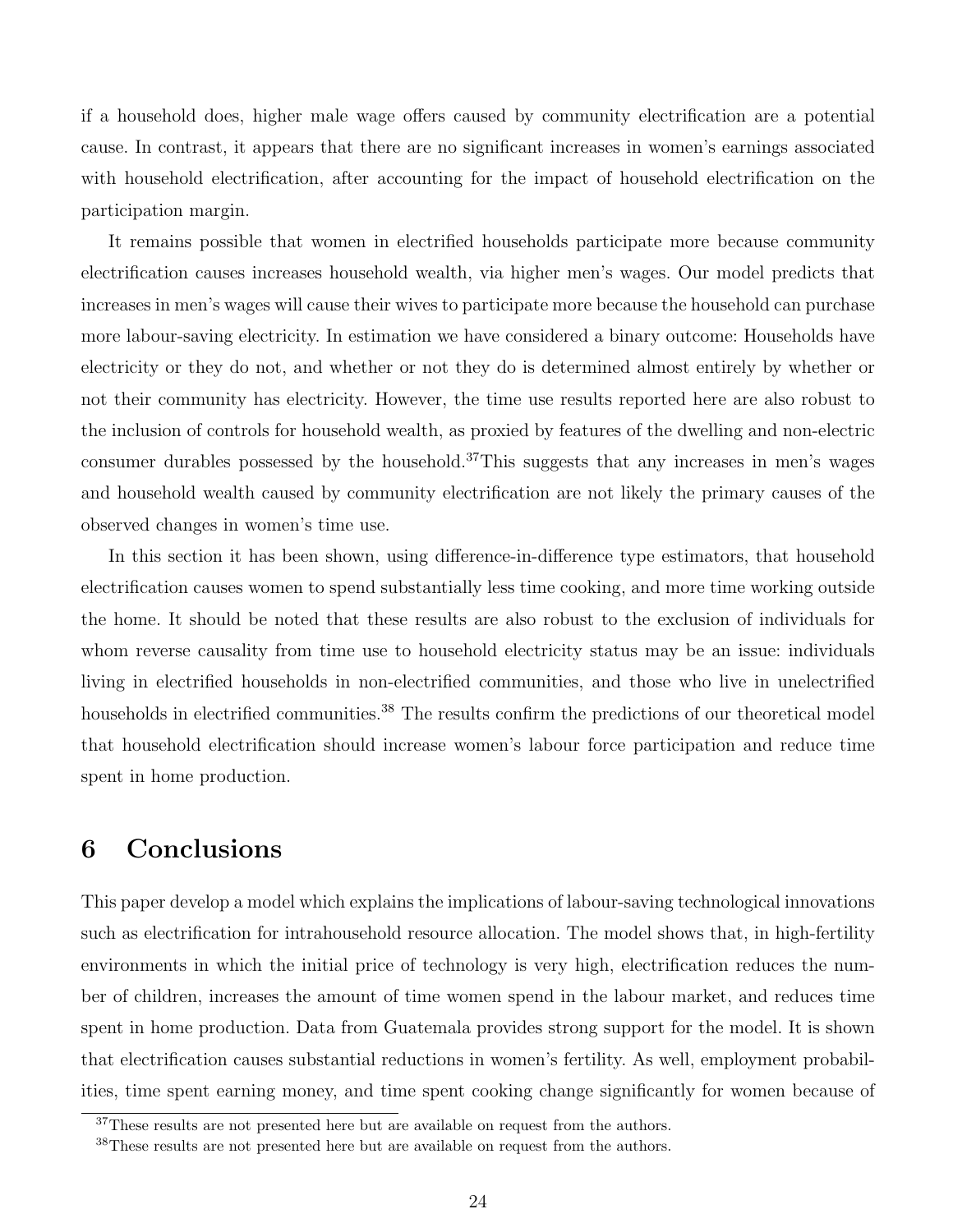household electrification.

This paper is, to our knowledge, the first to model the effects of improvements in home production technology for the case in which children might represent a form of saving for old age. The quarter of the world's population which does not yet have access to electricity reside in developing countries with high fertility rates and scarce access to health care or old age pensions, so allowing for the possibility of children as investment goods seems particularly relevant.

This paper suggests that the important effects of electrification on household resource allocation and labour market prospects should be taken into account when calculating the potential benefits of electricity provision to communities. The large fertility reductions and female employment improvements from electrification suggest that this infrastructure provision might have large poverty reducing impacts. Whereas the economics literature has not focused to date on the potential gender implications of infrastructural improvements, it appears that infrastructure which affects home production technology might also substantially increase the earnings potential of women. Together with fertility reductions in high-fertility environments, this suggests that certain infrastructure types may be important vectors of improvements in the status of women both within the household and society.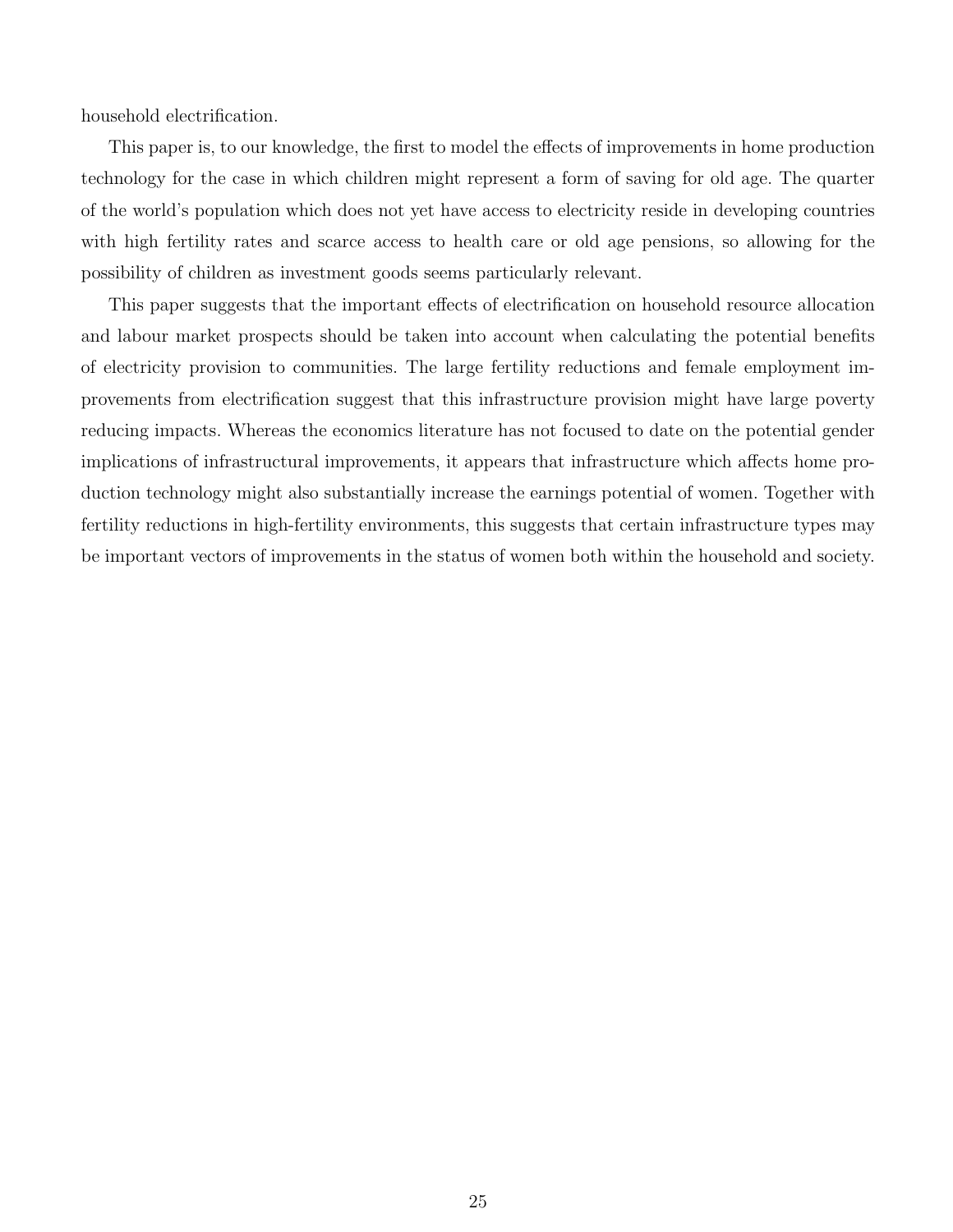# References

- Angrist, J. and W. Evans (1998). Children and their parents' labour supply: Evidence from exogenous variation in family size. American Economic Review  $88(1)$ , 450–477.
- Bailey, M. (2006). More power to the pill: The impact of contraceptive freedom on women's lifecycle labor supply. *Quarterly Journal of Economics 121*(1), 289–320.
- Becker, G. (1960). An economic analysis of fertility. Demographic and Economic Change in Developed Countries. NBER: New York.
- Becker, G. (1991). A Treatise on the Family. Harvard University Press, Cambridge Mass.
- Cornwell, G. and W. Robinson (1988). Fertility of U.S. farm women during the electrification era 1930-1950. Journal of Population Research and Policy Review (online edition) 7 (3).
- Demographic and Health Surveys (2007). ORC Macro International. www.measureddhs.org.
- Dinkleman, T. (2008). The effects of rural electrification on employment: New evidence from South Africa. University of Michigan (mimeo).
- Dubin, J. and D. McFadden (1984). An econometric analysis of residential electric appliance holdings and consumption. *Econometrica*  $52(2)$ ,  $345-362$ .
- Foster, V. and C. Araujo (2004). Does infrastructure reform work for the poor? A case study from Guatemala. World Bank Policy Research Working Paper No. 3185 .
- Goldin, C. and L. Katz (2002). The power of the pill: Oral contraceptives and women's career and marriage decisions. Journal of Political Economy  $110(1)$ , 730–770.
- Greenwood, J., A. Seshadri, and M. Yorukoglu (2005). Engines of liberation. Review of Economic Studies  $72(1)$ , 109–133.
- Greenwood, J., S. Seshadri, and G. Vandenbrouke (2005). The Baby Boom and Baby Bust. American Economic Review 95 (1), 183–207.
- Gronau, R. (1977). Leisure, home production and work: The theory of the allocation of time revisited. Journal of Political Economy 85 (6), 1099–1123.
- Harbison, S. and W. Robinson (1985). Rural electrification and fertility change. Population Research and Policy Review  $\mathcal{L}(2)$ , 149–171.
- Heltzburg, R. (2003). Household fuel and energy use in developing countries: A multi-country study. World Bank.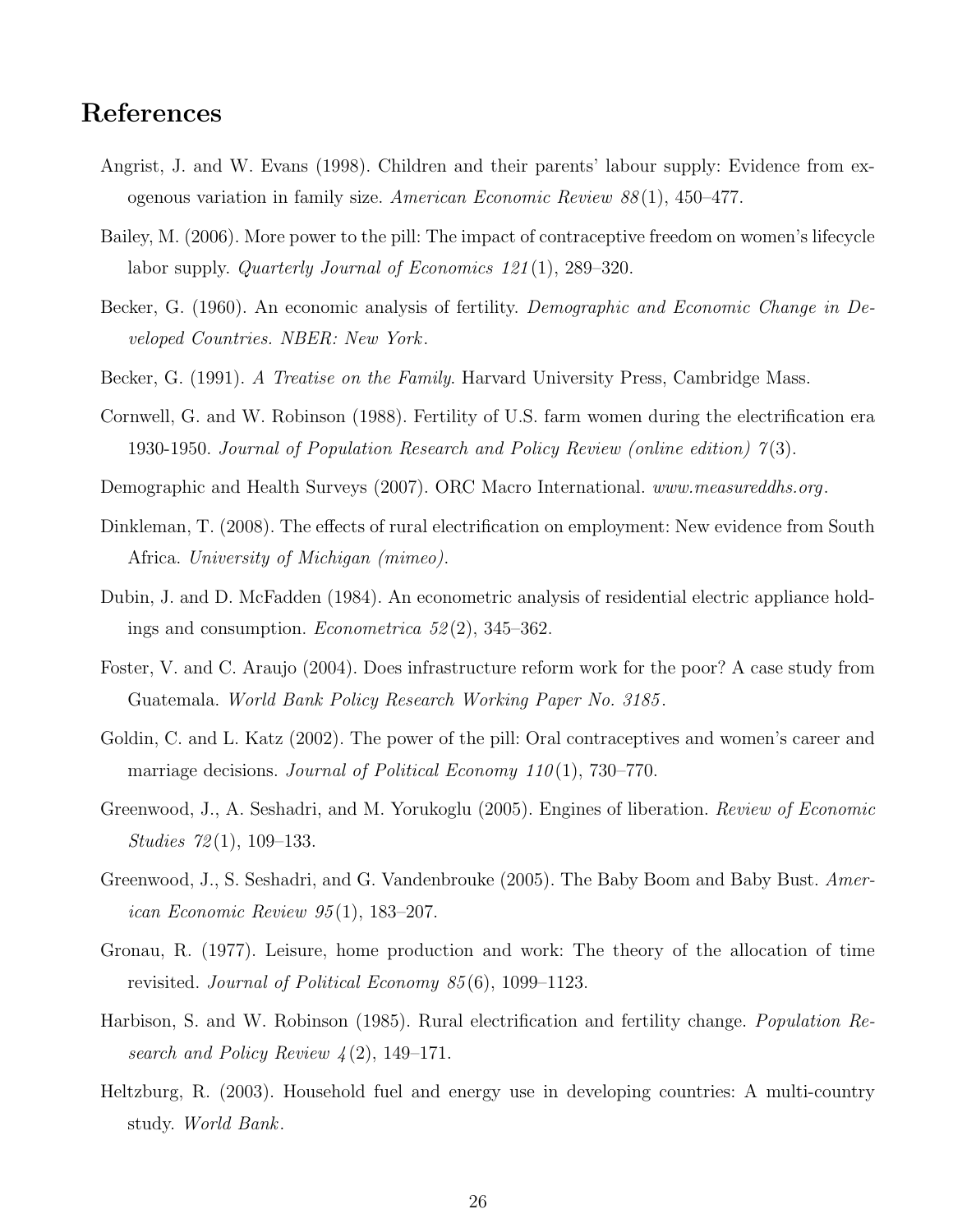- Herrin, A. (1979). Rural electrification and fertility change in the Southern Philippines. Population and Development Review  $5(1)$ , 61–86.
- Heston, A., R. Summers, and B. Aten (2006). Penn world tables version 6.2. Center for International Comparisons of Production, Income and Prices at the University of Pennsylvania.
- International Energy Agency (2005). Electricity/heat in Guatemala in 2005. www.iea.org (last accessed July 16th 2008).
- Pollack, R. and M. Wachter (1975). The relevance of the household production function and its' implications for the allocation of time. Journal of Political Economy  $83(2)$ , 255–278.
- Sokari, G. and S. Dimpka-Harry (1991). Rural electrification: A study of socio-economic and fertility change in Rivers State, Nigeria. African Study Monographs 12 (4), 167–183.
- World Bank (2007). Global data monitoring. Results measurement system. http://ddpext.worldbank.org/ext/GMIS/gdmis.do?siteId=1targetId=9menuId=LNAV01LST3SUB4 (accessed Nov. 26th 2007).
- World Bank (2008). The welfare impact of rural electrification: A reassessment of the costs and benefits. World Bank Independent Evaluation Group Report.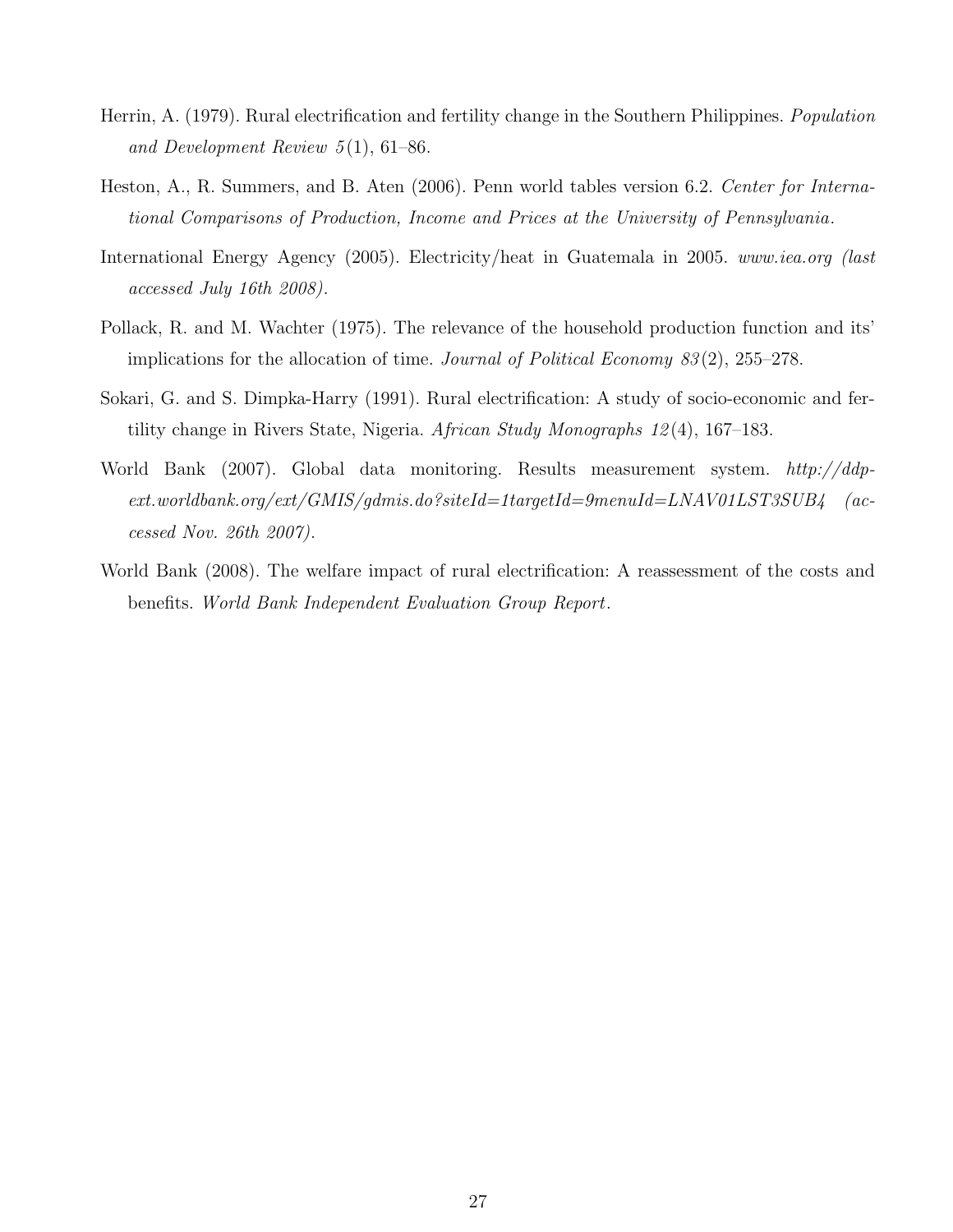| OLS regressions. Dependent variable is $log(no.$ children born to a woman) |                        |                  |                        |
|----------------------------------------------------------------------------|------------------------|------------------|------------------------|
| Specification:                                                             | $\overline{(1)}$       | $\overline{(2)}$ | $\overline{(3)}$       |
| electricity all life                                                       | $-0.2631**$            | $-0.2959**$      | $-0.4897**$            |
|                                                                            | (0.106)                | (0.106)          | (0.156)                |
| community elec. $>0, \leq 9$                                               | $-0.7784**$            | $-0.8046**$      | $-0.9704**$            |
|                                                                            | (0.181)                | (0.180)          | (0.337)                |
| community elec. >10, $\leq$ 19                                             | $-0.6168**$            | $-0.6292**$      | $-0.7425**$            |
|                                                                            | (0.151)                | (0.151)          | (0.262)                |
| community elec. >20, $\leq$ 29                                             | $-0.2487*$             | $-0.2617*$       | $-0.3297*$             |
|                                                                            | (0.139)                | (0.139)          | (0.207)                |
| community elec. $>$ 30, $\leq$ 39                                          | $-0.1472$              | $-0.1512$        | $-0.1885$              |
|                                                                            | (0.122)                | (0.122)          | (0.150)                |
| aged $12-19$                                                               | $-3.0637**$            | $-3.0565**$      | $-2.3384**$            |
|                                                                            | (0.128)                | (0.129)          | (0.157)                |
| aged $20-29$                                                               | $-0.5606**$            | $-0.5487**$      | $-0.2163*$             |
|                                                                            | (0.109)                | (0.110)          | (0.122)                |
| aged $30-39$                                                               | 0.4634                 | 0.4553           | 0.4354                 |
|                                                                            | (0.396)                | (0.395)          | (0.300)                |
| community has no preschool                                                 | 0.0602                 | 0.0599           |                        |
|                                                                            | (0.063)                | (0.063)          |                        |
| community has no elementary school                                         | $-0.1209*$             | $-0.1329*$       |                        |
|                                                                            | (0.068)                | (0.070)          |                        |
| community has no secondary school                                          | $-0.1533*$             | $-0.1350$        |                        |
|                                                                            | (0.082)                | (0.083)          |                        |
| community affected by Mitch                                                | 0.0155                 | 0.0174           |                        |
|                                                                            | (0.057)                | (0.056)          |                        |
| community has paved highway                                                | $-0.0448$              | $-0.0439$        |                        |
|                                                                            | (0.061)                | (0.061)          |                        |
| community elec. status dummy                                               | yes                    | yes              | yes                    |
| community sanitation dummies $a$                                           | yes                    | yes              | yes                    |
| community piped water dummies $^b$                                         | yes                    | yes              | yes                    |
| dept                                                                       | yes                    | yes              | no                     |
| dept X rural interactions                                                  | $\operatorname{no}$    | yes              | no                     |
| rural                                                                      | yes                    | yes              | $\mathop{\mathrm{no}}$ |
| community dummies                                                          | $\mathbf{n}\mathbf{o}$ | no               | yes                    |
| $\mathbf{R}^2$                                                             | 0.58                   | 0.58             | 0.63                   |
| $adj-R2$                                                                   | 0.58                   | 0.58             | 0.60                   |
| no. obs.                                                                   | 6817                   | 6817             | 6817                   |

Table 1: Community electrification and fertility

Source: Guatemala ENCOVI data 2000. Standard errors are clustered at the community level.

<sup>a</sup> The full set of improved sanitation dummies is as follows: A dummy for the presence of improved sanitation in community, a dummy having had sanitation all one's life, a dummy for being aged 0-9 at the advent of sanitation, a dummy for being aged 10-19 at the advent of sanitation, a dummy for being aged 20-29 at the advent of sanitation, and a dummy for being aged 30-39 at the advent of sanitation. The reference age at the advent of sanitation is above 40.<br><sup>b</sup> The full set of piped water dummies is as follows: A dummy for the presence of piped water in community, a dummy having had piped

water all one's life, a dummy for being aged 0-9 at the advent of piped water, a dummy for being aged 10-19 at the advent of piped water, a dummy for being aged 20-29 at the advent of piped water, and a dummy for being aged 30-39 at the advent of piped water. The reference age at the advent of piped water is above 40.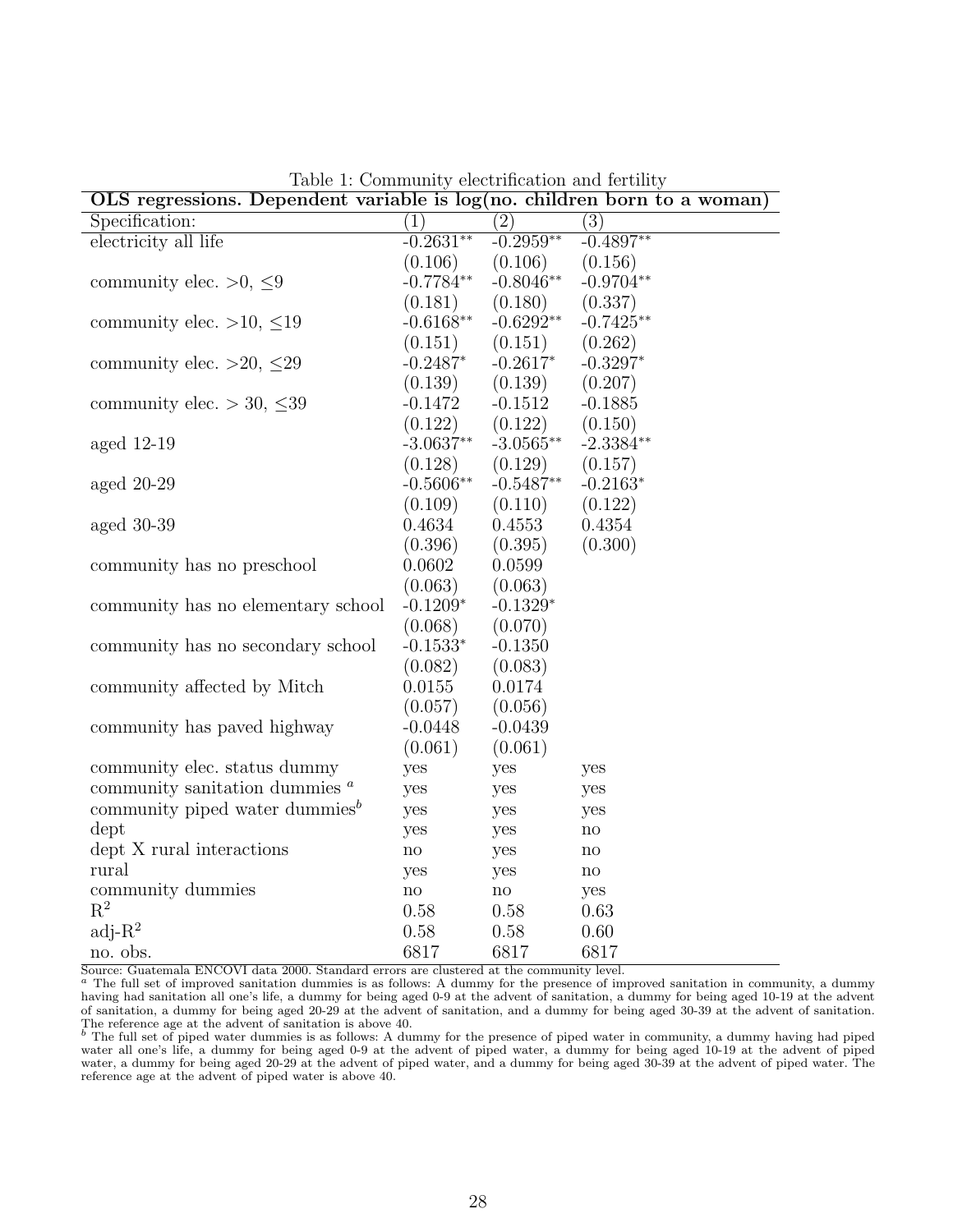| OLS regressions. Dependent variable is log (no. children born to a woman) |                        |                     |                        |
|---------------------------------------------------------------------------|------------------------|---------------------|------------------------|
| Specification:                                                            | (1)                    | $\overline{(2)}$    | $\overline{(3)}$       |
| electricity all life                                                      | $-0.5082**$            | $-0.5526**$         | $-0.5215**$            |
|                                                                           | (0.121)                | (0.124)             | (0.230)                |
| electricity before age 30                                                 | $-0.3568**$            | $-0.3665**$         | $-0.3277**$            |
|                                                                           | (0.077)                | (0.077)             | (0.120)                |
| aged $12-19$                                                              | $-4.2716**$            | $-4.2661**$         | $-3.5080**$            |
|                                                                           | (0.085)                | (0.086)             | (0.132)                |
| aged $20-29$                                                              | $-0.8815**$            | $-0.8749**$         | $-0.2308*$             |
|                                                                           | (0.098)                | (0.098)             | (0.131)                |
| aged $30-39$                                                              | 0.3422                 | 0.3385              | 0.2585                 |
|                                                                           | (0.269)                | (0.269)             | (0.276)                |
| community has no preschool                                                | 0.0107                 | 0.0110              |                        |
|                                                                           | (0.063)                | (0.062)             |                        |
| community has no elementary school                                        | $-0.1141*$             | $-0.1319*$          |                        |
|                                                                           | (0.069)                | (0.069)             |                        |
| community has no secondary school                                         | $-0.0697$              | $-0.0651$           |                        |
|                                                                           | (0.083)                | (0.083)             |                        |
| community affected by Mitch                                               | 0.0122                 | 0.0153              |                        |
|                                                                           | (0.057)                | (0.055)             |                        |
| community has paved highway                                               | $-0.0663$              | $-0.0654$           |                        |
|                                                                           | (0.059)                | (0.060)             |                        |
| community elec. status dummy                                              | yes                    | yes                 | yes                    |
| community sanitation dummies $a$                                          | yes                    | yes                 | yes                    |
| community piped water dummies <sup><math>b</math></sup>                   | yes                    | yes                 | yes                    |
| dept                                                                      | yes                    | yes                 | $\mathop{\mathrm{no}}$ |
| dept X rural interactions                                                 | $\mathop{\mathrm{no}}$ | yes                 | no                     |
| rural                                                                     | yes                    | yes                 | $\mathop{\mathrm{no}}$ |
| community dummies                                                         | $\operatorname{no}$    | $\operatorname{no}$ | yes                    |
| $\mathbf{R}^2$                                                            | 0.56                   | 0.56                | 0.61                   |
| $adj-R2$                                                                  | 0.55                   | 0.55                | 0.58                   |
| no. obs.                                                                  | 6817                   | 6817                | 6817                   |

Table 2: Community electrification and fertility

Source: Guatemala ENCOVI data 2000. Standard errors are clustered at the community level.<br><sup>a</sup> The full set of improved sanitation dummies is as follows: A dummy for the presence of improved sanitation in community, a dummy having had improved sanitation all one's life, and a dummy for being under age 30 at the advent of improved sanitation. The reference

age at the advent of improved sanitation is 30 and above.<br><sup>b</sup> The full set of piped water dummies is as follows: A dummy for the presence of piped water in community, a dummy having had piped water all one's life, and a dummy for being under age 30 at the advent of piped water. The reference age at the advent of piped water is 30 and above.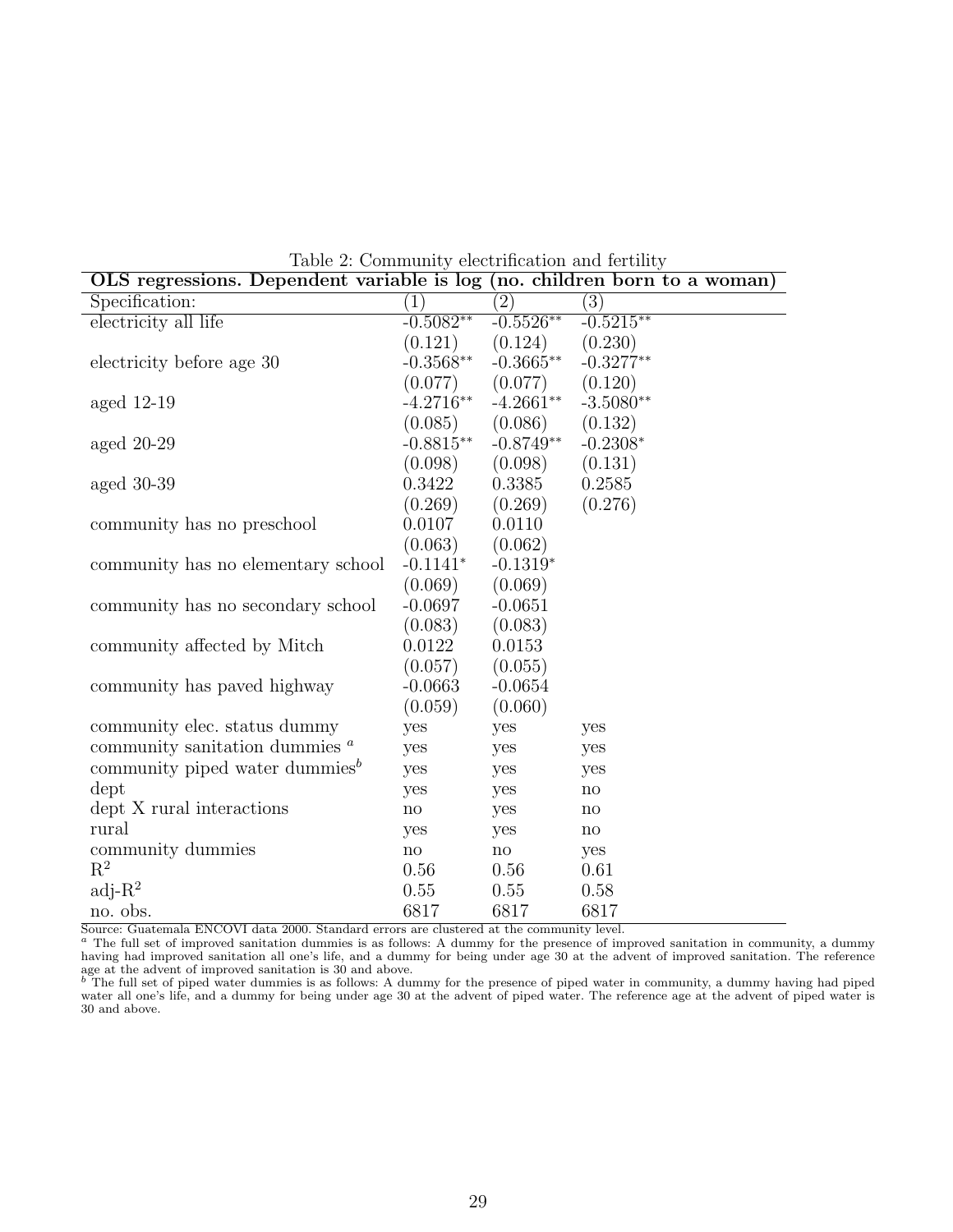|                      | Table 3: Summary statistics (means): Time use in past day by household electrification status and |  |  |  |                                                        |  |  |
|----------------------|---------------------------------------------------------------------------------------------------|--|--|--|--------------------------------------------------------|--|--|
| $\operatorname{sex}$ |                                                                                                   |  |  |  |                                                        |  |  |
|                      |                                                                                                   |  |  |  | $Hbld$ Floatnights? $W_{\text{c}}$ More $M_{\text{c}}$ |  |  |

|                                                                           | HNIC Electricity: | women             | men                 |
|---------------------------------------------------------------------------|-------------------|-------------------|---------------------|
| Panel A: Employment status                                                |                   |                   |                     |
| Employed outside home $(=1$ if yes)                                       | no hhld elec.     | 0.2560            | 0.9155              |
|                                                                           |                   | (0.010)           | (0.007)             |
|                                                                           | hhld elec.        | 0.4772            | 0.9073              |
|                                                                           |                   | (0.007)           | (0.006)             |
|                                                                           | T-stat (equality) | $-17.035$         | 0.897               |
| Panel B: Time use in day prior to interview (means)                       |                   |                   |                     |
| Work for money (mean minutes)                                             | no hhld elec.     | 98.1200           | 434.7556            |
|                                                                           |                   | (14.910)          | (23.861)            |
|                                                                           | hhld elec.        | 168.7997          | 442.7787            |
|                                                                           |                   | (6.913)           | (12.595)            |
|                                                                           | T-stat (equality) | $-4.803$          | $-0.318$            |
| Looking after children (mean minutes)                                     | no hhld elec.     | 224.5679          | 65.9315             |
|                                                                           |                   | (8.930)           | (11.966)            |
|                                                                           | hhld elec.        | 178.6148          | 60.0449             |
|                                                                           |                   | (4.388)           | (6.252)             |
|                                                                           | T-stat (equality) | 5.016             | 0.468               |
| Cooking (mean minutes)                                                    | no hhld elec.     | 151.1465          | 43.9087             |
|                                                                           |                   | (7.337)           | (11.905)            |
|                                                                           | hhld elec.        | 117.0854          | 33.5801             |
|                                                                           |                   | (3.249)           | (6.148)             |
|                                                                           | T-stat (equality) | 4.844             | 0.832               |
| Panel C: Probability of spending less than 10 minutes per day on activity | no hhld elec.     |                   |                     |
| Work for money                                                            |                   | 0.8352            | 0.2734              |
|                                                                           |                   | (0.009)           | (0.011)             |
|                                                                           | hhld elec.        | 0.6592            | 0.2802              |
|                                                                           | T-stat (equality) | (0.006)<br>14.590 | (0.007)<br>$-0.546$ |
| Looking after children                                                    | no hhld elec.     | 0.3408            | 0.7814              |
|                                                                           |                   | (0.011)           | (0.010)             |
|                                                                           | hhld elec.        | 0.4656            | 0.7867              |
|                                                                           |                   | (0.007)           | (0.006)             |
|                                                                           | T-stat (equality) | $-9.445$          | $-0.465$            |
| Cooking                                                                   | no hhld elec.     | 0.0875            | 0.9715              |
|                                                                           |                   | (0.007)           | (0.004)             |
|                                                                           | hhld elec.        | 0.1817            | 0.9641              |
|                                                                           |                   | (0.005)           | (0.003)             |
|                                                                           | T-stat (equality) | $-9.697$          | 1.460               |
| 00 F                                                                      |                   |                   |                     |

Source: Guatemala ENCOVI data 2000. Individuals aged 20-55 included in sample.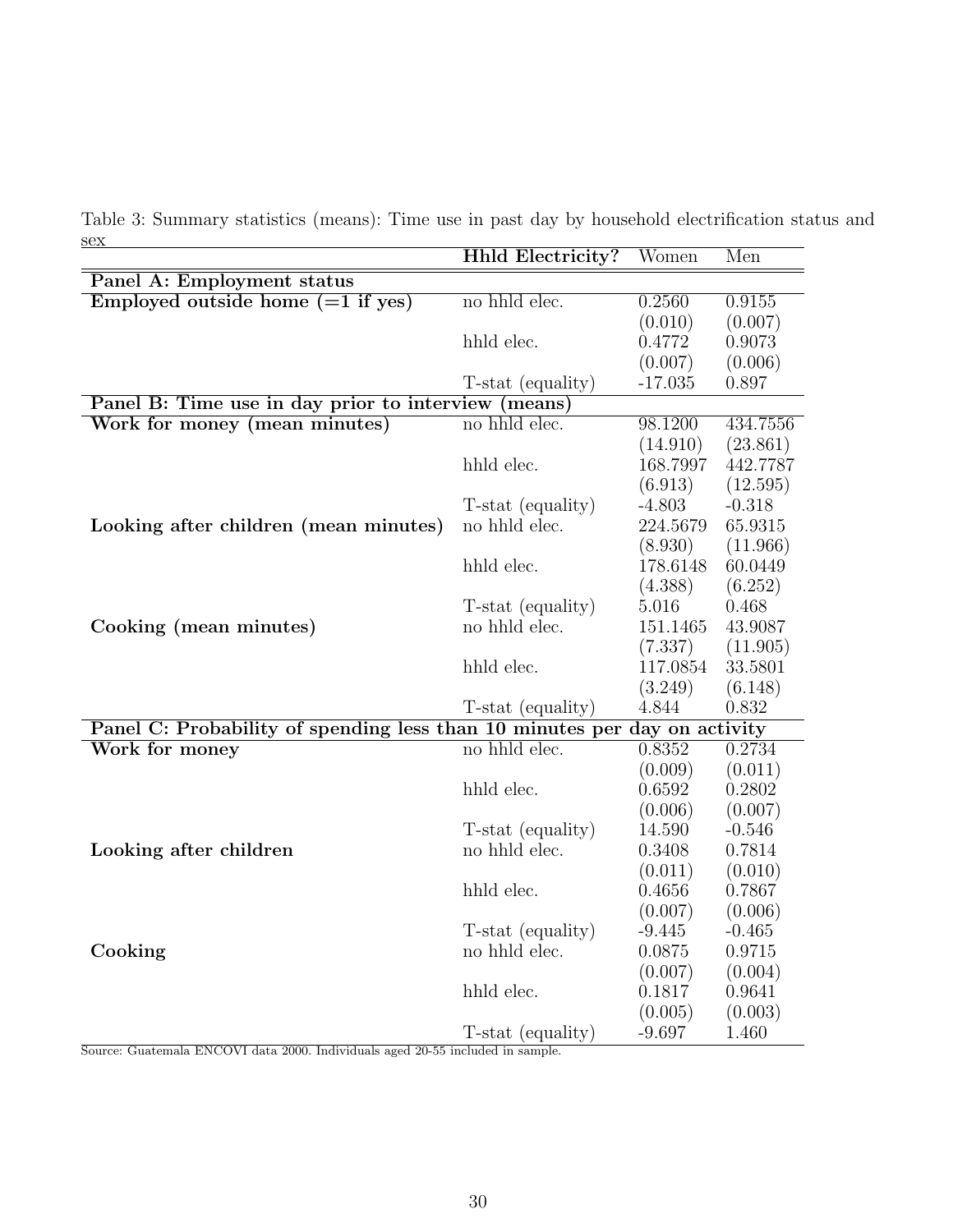| Outcome:                                                                                                                                                                                                                                                                         | Table 4:                  | Household electrification status and time use of men and<br>Employed |              | In(time working |                            | $ln(time\ caring$ | women       | $\ln(\text{time}$                                                                                                            |  |
|----------------------------------------------------------------------------------------------------------------------------------------------------------------------------------------------------------------------------------------------------------------------------------|---------------------------|----------------------------------------------------------------------|--------------|-----------------|----------------------------|-------------------|-------------|------------------------------------------------------------------------------------------------------------------------------|--|
|                                                                                                                                                                                                                                                                                  |                           |                                                                      | for money    |                 | for children               |                   | cooking     |                                                                                                                              |  |
| Estimator                                                                                                                                                                                                                                                                        | $\mathbf{P}_{\mathbf{I}}$ | robit                                                                |              | ${\rm Tobit}$   |                            | $\rm Tobit$       |             | ${\rm Tohit}$                                                                                                                |  |
|                                                                                                                                                                                                                                                                                  | women                     | men                                                                  | women        | men             | women                      | men               | women       | men                                                                                                                          |  |
|                                                                                                                                                                                                                                                                                  |                           | $\widehat{(\mathbf{2})}$                                             | $\infty$     | $\bigoplus$     | $\widetilde{\mathfrak{c}}$ | $\widehat{\odot}$ | $\vec{A}$   | $\bigcirc$                                                                                                                   |  |
| hhld has elec.                                                                                                                                                                                                                                                                   | $0.1049**$                | 0.0002                                                               | $2.6259*$    | 0.0705          | $0.7887$ <sup>**</sup>     | $-0.3979$         | $-0.3802**$ | 0.7217                                                                                                                       |  |
|                                                                                                                                                                                                                                                                                  | (0.016)                   | 0.010                                                                | (0.527)      | (0.220)         | (0.241)                    | (0.566)           | (0.121)     | 1.205                                                                                                                        |  |
| age 20-29                                                                                                                                                                                                                                                                        | $-0.0611***$              | $*_*$<br>0.0372                                                      | $1.0701*$    | $0.9276***$     | $1.6489**$                 | 1.5825**          | $0.8363***$ | 1.3358                                                                                                                       |  |
|                                                                                                                                                                                                                                                                                  | (0.017)                   | 0.011                                                                | (1.554)      | (0.249)         | (0.286)                    | (0.671)           | (0.138)     | 1.227                                                                                                                        |  |
| age 30-39                                                                                                                                                                                                                                                                        | 0094.                     | 1.0054                                                               | $.1587*$     | 0.1201          | $2.1734**$                 | $3.0987***$       | $0.3521***$ | $-0.0997$                                                                                                                    |  |
|                                                                                                                                                                                                                                                                                  | (0.020)                   | 0.012                                                                | (0.595)      | (0.266)         | (0.307)                    | (0.696)           | (0.149)     | 1.309                                                                                                                        |  |
| age 40-49                                                                                                                                                                                                                                                                        | 0.0195                    | 0.0025                                                               | 0.8567       | 1.3977          | $-0.4608$                  | $1.5597***$       | 1.1401      | $-0.8821$                                                                                                                    |  |
|                                                                                                                                                                                                                                                                                  | (0.020)                   | 0.012                                                                | (0.608)      | (0.273)         | (0.325)                    | (0.756)           | (0.153)     | 1.381                                                                                                                        |  |
| highest grade                                                                                                                                                                                                                                                                    | $0.0130**$                | 0020                                                                 | $0.3783**$   | 1.0195          | $0.1809**$                 | $0.2891**$        | $-0.0334$   | 1600:0                                                                                                                       |  |
|                                                                                                                                                                                                                                                                                  | (0.003)                   | (0.002)                                                              | (0.085)      | (0.040)         | (0.044)                    | (0.102)           | (0.022)     | (197)                                                                                                                        |  |
| rural                                                                                                                                                                                                                                                                            | $-0.1370$ **              | 1.0181                                                               | $-4.8368***$ | 1.0952          | $-0.1256$                  | $1.0831***$       | $-7730**$   | $-2.5771$                                                                                                                    |  |
|                                                                                                                                                                                                                                                                                  | (0.014)                   | 0.009                                                                | (0.434)      | (0.196)         | $(0.218)$<br>$-1.2746**$   | (0.508)           | (0.108)     | (0.999)                                                                                                                      |  |
| no. adults in hhld                                                                                                                                                                                                                                                               | 0.0052                    | $*$<br>0.021                                                         | $0.2713**$   | $0.4328***$     |                            | $1.9450***$       | $0.5564**$  | $0.9096**$                                                                                                                   |  |
|                                                                                                                                                                                                                                                                                  | (0.005)                   | (0.002)                                                              | (0.130)      | (0.061)         | (0.069)                    | (0.174)           | (0.033)     | (0.320)                                                                                                                      |  |
| no. kids under 18 in hhld                                                                                                                                                                                                                                                        | $-0.0157$ **              | 1.9022                                                               | $0.5723**$   | $.1345***$      | $1.3998***$                | $0.9853***$       | $0.0976**$  | $2.0167**$                                                                                                                   |  |
|                                                                                                                                                                                                                                                                                  | (0.003)                   | 0.912                                                                | (0.099)      | (0.042)         | (0.049)                    | (0.114)           | (0.024)     | (0.256)                                                                                                                      |  |
| $obs.$ P                                                                                                                                                                                                                                                                         | 0.4213                    | 0.9022                                                               |              |                 |                            |                   |             |                                                                                                                              |  |
| pred. P at $\bar{X}$                                                                                                                                                                                                                                                             | 0.4140                    | 0.9115                                                               |              |                 |                            |                   |             |                                                                                                                              |  |
| no. obs.                                                                                                                                                                                                                                                                         | 7379                      | 6455                                                                 | 7379         | 6455            | 7379                       | 6455              | 7379        | 6455                                                                                                                         |  |
| Prob $\chi^2$                                                                                                                                                                                                                                                                    | 0.0000                    | 0.0000                                                               | 0.0000       | 0.0000          | 0.0000                     | 0.0000            | 0.0000      | 0.0000                                                                                                                       |  |
| Pseudo $\rm R^2$                                                                                                                                                                                                                                                                 | 0.0668                    | 0.0700                                                               | 0.0257       | 0.0045          | 0.0482                     | 0.0206            | 0.0175      | 0.0373                                                                                                                       |  |
| (8) present the results of tobit estimation which accounts for left censoring (ie. respondents spending no time in an activity in the week prior to the ENCOVI interview.). The working for money includes both time spent wo<br>Source: Guatemala ENCOVI data 2000. Columns (1) |                           |                                                                      |              |                 |                            |                   |             | and (2) present probit marginal effects evaluated at $X$ . Standard errors are clustered at the household level. Columns (3) |  |

 $3)$  through Time spent  $\frac{1}{2}$  ENCOVI Source: Guatemala ENCOVI data 2000. Columns (1) and (2) present probit marginal effects evaluated at  $\bar{X}$ . Standard errors are clustered at the household level. Columns (3) through (8) present the results of tobit estimation which accounts for left censoring (ie. respondents spending no time in an activity in the week prior to the ENCOVI interview.). Time spent working for money includes both time spent working for businesses ('empresas') and in individual economic activities ('negocios'). Time use refers to the day prior to the ENCOVI Source: Guatemala ENCOVI data 2000. Columns (1) and (4) presencent (ie. respondents spending no unie in exercence: Capital and refers to (8) present the results of tobit estimation which accounts for left censoring (ie. r interview, and to time which was primarily spent engaging in each of the three time use outcomes. Individuals aged 20-55 are included in the analysis.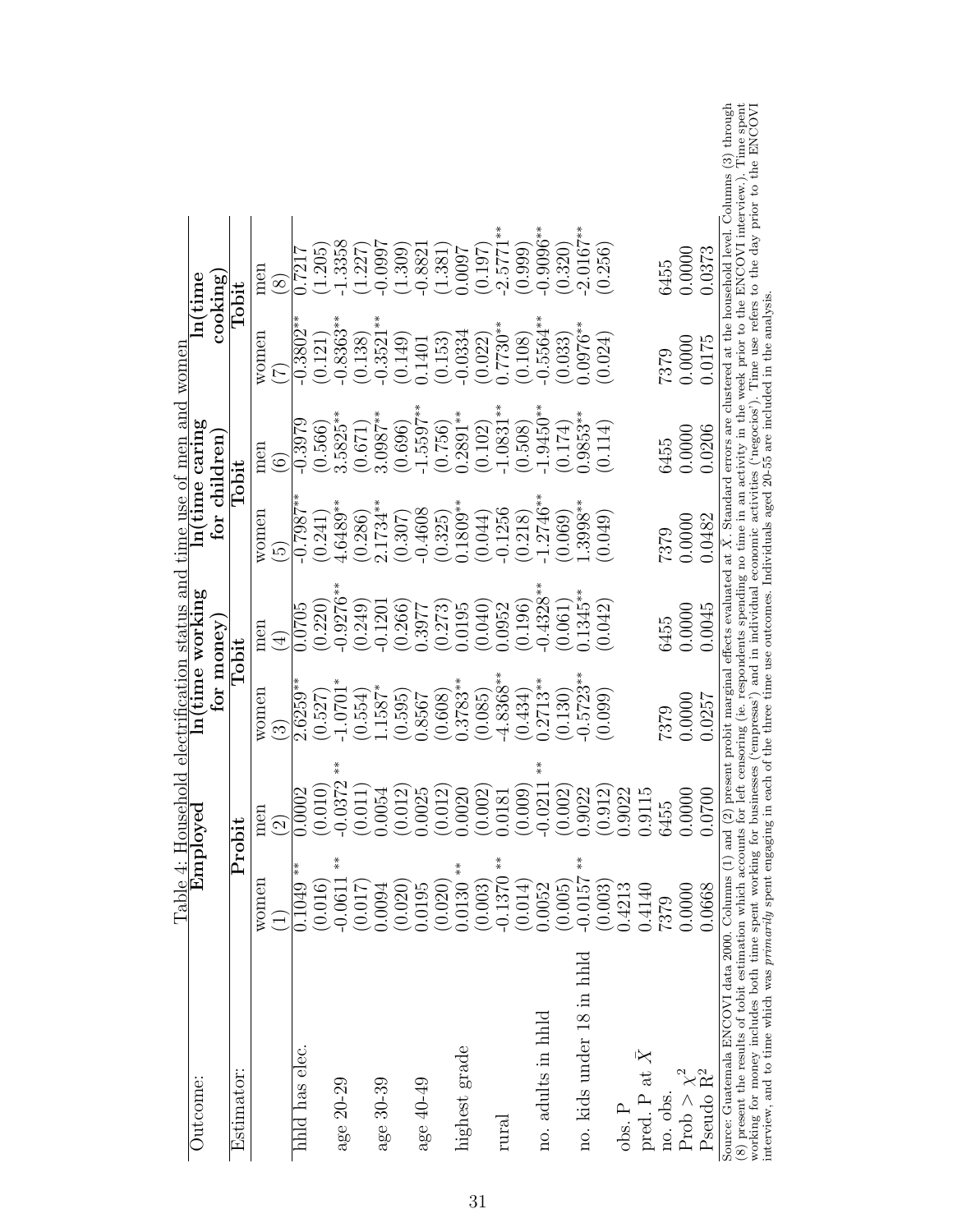| $10010$ $0.110$ causal<br>Outcome: | Employed               | rom pedegas on enc<br>$ln(t)$ ime working | 1110 UNU OI<br>$\cdots$<br>In (time caring | ln(time     |
|------------------------------------|------------------------|-------------------------------------------|--------------------------------------------|-------------|
|                                    |                        | for money)                                | for children)                              | cooking)    |
| Estimator:                         | Probit                 | <b>Tobit</b>                              | <b>Tobit</b>                               | Tobit       |
|                                    | $\left( 1\right)$      | $\left( 2\right)$                         | $\left( 3\right)$                          | (4)         |
| hhld has elec. X female            | $0.0940$ **            | $1.8760**$                                | $-0.5689$                                  | $-0.4118*$  |
|                                    | (0.025)                | (0.451)                                   | (0.472)                                    | (0.254)     |
| hhld has elec.                     | 0.0004                 | 0.0738                                    | $-0.2967$                                  | 0.2124      |
|                                    | (0.022)                | (0.290)                                   | (0.374)                                    | (0.299)     |
| female                             | $-0.5562$ **           | $-10.3080**$                              | 4.8717**                                   | 12.4172**   |
|                                    | (0.034)                | (0.828)                                   | (0.922)                                    | (0.608)     |
| age 20-29                          | $-0.0789$ **           | $-1.0487**$                               | $2.6648^{\ast\ast}$                        | $-0.4906$   |
|                                    | (0.024)                | (0.328)                                   | (0.441)                                    | (0.307)     |
| age 30-39                          | 0.0119                 | $-0.1357$                                 | $2.3088^{\ast\ast}$                        | $-0.0796$   |
|                                    | (0.026)                | (0.349)                                   | (0.459)                                    | (0.329)     |
| age 40-49                          | 0.0055                 | 0.4447                                    | $-1.1415**$                                | $-0.2824$   |
|                                    | (0.027)                | (0.358)                                   | (0.498)                                    | (0.345)     |
| highest grade                      | 0.0044                 | 0.0218                                    | $0.2179**$                                 | 0.0103      |
|                                    | (0.004)                | (0.052)                                   | (0.068)                                    | (0.050)     |
| rural                              | 0.0226                 | 0.1096                                    | $-0.8142**$                                | $-0.8132**$ |
|                                    | (0.027)                | (0.258)                                   | (0.336)                                    | (0.248)     |
| no. adults in hhld                 | $-0.0035$              | $-0.4879**$                               | $-1.4329**$                                | $-0.3030**$ |
|                                    | (0.032)                | (0.080)                                   | (0.113)                                    | (0.079)     |
| no. adults in hhld X female        | $0.0507$ **            | $0.7009**$                                | 0.0347                                     | $-0.2850**$ |
|                                    | (0.006)                | (0.118)                                   | (0.139)                                    | (0.089)     |
| no. kids under 18 in hhld          | $-0.0330$ **           | $0.1505**$                                | $0.7226**$                                 | $-0.6874**$ |
|                                    | (0.005)                | (0.056)                                   | (0.075)                                    | (0.061)     |
| no. kids under 18 in hhld X female | $0.0189$ **            | $-0.5852**$                               | $0.8175**$                                 | $0.7896**$  |
|                                    | (0.005)                | (0.086)                                   | (0.095)                                    | (0.068)     |
| female $X$ age 20-29               | $-0.1696$ **           | 0.2467                                    | $2.4412**$                                 | $-0.3904$   |
|                                    | (0.024)                | (0.491)                                   | (0.558)                                    | (0.350)     |
| female $X$ age 30-39               | $-0.0460$ **           | $1.0249*$                                 | 0.0873                                     | $-0.2907$   |
|                                    | (0.005)                | (0.526)                                   | (0.588)                                    | (0.376)     |
| female $X$ age 40-49               | 0.0119                 | 0.2157                                    | 0.6426                                     | 0.4303      |
|                                    | (0.032)                | (0.538)                                   | (0.633)                                    | (0.393)     |
| female X highest grade             | 0.0073                 | $0.2674**$                                | $-0.0195$                                  | $-0.0454$   |
|                                    | (0.005)                | (0.077)                                   | (0.085)                                    | (0.056)     |
| female X rural                     | $0.0394$ $^{\ast\ast}$ | $-3.7870**$                               | 0.6745                                     | $1.6242**$  |
|                                    | (0.019)                | (0.384)                                   | (0.425)                                    | (0.281)     |
| obs. P                             | 0.6457                 |                                           |                                            |             |
| pred. P at $X$                     | 0.6964                 |                                           |                                            |             |
| no. obs.                           | 13834                  | 13834                                     | 13834                                      | 13834       |
| Prob > $\chi^2$                    | 0.0000                 | 0.0000                                    | 0.0000                                     | 0.0000      |
| Pseudo $R^2$                       | 0.26                   | 0.0589                                    | 0.0736                                     | 0.2299      |

Table 5: The causal effect of household electrification status on the time use of women

Source: Guatemala ENCOVI data 2000. Column (1) presents probit marginal effects evaluated at  $\bar{X}$ . Standard errors are clustered at the household level. Columns (2) through (4) present the results of tobit estimation which accounts for left censoring (ie. respondents spending no time in an activity in the week prior to the ENCOVI interview.). Time spent working for money includes both time spent working for businesses ('empresas') and in individual economic activities ('negocios'). Time use refers to the day prior to the ENCOVI interview, and to time which was primarily spent engaging in each of the three time use outcomes. Individuals aged 20-55 are included in the analysis.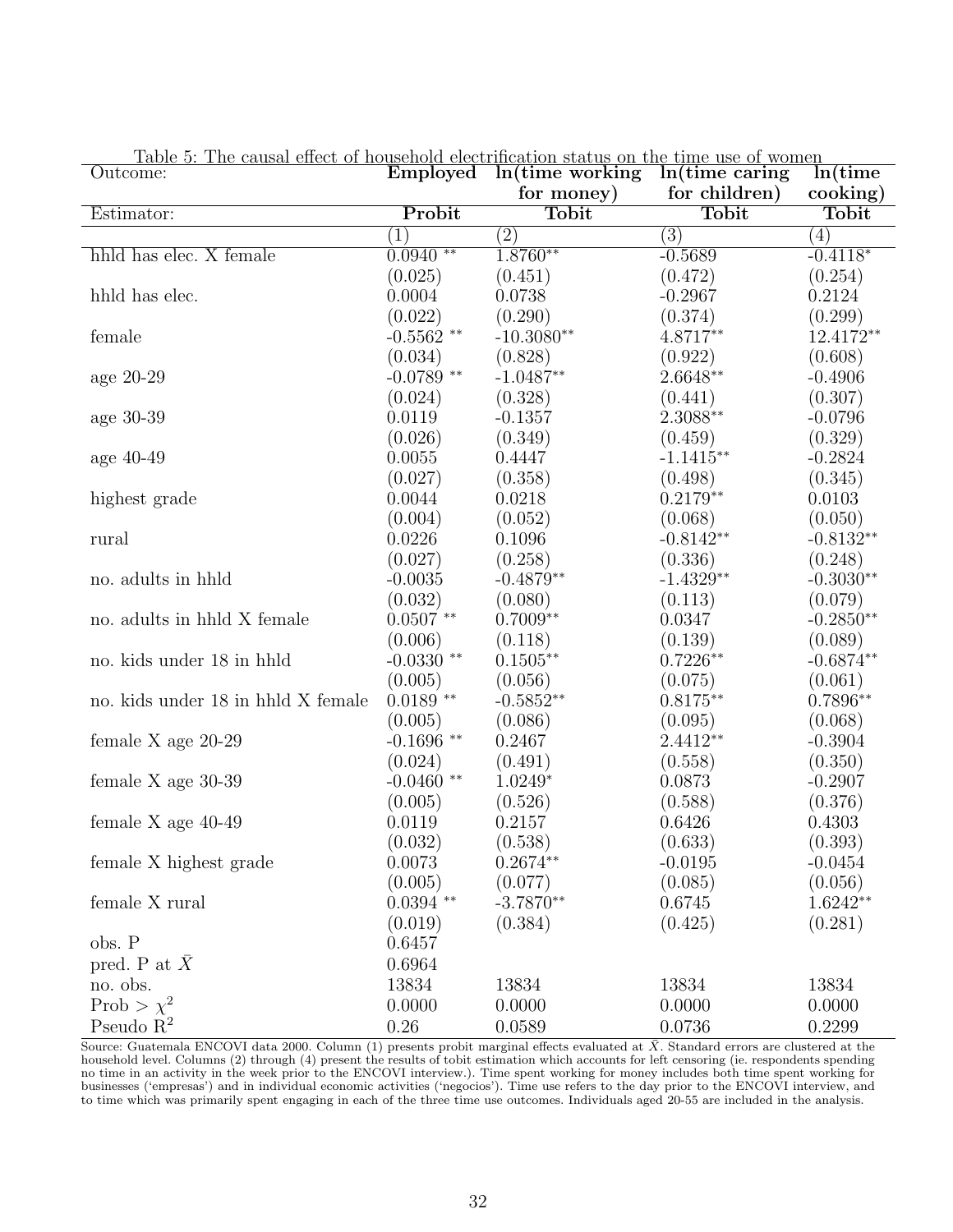Data Appendix A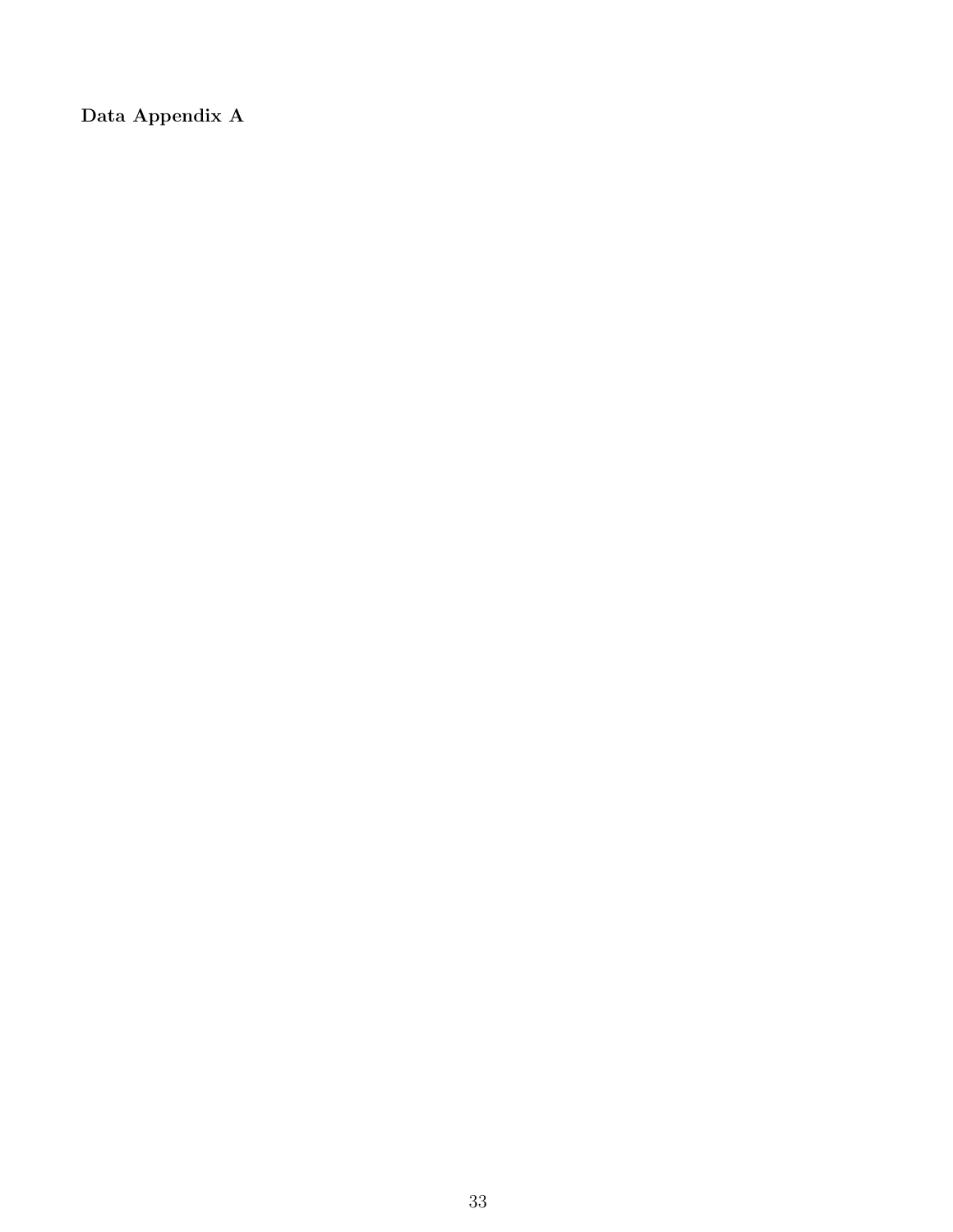| Country                         | Year         |              |                   | Hhld Electrification rate $(\%)$ |
|---------------------------------|--------------|--------------|-------------------|----------------------------------|
|                                 |              | Urban Rural  |                   | Total                            |
| Latin America and the Caribbean |              |              |                   |                                  |
| <b>Bolivia</b>                  | $\,2003\,$   | 94           | 35.7              | 72.3                             |
| <b>Brazil</b>                   | 1996         | 98.8         | 72.4              | 93.6                             |
| Colombia                        | 2005         | 99.3         | 89.2              | 96.8                             |
| Dominican Republic              | 2002         | 98.7         | 80.6              | 92.3                             |
| Guatemala                       | $1998/99$    | 91.3         | 54                | 70.9                             |
| Haiti                           | 2005         | 68.9         | 11.7              | 33.9                             |
| Nicaragua                       | 2001         | 94.5         | 40.1              | 72.6                             |
| Peru                            | 2000         | 92.5         | 28.9              | 69.3                             |
| Sub-Saharan Africa              |              |              |                   |                                  |
| Benin                           | 2001         | 49.6         | 5.5               | 21.9                             |
| Burkina Faso                    | 2003         | 52.4         | 0.8               | 11.4                             |
| Cameroon                        | 2004         | 77.1         | 15.5              | 47.1                             |
| Central African Republic        | 1994/95      | 8            | 0.3               | $\overline{3}$                   |
| Chad                            | 2004         | 16.4         | $0.3\,$           | $3.5\,$                          |
| Comoros                         | 1996         | 51.8         | 19.6              | 28.9                             |
| Congo (Brazzaville)             | 2005         | 50.8         | 14.8              | 33.8                             |
| Côte d'Ivoire                   | 1998/99      | 85.9         | 22.5              | 48.2                             |
| Eritrea                         | 2002         | 78.3         | 3 <sup>1</sup>    | 32.2                             |
| Ethiopia                        | 2005         | 85.7         | 1.9               | 14                               |
| Gabon                           | 2000         | 90.2         | 29.7              | 73.6                             |
| Ghana                           | 2003         | 76.9         | 24.1              | 48.3                             |
| Guinea                          | 2005         | 63.8         | 2.8               | 20.2                             |
|                                 | 2003         | 50.2         | 4.6               | 16                               |
| Kenya<br>Lesotho                | 2004         | 26.2         | 0.8               | 6.8                              |
|                                 | 1997         | 38.1         | 2.1               | 10.9                             |
| Madagascar<br>Malawi            | 2004         | 30.2         |                   | 6.9                              |
| Mali                            | 2001         | 37           | $\frac{2.2}{2.2}$ | 10.8                             |
|                                 |              | 49.7         |                   | 22.2                             |
| Mauritania                      | 2000/01      |              | 2.5               |                                  |
| Mozambique                      | 2003         | 25           | 1.1               | 8.1                              |
| Namibia                         | 2000         | 73.2<br>47.2 | 13.2<br>1.5       | 36.5                             |
| Niger                           | 2006<br>2003 | 84.9         | 33.8              | 9.3<br>52.2                      |
| Nigeria                         | 2005         | 25.1         | 1.3               |                                  |
| Rwanda                          | 2005         | 80.4         | 15.8              | 4.8<br>47.1                      |
| Senegal<br>South Africa         | 1998         | 84.2         | 37.1              | 64.9                             |
| Tanzania                        | 2004         | 38.9         | $1.6\,$           | 11.4                             |
| Togo                            | 1998         | 41.2         | 2.4               | 15.3                             |
| Uganda                          | 2006         | 41.8         | 2.9               | 9                                |
| Zimbabwe                        | 2005/06      | 91.4         | 8.7               | 37.2                             |
|                                 |              |              |                   |                                  |
| North Africa/West Asia/Europe   |              |              |                   |                                  |
| Armenia                         | $\; 2005$    | 99.9         | 99.7              | 99.8                             |
| Egypt                           | 2005         | 99.8         | 99.1              | 99.4                             |
| Jordan                          | 2002         | 99.7         | 98.7              | 99.5                             |
| Moldova                         | 2005         | 99.4         | 98                | 98.6                             |
| Yemen                           | 1997         | 89.8         | 27.1              | 42.6                             |
| Central Asia                    |              |              |                   |                                  |
| Kazakhstan                      | 1999         | 99.4         | 93.9              | 97                               |
| Kyrgyz Republic                 | 1997         | 100          | 99.6              | 99.8                             |
| Turkmenistan                    | 2000         | 99.7         | 99.6              | 99.6                             |
| Uzbekistan                      | 1996         | 100          | 99.3              | 99.6                             |
| South and Southeast Asia        |              |              |                   |                                  |
| Cambodia                        | 2005         | 66.8         | 12.6              | 20.5                             |
| India                           | 1998/99      | 91.3         | 48.1              | 60.1                             |
| Indonesia                       | 2002/2003    | 98.1         | 84.5              | 90.7                             |
| Nepal                           | 2006         | 90.1         | 43.2              | 51.2                             |
| Pakistan                        | 1990/91      | 95.2         | 44.7              | 59.6                             |
| Philippines                     | 2003         | 92           | 59.8              | 76.6                             |
| Vietnam                         | 2002         | 99.4         | 86.6              | 89.1                             |

Table 6: Household Electrification Rates Around the World

Source: Demographic and Health Surveys. For countries in which more than one DHS survey has been undertaken, data from the latest year are presented. These data are used in Figures 1a and 1b. Only DHS surveys for which data was collected on the full population are included in these figures. Note that GDP per capita and PPP (from the Penn World Tables), and fertility data (from the DHS) were not available for all countries in the year of the DHS survey.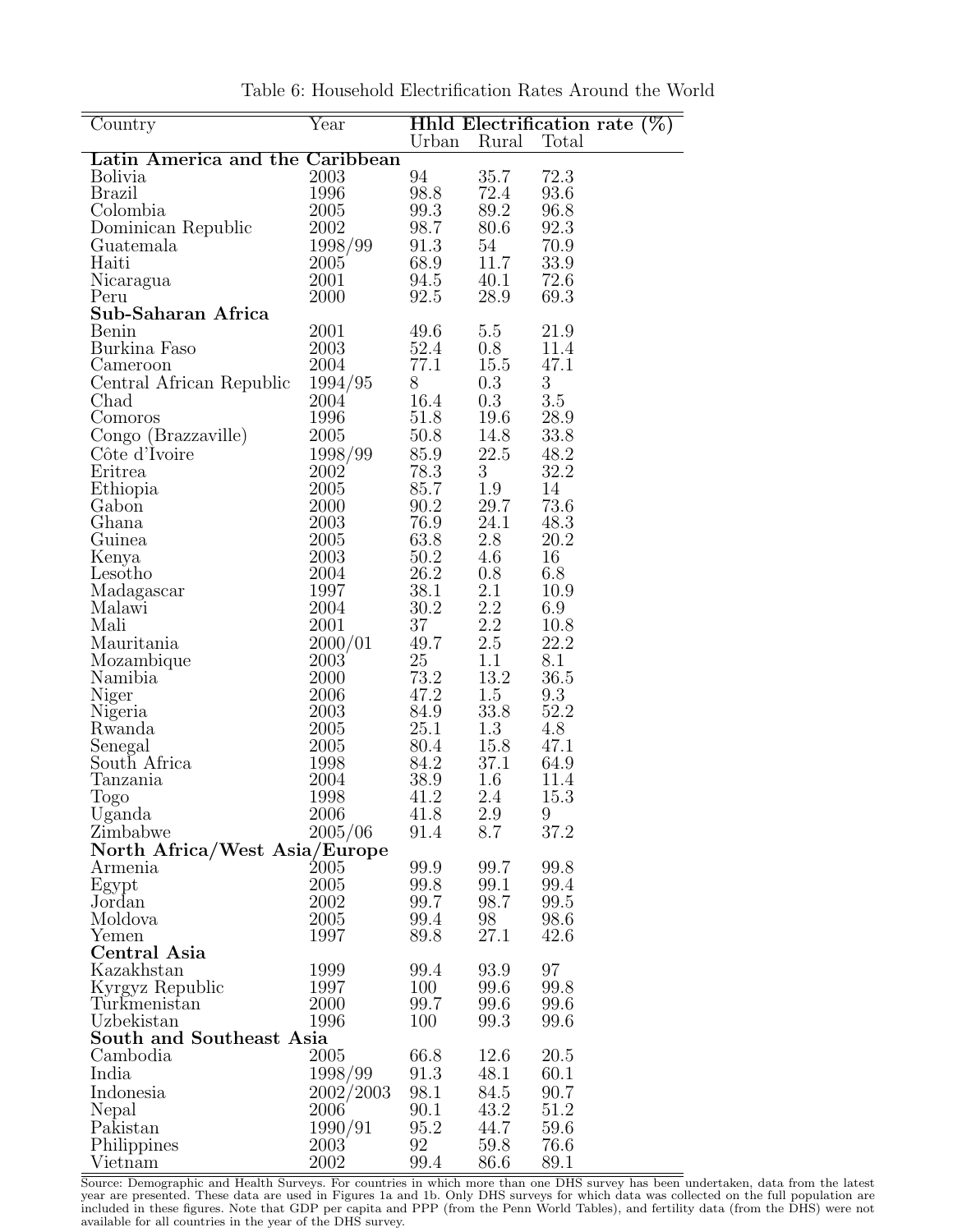|                              | Table 7: Electrification rates and characteristics of <i>departamentos</i> (counties) in Guatemala                                       |               |               |                         |                                                                                                                       |                                                       |                     |               |       |
|------------------------------|------------------------------------------------------------------------------------------------------------------------------------------|---------------|---------------|-------------------------|-----------------------------------------------------------------------------------------------------------------------|-------------------------------------------------------|---------------------|---------------|-------|
| <b>Departamento</b>          | Capital                                                                                                                                  | elevation     | no. massacres | population              | population                                                                                                            | Hhld elec.                                            |                     | Hhld elec.    |       |
| $\left(\text{county}\right)$ |                                                                                                                                          | (metres)      | during        | density                 | density                                                                                                               | rate DHS 198                                          |                     | rate DHS 1999 |       |
|                              |                                                                                                                                          | 2000<br>ENCOV | war<br>civil  | in $1981/\mathrm{km}^2$ | in $2002/\text{km}^2$                                                                                                 | urban                                                 | rura                | urban         | rural |
| Guatemala                    | Guatemala                                                                                                                                | 1493          |               | 616.74                  | 1195.47                                                                                                               |                                                       | 0.506               | 0.913         | 0.854 |
| Alta Verapáz                 | Cobán                                                                                                                                    | 1316.91       |               | 37.07                   | 88.23                                                                                                                 | 0.750                                                 | 0.007               | 0.953         | 0.089 |
| Baja Verapáz                 | Salamá                                                                                                                                   | 940.48        |               | 31.00                   | 69.11                                                                                                                 | 0.500                                                 | 0.000               | 0.765         | 0.500 |
| Chimaltenango                | Chimaltenango                                                                                                                            | 1800.17       |               | 116.25                  | 225.42                                                                                                                | 0.685                                                 | 0.260               | 0.932         | 0.756 |
| Chiquimula                   | Chiquimula                                                                                                                               | 423.82        |               | 70.17                   | 127.31                                                                                                                | 0.500                                                 | 0.000               | 0.997         | 0.243 |
| El Progreso                  | Guastatoya                                                                                                                               | 561           |               | 42.24                   | 72.58                                                                                                                 | 0.500                                                 | 0.679               | 0.801         | 0.655 |
| Escuintla                    | Escuintla                                                                                                                                | 346.91        |               | 76.34                   | 122.89                                                                                                                | 0.792                                                 | 0.102               | 0.981         | 0.462 |
| Huehuetenango                | Huehuetenango                                                                                                                            | .901.64       | 38            | 58.29                   | 114.40                                                                                                                | 0.402                                                 | $0.037\,$           | 0.936         | 0.351 |
| Izabal                       | Puerto Barrios                                                                                                                           |               |               | 21.53                   | 34.78                                                                                                                 | 0.639                                                 | 0.270               | 0.846         | 0.192 |
| Jutiapa                      | Jutiapa                                                                                                                                  | 905.96        |               | 78.00                   | 120.87                                                                                                                | 0.648                                                 | 0.301               | 0.841         | 0.639 |
| Petén                        | Flores                                                                                                                                   | 15            | $\frac{3}{1}$ | 3.68                    | 10.23                                                                                                                 |                                                       |                     | 0.775         | 0.232 |
| Quetzaltenango               | Quetzaltenango                                                                                                                           | 2371          |               | 188.08                  | 320.20                                                                                                                | 0.628                                                 | 0.438               | 0.924         | 0.660 |
| Sacatepquez                  | Antigua Guatemala                                                                                                                        | 1533          |               | 260.49                  | 533.37                                                                                                                |                                                       | 0.140               | 0.988         | 0.509 |
| Quiché                       | Santa Cruz del Quiché                                                                                                                    | 2021          | 344           | 39.17                   | 78.24                                                                                                                 | $\!\!\!\begin{array}{c}0.711\\0.121\end{array}\!\!\!$ | 0.118               | 0.789         | 0.391 |
| San Marcos                   | San Marcos                                                                                                                               | 2397          | $\vec{r}$     | 124.59                  | 209.69                                                                                                                | 0.714                                                 | 0.111               | 1.000         | 0.514 |
| Retalhuleu                   | Retalhuleu                                                                                                                               | 239.39        |               | 81.32                   | 130.07                                                                                                                | 0.885                                                 | $0.163\,$           | 1.000         | 0.693 |
| Sololá                       | Sololá                                                                                                                                   | 2 113.50      |               | 145.38                  | 289.97                                                                                                                | 0.452                                                 | 0.109               | 0.850         | 0.834 |
| Santa Rosa                   | Cuilapa                                                                                                                                  | 889           |               | 65.71                   | 101.99                                                                                                                | $0.774\,$                                             | 0.380               | 0.979         | 0.823 |
| Totonicapán                  | Totonicapán                                                                                                                              | 2495.30       |               | 192.67                  | 319.75                                                                                                                | 0.596                                                 | 0.000               | 0.986         | 0.817 |
| Suchitépeqez                 | Mazatenango                                                                                                                              | 371.13        |               | 94.64                   | 160.93                                                                                                                | 0.711                                                 | 0.140               | 0.988         | 0.509 |
| Zacapa                       | Zacapa                                                                                                                                   | 312           |               | 43.02                   | 74.41                                                                                                                 | 0.786                                                 | 0.648               | 1.000         | 000.1 |
| Jalapa                       | Jalapa                                                                                                                                   | 1700          |               | 60<br>53                | 117.75                                                                                                                | 500.                                                  | 0.085               | 0.923         | 459   |
|                              | Note: Elevations as reported in $\hbar t t p$ : //www.aquiguatemala.net/<br>El Progreso, Izabal, Peten, Sacatepquez, and Quetzaltenango. |               |               |                         | These were obtained principally from $http://www.geonames.org$<br>, except for the following: Santa Rosa, Guatemala ( |                                                       | City, Baja Verapáz, |               |       |
|                              | Fraction HHELEC is the fraction of the estimation sample whose household has electricity. Information on civil war massacres             |               |               |                         |                                                                                                                       |                                                       |                     |               |       |

was obtained from the Commission for Historical Clarification - "Guatemala: Memory of Silence". February 1999. Information<br>on population density was obtained by combining 1981 and 2002 Census data with information on the g was obtained from the Commission for Historical Clarification - "Guatemala: Memory of Silence". February 1999. Information on population density was obtained by combining 1981 and 2002 Census data with information on the geographical area of the departamento, as given by the Guatemala National Institute of Statistics.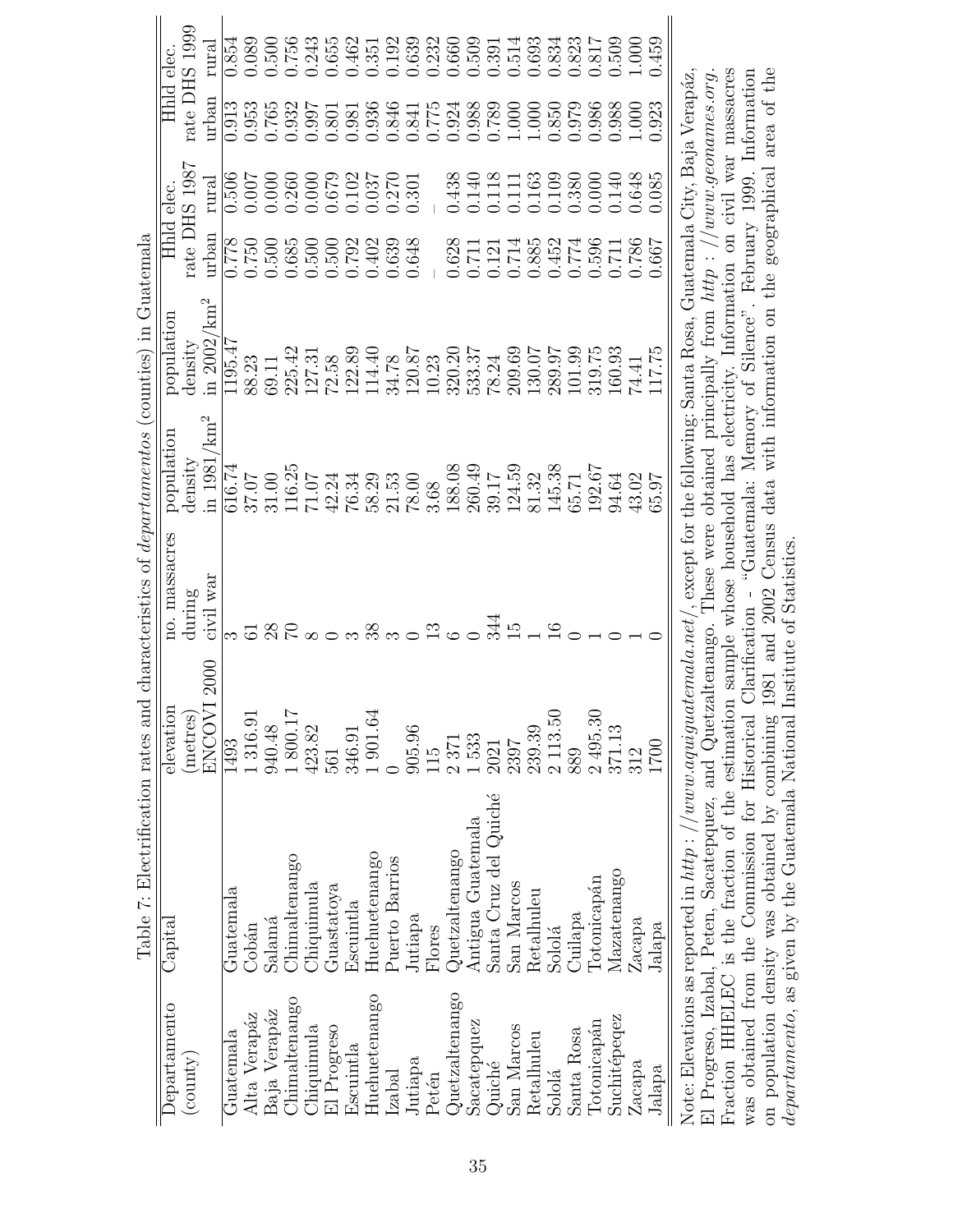| $\overline{OLS}$ regressions. Dependent variable is $log(no.$ children born to a woman) |                        |                     |                        |
|-----------------------------------------------------------------------------------------|------------------------|---------------------|------------------------|
| Specification:                                                                          | (1)                    | (2)                 | (3)                    |
| false: electricity all life                                                             | $-1.1505$              | $-1.2010$           | $-1.1666$              |
|                                                                                         | (1.163)                | (1.163)             | (1.255)                |
| false: community elec. $>0, \leq 9$                                                     | $-1.2340$              | $-1.2677$           | $-0.8461$              |
|                                                                                         | (1.164)                | (1.166)             | (1.213)                |
| false: community elec. >10, $\leq$ 19                                                   | $-1.0923$              | $-1.1238$           | $-0.5813$              |
|                                                                                         | (1.153)                | (1.154)             | (1.182)                |
| false: community elec. >20, $\leq$ 29                                                   | $-0.7426$              | $-0.7607$           | $-0.3366$              |
|                                                                                         | (1.153)                | (1.155)             | (1.176)                |
| false: community elec. $>$ 30, $\leq$ 39                                                | $-0.4207$              | $-0.4440$           | $-0.1579$              |
|                                                                                         | (1.125)                | (1.126)             | (1.150)                |
| aged $12-19$                                                                            | $-4.5266**$            | $-4.5223**$         | $-2.3129**$            |
|                                                                                         | (0.082)                | (0.081)             | (0.154)                |
| aged $20-29$                                                                            | $-1.1225**$            | $-1.1226**$         | $-0.1850$              |
|                                                                                         | (0.089)                | (0.089)             | (0.119)                |
| aged $30-39$                                                                            | 0.4032                 | 0.4055              | 0.4127                 |
|                                                                                         | (0.374)                | (0.374)             | (0.300)                |
| no preprimary schools in community                                                      | 0.0884                 | 0.0912              |                        |
|                                                                                         | (0.066)                | (0.065)             |                        |
| no public schools in area                                                               | $-0.1740**$            | $-0.1949**$         |                        |
|                                                                                         | (0.075)                | (0.076)             |                        |
| no secondary school, public or private                                                  | 0.0969                 | 0.0800              |                        |
|                                                                                         | (0.082)                | (0.083)             |                        |
| community was affected by Mitch                                                         | 0.0614                 | 0.0578              |                        |
|                                                                                         | (0.059)                | (0.058)             |                        |
| community has paved highway inspring                                                    | $-0.1321**$            | $-0.1384**$         |                        |
|                                                                                         | (0.063)                | (0.064)             |                        |
| community elec. status dummy                                                            | yes                    | yes                 | yes                    |
| community sanitation dummies $a$                                                        | yes                    | yes                 | yes                    |
| community piped water dummies $^b$                                                      | yes                    | yes                 | yes                    |
| dept                                                                                    | yes                    | yes                 | $\mathop{\mathrm{no}}$ |
| dept X rural interactions                                                               | $\mathop{\mathrm{no}}$ | yes                 | $\rm {no}$             |
| rural                                                                                   | yes                    | yes                 | $\rm {no}$             |
| community dummies                                                                       | $\operatorname{no}$    | $\operatorname{no}$ | yes                    |
| $\mathbf{R}^2$                                                                          | 0.55                   | 0.55                | 0.63                   |
| adj- $R^2$                                                                              | 0.55                   | 0.55                | 0.60                   |
| no. obs.                                                                                | 6817                   | 6817                | 6817                   |

Table 8: Falsification Exercise: Community electrification and fertility

Source: Guatemala ENCOVI data 2000. The falsification exercise is described in detail in the main text. Standard errors are clustered at the community level.<br> $a$  The full set of imp

<sup>a</sup> The full set of improved sanitation dummies is as follows: A dummy for the presence of improved sanitation in community, a dummy having had sanitation all one's life, a dummy for being aged 0-9 at the advent of sanitation, a dummy for being aged 10-19 at the advent of sanitation, a dummy for being aged 20-29 at the advent of sanitation, and a dummy for being aged 30-39 at the advent of sanitation. The reference age at the advent of sanitation is above 40.<br><sup>b</sup> The full set of piped water dummies is as follows: A dummy for the presence of piped water in community, a dummy having had piped

water all one's life, a dummy for being aged 0-9 at the advent of piped water, a dummy for being aged 10-19 at the advent of piped water, a dummy for being aged 20-29 at the advent of piped water, and a dummy for being aged 30-39 at the advent of piped water. The reference age at the advent of piped water is above 40.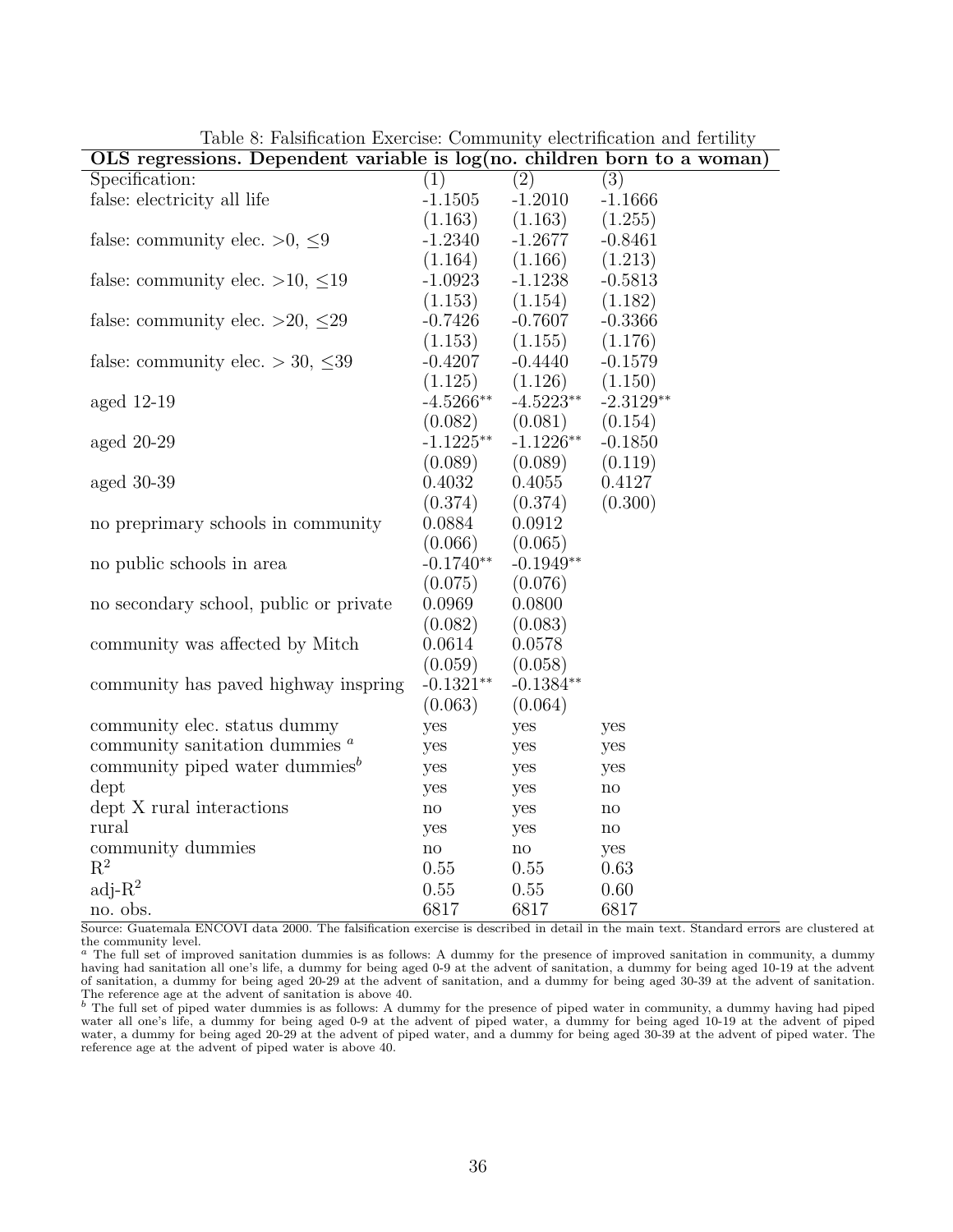| OLS regressions. Dependent variable is log(no. children born to a woman) |                             |                     |                  |
|--------------------------------------------------------------------------|-----------------------------|---------------------|------------------|
| Specification:                                                           | (1)                         | $\overline{(2)}$    | $\overline{(3)}$ |
| false: electricity all life                                              | $-0.7729$                   | $-0.8008$           | $-1.0763$        |
|                                                                          | (0.817)                     | (0.816)             | (0.882)          |
| false: electricity before 30                                             | $-0.6896$                   | $-0.6973$           | $-0.5305$        |
|                                                                          | (0.797)                     | (0.796)             | (0.713)          |
| aged $12-19$                                                             | $-4.6295**$                 | $-4.6297**$         | $-3.4752**$      |
|                                                                          | (0.075)                     | (0.075)             | (0.132)          |
| aged $20-29$                                                             | $-1.1631**$                 | $-1.1653**$         | $-0.1914$        |
|                                                                          | (0.087)                     | (0.087)             | (0.130)          |
| aged $30-39$                                                             | 0.3743                      | 0.3743              | 0.2934           |
|                                                                          | (0.373)                     | (0.373)             | (0.377)          |
| no preprimary schools in community                                       | 0.0877                      | 0.0905              |                  |
|                                                                          | (0.065)                     | (0.065)             |                  |
| no public schools in area                                                | $-0.1675**$                 | $-0.1867**$         |                  |
|                                                                          | (0.074)                     | (0.074)             |                  |
| no secondary school, public or private                                   | 0.0951                      | 0.0787              |                  |
|                                                                          | (0.080)                     | (0.082)             |                  |
| community was affected by Mitch                                          | 0.0587                      | 0.0566              |                  |
|                                                                          | (0.059)                     | (0.057)             |                  |
| community has paved highway inspring                                     | $\textnormal{-}0.1382^{**}$ | $-0.1446**$         |                  |
|                                                                          | (0.062)                     | (0.062)             |                  |
| community elec. status dummy                                             | yes                         | yes                 | yes              |
| community sanitation dummies $a$                                         | yes                         | yes                 | yes              |
| community piped water dummies <sup><math>b</math></sup>                  | yes                         | yes                 | yes              |
| dept                                                                     | yes                         | yes                 | $\mathbf{n}$     |
| dept X rural interactions                                                | $\operatorname{no}$         | yes                 | $\mathbf{n}$     |
| rural                                                                    | yes                         | yes                 | $\mathbf{n}$     |
| community dummies                                                        | $\mathop{\mathrm{no}}$      | $\operatorname{no}$ | yes              |
| $\mathbf{R}^2$                                                           | 0.55                        | 0.55                | 0.61             |
| $adj-R2$                                                                 | 0.54                        | 0.54                | 0.58             |
| no. obs.                                                                 | 6817                        | 6817                | 6817             |

Table 9: Falsification Exercise: Community electrification and fertility

Source: Guatemala ENCOVI data 2000. The falsification exercise is described in detail in the main text. Standard errors are clustered at the community level.

<sup>a</sup> The full set of improved sanitation dummies is as follows: A dummy for the presence of improved sanitation in community, a dummy having had improved sanitation all one's life, and a dummy for being under age 30 at the advent of improved sanitation. The reference

age at the advent of improved sanitation is 30 and above.<br><sup>b</sup> The full set of piped water dummies is as follows: A dummy for the presence of piped water in community, a dummy having had piped water all one's life, and a dummy for being under age 30 at the advent of piped water. The reference age at the advent of piped water is 30 and above.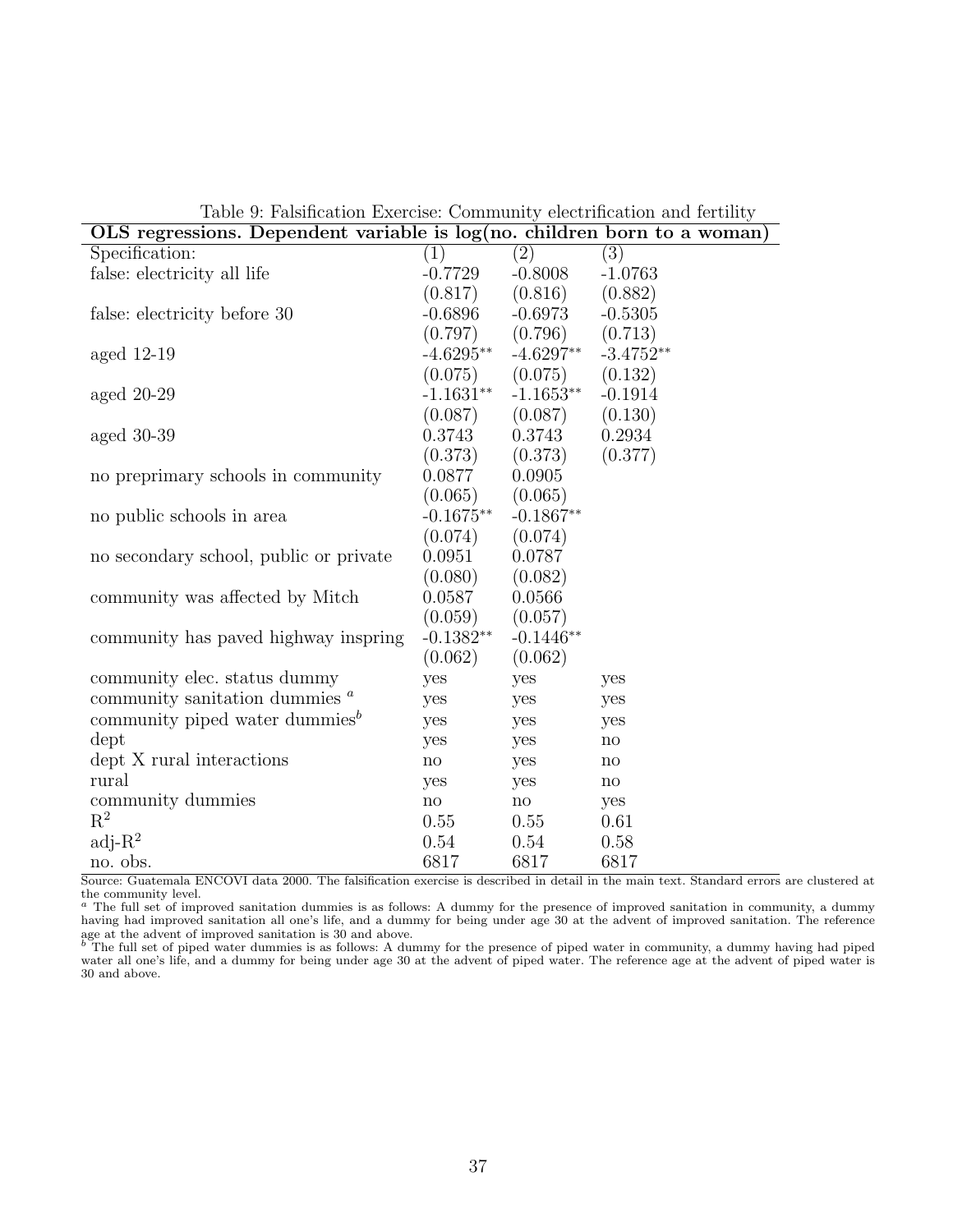#### Appendix B: Wages

How do we know that these time use results are not attributable to higher wages offered as a result of community electrification? It is potentially the case that the advent of the electric grid improves substantially the productivity of labour outside of the home, and generally increases labour demand. Higher wage offers could lead to changes in women's time allocation, even in the absence of efficiency gains in the household.

To show that higher female wages cannot be causing the changes in female time use observed, we run similar similar regressions to the above, but with the log of monthly earnings as the dependent variable. We are interested in both whether the household electrification variable, is statistically significant, and also whether the electrification times female interaction is so. Table 6 presents the results. In Column (1) the full sample is included. Both the coefficients on the household electrification dummy, and its' interaction with the female dummy are large and statistically significant. However, conditioning on labour force participation changes the story substantially. In column (2) results are presented for a tobit regression including only labour force participants. While the household electrification dummy is still large and statistically significant, the interaction between female and this variable is no longer so. Also the size of the electrification dummy coefficient is the statistically the same whether or not we condition on labour force participation. Together these results suggest that women's earnings do not increase because of wage increases associated with community electrification, but rather because of participation increases. In contrast, men's earnings likely increase with electrification because of higher wages. These findings are consistent with the causal effect of household electrification on women's time use running from improvements in home production to greater incentives for market work.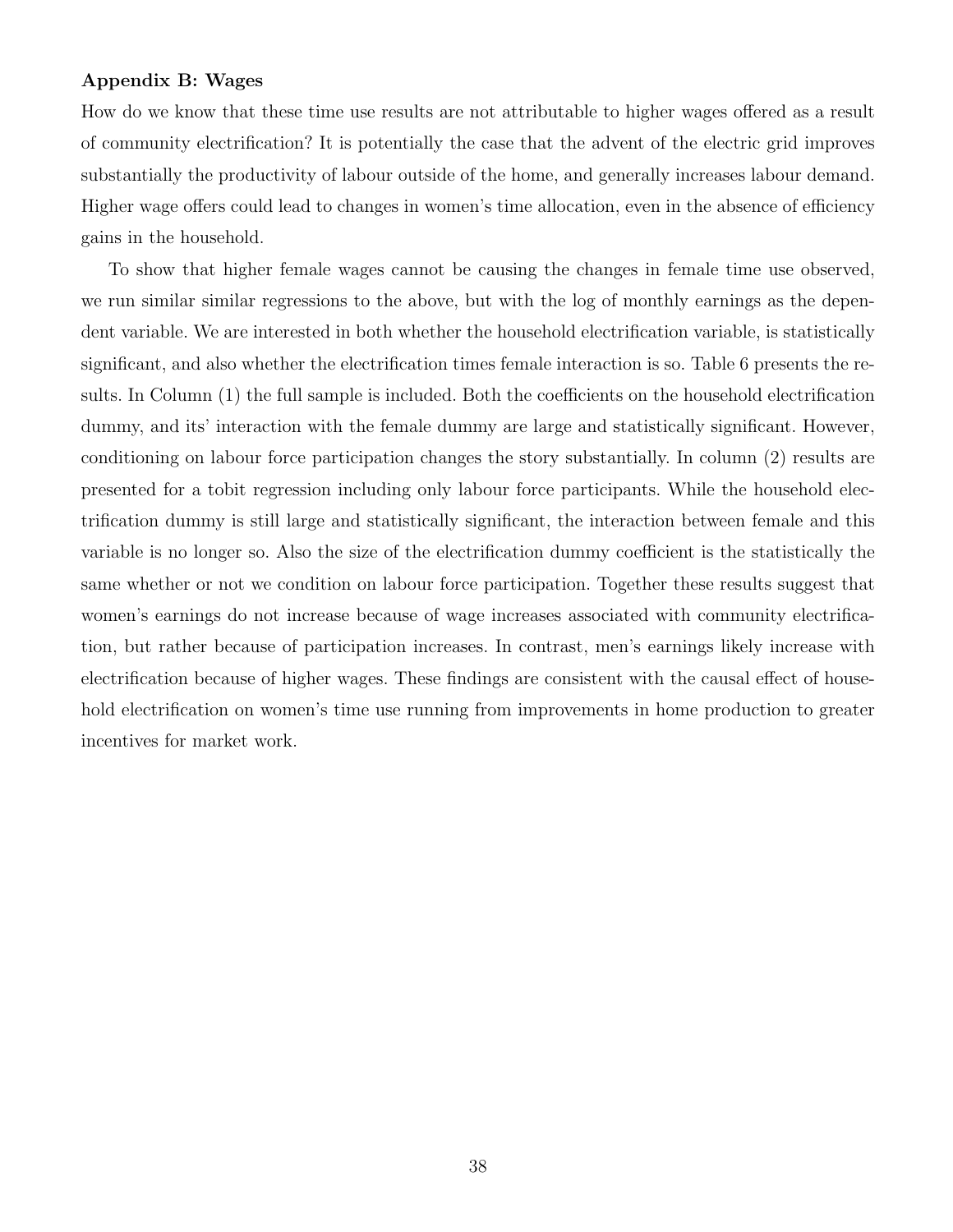| $D$ pendent var. m carmings in month prior to meet view<br>Estimator | Tobit       | Tobit                     |
|----------------------------------------------------------------------|-------------|---------------------------|
|                                                                      | (1)         | $\left( 2\right)$         |
|                                                                      | Full sample | Labour force participants |
|                                                                      |             | only                      |
| Hhld has elec. X female                                              | $0.4958**$  | $-0.2726$                 |
|                                                                      | (0.216)     | (0.178)                   |
| Hhld has elec.                                                       | $0.8861**$  | $0.8007**$                |
|                                                                      | (0.145)     | (0.094)                   |
| Female                                                               | $-4.4429**$ | $-0.1475$                 |
|                                                                      | (0.398)     | (0.310)                   |
| aged $20-29$                                                         | $-0.0686$   | 0.1267                    |
|                                                                      | (0.163)     | (0.106)                   |
| aged $30-39$                                                         | 0.2845      | $0.2597**$                |
|                                                                      | (0.174)     | (0.112)                   |
| aged $40-49$                                                         | $0.3675**$  | $0.2843**$                |
|                                                                      | (0.179)     | (0.116)                   |
| female X aged 20-29                                                  | $-0.6877**$ | $-0.2261$                 |
|                                                                      | (0.237)     | (0.181)                   |
| female X aged 30-39                                                  | 0.1700      | $-0.0731$                 |
|                                                                      | (0.254)     | (0.192)                   |
| female $X$ aged $40-49$                                              | 0.1401      | 0.1152                    |
|                                                                      | (0.260)     | (0.196)                   |
| Highest grade                                                        | $0.1984**$  | $0.1600**$                |
|                                                                      | (0.026)     | (0.017)                   |
| female X edgrade                                                     | 0.0297      | $-0.0587**$               |
|                                                                      | (0.037)     | (0.028)                   |
| rural                                                                | $-0.9226**$ | $-0.9907**$               |
|                                                                      | (0.128)     | (0.083)                   |
| female X rural                                                       | $-1.3319**$ | $-0.2002$                 |
|                                                                      | (0.185)     | (0.142)                   |
| no. adults in hhld                                                   | $-0.3472**$ | $-0.1788**$               |
|                                                                      | (0.040)     | (0.026)                   |
| female X no. adults in hhld                                          | $0.4058**$  | $0.1700**$                |
|                                                                      | (0.057)     | (0.043)                   |
| no. kids in hhld                                                     | $0.0492*$   | $-0.0052$                 |
|                                                                      | (0.028)     | (0.018)                   |
| female X no. kids under 18 in hhld                                   | $-0.2884**$ | $-0.0880**$               |
|                                                                      | (0.041)     | (0.032)                   |
| Prob > $\chi^2$                                                      | 0.0000      | 0.0000                    |
| $adj-R2$                                                             | 0.0780      | 0.0309                    |
| no. obs.                                                             | 13834       | 9050                      |

Table 10: Household electrification status and male and female earnings Dependent var: ln(earnings in month prior to interview)

Source: Guatemala ENCOVI data 2000. Individuals aged 20-55 included in sample.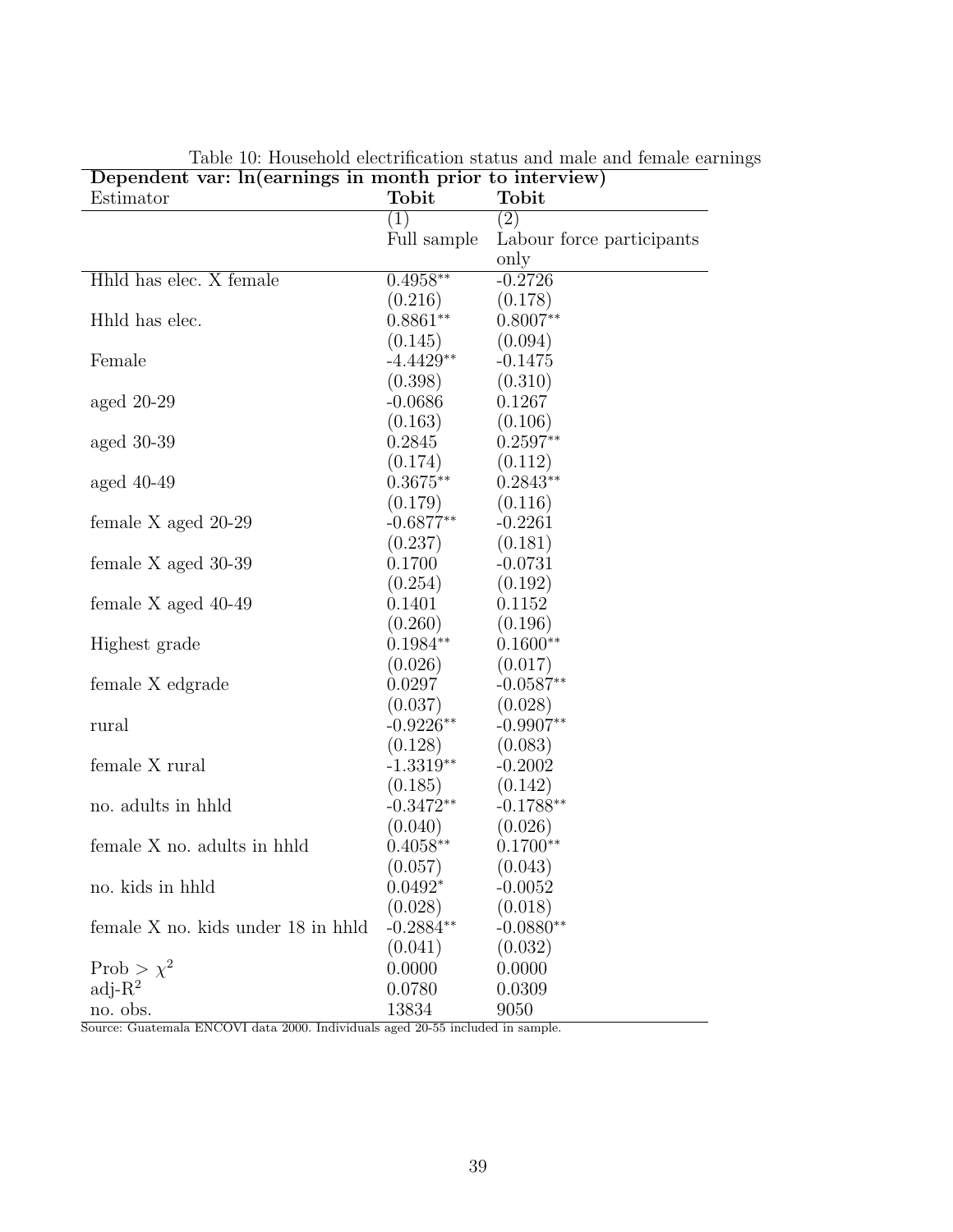# 7 Model Appendix

### NOT INTENDED FOR PUBLICATION

#### 7.1 Composite commodity

We start with nine choice variables and three constraints, giving a total of twelve variables; with the composite commodity the problem reduces to five choice variables and two constraints. However, for this composite commodity approach to be valid, we need that savings be non-zero throughout the time during the price change for electricity. The reason is that with zero savings it would not be valid to use a price of  $\frac{1}{1+r}$  for second period consumption, since the implicit price would be  $\frac{w_f h'(n) + c}{q}$  $\frac{(n)+c}{g} > \frac{1}{1+}$  $\frac{1}{1+r}$ . The way this can happen is if the agents actually prefer that savings become negative: the parties want borrow now, if possible, and raise a large number of children who would then be able to support them as well as pay back the loan. However, this not very realistic since we do not expect credit markets for such loans to exist. We therefore want to rule out this possibility. We can be assured that in our model it will not happen if we suppose that  $h(n)$  is sufficiently convex. Alternatively, another plausible way to rule it out is to assume that  $g$ , the amount of support we can expect from each child, decreases with the number of children.

Nevertheless, if savings are zero, then the single composite commodity cannot be used for the reasons discussed, and we can only reduce the problem somewhat by forming two composite commodities, one for all consumption in each time period. Such composite commodities will reduce the problem to six choice variables and three constraints; nine variable in total. This case, although very implausible, we expect will give qualitatively similar results.

## 7.2 The Comparative Statics

We assume that savings  $S$  are never zero and so the simplification of the single composite commodity for all consumption is valid. In each case, the signs of the comparative statics turn on the relative magnitudes of  $\frac{\vec{k}'(e)}{\vec{k}^2(e)}$  $\frac{k'(e)}{k^2(e)}$ ]<sup>2</sup>  $\geq 0$ ,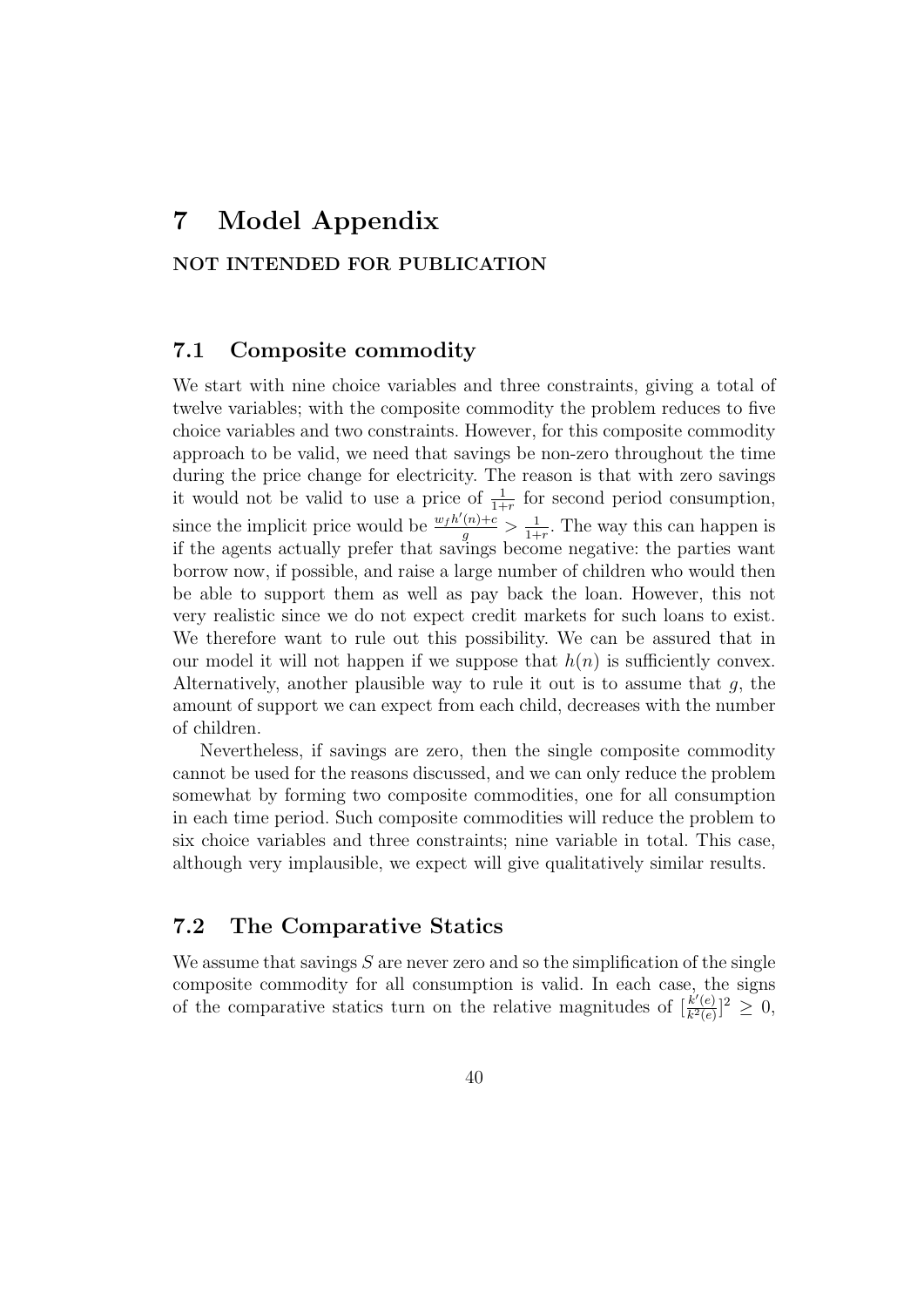$\left[\frac{k'(e)}{k^2(e)}\right]$  $\frac{k'(e)}{k^2(e)}$  > 0, and  $\frac{k''(e)}{k^2(e)}$  $\frac{k''(e)}{k^2(e)}-\frac{(k'(e))^2}{k^3(e)}$  $\frac{k^{\alpha}(e)}{k^3(e)} \leq 0$ . We can express the comparative statics as linear combinations all three of these terms, in the form  $-A \cdot \frac{k'(e)}{k^2(e)}$  $\frac{k'(e)}{k^2(e)}$ ]<sup>2</sup> –  $B \cdot \lceil \frac{k'(e)}{k^2(e)} \rceil$  $\frac{k'(e)}{k^2(e)}$  +  $C \cdot \frac{k''(e)}{k^2(e)}$  $\frac{k''(e)}{k^2(e)} - \frac{(k'(e))^2}{k^3(e)}$  $\frac{k^{\epsilon}(e)}{k^3(e)}$ . Notice, then, that the sign of the effect is the same as the sign of the relevant coefficient, since the determinant in the denominator is negative. We argue that in situations where the current level of electricity consumption is very low, the sign of the effect will be dominated by the sign of the coefficient A, since when  $e \approx 0$ ,  $k'(e)$  is very large and so  $\left[\frac{k'(e)}{k^2(e)}\right]$  $\frac{k'(e)}{k^2(e)}$  will be extremely large as compared to the other terms. For higher levels of electricity consumption, some of the gains in home production have already been realized all three of A, B, and C become important. Finally, at extremely high levels of electricity consumption, when all the gains of home production have been realized (and thus the price of electricity is close to zero), all effects should also be almost zero, since  $k'(e)$  and  $k''(e)$  are approximately zero. In signing the coefficients we will use results such as  $w_f h'(n) - \frac{g}{1+r} + c > 0$  and  $w_f y \frac{k'(e)}{k^2(e)}$  $\frac{k'(e)}{k^2(e)} = P$  which are obtained from the first order conditions.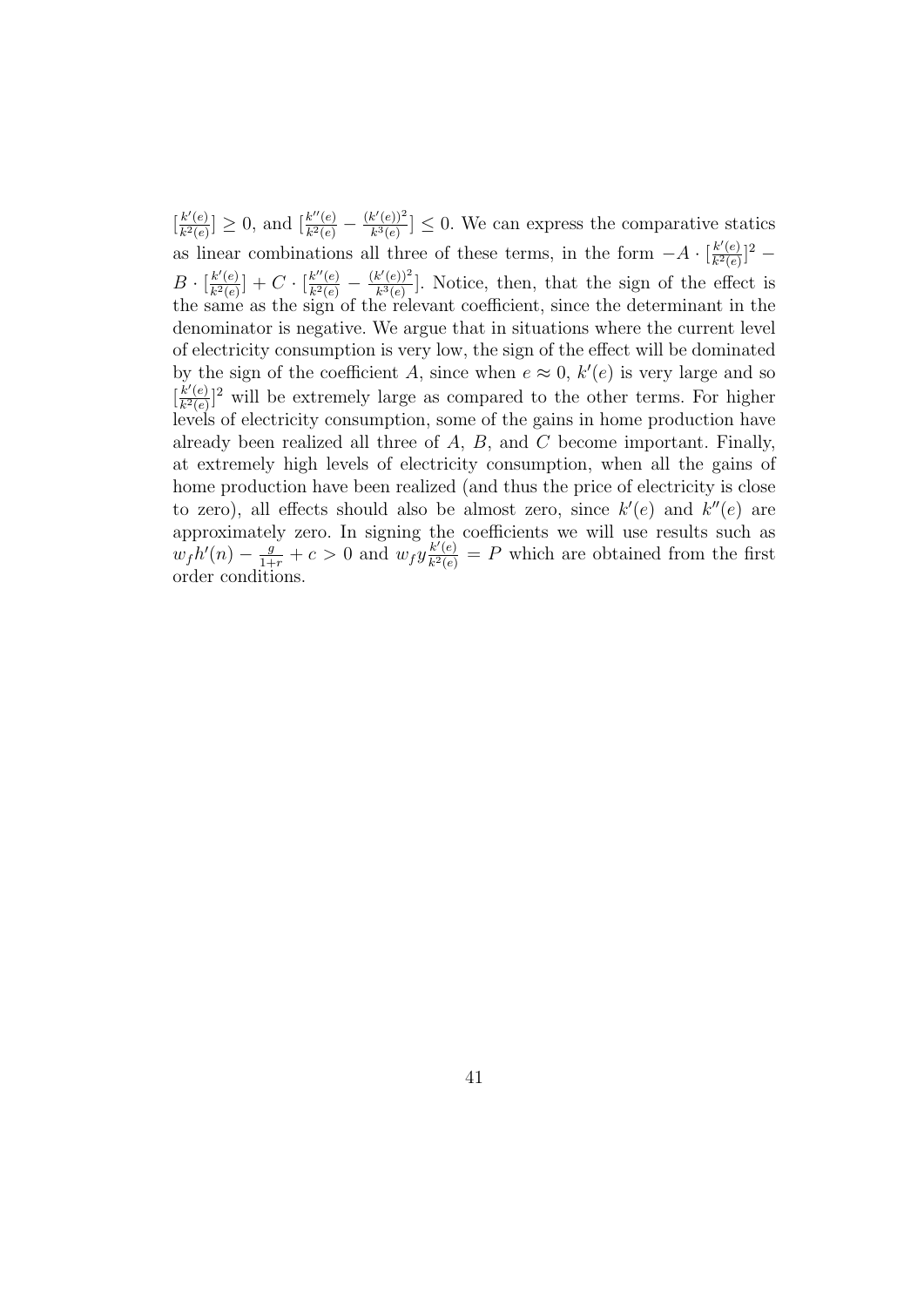Looking first at  $\frac{\partial n}{\partial w_m}$ , the determinant in the numerator is

$$
\det \begin{bmatrix} U_{xx} & 0 & U_{xy} & 0 & 0 & -1 & 0 \\ U_{nx} & 0 & U_{ny} & 0 & 0 & \frac{g}{1+r} - c & -h'(n) \\ U_{yx} & 0 & U_{yy} & \frac{\mu k'(e)}{k^2(e)} & 0 & 0 & -1/k(e) \\ 0 & 0 & \frac{\mu k'(e)}{k^2(e)} & \frac{k''(e)}{k^2(e)} - \frac{2(k'(e))^2}{k^3(e)} & 0 & -P & \frac{yk'(e)}{k^2(e)} \\ 0 & 0 & 0 & 0 & 0 & w_f & -1 \\ -1 & -1 & 0 & -P & w_f & 0 & 0 \\ 0 & 0 & -1/k(e) & \frac{yk'(e)}{k^2(e)} & -1 & 0 & 0 \\ 0 & 0 & -1/k(e) & \frac{\mu k'(e)}{k^2(e)} & 0 & 0 & -1 & 0 \\ U_{xx} & U_{xy} & 0 & 0 & \frac{g}{1+r} - c & -h'(n) \\ U_{yx} & U_{yy} & \frac{\mu k'(e)}{k^2(e)} & \frac{2(k'(e))^2}{k^3(e)} & 0 & -P & \frac{yk'(e)}{k^2(e)} \\ 0 & 0 & 0 & 0 & w_f & -1 \\ 0 & -1/k(e) & \frac{yk'(e)}{k^2(e)} & -1 & 0 & 0 \\ U_{xx} & U_{xy} & 0 & \frac{g}{1+r} - c & -h'(n) \\ U_{yx} & U_{yy} & \frac{\mu k'(e)}{k^2(e)} & 0 & -1/k(e) \\ 0 & \frac{\mu k'(e)}{k^2(e)} & \frac{k''(e)}{k^2(e)} - \frac{2(k'(e))^2}{k^3(e)} & -P & \frac{yk'(e)}{k^2(e)} \\ 0 & 0 & 0 & w_f & -1 \end{bmatrix}
$$

$$
= (\frac{\mu k'(e)}{k^2(e)}) \det \begin{bmatrix} U_{xx} & U_{xy} & -1 & 0 \\ U_{yx} & U_{yy} & \frac{g}{k^2(e)} & -P & \frac{yk'(e)}{k^2(e)} \\ 0 & 0 & 0 & w_f & -1 \\ 0 & \frac{yk'(e)}{k^2(e)} & -P & \frac{yk'(e)}{k^2(e)} \\ 0 & 0 & 0 & w_f & -1 \end{bmatrix}
$$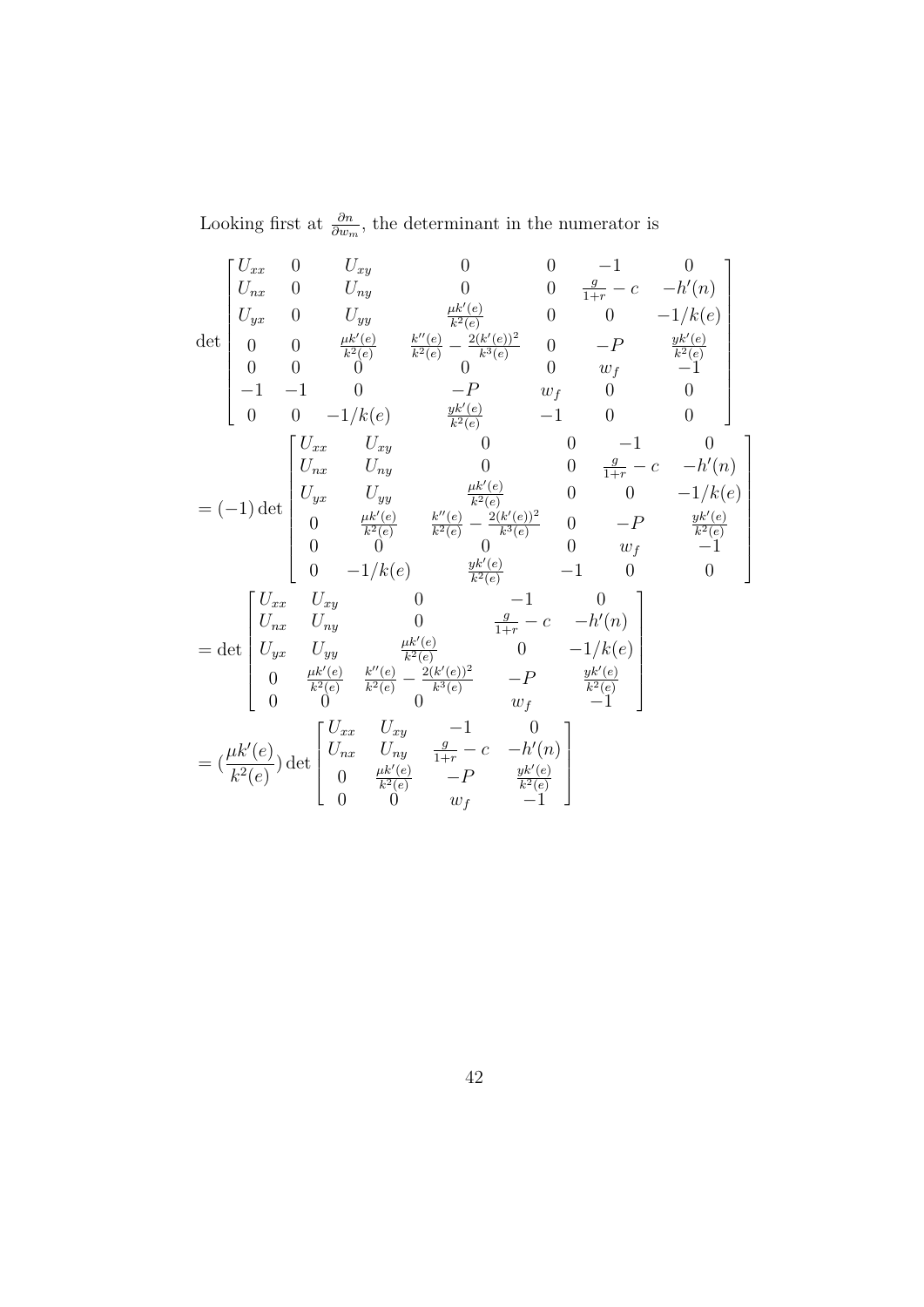$$
-\left(\frac{k''(e)}{k^2(e)} - \frac{2(k'(e))^2}{k^3(e)}\right) \det \begin{bmatrix} U_{xx} & U_{xy} & -1 & 0 \\ U_{yx} & U_{yy} & 0 & -1/k(e) \\ U_{yx} & U_{yy} & 0 & -1/k(e) \\ 0 & 0 & w_f & -1 \end{bmatrix} \n= -\left(\frac{w_f\mu k'(e)}{k^2(e)}\right) \det \begin{bmatrix} U_{xx} & U_{xy} & 0 \\ U_{tx} & U_{xy} & -h'(n) \\ 0 & \frac{\mu k'(e)}{k^2(e)} \end{bmatrix} - \left(\frac{\mu k'(e)}{k^2(e)}\right) \det \begin{bmatrix} U_{xx} & U_{xy} & -1 \\ U_{tx} & U_{ry} & \frac{g}{1+r} - e \\ 0 & \frac{\mu k'(e)}{k^2(e)} \end{bmatrix} \n+ \left(\frac{k''(e)}{k^2(e)} - \frac{2(k'(e))^2}{k^3(e)}\right) \{w_f \det \begin{bmatrix} U_{xx} & U_{xy} & 0 \\ U_{rx} & U_{ry} & -h'(n) \\ U_{yx} & U_{ry} & -1/k(e) \end{bmatrix} + \det \begin{bmatrix} U_{xx} & U_{xy} & -1 \\ U_{tx} & U_{ry} & \frac{g}{1+r} - e \\ U_{yx} & U_{yy} & 1+r(0) \end{bmatrix} \} \n= -h'(n)\left(\frac{w_f\mu k'(e)}{k^2(e)}\right) [U_{xx} \frac{\mu k'(e)}{k^2(e)}] - \left(\frac{w_f\mu k'(e)}{k^2(e)}\right) \frac{y_k'(e)}{k^2(e)} [U_{xx} U_{ry} - U_{rx} U_{xy}] \n+ \left(\frac{kk'(e)}{k^2(e)}\right) \frac{\mu k'(e)}{k^2(e)} [U_{xx} \left(\frac{g}{1+r} - e\right) + U_{nx}] + P\left(\frac{\mu k'(e)}{k^2(e)}\right) [U_{xx} U_{ry} - U_{rx} U_{xy}] \n+ \left(\frac{k''(e)}{k^2(e)} - \frac{2(k'(e))^2}{k^3(e)}\right) \{w_f h'(n)[U_{xx} U_{yy} - U_{yx} U_{xy}] - \frac{w_f}{k(e)}[U_{xx} U_{ry} - U_{rx} U_{xy}] \n- \
$$

We notice that  $A < 0$ ,  $B = 0$ , and  $C > 0$ . Thus, for low levels of electricity consumption, we find that the  $A$  term dominates, and we conclude that the effect on fertility of an increase in men's wages is negative. For intermediate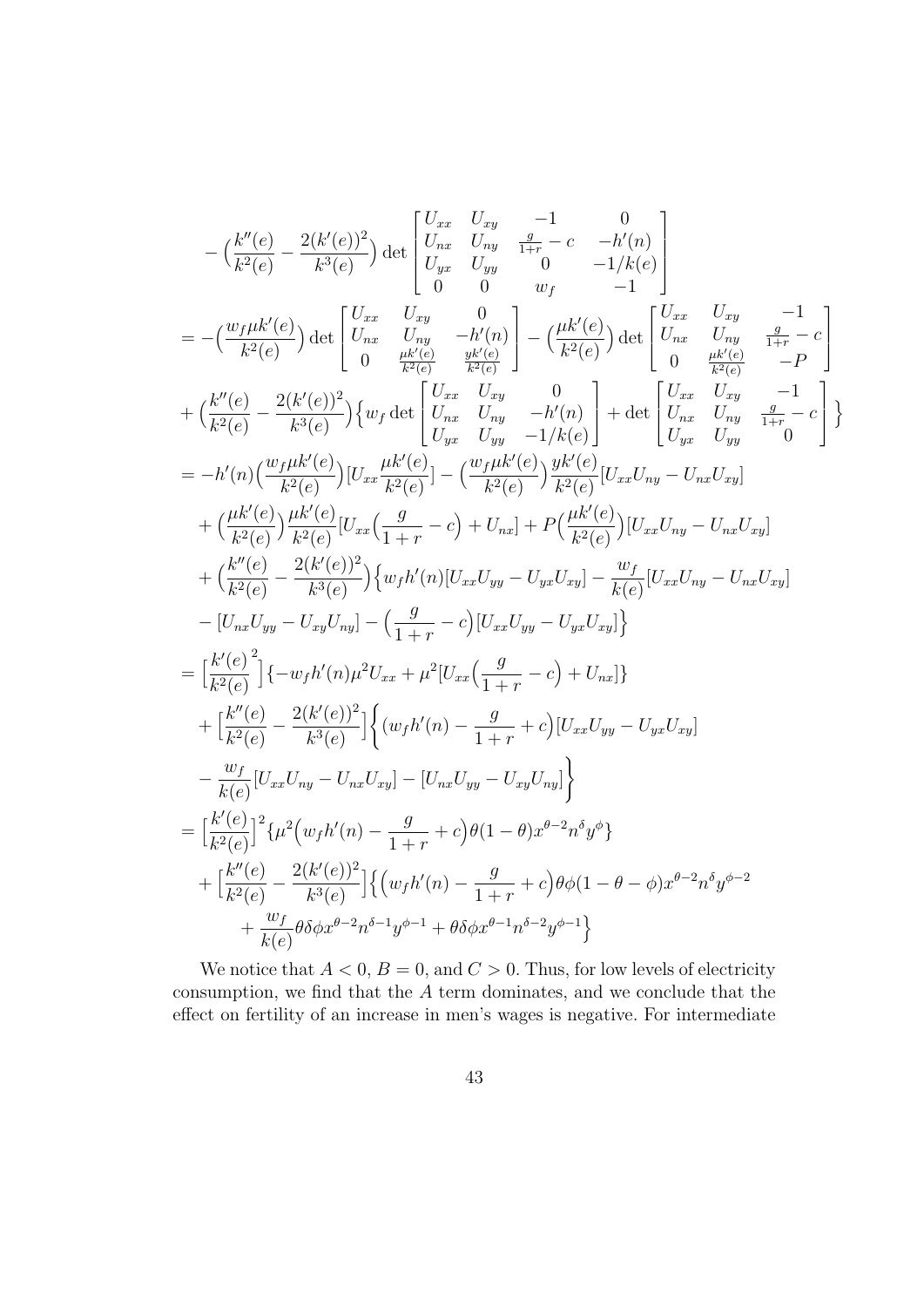levels of electricity consumption C does have a role, and it is plausible that the overall outcome could be positive.

Next, looking at  $\frac{\partial n}{\partial P}$ , we find

$$
\det \begin{bmatrix} U_{xx} & 0 & U_{xy} & 0 & 0 & -1 & 0 \\ U_{nx} & 0 & U_{ny} & 0 & 0 & \frac{g}{1+r} - c & -h'(n) \\ U_{yx} & 0 & U_{yy} & \frac{\mu k'(e)}{k^2(e)} & 0 & 0 & -1/k(e) \\ 0 & \lambda & \frac{\mu k'(e)}{k^2(e)} & \frac{k''(e)}{k^2(e)} - \frac{2(k'(e))^2}{k^3(e)} & 0 & -P & \frac{yk'(e)}{k^2(e)} \\ 0 & 0 & 0 & 0 & 0 & w_f & -1 \\ -1 & e & 0 & -P & w_f & 0 & 0 \\ 0 & 0 & -1/k(e) & \frac{yk'(e)}{k^2(e)} & -1 & 0 & 0 \end{bmatrix}
$$

$$
\lambda \det \begin{bmatrix} U_{xx} & U_{xy} & 0 & 0 & -1 & 0 \\ U_{nx} & U_{ny} & 0 & 0 & \frac{g}{1+r} - c & -h'(n) \\ U_{yx} & U_{yy} & \frac{\mu k'(e)}{k^2(e)} & 0 & 0 & -1/k(e) \\ 0 & 0 & 0 & 0 & w_f & -1 \\ -1 & 0 & -P & w_f & 0 & 0 \\ -1 & 0 & -1/k(e) & \frac{yk'(e)}{k^2(e)} & -1 & 0 & 0 \end{bmatrix}
$$

$$
= -e \frac{\partial n}{\partial w_m} + \frac{\partial n}{\partial w_m} + \frac{\partial n}{\partial w_m} + \frac{\partial n}{\partial w_m} + \frac{\partial n}{\partial w_m} + \frac{\partial n}{\partial w_m} + \frac{\partial n}{\partial w_m} + \frac{\partial n}{\partial w_m} + \frac{\partial n}{\partial w_m} + \frac{\partial n}{\partial w_m} + \frac{\partial n}{\partial w_m} + \frac{\partial n}{\partial w_m} + \frac{\partial n}{\partial w_m} + \frac{\partial n}{\partial w_m} + \frac{\partial n}{\partial w_m} + \frac{\partial n}{\partial w_m} + \frac{\partial n}{\partial w_m} + \frac{\partial n}{\partial w_m} + \frac{\partial n}{\partial w_m} + \frac{\partial n}{\partial w_m} + \frac{\partial n}{\partial w_m} + \frac{\partial n}{\partial w_m} + \frac{\partial n}{\partial w_m} + \frac{\partial n}{\partial w_m} + \frac{\partial n}{\partial w_m} + \frac{\partial n}{\partial w_m} + \frac{\partial n}{\partial w_m} + \frac{\partial n}{\partial w_m} + \frac{\partial n}{\partial w_m} + \frac{\partial n}{\partial w_m} + \frac{\partial n}{\partial w_m} + \frac{\partial n}{\partial w_m} + \frac{\partial n}{\partial w_m} + \frac{\partial n}{\partial w_m} + \frac{\partial n}{\partial w_m} + \frac{\partial n}{\partial w_m} + \frac{\partial n}{\partial w_m} + \frac{\partial n}{\partial w_m} + \frac{\partial n}{\partial w_m} + \frac{\partial n}{\partial w_m} + \frac{\partial n}{\partial w_m} + \frac{\partial n}{\partial w_m} + \frac{\partial n}{\partial w_m} + \frac{\partial n}{\partial w_m} + \frac{\partial n}{\partial w_m} + \frac{\partial n}{\partial w_m} + \frac{\partial n}{\partial w_m} + \frac{\partial n}{\partial
$$

Looking at the numerator of the second term,

$$
= -\lambda w_f \det \begin{bmatrix} U_{xx} & U_{xy} & 0 & -1 & 0 \\ U_{nx} & U_{ny} & 0 & \frac{g}{1+r} - c & -h'(n) \\ U_{yx} & U_{yy} & \frac{\mu k'(e)}{k^2(e)} & 0 & -1/k(e) \\ 0 & 0 & 0 & w_f & -1 \\ 0 & -1/k(e) & \frac{yk'(e)}{k^2(e)} & 0 & 0 \end{bmatrix}
$$

$$
-\lambda \det \begin{bmatrix} U_{xx} & U_{xy} & 0 & -1 & 0 \\ U_{nx} & U_{ny} & 0 & \frac{g}{1+r} - c & -h'(n) \\ U_{yx} & U_{yy} & \frac{\mu k'(e)}{k^2(e)} & 0 & -1/k(e) \\ 0 & 0 & 0 & w_f & -1 \\ -1 & 0 & -P & 0 & 0 \end{bmatrix}
$$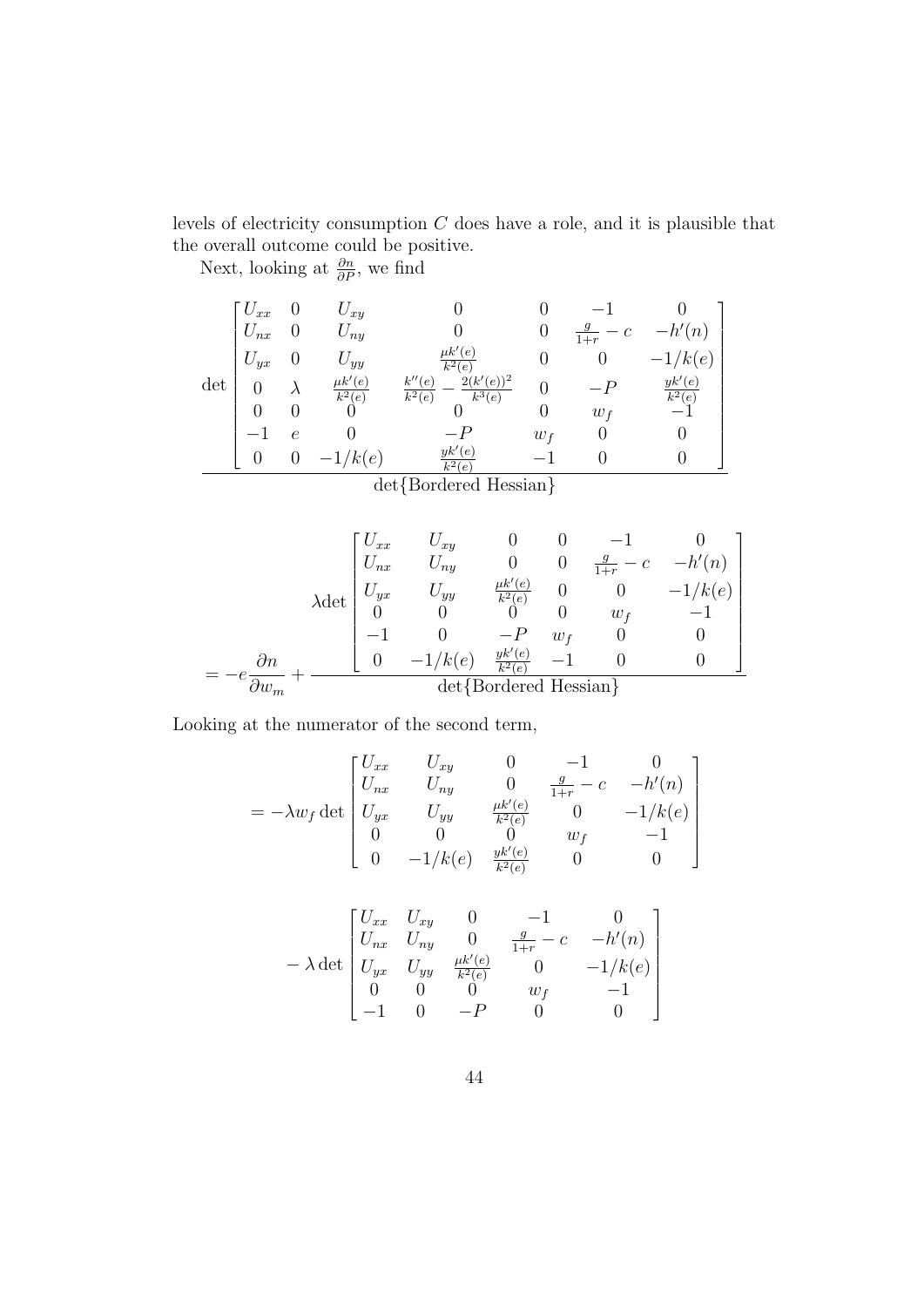$$
= -\lambda w_f^2 \det \begin{bmatrix} U_{xx} & U_{xy} & 0 & 0 \\ U_{yx} & U_{ny} & \frac{\mu k'(e)}{k^2(e)} & -1/k(e) \\ U_{yx} & U_{yy} & \frac{\mu k'(e)}{k^2(e)} & 0 \\ 0 & -1/k(e) & \frac{y(k'(e)}{k^2(e)} & 0 \\ U_{yx} & U_{xy} & 0 & \frac{1}{1+r} - c \\ U_{yx} & U_{yy} & \frac{\mu k'(e)}{k^2(e)} & 0 \\ 0 & -1/k(e) & \frac{y(k'(e)}{k^2(e)} & 0 \\ 0 & -1/k(e) & \frac{y(k'(e)}{k^2(e)} & 0 \end{bmatrix}
$$

$$
- \lambda w_f \det \begin{bmatrix} U_{xx} & U_{xy} & 0 & 0 \\ U_{yx} & U_{yy} & \frac{\mu k'(e)}{k^2(e)} & -1/k(e) \\ U_{yx} & U_{yy} & 0 & -1 \\ U_{yx} & U_{yy} & 0 & \frac{1}{1+r} - c \\ U_{yx} & U_{yy} & 0 & \frac{1}{1+r} - c \\ 0 & -P & 0 & 0 \end{bmatrix}
$$

$$
= \lambda w_f^2 h'(n) \det \begin{bmatrix} U_{xx} & U_{xy} & 0 \\ U_{yx} & U_{yy} & \frac{\mu k'(e)}{k^2(e)} \\ 0 & -1/k(e) & \frac{yk'(e)}{k^2(e)} \\ 0 & -1/k(e) & \frac{yk'(e)}{k^2(e)} \end{bmatrix}
$$

$$
- \lambda w_f \det \begin{bmatrix} U_{xx} & U_{xy} & 0 \\ U_{yx} & U_{yy} & \frac{\mu k'(e)}{k^2(e)} \\ 0 & -1/k(e) & \frac{yk'(e)}{k^2(e)} \end{bmatrix}
$$

$$
- (\frac{g}{1+r} - c) \lambda w_f \det \begin{bmatrix} U_{xx} & U_{xy} & 0 \\ U_{yx} & U_{yy} & \frac{\mu k'(e)}{k^2(e)} \\ 0 & -1/k(e) & \frac{yk'(e)}{k^2(e)} \end{bmatrix}
$$

$$
+ \lambda w_f h'(n) \det \begin{bmatrix} U_{xx} & U_{xy} & 0 \\ U_{yx} & U_{yy} & \frac{\mu k'(e)}{k^2(e)} \\ -1 & 0 & -P \end{bmatrix}
$$
 $$ 

1

 $\Bigg\}$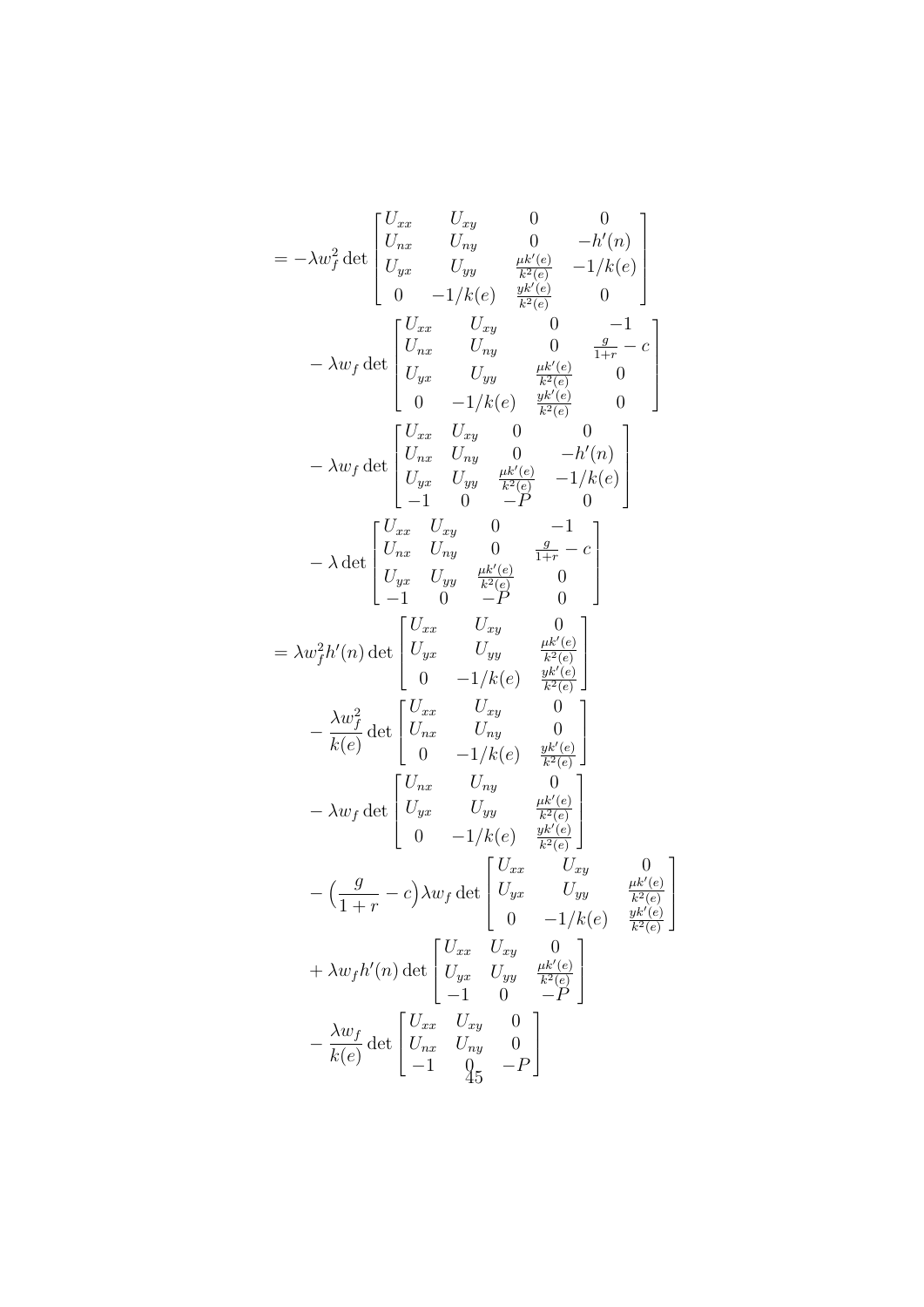$$
-\lambda \det \begin{bmatrix} U_{xy} & 0 & -1 \\ U_{yy} & 0 & \frac{g}{1+r} - c \\ U_{yy} & \frac{g}{k^2(c)} & 0 \end{bmatrix}
$$
  
\n
$$
-P\lambda \det \begin{bmatrix} U_{xx} & U_{xy} & -1 \\ U_{yx} & U_{yy} & \frac{g}{1+r} - c \\ U_{yx} & U_{yy} & 0 \end{bmatrix}
$$
  
\n
$$
= \lambda w_f^2 h'(n) \frac{\mu k'(c) U_{xx}}{k^3(c)} + \lambda w_f^2 h'(n) \frac{y k'(e)}{k^2(c)} [U_{xx} U_{yy} - U_{yx} U_{xy}]
$$
  
\n
$$
- \frac{\lambda w_f^2 y k'(e)}{k^3(c)} [U_{xx} U_{xy} - U_{nx} U_{xy}]
$$
  
\n
$$
- \frac{\mu k'(e)}{k^3(e)} \lambda w_f \{U_{nx} + \left(\frac{g}{1+r} - c\right) U_{xx}\}
$$
  
\n
$$
- \frac{y k'(e)}{k^2(e)} \lambda w_f \{[U_{nx} U_{yy} - U_{yx} U_{xy}]\}
$$
  
\n
$$
+ \left(\frac{g}{1+r} - c\right) [U_{xx} U_{yy} - U_{yx} U_{xy}]\}
$$
  
\n
$$
- \lambda w_f h'(n) U_{xy} \frac{\mu k'(e)}{k^2(e)} - P\lambda w_f h'(n) [U_{xx} U_{yy} - U_{yx} U_{xy}]
$$
  
\n
$$
+ P \frac{\lambda w_f}{k(e)} [U_{xx} U_{ny} - U_{nx} U_{xy}]
$$
  
\n
$$
+ \lambda \frac{\mu k'(e)}{k^2(e)} [U_{xy} (\frac{g}{1+r} - c) + U_{ny}]
$$
  
\n
$$
+ P\lambda [U_{nx} U_{yy} - U_{yx} U_{ny}] + P\lambda (\frac{g}{1+r} - c) [U_{xx} U_{yy} - U_{yx} U_{xy}]
$$
  
\n
$$
- \frac{\lambda w_f^2 y}{k(e)} [U_{xx} U_{ny} - U_{nx} U_{xy}]
$$
  
\n
$$
- \frac{\lambda w_f^2 y}{k(e)} [U_{xx} U_{ny} - U_{nx} U_{xy}]
$$
  
\n
$$
- \frac{\lambda
$$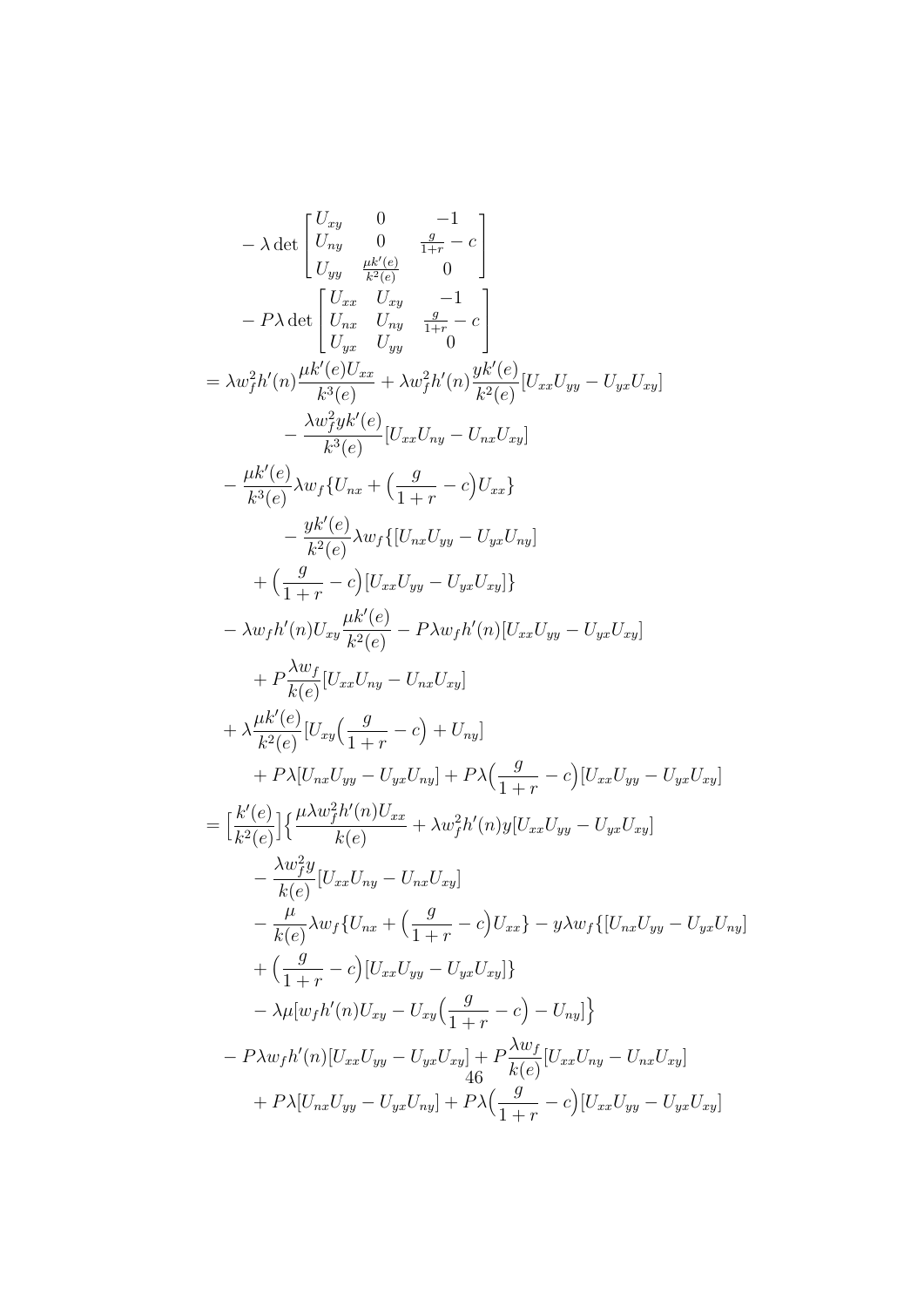$$
= \Big[\frac{k'(e)}{k^2(e)}\Big] \Big\{ \Big(h'(n)w_f + c - \frac{g}{1+r}\Big) \Big[\frac{\mu \lambda w_f}{k(e)} \theta (1-\theta)x^{\theta-2}n^{\delta}y^{\phi} + \theta \phi (1-\theta-\phi)\lambda w_f x^{2\theta-2}n^{2\delta}y^{2\phi-2} - \lambda \mu \theta \phi x^{\theta-1}n^{\delta}y^{\phi-1} \Big] - \frac{\mu \lambda w_f}{k(e)} \theta \delta x^{\theta-1}n^{\delta-1}y^{\phi} + \lambda \mu \delta \phi x^{\theta}n^{\delta-1}y^{\phi-1} \Big\} - P\lambda \Big(w_f h'(n) + c - \frac{g}{1+r}\Big) \theta \phi (1-\theta-\phi)x^{2\theta-2}n^{2\delta}y^{2\phi-2}.
$$

Since  $P = \left[\frac{k'(e)}{k^2(e)}\right]$  $\frac{k'(e)}{k^2(e)}$  we can rewrite this expression as

$$
= \left[\frac{k'(e)}{k^2(e)}\right] \left\{ \left(h'(n)w_f + c - \frac{g}{1+r}\right) \left[\frac{\mu \lambda w_f}{k(e)} \theta(1-\theta)x^{\theta-2}n^{\delta}y^{\phi} \right. \\ \left. + \theta \phi(1-\theta-\phi)\lambda w_f x^{2\theta-2}n^{2\delta}y^{2\phi-2} - \lambda \mu \theta \phi x^{\theta-1}n^{\delta}y^{\phi-1} \right] \right. \\ \left. - \frac{\mu \lambda w_f}{k(e)} \theta \delta x^{\theta-1}n^{\delta-1}y^{\phi} + \lambda \mu \delta \phi x^{\theta}n^{\delta-1}y^{\phi-1} \right. \\ \left. - w_f y \lambda \left(w_f h'(n) + c - \frac{g}{1+r}\right) \theta \phi(1-\theta-\phi)x^{2\theta-2}n^{2\delta}y^{2\phi-2} \right\} \\ = \left[\frac{k'(e)}{k^2(e)}\right] \left\{ \left(h'(n)w_f + c - \frac{g}{1+r}\right) \left[\frac{\mu \lambda w_f}{k(e)} \theta(1-\theta)x^{\theta-2}n^{\delta}y^{\phi} \right. \\ \left. - \lambda \mu \theta \phi x^{\theta-1}n^{\delta}y^{\phi-1}\right] \right. \\ \left. - \frac{\mu \lambda w_f}{k(e)} \theta \delta x^{\theta-1}n^{\delta-1}y^{\phi} + \lambda \mu \delta \phi x^{\theta}n^{\delta-1}y^{\phi-1} \right\}.
$$

Putting the two terms together, and looking at the numerator only (the denominator continues to be the determinant of the bordered Hessian) we find

$$
\det \begin{bmatrix} U_{xx} & 0 & U_{xy} & 0 & 0 & -1 & 0 \\ U_{nx} & 0 & U_{ny} & 0 & 0 & \frac{g}{1+r} - c & -h'(n) \\ U_{yx} & 0 & U_{yy} & \frac{\mu k'(e)}{k^2(e)} & 0 & 0 & -1/k(e) \\ 0 & \lambda & \frac{\mu k'(e)}{k^2(e)} & \frac{k''(e)}{k^2(e)} - \frac{2(k'(e))^2}{k^3(e)} & 0 & -P & \frac{yk'(e)}{k^2(e)} \\ 0 & 0 & 0 & 0 & 0 & w_f & -1 \\ -1 & e & 0 & -P & w_f & 0 & 0 \\ 0 & 0 & -1/k(e) & \frac{yk'(e)}{k^2(e)} & -1 & 0 & 0 \end{bmatrix}
$$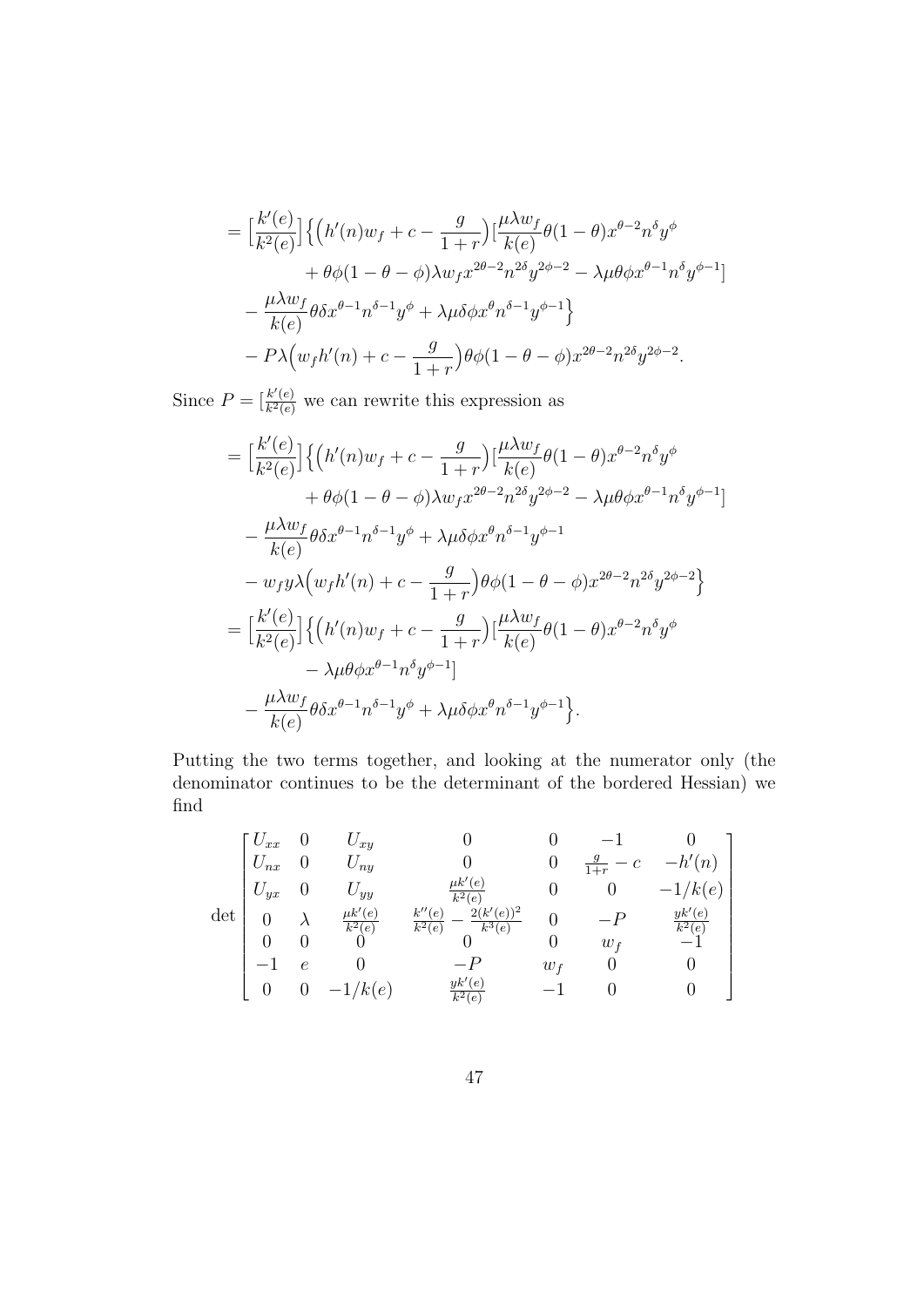$$
= -e\bigg\{\Big[\frac{k'(e)}{k^2(e)}\Big]^2 \{\mu^2 \big(w_f h'(n) - \frac{g}{1+r} + c\big)\theta(1-\theta)x^{\theta-2}n^{\delta}y^{\phi}\}\n+ \Big[\frac{k''(e)}{k^2(e)} - \frac{2(k'(e))^2}{k^3(e)}\Big] \Big\{\big(w_f h'(n) - \frac{g}{1+r} + c\big)\theta\phi(1-\theta-\phi)x^{\theta-2}n^{\delta}y^{\phi-2}\n+ \frac{w_f}{k(e)}\theta\delta\phi x^{\theta-2}n^{\delta-1}y^{\phi-1} + \theta\delta\phi x^{\theta-1}n^{\delta-2}y^{\phi-1}\Big\}\bigg\}\n+ \bigg\{\Big[\frac{k'(e)}{k^2(e)}\Big] \Big\{\big(h'(n)w_f + c - \frac{g}{1+r}\big)\Big[\frac{\mu\lambda w_f}{k(e)}\theta(1-\theta)x^{\theta-2}n^{\delta}y^{\phi}\n- \lambda\mu\theta\phi x^{\theta-1}n^{\delta}y^{\phi-1}\Big]\n- \frac{\mu\lambda w_f}{k(e)}\theta\delta x^{\theta-1}n^{\delta}y^{\phi-1}\Big]\n= -\Big[\frac{k'(e)}{k^2(e)}\Big]^2 e\{\mu^2 \big(w_f h'(n) - \frac{g}{1+r} + c\big)\theta(1-\theta)x^{\theta-2}n^{\delta}y^{\phi}\}\n+ \Big[\frac{k'(e)}{k^2(e)}\Big] \Big\{\big(h'(n)w_f + c - \frac{g}{1+r}\big)\big[\frac{\mu\lambda w_f}{k(e)}\theta(1-\theta)x^{\theta-2}n^{\delta}y^{\phi}\n- \lambda\mu\theta\phi x^{\theta-1}n^{\delta}y^{\phi-1}\Big]\n- \frac{\mu\lambda w_f}{k(e)}\theta\delta x^{\theta-1}n^{\delta-1}y^{\phi} + \lambda\mu\delta\phi x^{\theta}n^{\delta-1}y^{\phi-1}\bigg\}\n- \Big[\frac{k''(e)}{k^2(e)} - \frac{2(k'(e))^2}{k^3(e)}\Big] e\{\big(w_f h'(n) - \frac{g}{1+r} + c\big)\theta\phi(1-\theta-\phi)x^{\theta-2}n^{\delta}y^{\phi-2}\n+ \frac{w_f}{k(e)}\theta\delta\phi x^{\theta-2}n^{\delta-1
$$

We see, then, that  $A > 0$ , B is of ambiguous sign, and  $C < 0$ , indicating that at low levels of electricity consumption the effect of a price change for electricity has a positive effect on fertility, or in other words as the price of electricity becomes lower the number of children will also be lower. As electricity consumption increases eventually fertility and price of electricity move in opposite directions. Intuitively, initially a drop in the price of electricity will result in families reducing the number of children, as they get the home production done in very little time, and then increase their second period income by savings from increased women's labour force participation. Eventually the wealth effect only remains where further reductions in the price of electricity means more children.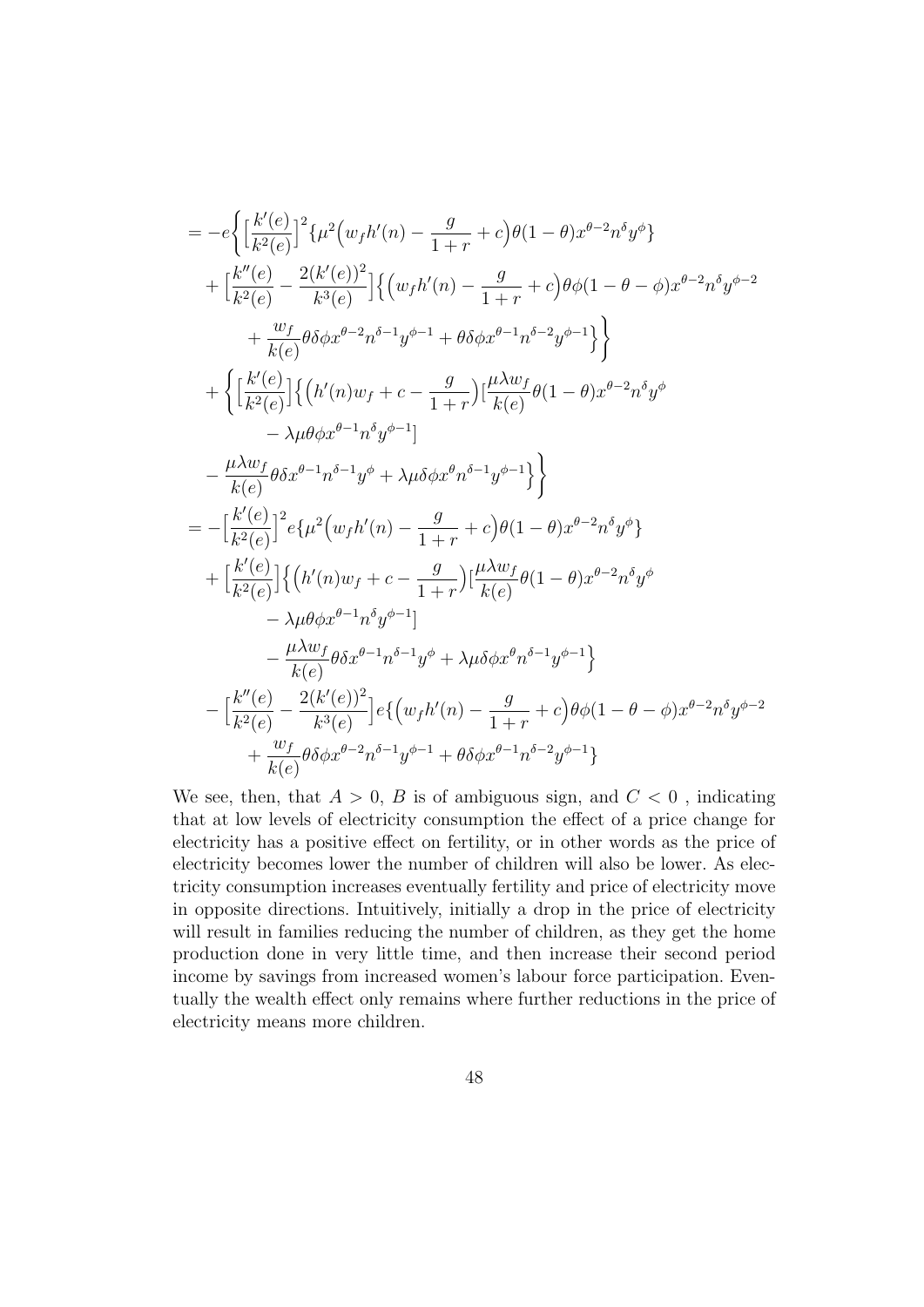Next we consider the effect of women's wages on fertility,  $\frac{\partial n}{\partial w_f}$  is found by evaluating

$$
\det\begin{bmatrix}U_{xx} & 0 & U_{xy} & 0 & 0 & -1 & 0\\ U_{nx} & 0 & U_{ny} & 0 & 0 & \frac{g}{1+r} - c & -h'(n)\\ U_{yx} & 0 & U_{yy} & \frac{\mu k'(e)}{k^2(e)} & 0 & 0 & -1/k(e)\\ 0 & 0 & \frac{\mu k'(e)}{k^2(e)} & \frac{k''(e)}{k^2(e)} - \frac{2(k'(e))^2}{k^3(e)} & 0 & -P & \frac{yk'(e)}{k^2(e)}\\ 0 & -\lambda & 0 & 0 & 0 & w_f & -1\\ -1 & -\ell_f & 0 & -P & w_f & 0 & 0\\ 0 & 0 & -1/k(e) & \frac{yk'(e)}{k^2(e)} & -1 & 0 & 0 \end{bmatrix}
$$

det{Bordered Hessian}

$$
\lambda \det \begin{bmatrix} U_{xx} & U_{xy} & 0 & 0 & -1 & 0 \\ U_{nx} & U_{ny} & 0 & 0 & \frac{g}{1+r} - c & -h'(n) \\ U_{yx} & U_{yy} & \frac{\mu k'(e)}{k^2(e)} & 0 & 0 & -1/k(e) \\ 0 & \frac{\mu k'(e)}{k^2(e)} & \frac{k''(e)}{k^2(e)} - \frac{2(k'(e))^2}{k^3(e)} & 0 & -P & \frac{yk'(e)}{k^2(e)} \\ -1 & 0 & -P & w_f & 0 & 0 \\ 0 & -1/k(e) & \frac{yk'(e)}{k^2(e)} & -1 & 0 & 0 \end{bmatrix}
$$

$$
= -\ell_f \frac{\partial n}{\partial w_m} + \frac{1}{\det\{\text{Bordered Hessian}\}}
$$

.

Looking at the numerator of the second term we find

$$
\lambda \det \begin{bmatrix} U_{xx} & U_{xy} & 0 & 0 & -1 & 0 \\ U_{nx} & U_{ny} & 0 & 0 & \frac{g}{1+r} - c & -h'(n) \\ U_{yx} & U_{yy} & \frac{\mu k'(e)}{k^2(e)} & 0 & 0 & -1/k(e) \\ 0 & \frac{\mu k'(e)}{k^2(e)} & \frac{k''(e)}{k^2(e)} - \frac{2(k'(e))^2}{k^3(e)} & 0 & -P & \frac{yk'(e)}{k^2(e)} \\ -1 & 0 & -P & w_f & 0 & 0 \\ 0 & -1/k(e) & \frac{yk'(e)}{k^2(e)} & -1 & 0 & 0 \end{bmatrix}
$$

$$
= -w_f \lambda \det \begin{bmatrix} U_{xx} & U_{xy} & 0 & -1 & 0 \\ U_{yx} & U_{xy} & 0 & \frac{g}{1+r} - c & -h'(n) \\ U_{yx} & U_{yy} & \frac{\mu k'(e)}{k^2(e)} & 0 & -1/k(e) \\ 0 & \frac{\mu k'(e)}{k^2(e)} & \frac{k''(e)}{k^2(e)} - \frac{2(k'(e))^2}{k^3(e)} & -P & \frac{yk'(e)}{k^2(e)} \\ 0 & -1/k(e) & \frac{yk'(e)}{k^2(e)} & 0 & 0 \end{bmatrix}
$$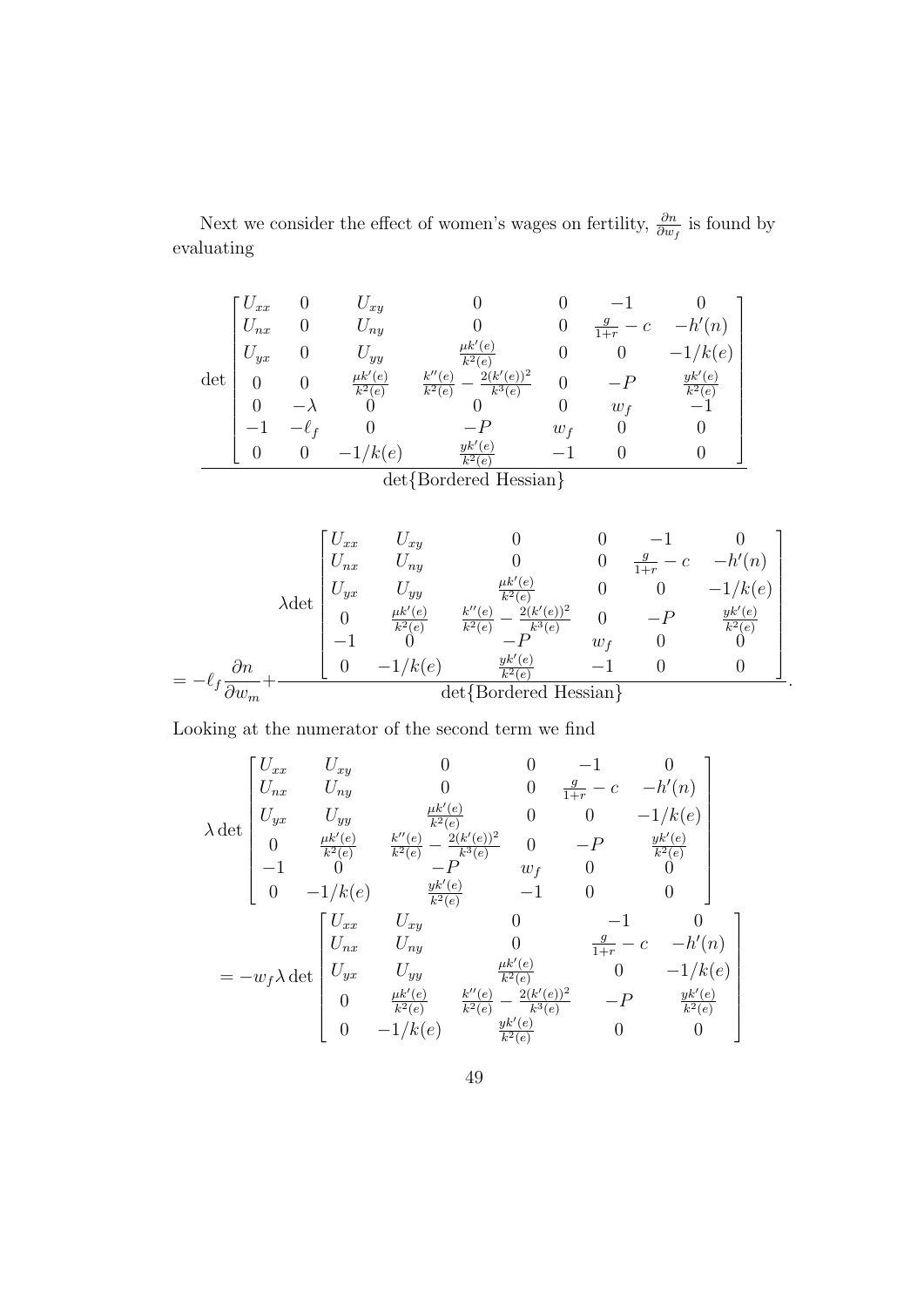$$
+ -\lambda \det \begin{bmatrix} U_{xx} & U_{xy} & 0 & -1 & 0 \\ U_{nx} & U_{ny} & 0 & \frac{g}{1+r} - c & -h'(n) \\ U_{yx} & U_{yy} & \frac{\mu k'(e)}{k^2(e)} & 0 & -1/k(e) \\ 0 & \frac{\mu k'(e)}{k^2(e)} & \frac{k''(e)}{k^2(e)} - \frac{2(k'(e))^2}{k^3(e)} & -P & \frac{yk'(e)}{k^2(e)} \\ -1 & 0 & -P & 0 & 0 \end{bmatrix}
$$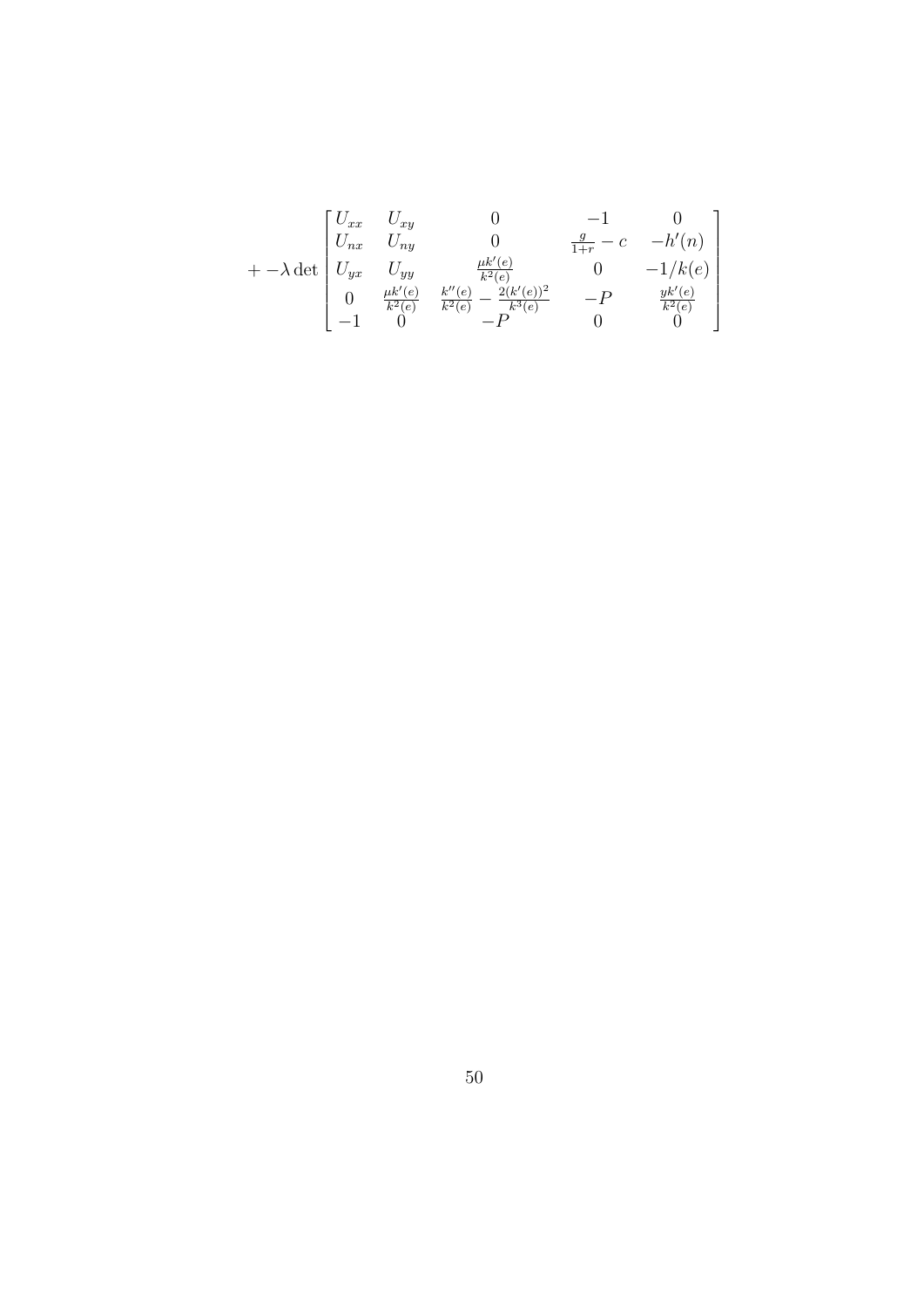$$
= \frac{-\lambda w_f}{k(e)} \det \begin{bmatrix} U_{xx} & 0 & -1 & 0 \\ U_{yx} & 0 & \frac{g}{1+r} - c & -h'(n) \\ U_{yx} & \frac{\mu k'(e)}{k^2(e)} & 0 & -1/k(e) \\ 0 & \frac{k''(e)}{k^2(e)} - \frac{2(k'(e))^2}{k^3(e)} & -P & \frac{yk'(e)}{k^2(e)} \\ U_{yx} & U_{xy} & \frac{g}{1+r} - c & -h'(n) \\ 0 & \frac{\mu k'(e)}{k^2(e)} & 0 & -1/k(e) \\ 0 & \frac{\mu k'(e)}{k^2(e)} & -P & \frac{yk'(e)}{k^2(e)} \\ U_{yy} & 0 & -1 & 0 \\ U_{yy} & \frac{g}{k^2(e)} & 0 & -1/k(e) \\ \frac{\mu k'(e)}{k^2(e)} & \frac{k''(e)}{k^2(e)} - \frac{2(k'(e))^2}{k^3(e)} & -P & \frac{yk'(e)}{k^2(e)} \\ \frac{\mu k'(e)}{k^2(e)} & \frac{k''(e)}{k^2(e)} - \frac{2(k'(e))^2}{k^3(e)} & -P & \frac{yk'(e)}{k^2(e)} \\ +P\lambda \det \begin{bmatrix} U_{xx} & U_{xy} & -1 & 0 \\ U_{yx} & U_{xy} & \frac{g}{1+r} - c & -h'(n) \\ U_{yx} & U_{yy} & 0 & -1/k(e) \\ 0 & \frac{\mu k'(e)}{k^2(e)} & -P & \frac{yk'(e)}{k^2(e)} \end{bmatrix} \\ = \frac{-\lambda w_f}{k(e)} \begin{bmatrix} k''(e) & 2(k'(e))^2 \\ k''(e) & 2(k'(e))^2 \\ k''(e) & 0 & 0 \end{bmatrix} \det \begin{bmatrix} U_{xx} & -1 & 0 \\ U_{xx} & \frac{g}{1+r} - c & -h'(n) \\ U_{yx} & 0 & -1/k(e) \end{bmatrix} \\ + \lambda w_f \frac{yk'(e)}{k^2(e)} \det \begin{bmatrix} U_{xx} & U_{xy} & -h'(n) \\ U_{yx} & U_{yy} & -1/k(e) \\ 0 & \frac{\mu k'(e)}{k^2(e)} & \frac{yk'(e)}{k^2(e)} \end{bmatrix} \\ + \lambda w_f \frac{yk'(e)}{k^2(e)} \det \begin{bmatrix}
$$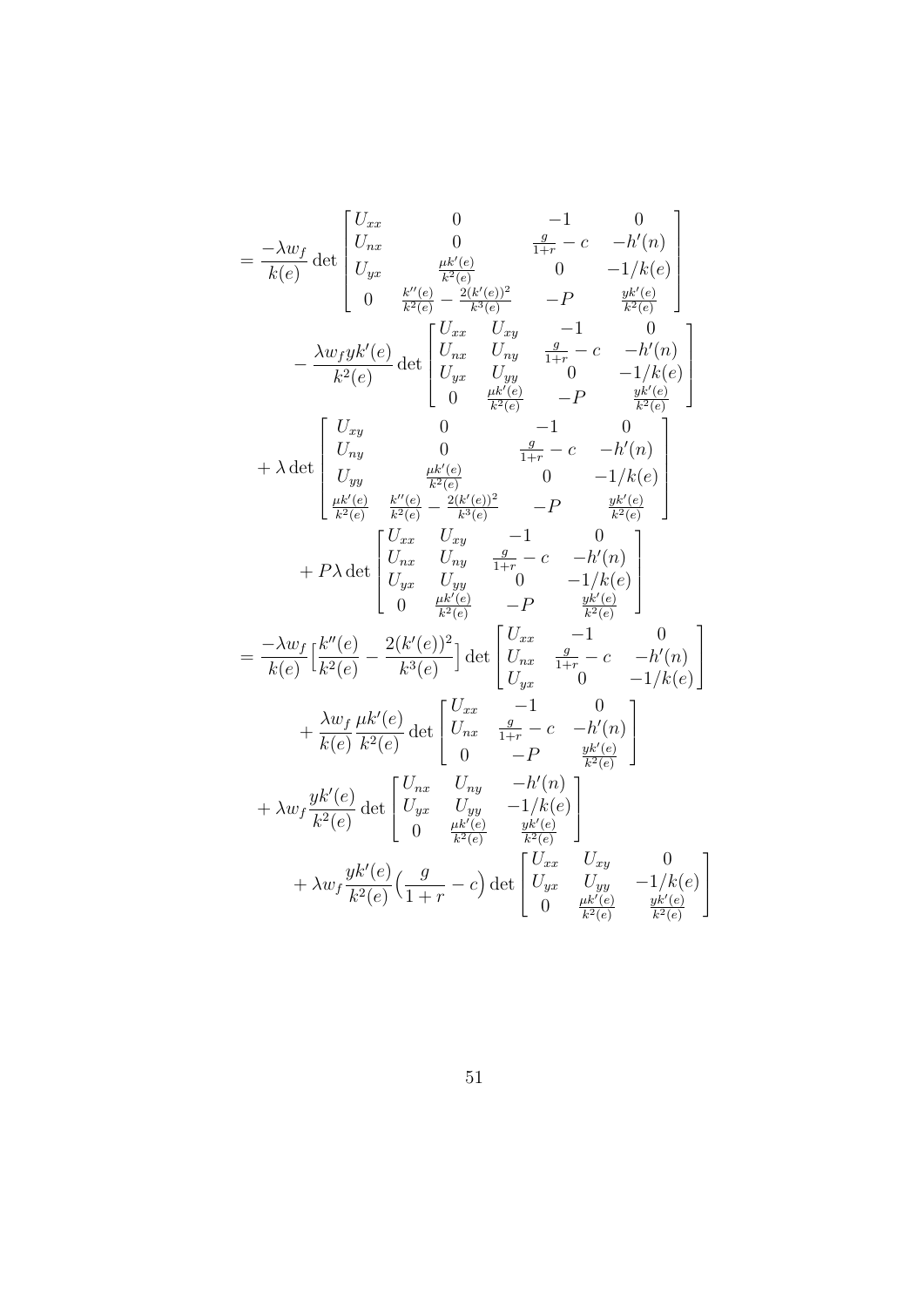$$
- \lambda w_{f} \frac{y k'(e)}{k^{2}(e)} P \det \begin{bmatrix} U_{xx} & U_{xy} & 0 \\ U_{xx} & U_{yy} & -h'(n) \\ U_{yx} & U_{yy} & -1 \end{bmatrix} + \lambda \begin{bmatrix} \frac{k''(e)}{k^{2}(e)} - \frac{2(k'(e))^{2}}{k^{3}(e)} \end{bmatrix} \det \begin{bmatrix} U_{xy} & -1 & 0 \\ U_{yy} & \frac{e}{1+r} - c & -h'(n) \\ U_{yy} & \frac{e}{1+r} - c & -h'(n) \\ U_{yy} & \frac{e}{1+r} - c & -h'(n) \\ U_{zz} & -P & \frac{w(k(e)}{k^{2}(e)} \\ 0 & \frac{w(k(e)}{k^{2}(e)} - P & \frac{w(k(e)}{k^{2}(e)} \end{bmatrix} - P \lambda \det \begin{bmatrix} U_{xx} & U_{xy} & -h'(n) \\ U_{yx} & U_{yy} & -h'(n) \\ 0 & \frac{w(k(e)}{k^{2}(e)} - \frac{w(k(e)}{k^{2}(e)} \end{bmatrix} - P \lambda \Big( \frac{g}{1+r} - c \Big) \det \begin{bmatrix} U_{yx} & U_{xy} & 0 \\ U_{yx} & U_{yy} & -h'(n) \\ 0 & \frac{w(k(e)}{k^{2}(e)} - \frac{w(k(e)}{k^{2}(e)} \end{bmatrix} - P \lambda \Big( \frac{g}{1+r} - c \Big) \det \begin{bmatrix} U_{xx} & U_{xy} & 0 \\ U_{yx} & U_{yy} & -1/k(e) \\ 0 & \frac{wk'(e)}{k^{2}(e)} - \frac{wk'(e)}{k^{2}(e)} \end{bmatrix} - \frac{k''(e)}{k^{2}(e)} \frac{2(k'(e))^{2}}{k^{2}(e)} \det \begin{bmatrix} U_{xx} & U_{xy} & 0 \\ 0 & \frac{wk'(e)}{k^{2}(e)} - \frac{wk'(e)}{k^{2}(e)} \end{bmatrix} - \left[ \frac{k''(e)}{k^{2}(e)} - \frac{2(k'(e))^{2}}{k^{3}(e)} \right] \Big\{ \lambda w_{xy} & U_{yy} - 1/k(e) \Big\} - \left[ \frac{k''(e)}{k^{2}(e)} \right] \frac{\lambda w_{xy}}{k^{2}(e)} \frac{\lambda w_{yy}w_{y}}{k^{2
$$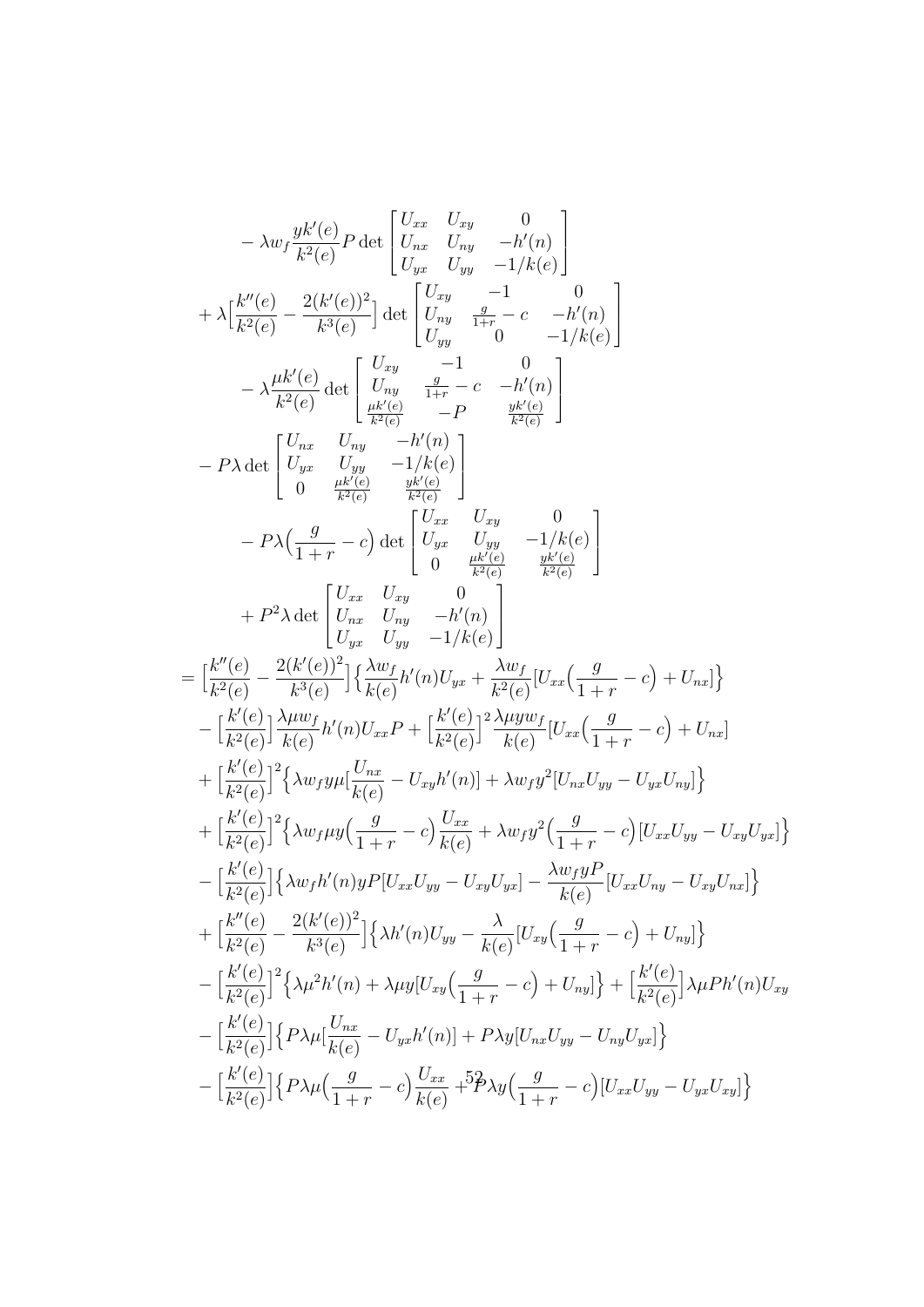$$
+ P2 \lambda h'(n)[U_{xx}U_{yy} - U_{yx}U_{xy}] - \frac{P2}{k(e)}[U_{xx}U_{ny} - U_{nx}U_{xy}]
$$

Since  $P = w_f y \frac{k'(e)}{k^2(e)}$  $\frac{k'(e)}{k^2(e)}$ , we find

$$
= \left[\frac{k'(e)}{k^2(e)}\right]^2 \left\{-\frac{\lambda \mu w_j^2 y}{k(e)} h'(n)U_{xx} + \frac{\lambda \mu y w_j}{k(e)} [U_{xx} \left(\frac{g}{1+r} - c\right) + U_{nx}] + \lambda w_f y \mu [\frac{U_{nx}}{k(e)} - U_{xy}h'(n)] + \lambda w_f y^2 [U_{nx}U_{yy} - U_{yx}U_{ny}] + \lambda w_f \mu y \left(\frac{g}{1+r} - c\right) \frac{U_{xx}}{k(e)} + \lambda w_f y^2 \left(\frac{g}{1+r} - c\right) [U_{xx}U_{yy} - U_{xy}U_{yx}] - \lambda w_f^2 h'(n) y^2 [U_{xx}U_{yy} - U_{xy}U_{yx}] + \frac{\lambda w_f^2 y^2}{k(e)} [U_{xx}U_{ny} - U_{xy}U_{nx}] - \lambda \mu^2 h'(n) - \lambda \mu y [U_{xy} \left(\frac{g}{1+r} - c\right) + U_{ny}] + \lambda \mu w_f y h'(n)U_{xy} - w_f y \lambda \mu [\frac{U_{nx}}{k(e)} - U_{yx}h'(n)] - w_f \lambda y^2 [U_{nx}U_{yy} - U_{ny}U_{yx}] - w_f y \lambda \mu (\frac{g}{1+r} - c) \frac{U_{xx}}{k(e)} - w_f \lambda y^2 \left(\frac{g}{1+r} - c\right) [U_{xx}U_{yy} - U_{yx}U_{xy}] + w_f^2 y^2 \lambda h'(n) [U_{xx}U_{yy} - U_{yx}U_{xy}] - \frac{w_f^2 y^2 \lambda}{k(e)} [U_{xx}U_{ny} - U_{nx}U_{xy}] \right\} + \left[\frac{k''(e)}{k^2(e)} - \frac{2(k'(e))^2}{k^3(e)}\right] \left\{\frac{\lambda w_f}{k(e)} h'(n)U_{yx} + \frac{\lambda w_f}{k^2(e)} [U_{xx} \left(\frac{g}{1+r} - c\right) + U_{nx}] + \lambda h'(n)U_{yy} - \frac{\lambda}{k(e)} [U_{xy} \left(\frac{g}{1+r} - c\right) + U_{ny}] \right\} = \left[\frac{k'(e)}{k^2(e)}\right]^2 \left\{\left(\frac{g}{1+r}\right)\left[\frac{\lambda \mu y w_f}{k(e)} - \lambda \mu y U_{xy}\right] \right
$$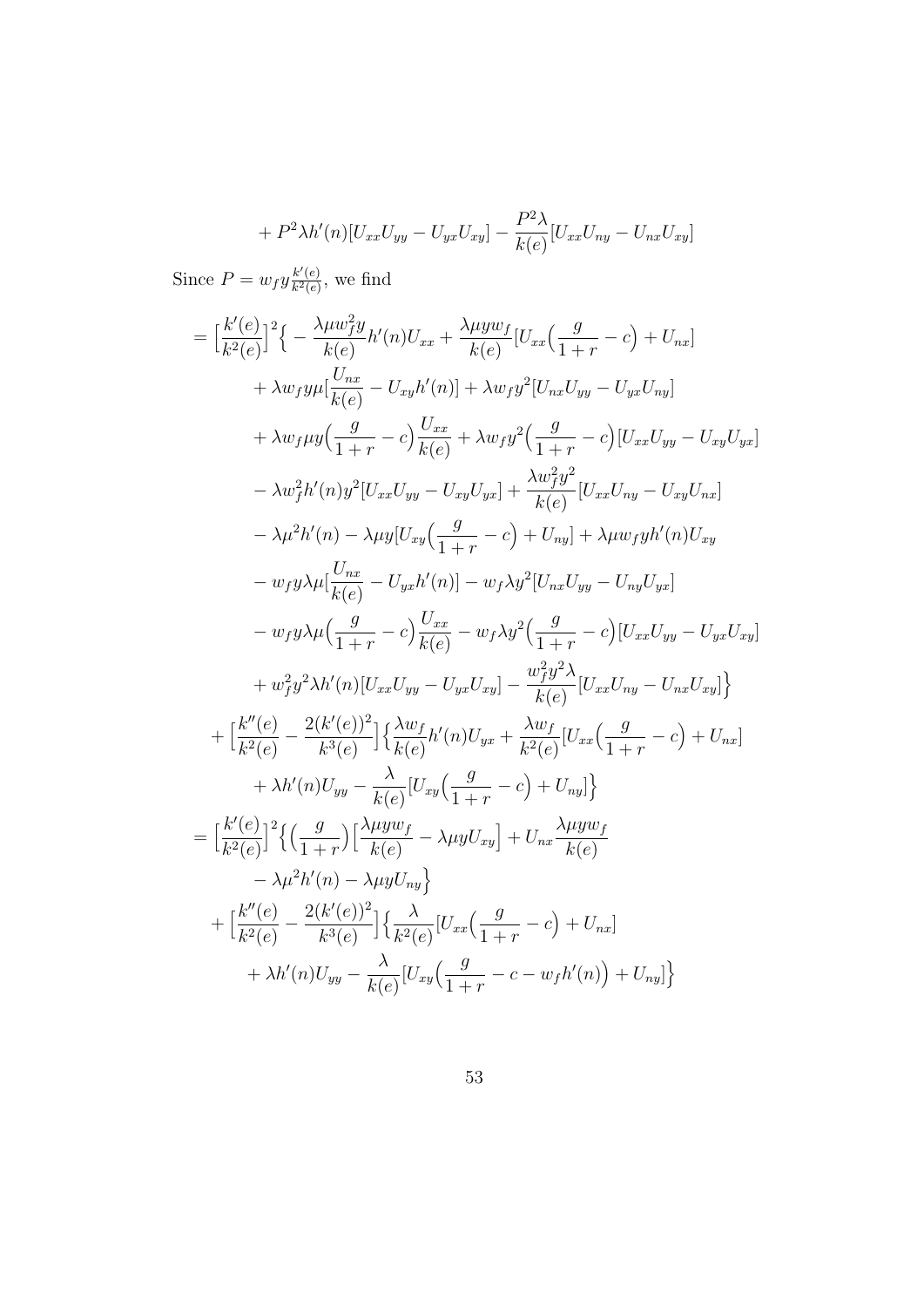$$
= \left[\frac{k'(e)}{k^2(e)}\right]^2 \left\{ \left(\frac{g}{1+r}\right) \left[\frac{\lambda \mu y w_f}{k(e)} - \lambda \mu y \theta \phi x^{\theta-1} n^{\delta} y^{\phi-1}\right] \right.+ \theta \delta x^{\theta-1} n^{\delta-1} y^{\phi} \frac{\lambda \mu y w_f}{k(e)} - \lambda \mu^2 h'(n) - \lambda \mu y \delta \phi x^{\theta} n^{\delta-1} y^{\phi-1} \right\}+ \left[\frac{k''(e)}{k^2(e)} - \frac{2(k'(e))^2}{k^3(e)}\right] \left\{ \frac{\lambda}{k^2(e)} \left[-\theta(1-\theta)x^{\theta-2} n^{\delta} y^{\phi}\left(\frac{g}{1+r} - c\right) \right. + \theta \delta x^{\theta-1} n^{\delta-1} y^{\phi}\right] - \lambda h'(n) \phi^2 x^{\theta} n^{\delta-1} y^{\phi-2} - \frac{\lambda}{k(e)} \left[\theta \phi x^{\theta-1} n^{\delta} y^{\phi-1}\left(\frac{g}{1+r} - c - w_f h'(n)\right) \right. + \delta \phi x^{\theta} n^{\delta-1} y^{\phi-1}\right].
$$

Putting the two terms together we find that the numerator for  $\frac{\partial n}{\partial w_f}$  is

$$
-\ell_{f}\Big\{\Big[\frac{k'(e)}{k^{2}(e)}\Big]^{2}\{\mu^{2}(w_{f}h'(n)-\frac{g}{1+r}+c)\theta(1-\theta)x^{\theta-2}n^{\delta}y^{\phi}\}+\Big[\frac{k''(e)}{k^{2}(e)}-\frac{2(k'(e))^2}{k^{3}(e)}\Big]\Big\{(w_{f}h'(n)-\frac{g}{1+r}+c)\theta\phi(1-\theta-\phi)x^{\theta-2}n^{\delta}y^{\phi-2}\newline +\frac{w_{f}}{k(e)}\theta\delta\phi x^{\theta-2}n^{\delta-1}y^{\phi-1}+\theta\delta\phi x^{\theta-1}n^{\delta-2}y^{\phi-1}\Big\}\Big\}+\Big\{\Big[\frac{k'(e)}{k^{2}(e)}\Big]^{2}\Big\{\Big(\frac{g}{1+r}\Big)\Big[\frac{\lambda\mu yw_{f}}{k(e)}-\lambda\mu y\theta\phi x^{\theta-1}n^{\delta}y^{\phi-1}\Big] \newline +\theta\delta x^{\theta-1}n^{\delta-1}y^{\phi}\frac{\lambda\mu yw_{f}}{k(e)}-\lambda\mu^{2}h'(n)\newline -\lambda\mu y\delta\phi x^{\theta}n^{\delta-1}y^{\phi-1}\Big\}+\Big[\frac{k''(e)}{k^{2}(e)}-\frac{2(k'(e))^2}{k^{3}(e)}\Big]\Big\{\frac{\lambda}{k^{2}(e)}[-\theta(1-\theta)x^{\theta-2}n^{\delta}y^{\phi}(\frac{g}{1+r}-c) \newline +\theta\delta x^{\theta-1}n^{\delta-1}y^{\phi}] \newline -\lambda h'(n)\phi^{2}x^{\theta}n^{\delta-1}y^{\phi-2}-\frac{\lambda}{k(e)}[\theta\phi x^{\theta-1}n^{\delta}y^{\phi-1}(\frac{g}{1+r}-c-w_{f}h'(n)) \newline +\delta\phi x^{\theta}n^{\delta-1}y^{\phi-1}]\Big\}\Big\}
$$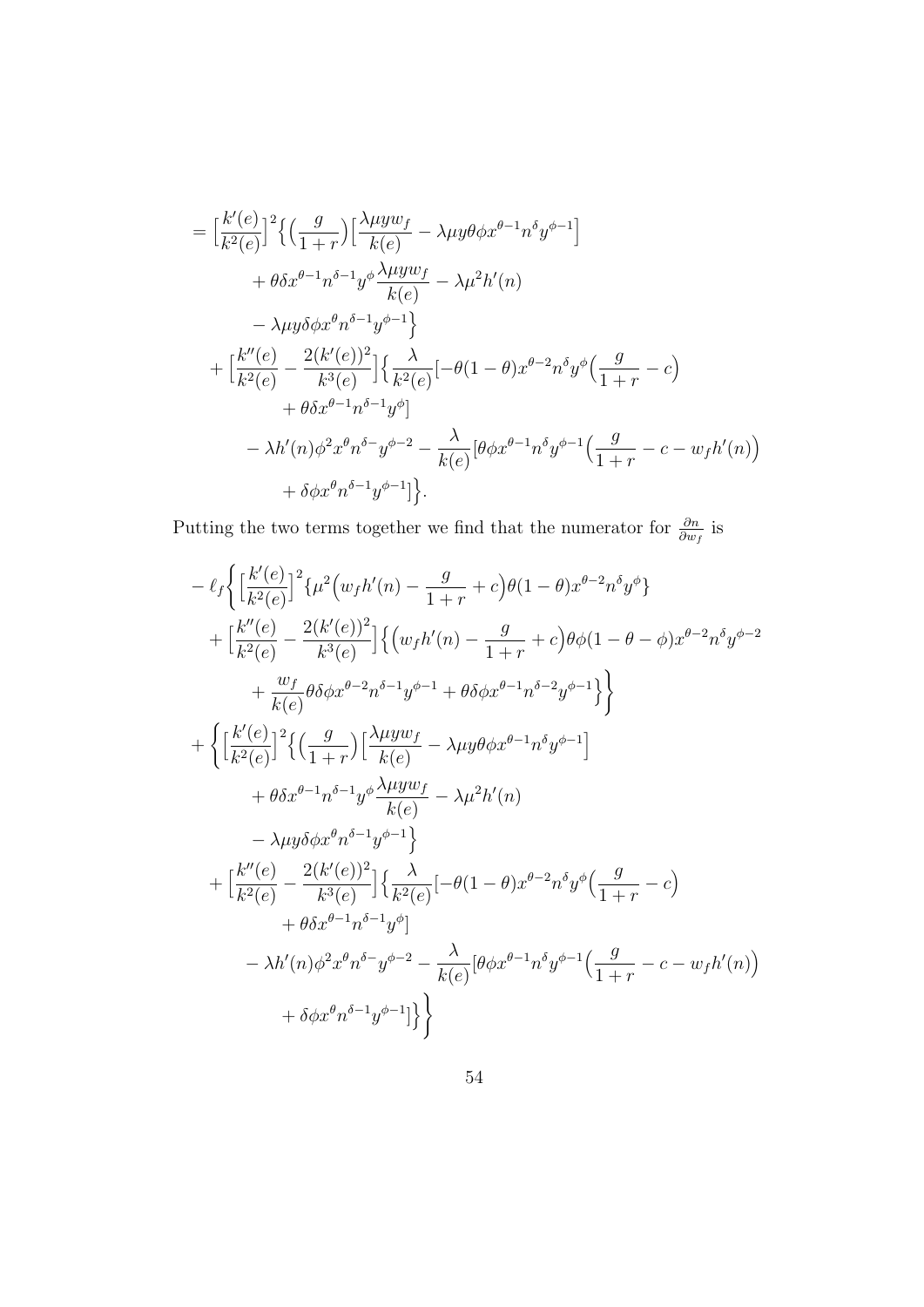$$
\begin{split} &=\left[\frac{k'(e)}{k^2(e)}\right]^2\big\{-\ell_f\{\mu^2(w_fh'(n)-\frac{g}{1+r}+c\big)\theta(1-\theta)x^{\theta-2}n^{\delta}y^{\phi}\big\}\\ &+\Big(\frac{g}{1+r}\Big)\Big[\frac{\lambda\mu yw_f}{k(e)}-\lambda\mu y\theta\phi x^{\theta-1}n^{\delta}y^{\phi-1}\Big]+\theta\delta x^{\theta-1}n^{\delta-1}y^{\phi}\frac{\lambda\mu yw_f}{k(e)}\\ &-\lambda\mu^2h'(n)-\lambda\mu y\delta\phi x^{\theta}n^{\delta-1}y^{\phi-1}\big\}\\ &+\Big[\frac{k''(e)}{k^2(e)}-\frac{2(k'(e))^2}{k^3(e)}\Big]\big\{-\ell_f\big\{\big(w_fh'(n)-\frac{g}{1+r}+c\big)\theta\phi(1-\theta-\phi)x^{\theta-2}n^{\delta}y^{\phi-2}\big\}\\ &+\frac{w_f}{k(e)}\theta\delta\phi x^{\theta-2}n^{\delta-1}y^{\phi-1}+\theta\delta\phi x^{\theta-1}n^{\delta-2}y^{\phi-1}\big\}\\ &+\Big\{\frac{\lambda}{k^2(e)}[-\theta(1-\theta)x^{\theta-2}n^{\delta}y^{\phi}\Big(\frac{g}{1+r}-c\Big)\\ &+\theta\delta x^{\theta-1}n^{\delta-1}y^{\phi}]\\ &-\lambda h'(n)\phi^2x^{\theta}n^{\delta}-y^{\phi-2}-\frac{\lambda}{k(e)}[\theta\phi x^{\theta-1}n^{\delta}y^{\phi-1}\Big(\frac{g}{1+r}-c-w_fh'(n)\Big)\\ &+\delta\phi x^{\theta}n^{\delta-1}y^{\phi-1}\big]\big\}\\ =&-\Big[\frac{k'(e)}{k^2(e)}\Big]^2\bigg\{-\Big[\frac{1}{k(e)}\Big]\big\{\lambda\mu yw_f\Big(\frac{g}{1+r}\Big)+\lambda\mu yw_f\theta\delta x^{\theta-1}n^{\delta-1}y^{\phi}\big\}\\ &+\big\{\Big(\frac{g}{1+r}\Big)\lambda\mu y\theta\phi x^{\theta-1}n^{\delta}y^{\phi-1}\\ &+\ell_f\{\mu^2(w_fh'(n)-\frac{g}{1+r}+c\big)\theta(1-\theta)x^{\theta-2}n^{\delta}y^{\phi}\\ &+\lambda\mu^2h'(n)+\lambda\mu y\
$$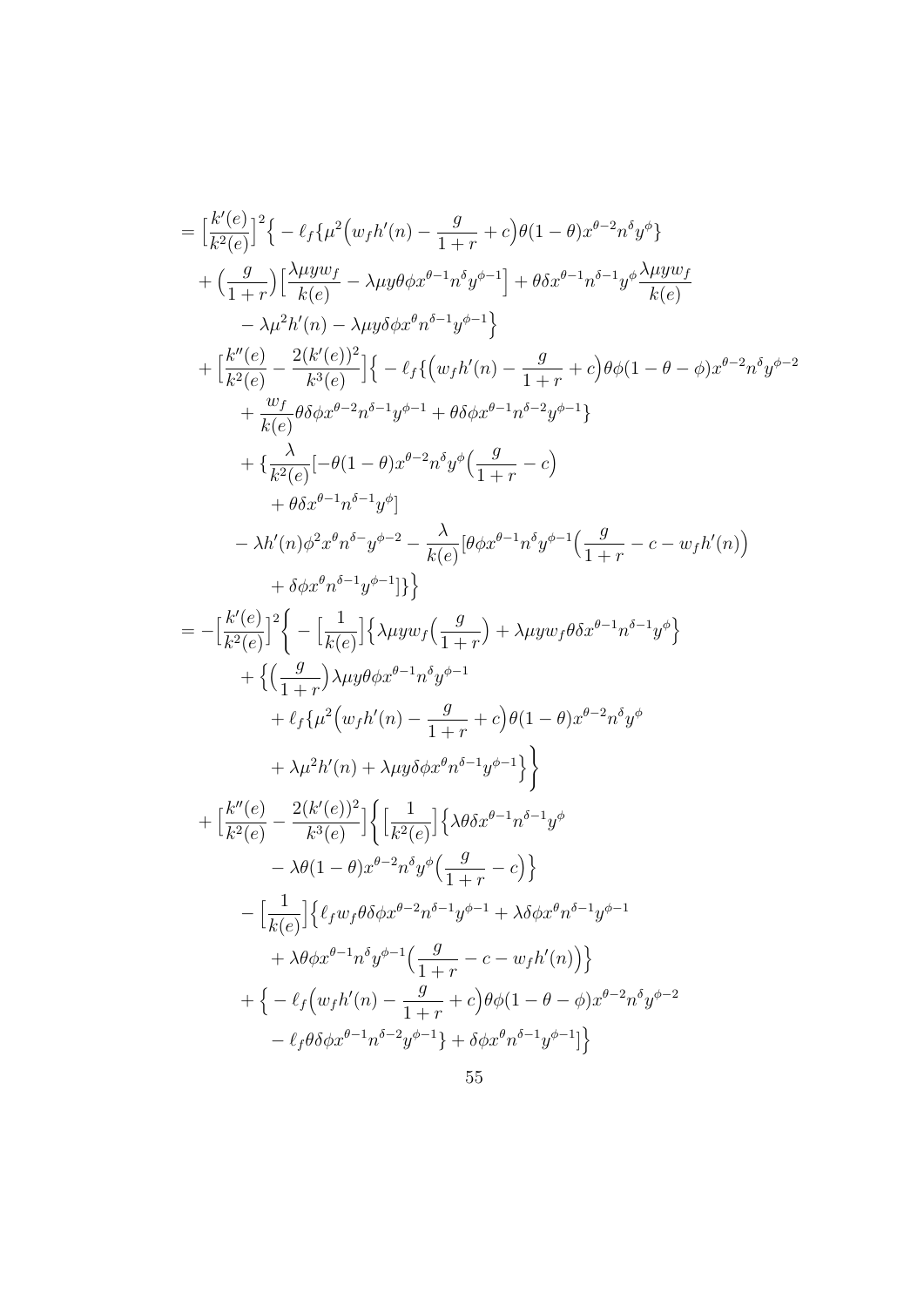From the above equation, we see that  $A$  and  $C$  are of ambiguous sign, and  $B = 0$ . However, if we look at these two ambiguous coefficients more closely, we see that each has a component involving  $\left[\frac{1}{k(e)}\right]$  and in the case of C we have  $\left[\frac{1}{k(e)}\right]^2$ . Since for e very small these components will be large, it is enough to be able to sign these components. We see that for A the sign is negative and for  $C$  it is positive. Thus, since the sign of  $A$  is most important when e is small, we see that at low levels of electricity an increase in women's wages will have a negative effect on fertility. As more electricity is consumed the coefficient  $C$  will become relevant, and all the components of both coefficients will also have a role resulting in an ambiguous effect on fertility.

The next comparative static is  $\frac{\partial \ell_f}{\partial P}$ , and here the determinant in the nu-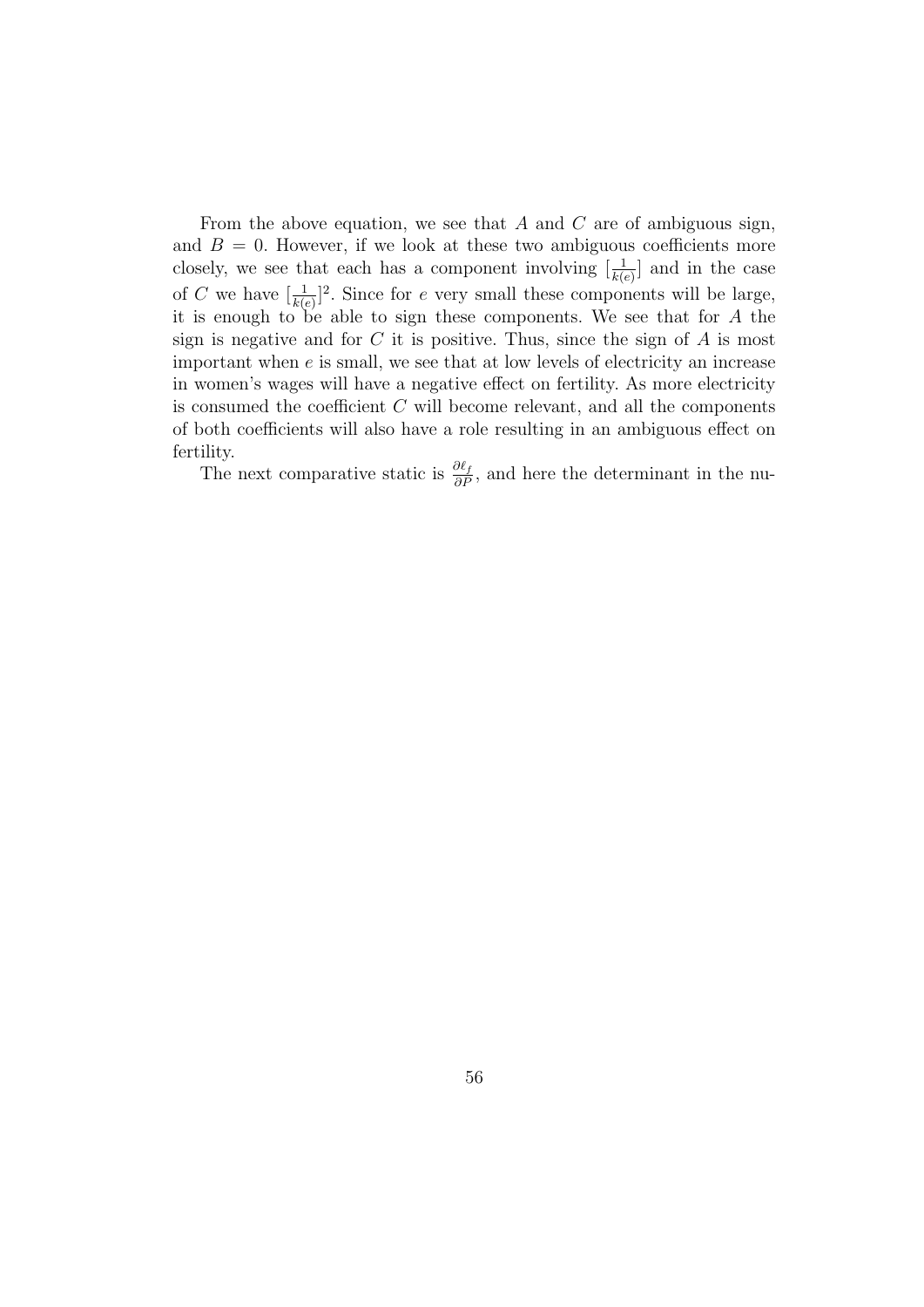merator is

$$
\det\begin{bmatrix}U_{xx} & U_{xn} & U_{xy} & 0 & 0 & -1 & 0\\U_{nx} & U_{nn} - \mu h''(n) & U_{ny} & 0 & 0 & \frac{g}{1+r} - c & -h'(n)\\U_{yx} & U_{yn} & U_{yy} & \frac{\mu k'(e)}{k^2(e)} & 0 & 0 & -1/k(e)\\0 & 0 & \frac{\mu k'(e)}{k^2(e)} & \frac{k''(e)}{k^2(e)} - \frac{2(k'(e))^2}{k^3(e)} & \lambda & -P & \frac{yk'(e)}{k^2(e)}\\-1 & \frac{g}{1+r} - c & 0 & -P & e & 0 & 0\\0 & -h'(n) & -1/k(e) & \frac{yk'(e)}{k^2(e)} & 0 & 0 & 0\end{bmatrix}
$$

$$
= -\lambda \det \begin{bmatrix} U_{xx} & U_{xn} & U_{xy} & 0 & -1 & 0 \\ U_{nx} & U_{nn} - \mu h''(n) & U_{ny} & 0 & \frac{g}{1+r} - c & -h'(n) \\ U_{yx} & U_{yn} & U_{yy} & \frac{\mu k'(e)}{k^2(e)} & 0 & -1/k(e) \\ 0 & 0 & 0 & 0 & w_f & -1 \\ -1 & \frac{g}{1+r} - c & 0 & -P & 0 & 0 \\ 0 & -h'(n) & -1/k(e) & \frac{yk'(e)}{k^2(e)} & 0 & 0 \end{bmatrix}
$$

$$
-e \det \begin{bmatrix} U_{xx} & U_{xn} & U_{xy} & 0 & -1 & 0 \\ U_{nx} & U_{nn} - \mu h''(n) & U_{ny} & 0 & \frac{g}{1+r} - c & -h'(n) \\ U_{yx} & U_{yn} & U_{yy} & \frac{\mu k'(e)}{k^2(e)} & 0 & -1/k(e) \\ 0 & 0 & \frac{\mu k'(e)}{k^2(e)} & \frac{k''(e)}{k^2(e)} - \frac{2(k'(e))^2}{k^3(e)} & -P & \frac{yk'(e)}{k^2(e)} \\ 0 & 0 & 0 & 0 & w_f & -1 \\ 0 & -h'(n) & -1/k(e) & \frac{yk'(e)}{k^2(e)} & 0 & 0 \end{bmatrix}
$$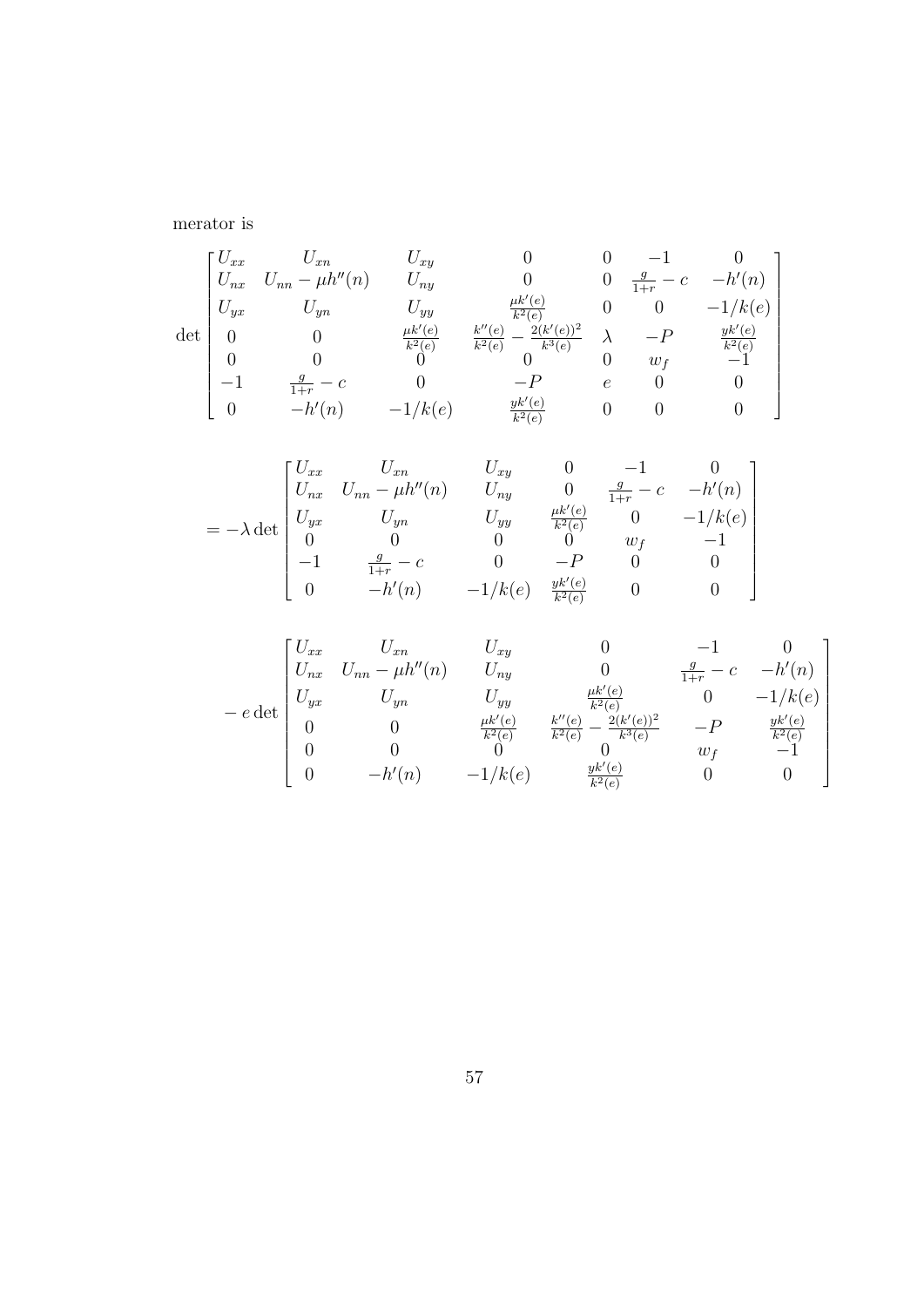$$
= w_f \lambda \det \begin{bmatrix} U_{xx} & U_{xn} & U_{xy} & 0 & 0 \\ U_{nx} & U_{nn} - \mu h''(n) & U_{ny} & 0 & -h'(n) \\ U_{yx} & U_{yn} & U_{yy} & \frac{\mu k'(e)}{k^2(e)} & -1/k(e) \\ -1 & \frac{g}{1+r} - c & 0 & -P & 0 \\ 0 & -h'(n) & -1/k(e) & \frac{y k'(e)}{k^2(e)} & 0 \end{bmatrix}
$$

$$
+\lambda \det \begin{bmatrix} U_{xx} & U_{xn} & U_{xy} & 0 & -1 \\ U_{nx} & U_{nn} - \mu h''(n) & U_{ny} & 0 & \frac{g}{1+r} - c \\ U_{yx} & U_{yn} & U_{yy} & \frac{\mu k'(e)}{k^2(e)} & 0 \\ -1 & \frac{g}{1+r} - c & 0 & -P & 0 \\ 0 & -h'(n) & -1/k(e) & \frac{yk'(e)}{k^2(e)} & 0 \end{bmatrix}
$$

$$
- w_f e \det \begin{bmatrix} U_{xx} & U_{xn} & U_{xy} & 0 & 0 \\ U_{nx} & U_{nn} - \mu h''(n) & U_{ny} & 0 & -h'(n) \\ U_{yx} & U_{yn} & U_{yy} & \frac{\mu k'(e)}{k^2(e)} & -1/k(e) \\ 0 & 0 & \frac{\mu k'(e)}{k^2(e)} & \frac{k''(e)}{k^2(e)} - \frac{2(k'(e))^2}{k^3(e)} & \frac{yk'(e)}{k^2(e)} \\ 0 & -h'(n) & -1/k(e) & \frac{yk'(e)}{k^2(e)} & 0 \end{bmatrix}
$$

$$
-e \det \begin{bmatrix} U_{xx} & U_{xn} & U_{xy} & 0 & -1 \\ U_{nx} & U_{nn} - \mu h''(n) & U_{ny} & 0 & \frac{g}{1+r} - c \\ U_{yx} & U_{yn} & U_{yy} & \frac{\mu k'(e)}{k^2(e)} & 0 \\ 0 & 0 & \frac{\mu k'(e)}{k^2(e)} & \frac{k''(e)}{k^2(e)} - \frac{2(k'(e))^2}{k^3(e)} & -P \\ 0 & -h'(n) & -1/k(e) & \frac{yk'(e)}{k^2(e)} & 0 \end{bmatrix}
$$

$$
= h'(n)w_f \lambda \det \begin{bmatrix} U_{xx} & U_{xn} & U_{xy} & 0 \\ U_{yx} & U_{yn} & U_{yy} & \frac{\mu k'(e)}{k^2(e)} \\ -1 & \frac{g}{1+r} - c & 0 & -P \\ 0 & -h'(n) & -1/k(e) & \frac{yk'(e)}{k^2(e)} \end{bmatrix}
$$

$$
-\lambda \frac{w_f}{k(e)} \det \begin{bmatrix} U_{xx} & U_{xn} & U_{xy} & 0 \\ U_{nx} & U_{nn} - \mu h''(n) & U_{ny} & 0 \\ -1 & \frac{g}{1+r} - c & 0 & -P \\ 0 & -h'(\mathfrak{g}) & -1/k(e) & \frac{yk'(e)}{k^2(e)} \end{bmatrix}
$$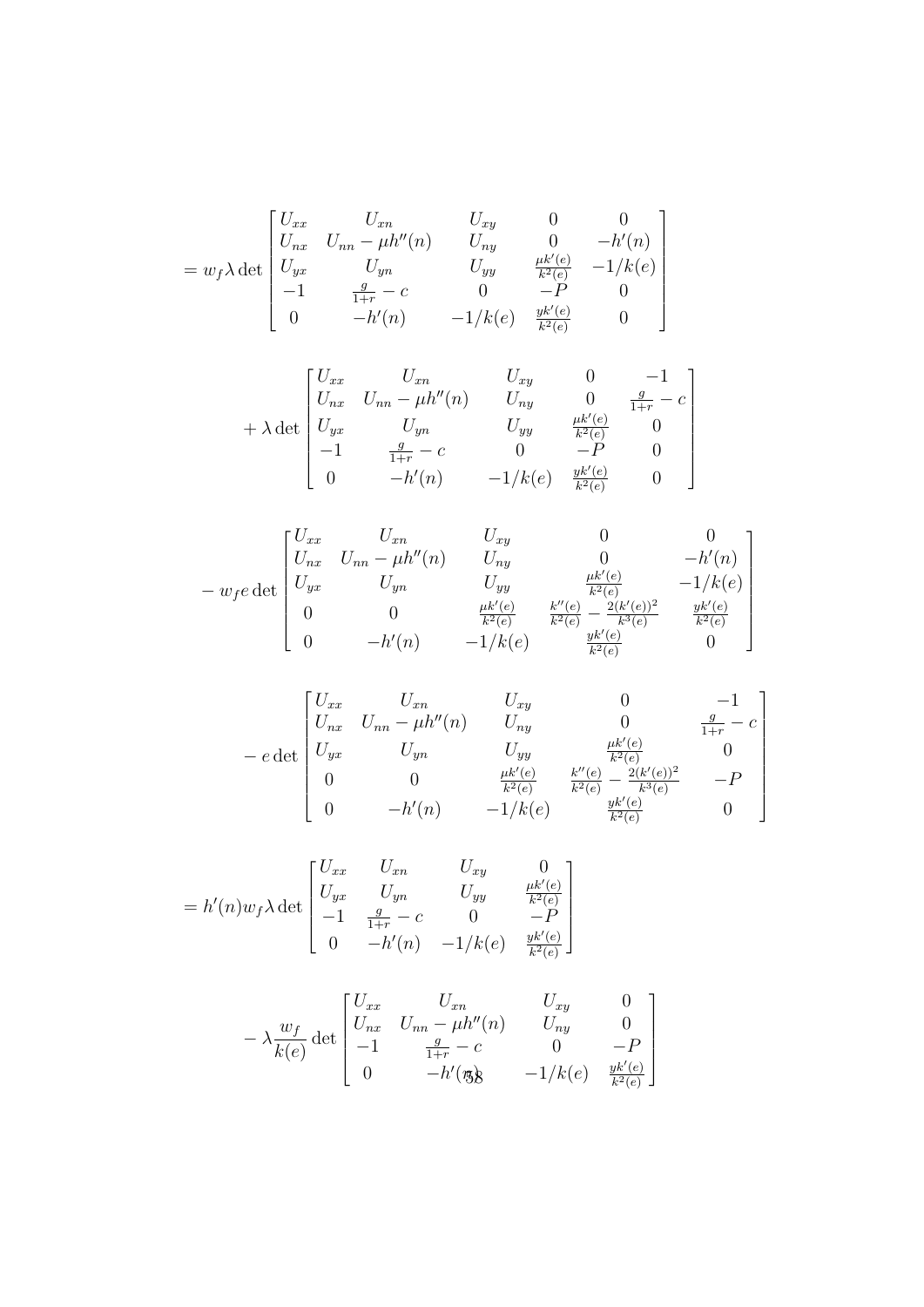$$
-\lambda \det \begin{bmatrix} U_{nx} & U_{nn} - \mu h''(n) & U_{ny} & 0 \\ U_{yx} & U_{yn} & U_{yy} & \frac{\mu k'(e)}{k^2(e)} \\ -1 & \frac{g}{1+r} - c & 0 & -P \\ 0 & -h'(n) & -1/k(e) & \frac{yk'(e)}{k^2(e)} \end{bmatrix}
$$

$$
-\lambda \Big(\frac{g}{1+r} - c\Big) \det \begin{bmatrix} U_{xx} & U_{xn} & U_{xy} & 0 \\ U_{yx} & U_{yn} & U_{yy} & \frac{\mu k'(e)}{k^2(e)} \\ -1 & \frac{g}{1+r} - c & 0 & -P \\ 0 & -h'(n) & -1/k(e) & \frac{yk'(e)}{k^2(e)} \end{bmatrix}
$$

$$
- w_f h'(n) e \det \begin{bmatrix} U_{xx} & U_{xy} & 0 & 0 \\ U_{nx} & U_{ny} & 0 & -h'(n) \\ U_{yx} & U_{yy} & \frac{\mu k'(e)}{k^2(e)} & -1/k(e) \\ 0 & \frac{\mu k'(e)}{k^2(e)} & \frac{k''(e)}{k^2(e)} - \frac{2(k'(e))^2}{k^3(e)} & \frac{yk'(e)}{k^2(e)} \end{bmatrix}
$$

$$
+\frac{ew_f}{k(e)}\det\begin{bmatrix}U_{xx} & U_{xn} & 0 & 0\\U_{nx} & U_{nn} - \mu h''(n) & 0 & -h'(n)\\U_{yx} & U_{yn} & \frac{\mu k'(e)}{k^2(e)} & -1/k(e)\\0 & 0 & \frac{k''(e)}{k^2(e)} - \frac{2(k'(e))^2}{k^3(e)} & \frac{yk'(e)}{k^2(e)}\end{bmatrix}
$$

$$
+ w_f e \frac{yk'(e)}{k^2(e)} \det \begin{bmatrix} U_{xx} & U_{xn} & U_{xy} & 0 \\ U_{nx} & U_{nn} - \mu h''(n) & U_{ny} & -h'(n) \\ U_{yx} & U_{yn} & U_{yy} & -1/k(e) \\ 0 & 0 & \frac{\mu k'(e)}{k^2(e)} & \frac{yk'(e)}{k^2(e)} \end{bmatrix}
$$

$$
-eh'(n) \det \begin{bmatrix} U_{xx} & U_{xy} & 0 & -1 \\ U_{nx} & U_{ny} & 0 & \frac{g}{1+r} - c \\ U_{yx} & U_{yy} & \frac{\mu k'(e)}{k^2(e)} & 0 \\ 0 & \frac{\mu k'(e)}{k^2(e)} & \frac{k''(e)}{k^2(e)} - \frac{2(k'(e))^2}{k^3(e)} & -P \end{bmatrix}
$$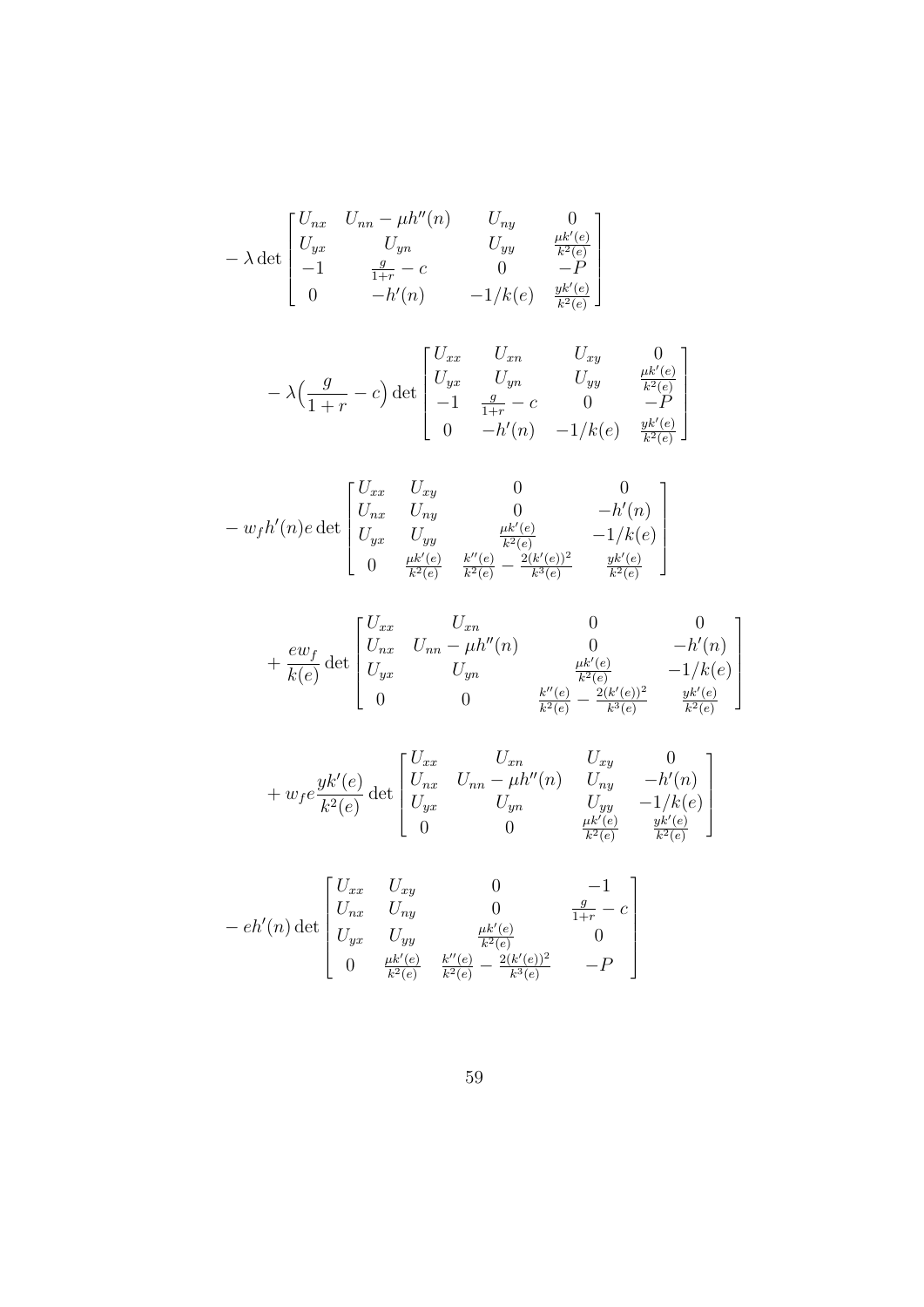$$
+\frac{e}{k(e)}\det\begin{bmatrix}U_{xx} & U_{xn} & 0 & -1\\U_{nx} & U_{nn} - \mu h''(n) & 0 & \frac{g}{1+r} - c\\U_{yx} & U_{yn} & \frac{\mu k'(e)}{k^2(e)} & 0\\0 & 0 & \frac{k''(e)}{k^2(e)} - \frac{2(k'(e))^2}{k^3(e)} & -P\end{bmatrix}
$$

$$
+ e \frac{yk'(e)}{k^2(e)} \det \begin{bmatrix} U_{xx} & U_{xn} & U_{xy} & -1 \\ U_{nx} & U_{nn} - \mu h''(n) & U_{ny} & \frac{g}{1+r} - c \\ U_{yx} & U_{yn} & U_{yy} & 0 \\ 0 & 0 & \frac{\mu k'(e)}{k^2(e)} & -P \end{bmatrix}
$$

$$
= h'(n)w_f \lambda \frac{\mu k'(e)}{k^2(e)} \det \begin{bmatrix} U_{xx} & U_{xn} & U_{xy} \\ -1 & \frac{g}{1+r} - c & 0 \\ 0 & -h'(n) & -1/k(e) \end{bmatrix}
$$

$$
+ h'(n)w_f \lambda P \det \begin{bmatrix} U_{xx} & U_{xn} & U_{xy} \\ U_{yx} & U_{yn} & U_{yy} \\ 0 & -h'(n) & -1/k(e) \end{bmatrix}
$$

$$
+ h'(n) w_f \lambda \frac{yk'(e)}{k^2(e)} \det \begin{bmatrix} U_{xx} & U_{xn} & U_{xy} \\ U_{yx} & U_{yn} & U_{yy} \\ -1 & \frac{g}{1+r} - c & 0 \end{bmatrix}
$$

$$
-\lambda P \frac{w_f}{k(e)} \det \begin{bmatrix} U_{xx} & U_{xn} & U_{xy} \\ U_{nx} & U_{nn} - \mu h''(n) & U_{ny} \\ 0 & -h'(n) & -1/k(e) \end{bmatrix}
$$

$$
-\lambda \frac{yk'(e)}{k^2(e)} \frac{w_f}{k(e)} \det \begin{bmatrix} U_{xx} & U_{xn} & U_{xy} \\ U_{nx} & U_{nn} - \mu h''(n) & U_{ny} \\ -1 & \frac{g}{1+r} - c & 0 \end{bmatrix}
$$

$$
-\lambda \frac{\mu k'(e)}{k^2(e)} \det \begin{bmatrix} U_{nx} & U_{nn} - \mu h''(n) & U_{ny} \\ -1 & \frac{g}{1+r} - c & 0 \\ 0 & -h'(\frac{g}{b}) & -1/k(e) \end{bmatrix}
$$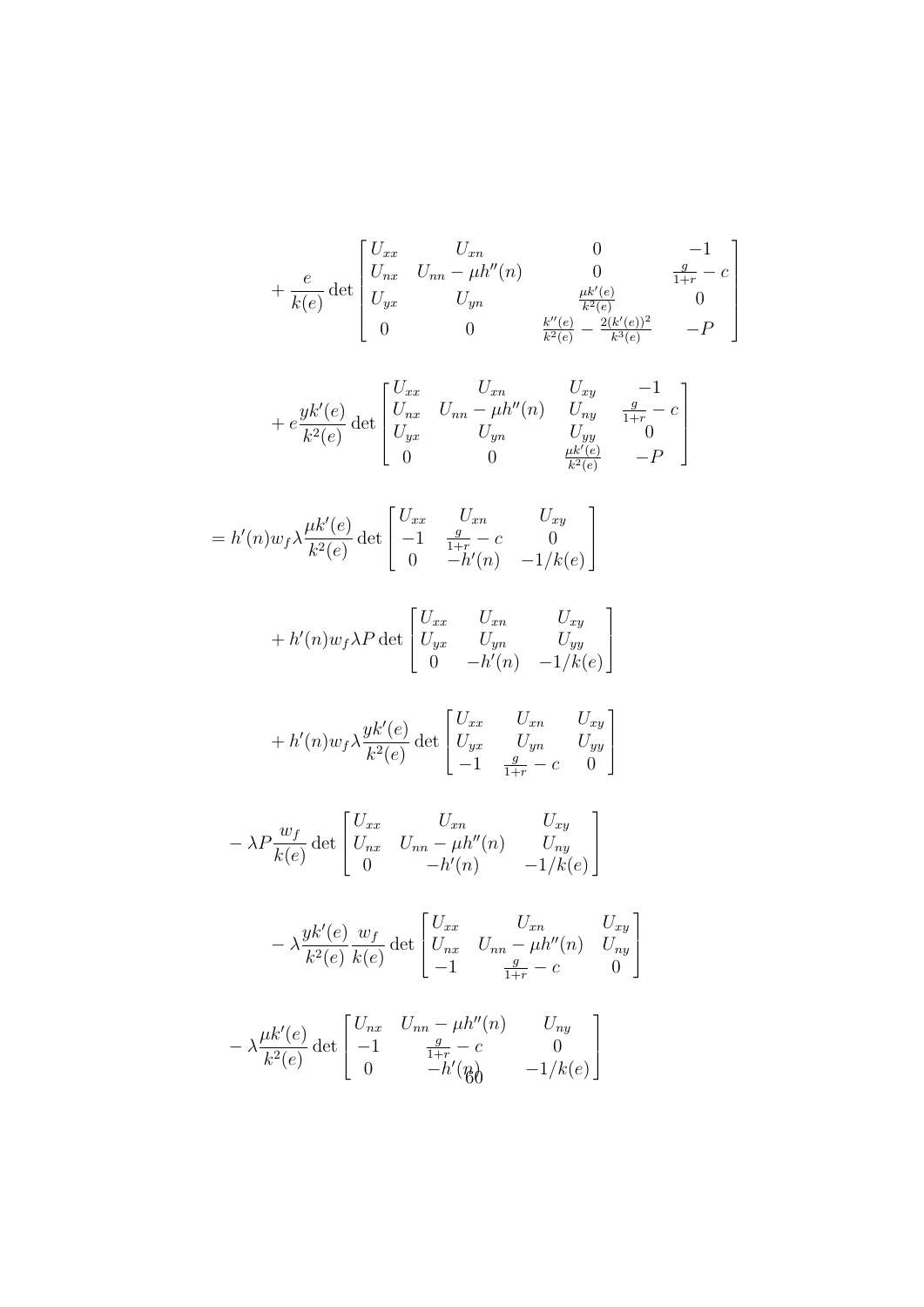$$
-\lambda P \det \begin{bmatrix} U_{nx} & U_{nn} - \mu h''(n) & U_{ny} \\ U_{yx} & U_{yn} & U_{yy} \\ 0 & -h'(n) & -1/k(e) \end{bmatrix}
$$
  
\n
$$
-\lambda \frac{yk'(e)}{k^2(e)} \det \begin{bmatrix} U_{nx} & U_{nn} - \mu h''(n) & U_{ny} \\ U_{yx} & U_{yn} & U_{yy} \\ -1 & \frac{g}{1+r} - c & 0 \end{bmatrix}
$$
  
\n
$$
-\lambda \frac{\mu k'(e)}{k^2(e)} \Big( \frac{g}{1+r} - c \Big) \det \begin{bmatrix} U_{xx} & U_{xn} & U_{xy} \\ -1 & \frac{g}{1+r} - c & 0 \\ 0 & -h'(n) & -1/k(e) \end{bmatrix}
$$
  
\n
$$
-\lambda P \Big( \frac{g}{1+r} - c \Big) \det \begin{bmatrix} U_{xx} & U_{xn} & U_{xy} \\ U_{yx} & U_{yn} & U_{yy} \\ 0 & -h'(n) & -1/k(e) \end{bmatrix}
$$
  
\n
$$
-\lambda \frac{yk'(e)}{k^2(e)} \Big( \frac{g}{1+r} - c \Big) \det \begin{bmatrix} U_{xx} & U_{xn} & U_{xy} \\ U_{yx} & U_{yn} & U_{yy} \\ -1 & \frac{g}{1+r} - c & 0 \end{bmatrix}
$$
  
\n
$$
+ w_f h'(n) e \frac{\mu k'(e)}{k^2(e)} \det \begin{bmatrix} U_{xx} & 0 & 0 \\ U_{nx} & 0 & -h'(n) \\ U_{yx} & \frac{\mu k'(e)}{k^2(e)} & -1/k(e) \end{bmatrix}
$$
  
\n
$$
+ w_f h'(n) e \Big( \frac{k''(e)}{k^2(e)} - \frac{2(k'(e))^2}{k^3(e)} \Big) \det \begin{bmatrix} U_{xx} & U_{xy} & 0 \\ U_{nx} & U_{ny} & -h'(n) \\ U_{yx} & U_{yy} & 0 \end{bmatrix}
$$
  
\n
$$
+ \frac{ew_f}{k(e)} \frac{yk'(e)}{k^2(e)} \det \begin{bmatrix} U_{xx} & U_{xy} & 0 \\ U_{nx} & U_{ny} & 0 \\ U_{yx} & U_{yy} & 0 \end{bmatrix}
$$
  
\n

1

 $\overline{\phantom{a}}$ 

 $\overline{k^2(e)}$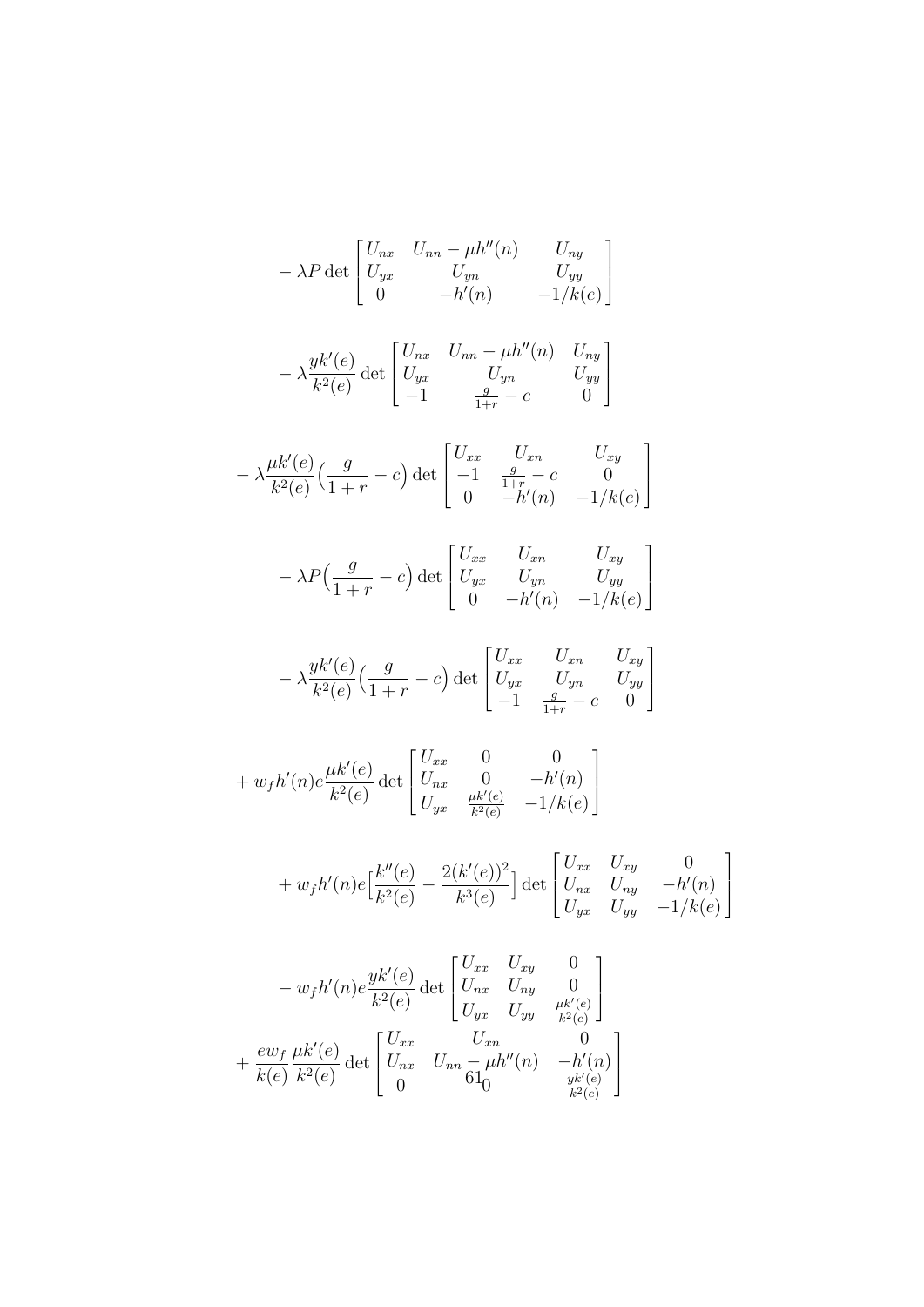$$
-\frac{ew_f}{k(e)} \Big[\frac{k''(e)}{k^2(e)} - \frac{2(k'(e))^2}{k^3(e)}\Big] \det \begin{bmatrix} U_{xx} & U_{xn} & 0\\ U_{nx} & U_{nn} - \mu h''(n) & -h'(n)\\ U_{yx} & U_{yn} & -1/k(e) \end{bmatrix}
$$

$$
- w_f e \frac{yk'(e)}{k^2(e)} \frac{\mu k'(e)}{k^2(e)} \det \begin{bmatrix} U_{xx} & U_{xn} & 0 \\ U_{nx} & U_{nn} - \mu h''(n) & -h'(n) \\ U_{yx} & U_{yn} & -1/k(e) \end{bmatrix}
$$

$$
+ w_f e \frac{yk'(e)}{k^2(e)} \frac{yk'(e)}{k^2(e)} \det \begin{bmatrix} U_{xx} & U_{xn} & U_{xy} \\ U_{nx} & U_{nn} - \mu h''(n) & U_{ny} \\ U_{yx} & U_{yn} & U_{yy} \end{bmatrix}
$$

$$
- eh'(n)\frac{\mu k'(e)}{k^2(e)}\det\begin{bmatrix}U_{xx} & U_{xy} & -1\\U_{nx} & U_{ny} & \frac{g}{1+r} - c\\0 & \frac{\mu k'(e)}{k^2(e)} & -P\end{bmatrix}
$$

+ 
$$
eh'(n)\left[\frac{k''(e)}{k^2(e)} - \frac{2(k'(e))^2}{k^3(e)}\right]
$$
 det  $\begin{bmatrix} U_{xx} & U_{xy} & -1\\ U_{nx} & U_{ny} & \frac{g}{1+r} - c\\ U_{yx} & U_{yy} & 0 \end{bmatrix}$ 

$$
+\frac{e}{k(e)} \frac{\mu k'(e)}{k^2(e)} \det \begin{bmatrix} U_{xx} & U_{xn} & -1 \\ U_{nx} & U_{nn} - \mu h''(n) & \frac{g}{1+r} - c \\ 0 & 0 & -P \end{bmatrix}
$$

$$
-\frac{e}{k(e)} \left[\frac{k''(e)}{k^2(e)} - \frac{2(k'(e))^2}{k^3(e)}\right] \det \begin{bmatrix} U_{xx} & U_{xn} & -1\\ U_{nx} & U_{nn} - \mu h''(n) & \frac{g}{1+r} - c\\ U_{yx} & U_{yn} & 0 \end{bmatrix}
$$

$$
- e \frac{y k'(e)}{k^2(e)} \frac{\mu k'(e)}{k^2(e)} \det \begin{bmatrix} U_{xx} & U_{xn} & -1 \\ U_{nx} & U_{nn} - \mu h''(n) & \frac{g}{1+r} - c \\ U_{yx} & U_{yn} & 0 \end{bmatrix}
$$

$$
- e P \frac{y k'(e)}{k^2(e)} \det \begin{bmatrix} U_{xx} & 6 \frac{y}{2} x_n & U_{xy} \\ U_{nx} & U_{nn} - \mu h''(n) & U_{ny} \\ U_{yx} & U_{yn} & U_{yy} \end{bmatrix}
$$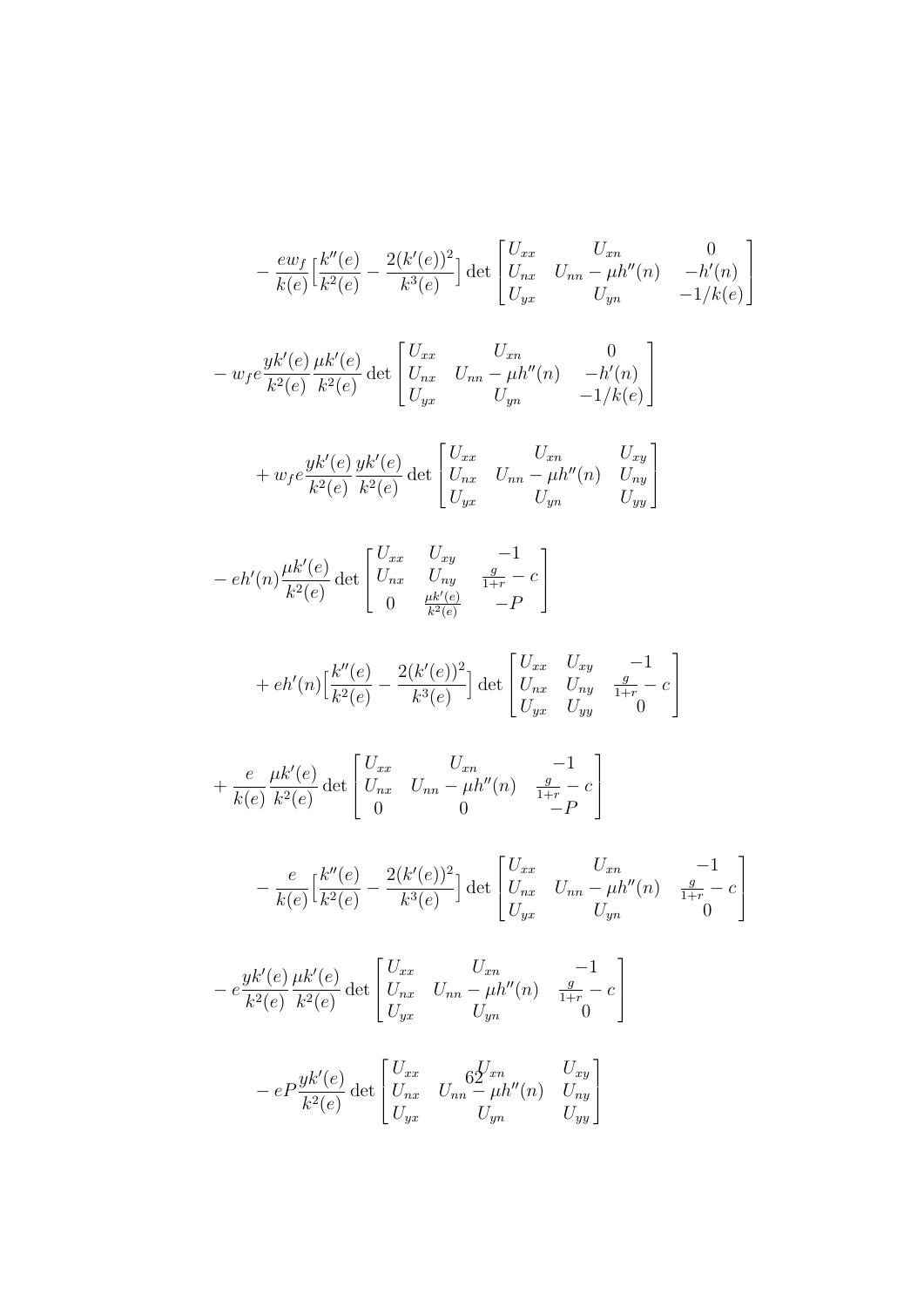$$
= [h'(n)]^{2} w_{f} \lambda \frac{\mu k'(e)}{k^{2}(e)} U_{xy} - h'(n) w_{f} \lambda \frac{\mu k'(e)}{k^{3}(e)} [U_{xx}(\frac{g}{1+r} - c) + U_{xn}]
$$
  
+  $[h'(n)]^{2} w_{f} \lambda P[U_{xx}U_{yy} - U_{yx}U_{xy}] - \frac{h'(n) w_{f} \lambda P}{k(e)} [U_{xx}U_{yn} - U_{yx}U_{xn}]$   
-  $h'(n) w_{f} \lambda \frac{y k'(e)}{k^{2}(e)} [U_{xn}U_{yy} - U_{yn}U_{xy}]$   
-  $h'(n) w_{f} \lambda \frac{y k'(e)}{k^{2}(e)} (\frac{g}{1+r} - c) [U_{xx}U_{yy} - U_{yx}U_{xy}]$   
-  $\lambda P \frac{w_{f}}{k(e)} h'(n) [U_{xx}U_{ny} - U_{nx}U_{xy}] + \lambda P \frac{w_{f}}{k^{2}(e)} [U_{xx}(U_{nn} - \mu h''(n)) - U_{nx}U_{xn}]$   
+  $\lambda \frac{y k'(e)}{k^{2}(e)} \frac{w_{f}}{k(e)} [U_{xn}U_{yy} - (U_{nn} - \mu h''(n)) - U_{nx}U_{xn}]$   
+  $\lambda \frac{y k'(e)}{k^{2}(e)} \frac{w_{f}}{k(e)} [\frac{g}{1+r} - c) [U_{xx}(U_{nn} - \mu h''(n)) - U_{nx}U_{xn}]$   
-  $\lambda h'(n) \frac{\mu k'(e)}{k^{2}(e)} U_{ny} + \lambda \frac{\mu k'(e)}{k^{3}(e)} [U_{nx}(\frac{g}{1+r} - c) + (U_{nn} - \mu h''(n))]$   
-  $\lambda P h'(n) [U_{nx}U_{yy} - U_{yx}U_{ny}] + \frac{\lambda P}{k(e)} [U_{nx}U_{yn} - U_{yx}(U_{nn} - \mu h''(n))]$   
+  $\lambda \frac{y k'(e)}{k^{2}(e)} (\frac{g}{1+r} - c) [U_{nx}U_{yy} - U_{yn}U_{ny}]$   
+  $\lambda \frac{y k'(e)}{k^{2}(e)} (\frac{g}{1+r} - c) [U_{nx}U_{yy} - U_{nx}U_{ny}]$   
-  $\lambda$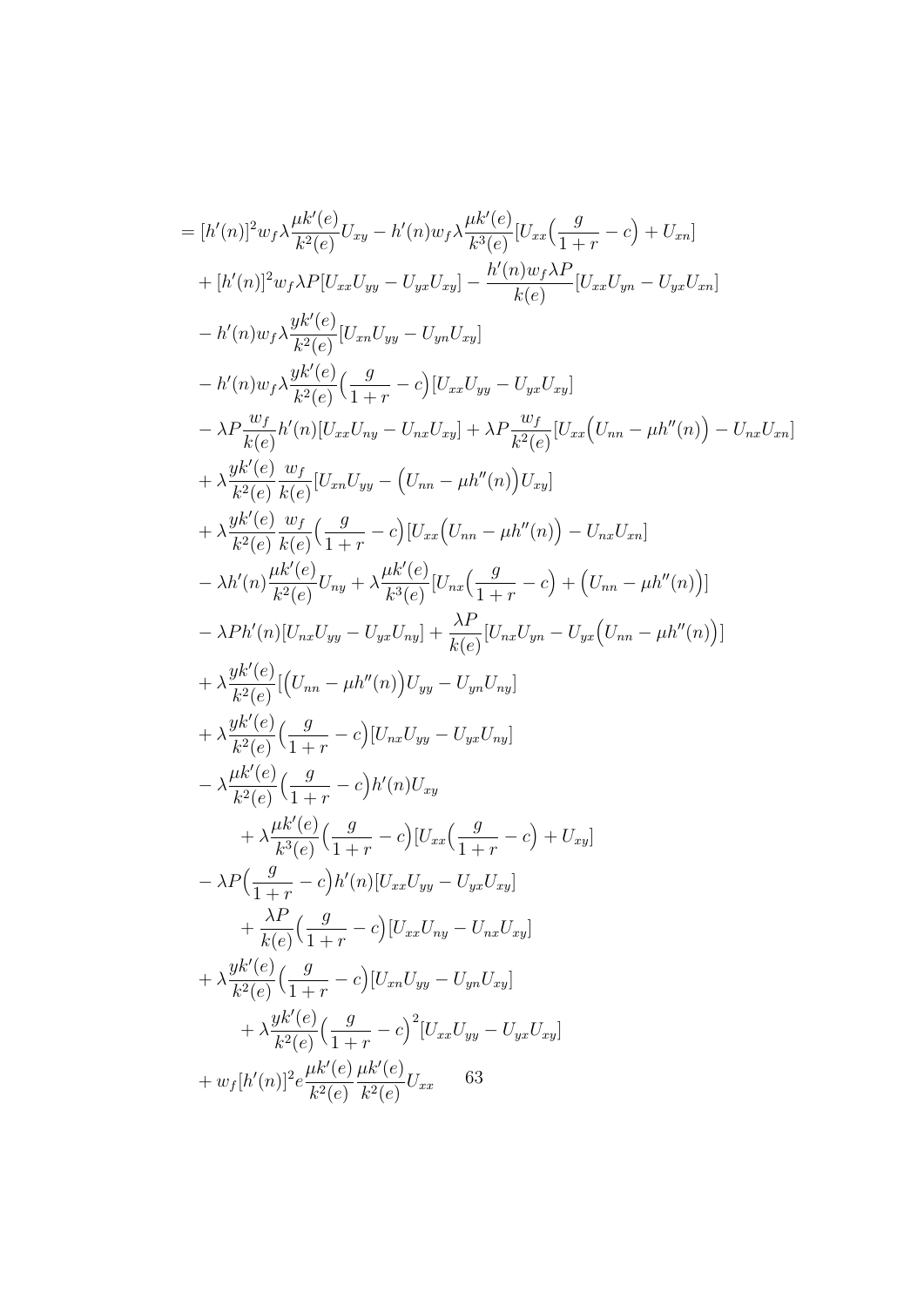+ 
$$
w_f[h'(n)]^2 e \left[\frac{k''(e)}{k^2(e)} - \frac{2(k'(e))^2}{k^3(e)}\right] [U_{xx}U_{yy} - U_{yx}U_{xy}]
$$
  
\n $- \frac{w_fh'(n)e}{k(e)} \left[\frac{k''(e)}{k^2(e)} - \frac{2(k'(e))^2}{k^3(e)}\right] [U_{xx}U_{ny} - U_{nx}U_{xy}]$   
\n $- w_fh'(n)e \frac{yk'(e)}{k^2(e)} \frac{\mu k'(e)}{k^2(e)} [U_{xx}U_{ny} - U_{nx}U_{xy}]$   
\n $+ \frac{ew_f \mu k'(e)}{k(e)} \frac{yk'(e)}{k^2(e)} [U_{xx}(U_{nn} - \mu h''(n)) - U_{nx}U_{xn}]$   
\n $- \frac{ew_f}{k(e)} \left[\frac{k''(e)}{k^2(e)} - \frac{2(k'(e))^2}{k^3(e)}\right] [U_{xx}U_{yn} - U_{yx}U_{xn}]$   
\n $+ \frac{ew_f}{k^2(e)} \left[\frac{k''(e)}{k^2(e)} - \frac{2(k'(e))^2}{k^3(e)}\right] [U_{xx}(U_{nn} - \mu h''(n)) - U_{nx}U_{xn}]$   
\n $- w_f e h'(n) \frac{yk'(e)}{k^2(e)} \frac{\mu k'(e)}{k^2(e)} [U_{xx}(U_{nn} - h''(n)) - U_{nx}U_{xn}]$   
\n $+ w_f e \frac{yk'(e)}{k^3(e)} \frac{\mu k'(e)}{k^2(e)} [U_{xx}(U_{nn} - h''(n)) - U_{nx}U_{xn}]$   
\n $+ w_f e \frac{yk'(e)}{k^2(e)} \frac{yk'(e)}{k^2(e)} [U_{xx}(U_{nn} - \mu h''(n))U_{yy} - U_{yn}U_{ny}]$   
\n $+ t_{yx}U_{xn}U_{ny} - (U_{nn} - \mu h''(n))U_{xy}]$   
\n $+ e h'(n) \frac{\mu k'(e)}{k^2(e)} \frac{\mu k'(e)}{k^2(e)} [U_{xx}(U_{nx} - c) + U_{nx}]$   
\n $+ e h'(n) \frac{\mu k'(e)}{k^2(e)} P[U_{xx}U_{ny} - U_{xy}U_{nx}]$   
\n $- e h'($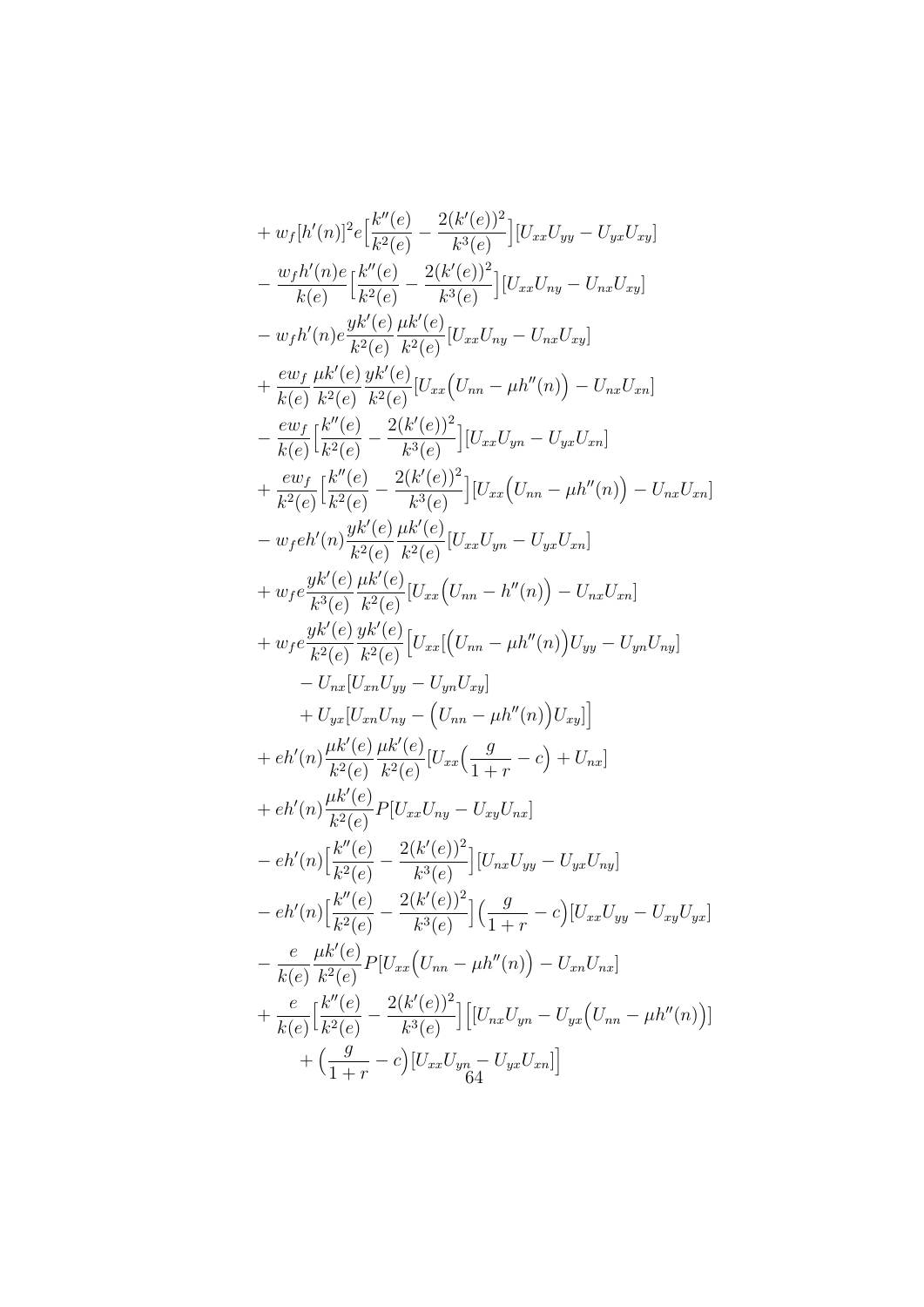+ 
$$
e^{\frac{W}{k^2(e)} \frac{\mu k'(e)}{k^2(e)} [U_{ns}U_{yn} - U_{yx}(U_{nn} - \mu h''(n))]
$$
  
+  $e^{\frac{Wk'(e)}{k^2(e)} \frac{\mu k'(e)}{k^2(e)} (\frac{g}{1+r} - c) [U_{xx}U_{yn} - U_{yx}U_{xn}]$   
-  $e^{\frac{Wk'(e)}{k^2(e)}} [U_{xx}[(U_{nn} - \mu h''(n))U_{yp} - U_{yn}U_{ny}] - U_{nx}[U_{xn}U_{yp} - U_{yn}U_{xy}]$   
-  $U_{yz}[(U_{nn} - \mu h''(n))U_{xy} - U_{xn}U_{ny}]$   
=  $\left[\frac{k'(e)}{k^2(e)}\right]^2 \Big\{ w_f [h'(n)]^2 e\mu^2 U_{xx} - w_f h'(n) e y \mu [U_{xx}U_{ny} - U_{nx}U_{ny}]$   
+  $\frac{e^{\frac{WfHy}{k^2(e)}}{k(e)} [U_{xx}(U_{nn} - \mu h''(n)) - U_{nx}U_{xn}] - w_f e h'(n) y \mu [U_{xx}U_{ny} - U_{nx}U_{xy}]$   
+  $\frac{w_f e y \mu}{k(e)} [U_{xx}(U_{nn} - \mu h''(n)) - U_{nx}U_{xn}] + w_f e y^2 U_{xx} [(U_{nn} - \mu h''(n))U_{yy} - U_{yn}U_{ny}]$   
-  $w_f e y^2 U_{nx} [U_{xn}U_{yy} - U_{yn}U_{xy}] + w_f e y^2 U_{yx} [U_{xn}U_{ny} - (U_{nn} - \mu h''(n))U_{xy}]$   
+  $e h'(n) \mu^2 [U_{xx}(\frac{g}{1+r}) + U_{nx}] + e h'(n) \mu y \mu f [U_{xx}U_{ny} - U_{xy}U_{nx}]$   
-  $\frac{e \mu y w_f}{k(e)} [U_{xx}(U_{nn} - \mu h''(n)) - U_{nx}U_{xn}] + e y \mu b i g(\frac{g}{1+r}) [U_{xx}U_{yn} - U_{yx}U_{xn}]$   
-  $e y^2 w_f [(U_{nn} - \mu h''(n))U_{yy} - U_{yn}U_{ny}]$   
-  $e y^2 w_f [(U_{nn} - \mu h''(n))U_{xy} -$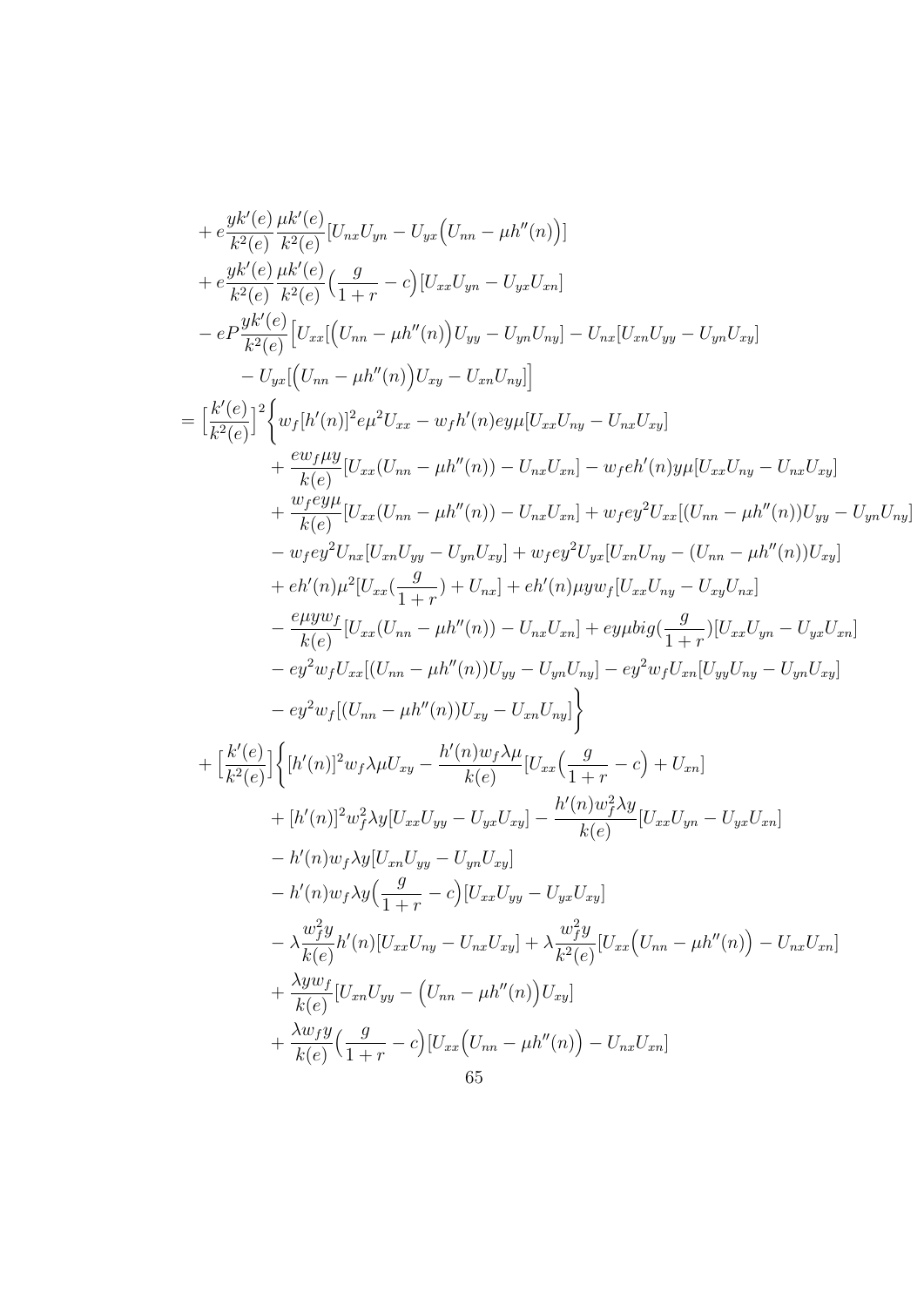$$
-\lambda h'(n)\mu U_{ny} + \frac{\lambda \mu}{k(e)} [U_{nx}(\frac{g}{1+r} - c) + (U_{nn} - \mu h''(n))]
$$
  
\n
$$
-\lambda y w_f h'(n)[U_{nx}U_{yy} - U_{yx}U_{ny}]
$$
  
\n
$$
+\frac{\lambda y w_f}{k(e)} [U_{nx}U_{yn} - U_{yx}(U_{nn} - \mu h''(n))]
$$
  
\n
$$
+\lambda y[(U_{nn} - \mu h''(n))U_{yy} - U_{yn}U_{ny}]
$$
  
\n
$$
+\lambda y(\frac{g}{1+r} - c) [U_{nx}U_{yy} - U_{yx}U_{ny}]
$$
  
\n
$$
-\lambda \mu(\frac{g}{1+r} - c)h'(n)U_{xy}
$$
  
\n
$$
+\lambda \mu(\frac{g}{1+r} - c)h'(n)[U_{xx}U_{yy} - U_{yx}U_{xy}]
$$
  
\n
$$
-\lambda y w_f(\frac{g}{1+r} - c)h'(n)[U_{xx}U_{yy} - U_{yx}U_{xy}]
$$
  
\n
$$
+\frac{\lambda y w_f}{k(e)}(\frac{g}{1+r} - c) [U_{xx}U_{ny} - U_{nx}U_{xy}]
$$
  
\n
$$
+\lambda y(\frac{g}{1+r} - c) [U_{xn}U_{yy} - U_{yn}U_{xy}]
$$
  
\n
$$
+\lambda y(\frac{g}{1+r} - c)^2 [U_{xx}U_{yy} - U_{yx}U_{xy}]
$$
  
\n
$$
+\frac{k''(e)}{k^2(e)} - \frac{2(k'(e))^2}{k^3(e)} \Big\{ w_f[h'(n)]^2 [U_{xx}U_{yy} - U_{yx}U_{xy}] - \frac{w_f h'(n)e}{k(e)} [U_{xx}U_{ny} - U_{nx}U_{xy}]
$$
  
\n
$$
-\frac{w_f e}{k(e)} [U_{xx}U_{yn} - U_{yx}U_{xn}] + \frac{w_f e}{k^2(e)} [U_{xx}(U_{nn} - \mu h''(n)) - U_{nx}U_{xn}]
$$
  
\n
$$
-eh'(n)[U_{nx}U_{yy} - U_{yx}U_{nn}] - eh'(n)(\frac{g}{1+r} - c) [U_{xx}U_{yy} - U_{yx}U_{xy}]
$$
  
\n
$$
+\
$$

Since this final comparative static is substantially more complex, we will only identify the coefficient  $A$  since it indicates the effect at extremely low or zero levels of electricity consumption. We notice that, part of the coefficient includes terms with  $\left[\frac{1}{k\omega}\right]$  $k(e)$ and this will be the part that we will identify since for e very small this part will determine the sign. We find that the coefficient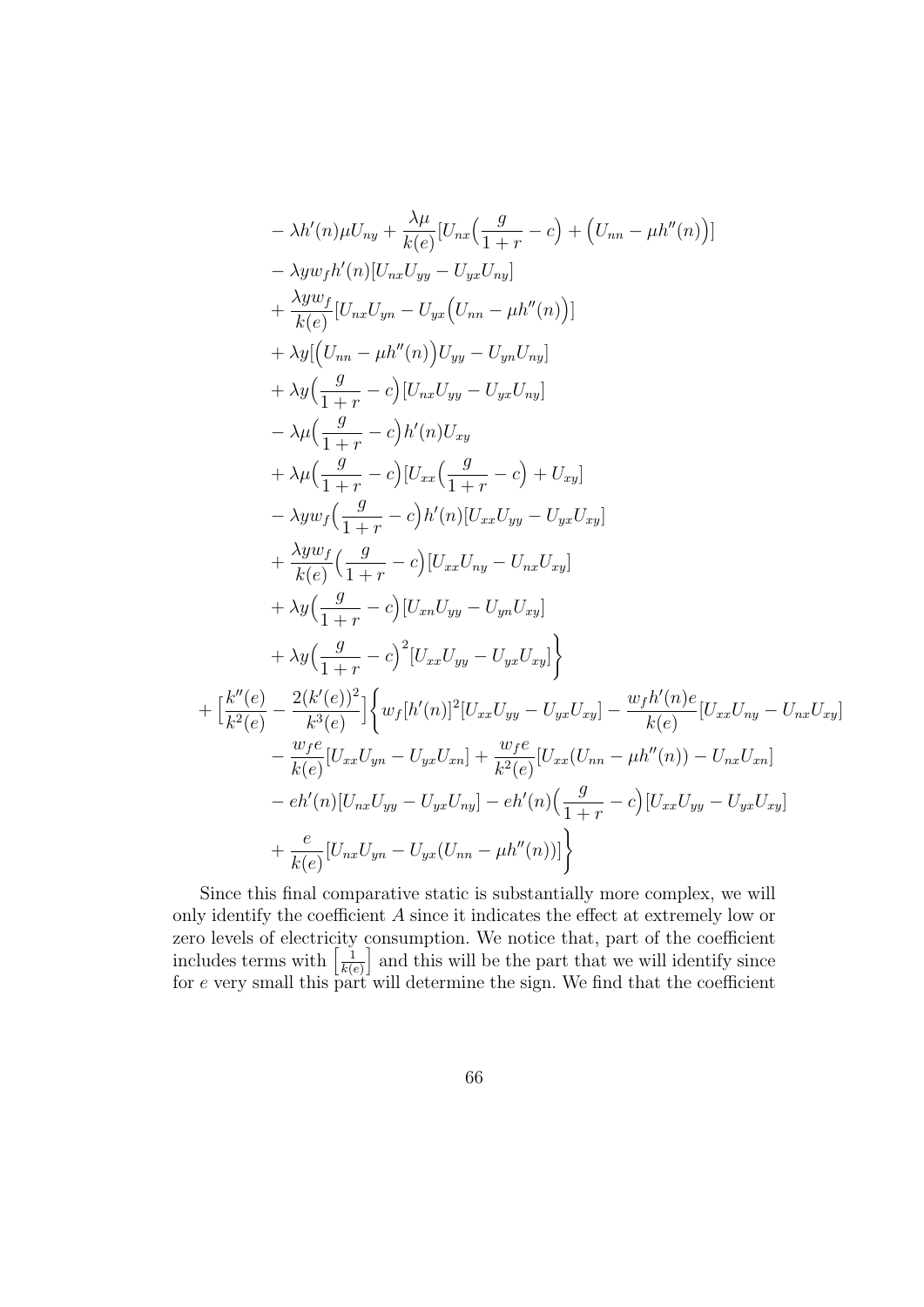for 
$$
-\left[\frac{k'(e)}{k^2(e)}\right]^2 \left[\frac{1}{k(e)}\right]
$$
 is  
\n
$$
-\exp\mu y \theta \delta[1-\theta-\delta]x^{2\theta-2}n^{2\delta-2}y^{2\phi} - w_f e y \mu^2 h''(n)\theta(1-\theta)x^{\theta-2}n^{\delta}y^{\phi}
$$

which is negative except possibly for the last term containing  $h''(n)$ , which will have the opposite sign as  $h''(n)$ . Even when  $h''(n)$  is negative, as long as this term is small<sup>1</sup> in absolute terms, the whole effect is negative. That is for low levels of electricity, women's participation in the labour market will increase with a decrease in the price of electricity. As electricity consumption increases all three terms will become important and the effect has ambiguous sign.

The last comparative static that we compute is  $\frac{\partial \ell_f}{\partial w_m}$ . We find the numerator to be

<sup>&</sup>lt;sup>1</sup>We have argued earlier that it is reasonable to think that  $h''(n)$  is negative, or at best zero. For it to be positive, we would need that having more children causes externalities of such a magnitude that they overwhelm any economies of scale, and result in requiring more time for each additional child. For example, although there may be economies of scale for making meals for the children, the time required to sort out all the various fights that they get into grows exponentially, say, and it outweighs the saving in meal preparation, so at the margin an extra child needs more extra time than the last one needed.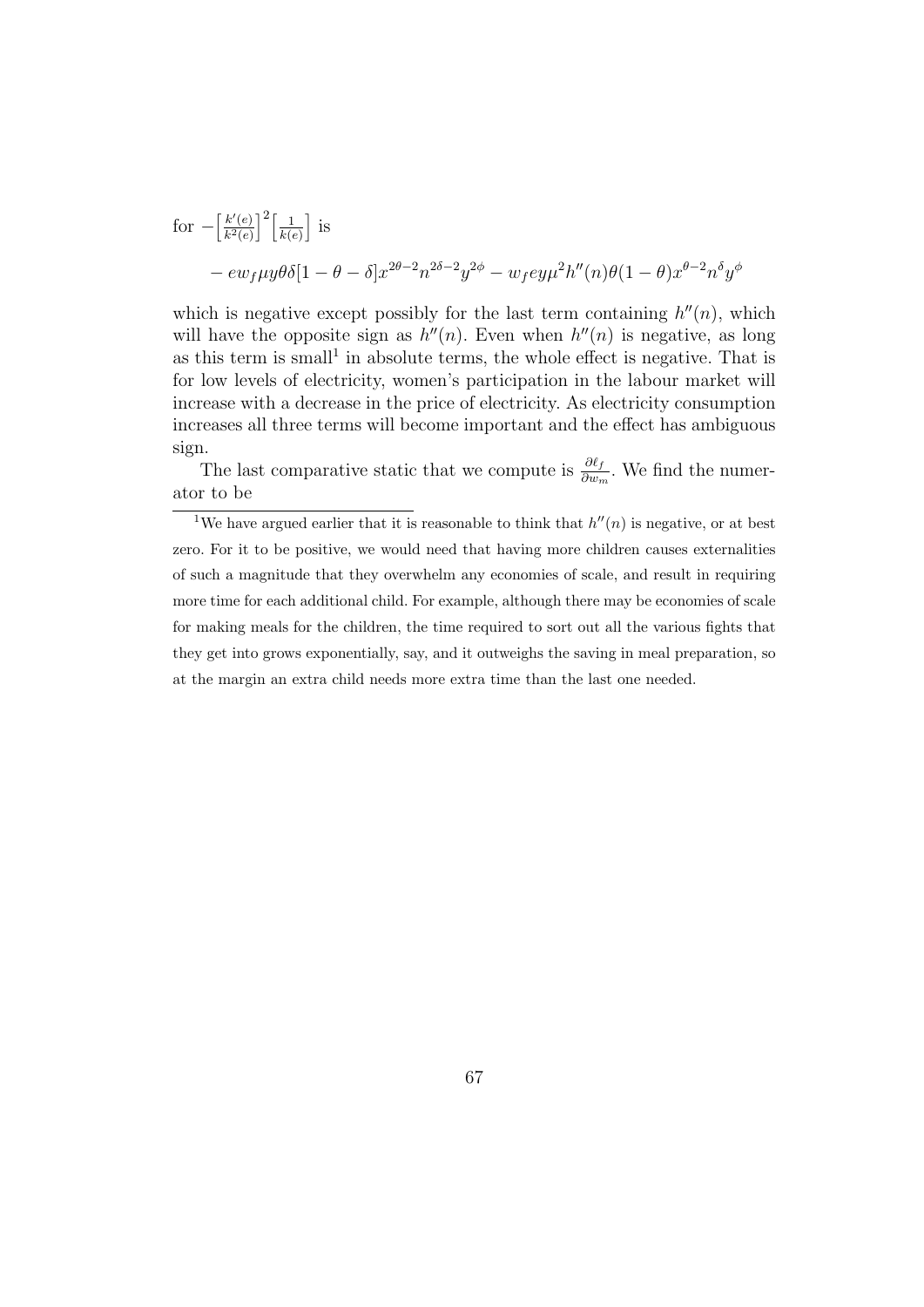$$
\det \begin{bmatrix} U_{xx} & U_{xn} & U_{xy} & 0 & 0 & -1 & 0 \\ U_{nx} & U_{nn} - \mu h''(n) & U_{ny} & 0 & 0 & \frac{g}{1+r} - c & -h'(n) \\ U_{yx} & U_{yn} & U_{yy} & \frac{\mu k'(e)}{k^2(e)} & \frac{8''(e)}{k^2(e)} - \frac{2(k'(e))^2}{k^3(e)} & 0 & -P & \frac{yk'(e)}{k^2(e)} \\ 0 & 0 & \frac{\mu k'(e)}{k^2(e)} & \frac{8''(e)}{k^2(e)} - \frac{2(k'(e))^2}{k^3(e)} & 0 & -P & \frac{yk'(e)}{k^2(e)} \\ -1 & \frac{g}{1+r} - c & 0 & -P & -1 & 0 & 0 \\ 0 & -h'(n) & -1/k(e) & \frac{yk'(e)}{k^2(e)} & 0 & 0 & 0 \\ 0 & -h'(n) & -1/k(e) & \frac{yk'(e)}{k^2(e)} & 0 & -1 & 0 \\ U_{yx} & U_{yn} & U_{yy} & \frac{\mu k'(e)}{k^2(e)} & \frac{2(k'(e))^2}{k^3(e)} & -P & \frac{yk'(e)}{k^2(e)} \\ 0 & 0 & \frac{hk'(e)}{k^2(e)} & \frac{k''(e)}{k^3(e)} - \frac{2(k'(e))^2}{k^3(e)} & -P & \frac{yk'(e)}{k^2(e)} \\ 0 & -h'(n) & -1/k(e) & \frac{yk'(e)}{k^2(e)} & 0 & 0 \\ 0 & -h'(n) & -1/k(e) & \frac{yk'(e)}{k^2(e)} & 0 & -h'(n) \\ U_{yx} & U_{yn} & U_{yy} & \frac{\mu k'(e)}{k^2(e)} & -1/k(e) \\ 0 & 0 & \frac{\mu k'(e)}{k^2(e)} & \frac{2(k'(e))^2}{k^3(e)} & \frac{yk'(e)}{k^3(e)} \\ 0 & -h'(n) & -1/k(e) & \frac{yk'(e)}{k^2(e)} & 0 \end{bmatrix}
$$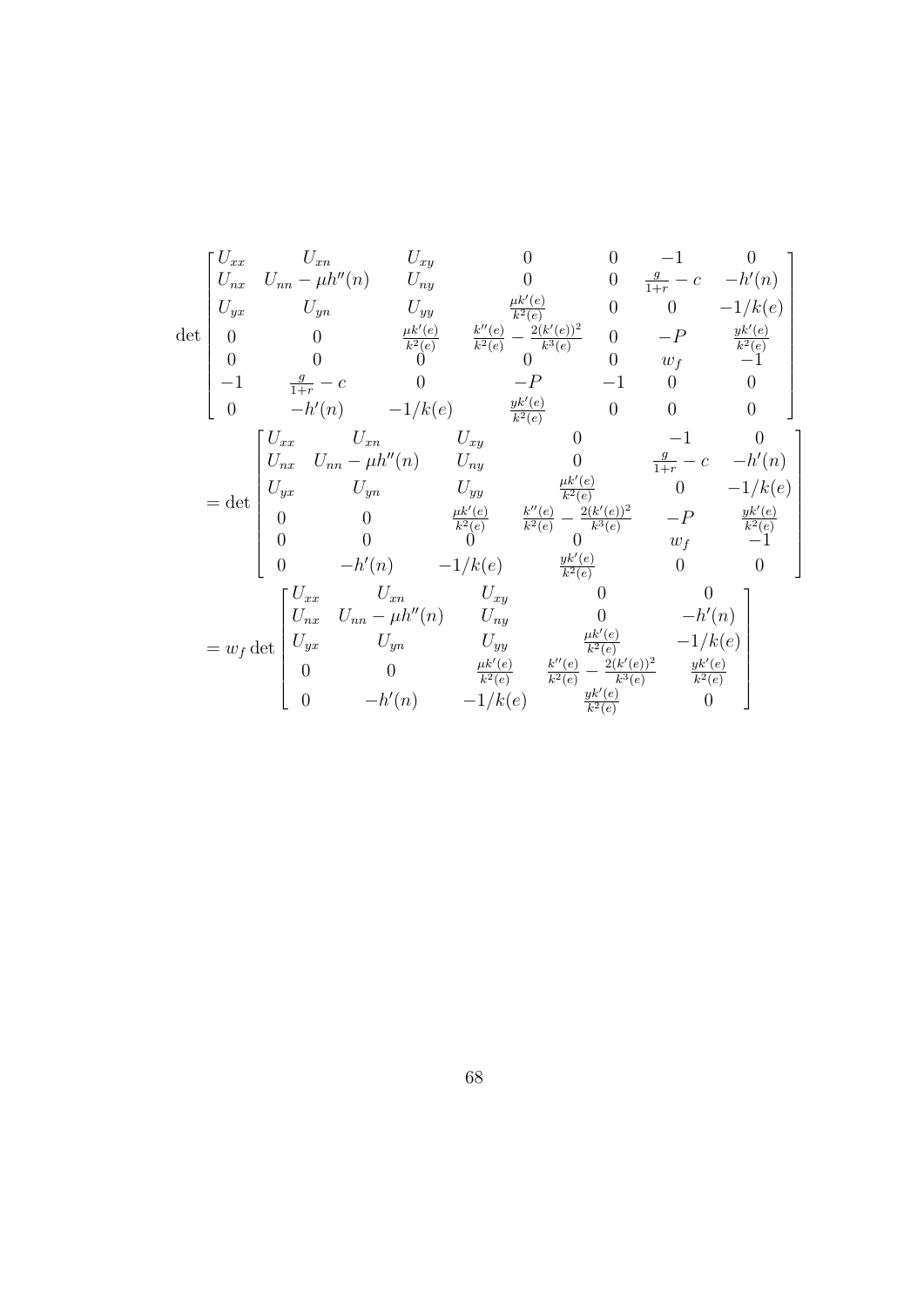$$
+ \det \begin{bmatrix} U_{xx} & U_{xn} & U_{xy} & 0 & -1 \\ U_{yx} & U_{yn} & U_{yy} & \frac{\mu k'(c)}{k^2(c)} & \frac{\mu k'(c)}{c} \\ U_{yx} & U_{yn} & U_{yy} & \frac{\mu k'(c)}{k^2(c)} & -k'(c) \\ 0 & 0 & \frac{\mu k'(c)}{k^2(c)} & \frac{k'(c)}{k^2(c)} & -k'(c) \\ 0 & -h'(n) & -1/k(e) & \frac{\mu k'(c)}{k^2(c)} & 0 \end{bmatrix}
$$
  
\n
$$
= -w_f \frac{\mu k'(e)}{k^2(e)} \det \begin{bmatrix} U_{xx} & U_{xn} & U_{xy} & 0 \\ U_{nx} & U_{nn} & \mu h''(n) & U_{ty} & -h'(n) \\ 0 & 0 & \frac{\mu k'(c)}{k^2(c)} & \frac{\mu k'(c)}{k^2(c)} \\ 0 & -h'(n) & -1/k(e) & 0 \end{bmatrix}
$$
  
\n
$$
+ w_f \begin{bmatrix} k''(e) \\ k^2(e) \end{bmatrix} \det \begin{bmatrix} U_{xx} & U_{xn} & U_{xy} & 0 \\ U_{yx} & U_{yn} & U_{yy} & -h'(n) \\ U_{yx} & U_{yn} & U_{yy} & -h'(n) \\ 0 & -h'(n) & -1/k(e) & 0 \end{bmatrix}
$$
  
\n
$$
- w_f \frac{y k'(e)}{k^2(e)} \det \begin{bmatrix} U_{xx} & U_{xn} & U_{xy} & 0 \\ U_{yx} & U_{yn} & U_{yy} & -h'(n) \\ U_{yx} & U_{yy} & -h'(n) \\ U_{yy} & U_{yy} & -1/k(e) \\ 0 & 0 & \frac{k^2(c)}{k^2(c)} & -P \end{bmatrix}
$$
  
\n
$$
- \frac{\mu k'(e)}{k^2(e)} \det \begin{bmatrix} U_{xx} & U_{xn} & U_{xy} & -1 \\ U_{nx} & U_{nn} & \mu h''(n) & U_{ny} & -h'(n) \\ 0 & 0 & \frac{k^2(c)}{k^2(c)} & -P \\ 0 & -h'(n) & -1/k(e) & 0 \end{bmatrix}
$$
  
\n
$$
+ \begin{bmatrix} k''(e) \\ k^2(e) & 2(k'(e))^2 \\ k^
$$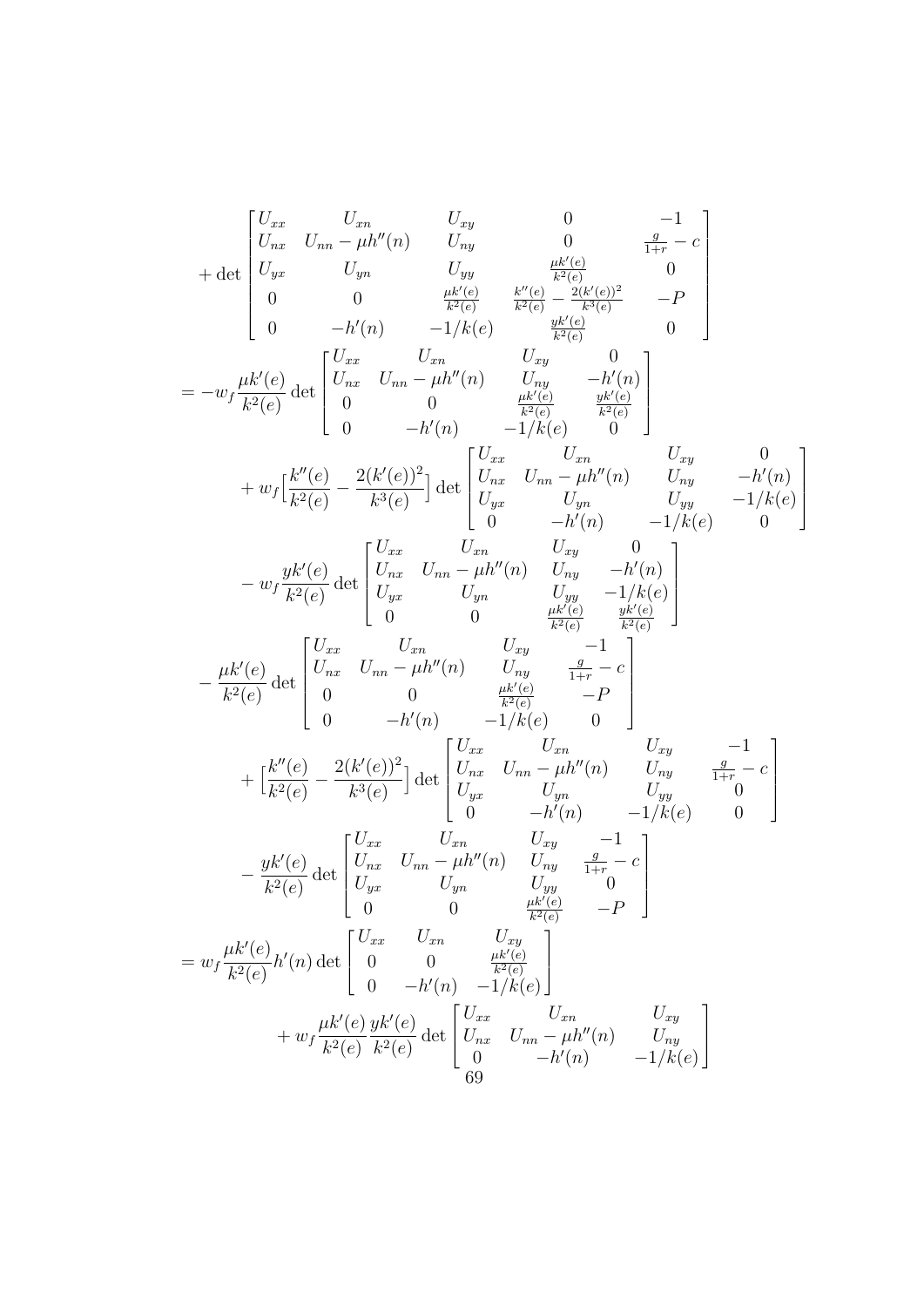$$
-w_{f} \left[\frac{k''(e)}{k^{2}(e)} - \frac{2(k'(e))^{2}}{k^{3}(e)}\right]h'(n) \det\begin{bmatrix} U_{xx} & U_{xx} & U_{yy} \\ U_{yx} & U_{yy} & U_{yy} \\ 0 & -h'(n) & -1/k(e) \end{bmatrix} + w_{f} \left[\frac{k''(e)}{k^{2}(e)} - \frac{2(k'(e))^{2}}{k^{3}(e)}\right](1/k(e)) \det\begin{bmatrix} U_{xx} & U_{xx} & U_{xx} \\ U_{xx} & U_{xx} & -\mu h''(n) & U_{xy} \\ 0 & -h'(n) & -1/k(e) \end{bmatrix} \\ + w_{f} \frac{yk'(e)}{k^{2}(e)} \frac{\mu k'(e)}{k^{2}(e)} \det\begin{bmatrix} U_{xx} & U_{xx} & 0 \\ U_{xx} & U_{yy} & -h''(n) \\ U_{yx} & U_{yy} & -h'(n) \end{bmatrix} \\ - w_{f} \frac{yk'(e)}{k^{2}(e)} \frac{yk'(e)}{k^{2}(e)} \det\begin{bmatrix} U_{xx} & U_{xx} & U_{xy} \\ U_{yx} & U_{yy} & U_{yy} \end{bmatrix} \\ + \frac{\mu k'(e)}{k^{2}(e)} h'(n) \det\begin{bmatrix} U_{xx} & U_{xy} & -1 \\ U_{xx} & U_{yy} & -\mu h''(n) \\ 0 & \frac{\mu k'(e)}{k^{2}(e)} \end{bmatrix} \\ - \frac{\mu k'(e)}{k^{2}(e)} (1/k(e)) \det\begin{bmatrix} U_{xx} & U_{xx} & U_{xx} & -1 \\ U_{xx} & U_{yy} & -1 \\ 0 & 0 & 0 \end{bmatrix} \\ - \frac{\mu k'(e)}{k^{2}(e)} - \frac{2(k'(e))^{2}}{k^{3}(e)}\Big]h'(n) \det\begin{bmatrix} U_{xx} & U_{xy} & -1 \\ U_{xx} & U_{yy} & 0 \\ U_{yx} & U_{yy} & 0 \end{bmatrix} \\ + \frac{\mu k'(e)}{k^{2}(e)} - \frac{2(k'(e))^{2}}{k^{3}(e)}\Big](1/k(e)) \det\begin{bmatrix} U_{xx} & U_{xy} & -1 \\ U_{xx} & U_{yy} & 0 \\ U_{yx} & U_{yy} & 0 \end{bmatrix} \\ + \frac{\mu k'(e)}{k^{2}(e)} \frac
$$

1

 $\overline{\phantom{a}}$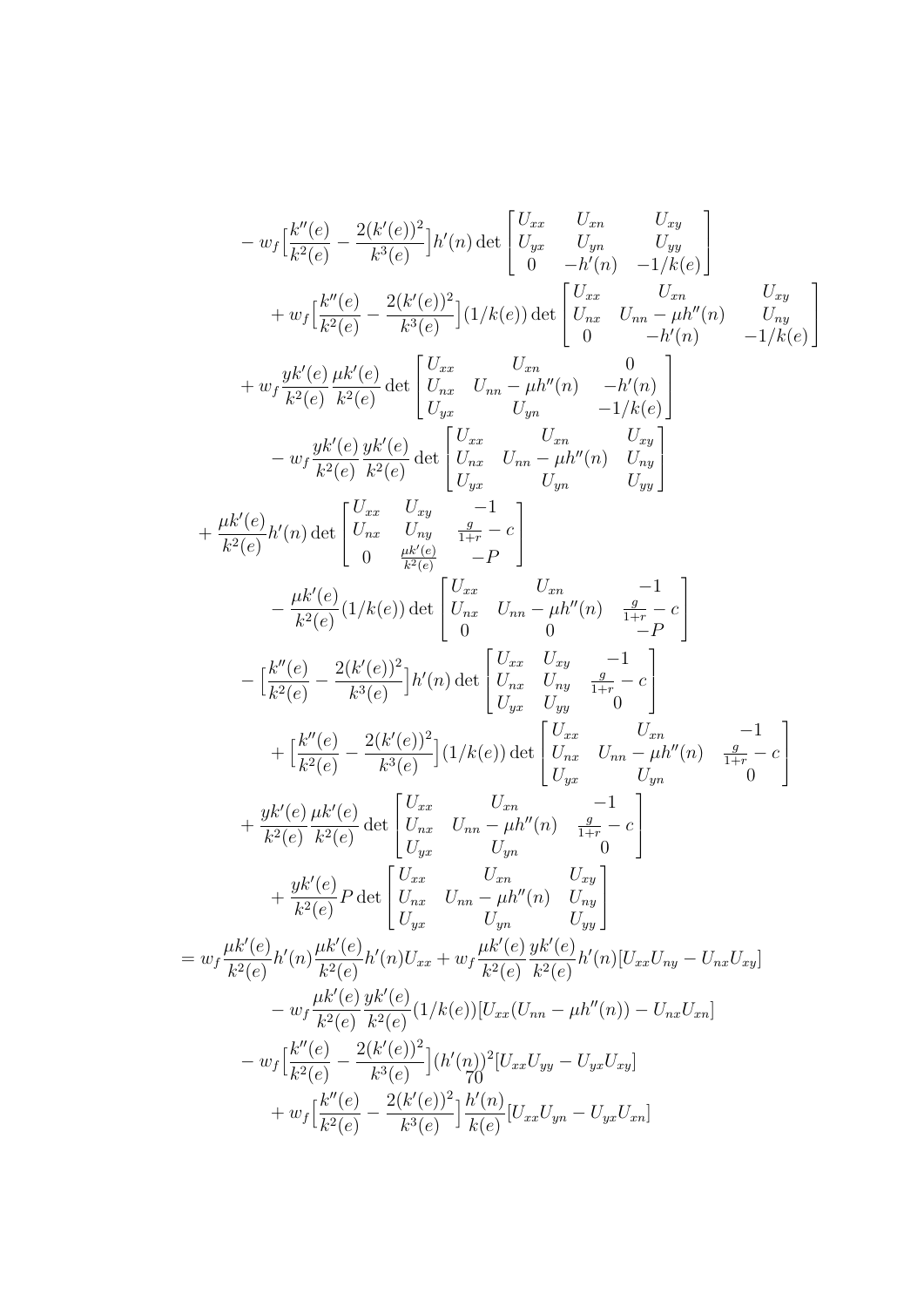+ 
$$
w_f\left[\frac{k''(e)}{k^2(e)} - \frac{2(k'(e))^2}{k^3(e)}\right](1/k(e))h'(n)[U_{xx}U_{ny} - U_{nx}U_{xy}]
$$
  
\n-  $w_f\left[\frac{k''(e)}{k^2(e)} - \frac{2(k'(e))^2}{k^3(e)}\right]\frac{1}{k^2(e)}[U_{xx}(U_{nn} - \mu h''(n)) - U_{nx}U_{xn}]$   
\n+  $w_f\frac{yk'(e)}{k^2(e)}\frac{\mu k'(e)}{k^2(e)}h'(n)[U_{xx}U_{yn} - U_{yx}U_{xn}]$   
\n-  $w_f\frac{yk'(e)}{k^2(e)}\frac{\mu k'(e)}{k^2(e)}(1/k(e))[U_{xx}(U_{nn} - \mu h''(n)) - U_{nx}U_{xn}]$   
\n-  $w_f\frac{yk'(e)}{k^2(e)}\frac{yk'(e)}{k^2(e)}U_{xx}[(U_{nn} - \mu h''(n))U_{yy} - U_{yn}U_{ny}]$   
\n+  $w_f\frac{yk'(e)}{k^2(e)}\frac{yk'(e)}{k^2(e)}U_{xx}[(U_{nn} - \mu h''(n))U_{yy}]$   
\n+  $w_f\frac{yk'(e)}{k^2(e)}\frac{yk'(e)}{k^2(e)}U_{yx}[U_{xn}U_{ny} - (U_{nn} - \mu h''(n))U_{xy}]$   
\n-  $\frac{w_f\frac{yk'(e)}{k^2(e)}\frac{yk'(e)}{k^2(e)}U_{yx}[U_{xn}U_{ny} - (U_{nn} - \mu h''(n))U_{xy}]$   
\n-  $\frac{\mu k'(e)}{k^2(e)}h'(n)P[U_{xx}U_{ny} - U_{nx}U_{xy}]$   
\n+  $\frac{\mu k'(e)}{k^2(e)}\frac{h'(n)P[U_{xx}U_{ny} - U_{nx}U_{xy}]$   
\n+  $\frac{\mu k'(e)}{k^2(e)} - \frac{2(k'(e))^2}{k^3(e)}\frac{h'(n)[U_{nx}U_{yy} - U_{yx}U_{yn}]}{k^3(e)}]$   
\n+  $\left[\frac{k''(e)}{k^2(e)} - \frac{2(k'(e))^2}{k^3(e)}\frac{h'(n)[U_{nx}U_{yy} - U_{yx}U_{ny}]}{k^3$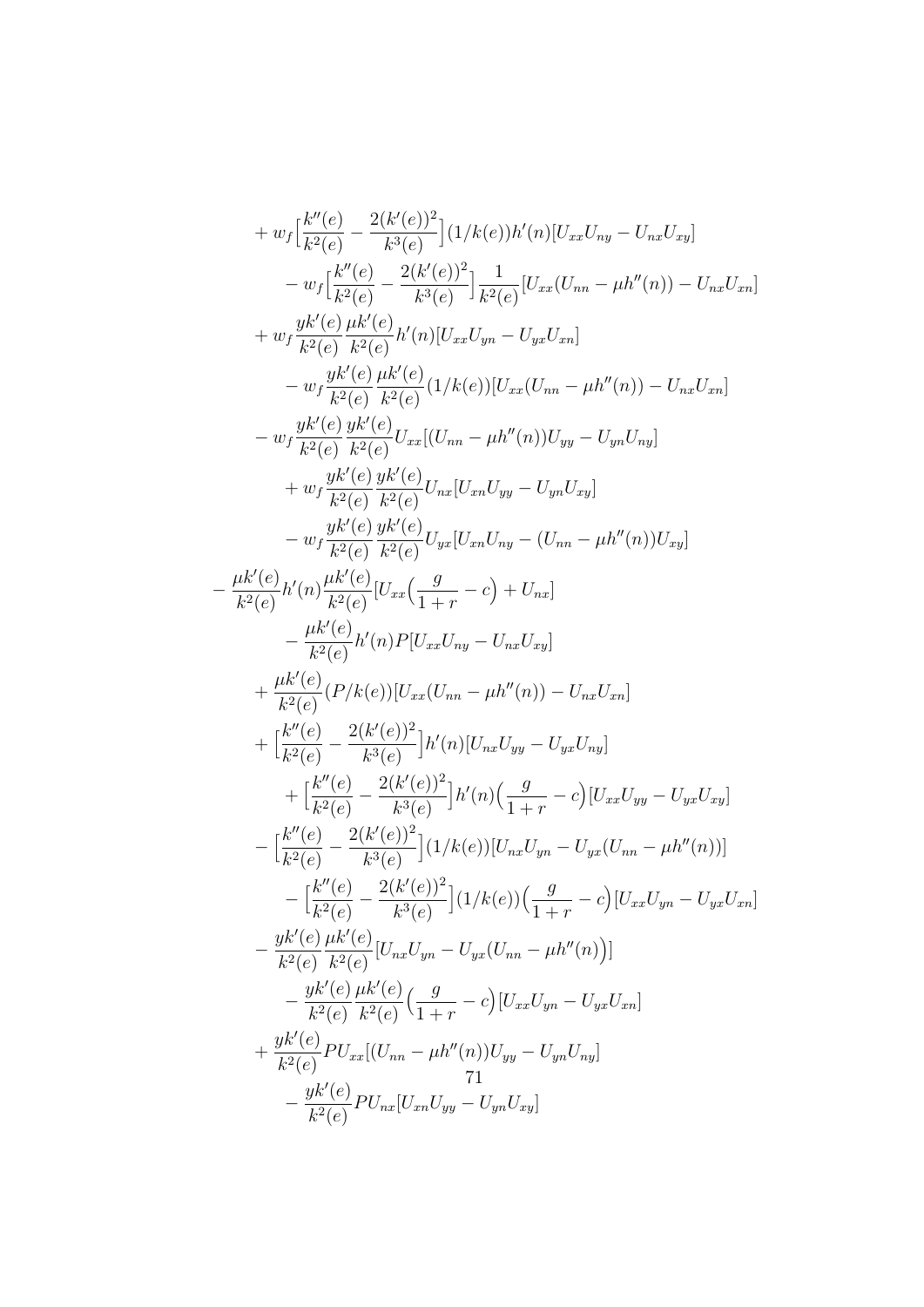$$
+\frac{yK'(e)}{k^2(e)}PU_{yx}[U_{xn}U_{ny} - (U_{nn} - \mu h''(n))U_{xy}]
$$
\n
$$
= \left[\frac{k'(e)}{k^2(e)}\right] \left[\mu^2 w_f (h'(n))^2 U_{xx} + w_f \mu y h'(n)[U_{xx}U_{ny} - U_{nx}U_{xy}] - U_{nx}U_{xy}U_{xy} - U_{nx}U_{xy}U_{xy}\right]
$$
\n
$$
-\frac{w_f \mu y}{k(e)} [U_{xx}(U_{nn} - \mu h''(n)) - U_{nx}U_{xn}]
$$
\n
$$
-\frac{w_f \mu y}{k(e)} [U_{xx}(U_{nn} - \mu h''(n)) - U_{nx}U_{xn}]
$$
\n
$$
-w_f y^2 U_{xx} [(U_{nn} - \mu h''(n))U_{yy} - U_{yn}U_{ny}] + w_f y^2 U_{nx}[U_{xn}U_{yy} - U_{yn}U_{xy}] - w_f y^2 U_{yx}[U_{xn}U_{yy} - U_{yn}U_{xy}] - w_f y^2 U_{yx}[U_{xn}U_{ny} - (U_{nn} - \mu h''(n))] - \mu y \left(\frac{g}{1+r} - c\right) + U_{nx}]
$$
\n
$$
-\mu y [U_{nx}U_{yn} - U_{yx}(U_{nn} - \mu h''(n))] - \mu y \left(\frac{g}{1+r} - c\right) [U_{xx}U_{yn} - U_{yx}U_{xn}]
$$
\n
$$
+ \frac{\mu P}{k(e)} [U_{xx}(U_{nn} - \mu h''(n)) - U_{nx}U_{xn}]
$$
\n
$$
+ y P U_{xx} [(U_{nn} - \mu h''(n)) U_{yy} - U_{yn}U_{ny}] - y P U_{nx}[U_{xn}U_{yy} - U_{yn}U_{xy}]
$$
\n
$$
+ y P U_{yx}[U_{xn}(U_{ny} - (U_{nn} - \mu h''(n)))U_{xy}]]
$$
\n
$$
+ y P U_{yx}[U_{nx}(U_{ny} - U_{nx}U_{xy}]
$$
\n
$$
+ y P U_{yx}[U_{nx}(U_{ny} - U_{nx}U_{xy}) - y P U_{nx}[U_{xn}U_{yy} - U_{yn}U_{xy}]
$$
\n
$$
+ y P U_{yx}[U_{nx}(U_{ny} - U_{nx}U_{xy}) - U_{px}
$$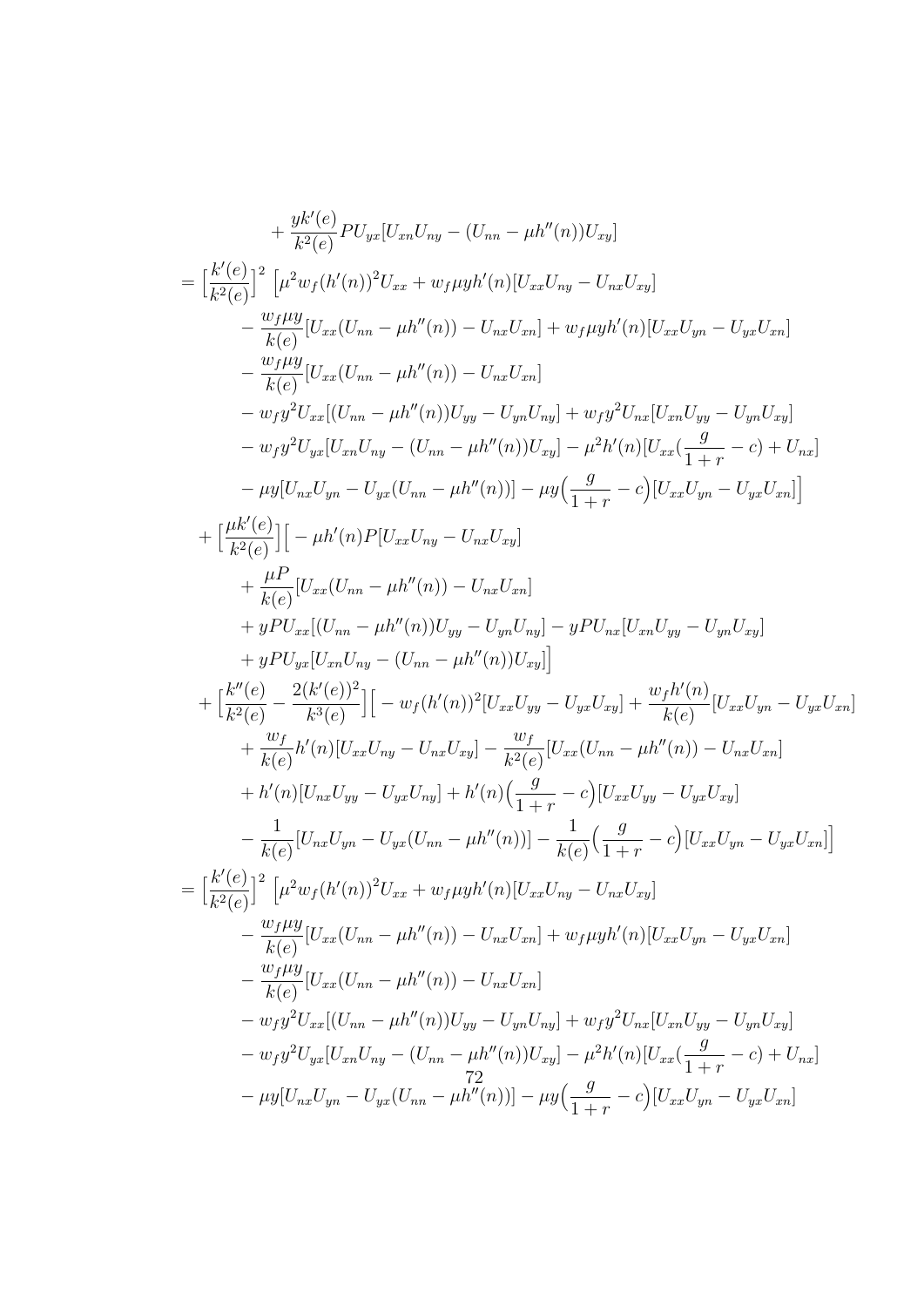$$
-\mu h'(n) w_f y[U_{xx}U_{ny} - U_{nx}U_{xy}] + \frac{\mu w_f y}{k(e)} [U_{xx}(U_{nn} - \mu h''(n)) - U_{nx}U_{xn}] + y^2 w_f U_{xx} [(U_{nn} - \mu h''(n)) U_{yy} - U_{yn}U_{ny}] - y^2 w_f U_{nx} [U_{xn}U_{yy} - U_{yn}U_{xy}] + y^2 w_f U_{yx} [(U_{xn}U_{ny} - (U_{nn} - \mu h''(n))U_{xy}] + \left[\frac{k''(e)}{k^2(e)} - \frac{2(k'(e))^2}{k^3(e)}\right] [-w_f(h'(n))^2[U_{xx}U_{yy} - U_{yx}U_{xy}] + \frac{w_fh'(n)}{k(e)}[U_{xx}U_{yn} - U_{yx}U_{xn}] + \frac{w_f}{k(e)}h'(n)[U_{xx}U_{ny} - U_{nx}U_{xy}] - \frac{w_f}{k^2(e)}[U_{xx}(U_{nn} - \mu h''(n)) - U_{nx}U_{xn}] + h'(n)[U_{nx}U_{yy} - U_{yx}U_{ny}] + h'(n)\left(\frac{g}{1+r} - c\right)[U_{xx}U_{yy} - U_{yx}U_{xy}] - \frac{1}{k(e)}[U_{nx}U_{yn} - U_{yx}(U_{nn} - \mu h''(n))] - \frac{1}{k(e)}\left(\frac{g}{1+r} - c\right)[U_{xx}U_{yn} - U_{yx}U_{xn}] \right] = -\left[\frac{k'(e)}{k^2(e)}\right]^2 \left\{ \left[\frac{1}{k(e)}\right] [\theta(1-\theta)\delta(1-\delta)x^{2\theta-2}n^{2\delta-2}y^{2\phi} + \mu h''(n)\theta(1-\theta)x^{\theta-2}n^5y^{\phi}] + \left[\mu y\theta \delta \phi x^{2\theta-2}n^{2\delta-1}y^{2\phi-1} - \mu^2 h'(n)\theta(1-\theta)x^{\theta-2}n^5y^{\phi}] \left(\frac{g}{1+r} - c - w_f h'(n)) \right. + \mu^2 \theta \delta x^{\theta-1}n^{\delta-1}y^{\phi}h'(n) + \mu y\theta \delta \phi x^{2\theta-1}n^{2\delta-2}y^{2\phi-1} - \theta \phi)x^{\theta-1}n^5y^{\phi-1} \mu h''
$$

The coefficient, A, is then positive as long as  $h''(n)$  is positive, or negative and small, which should be the case when electricity consumption is low. This means that we find that this effect (of men's wages on women's labour force participation) is positive. The effect seems to be very similar to the first comparative static we found: the effect of men's wages on the number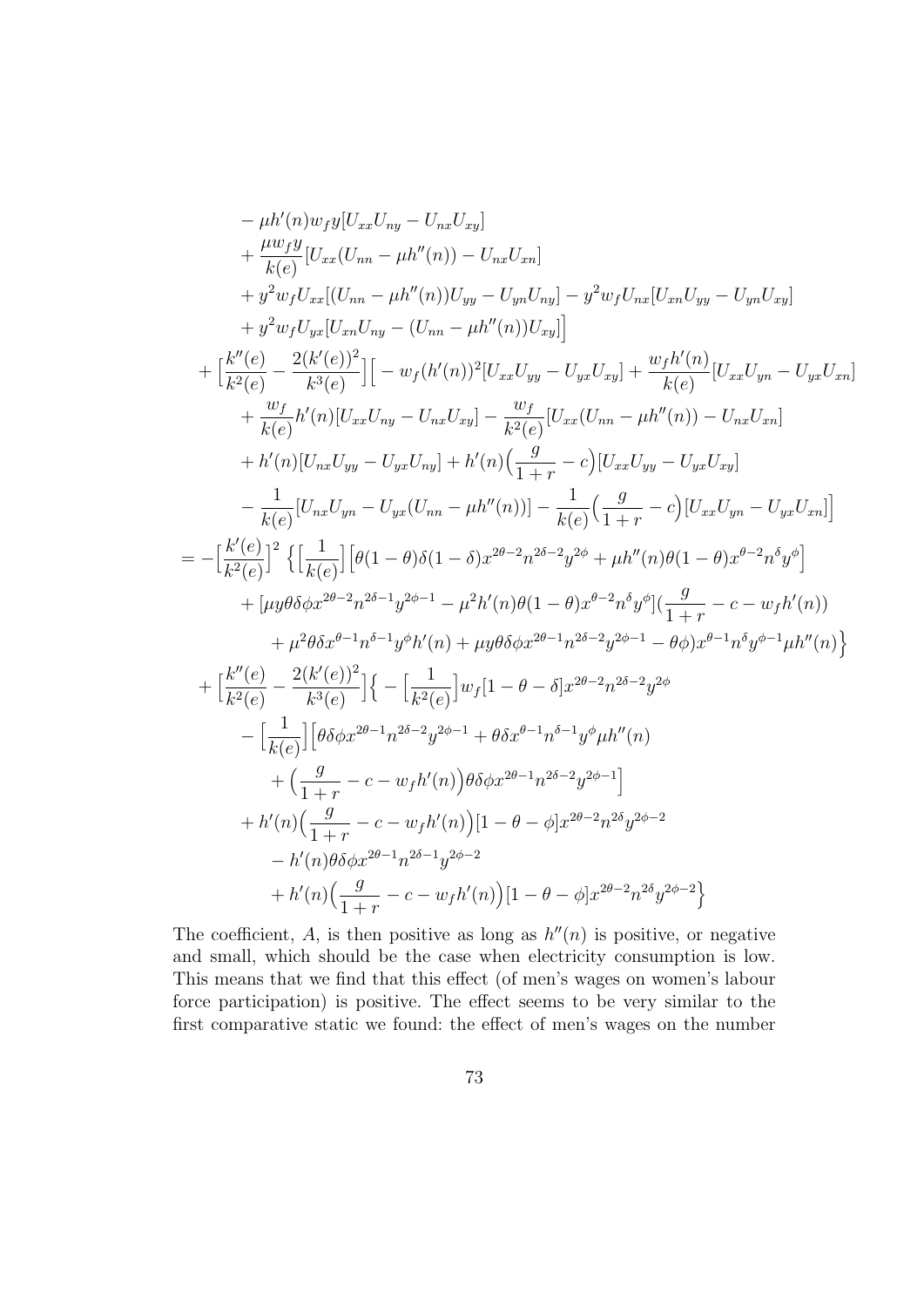of children. The higher the wages the more electricity is bought, which frees up the women so much, to work in the labour force, that it is better to work more and have fewer children. The coefficient  $B = 0$  and C is of ambiguous sign. For greater levels of electricity consumption, the coefficient  $C$  will also have an effect, which could possibly result in this comparative static being negative for some range.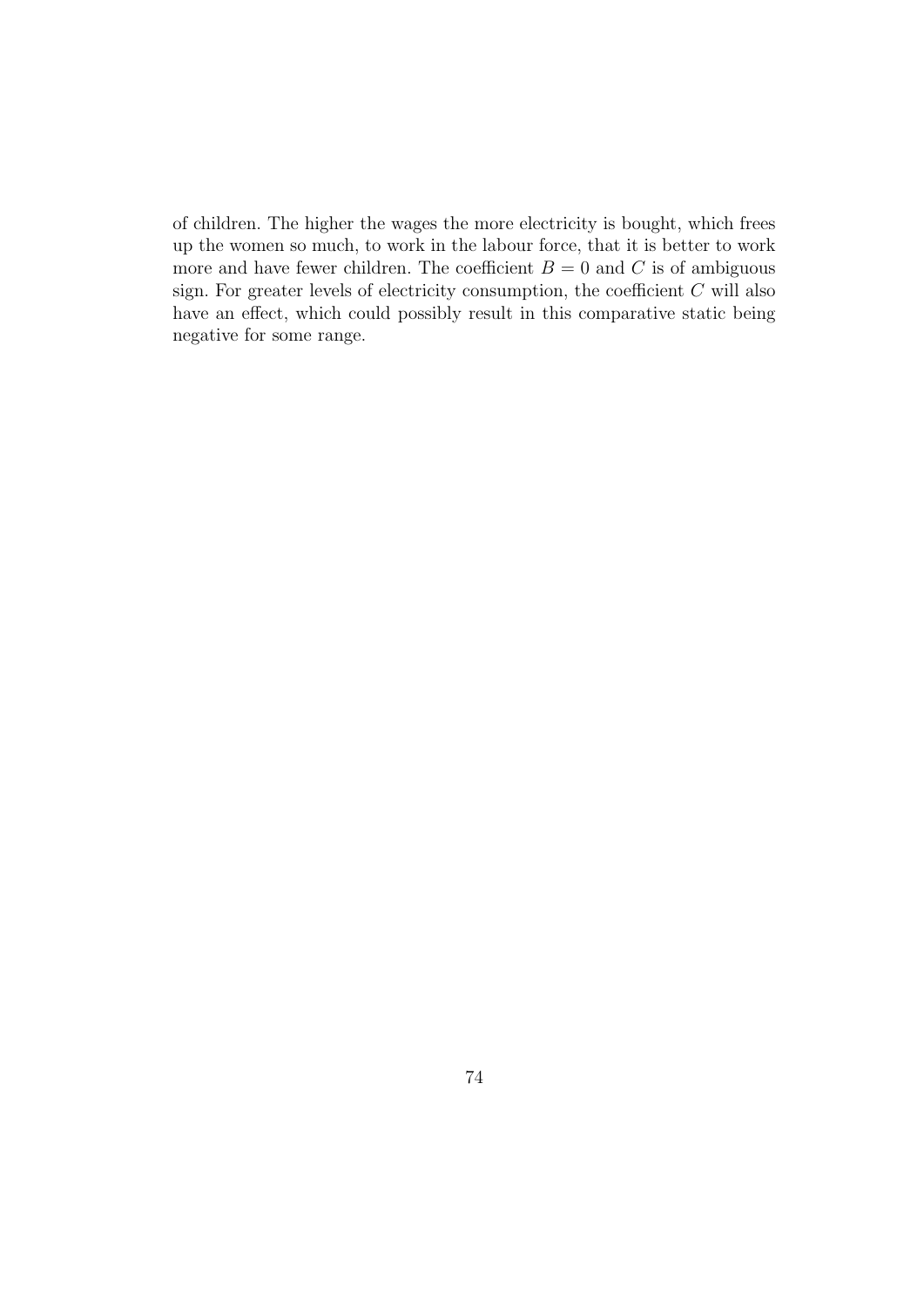